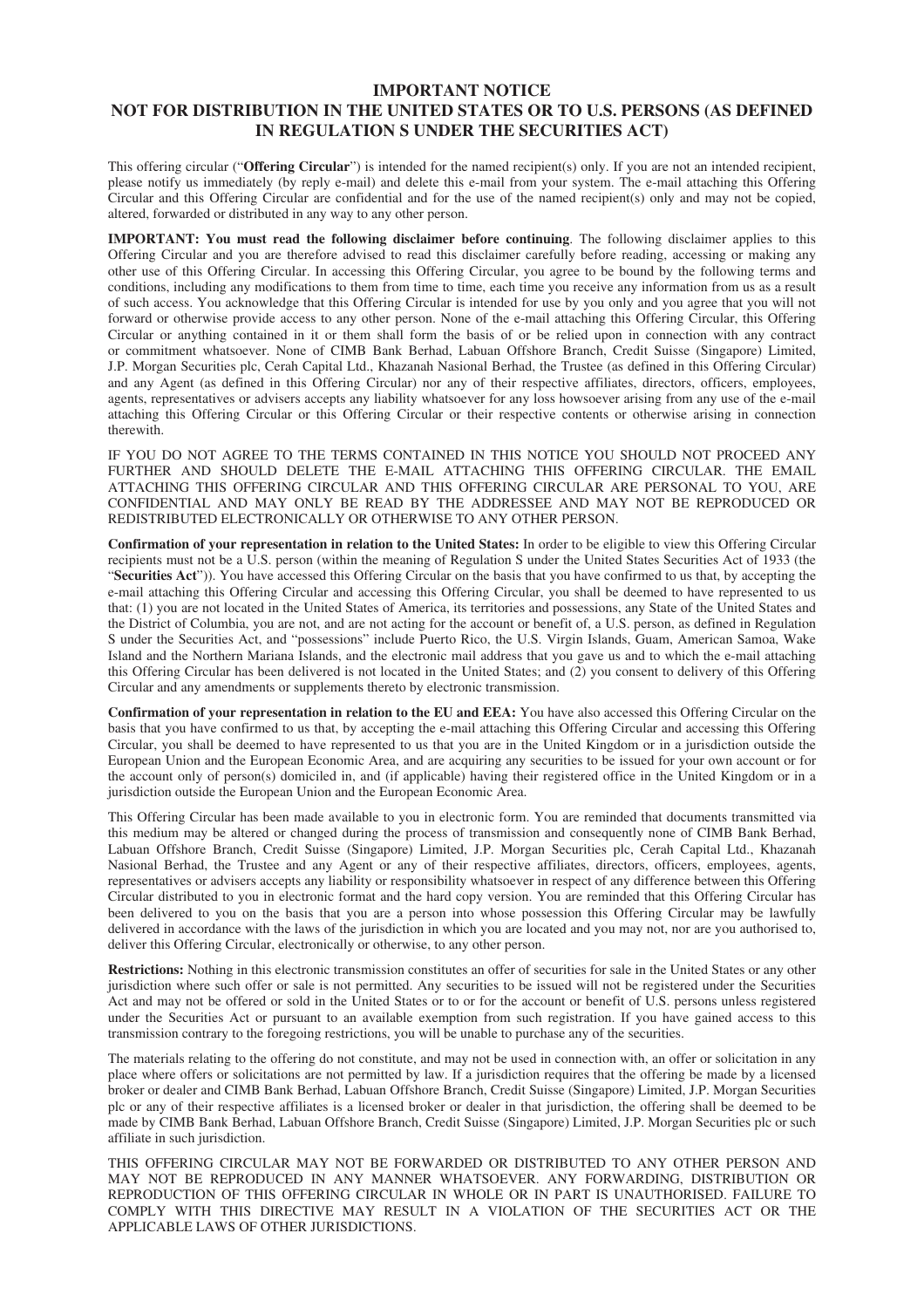## **CERAH CAPITAL LTD.**

**(Company No.: LL15793)**

*(Incorporated in the Federal Territory of Labuan, Malaysia with limited liability under the Labuan Companies Act 1990)*

## **U.S.\$500,000,000 Zero Coupon Guaranteed Exchangeable Bonds due 2024**

*unconditionally and irrevocably guaranteed by*



**KHAZANAH** NASIONAL

# **KHAZANAH NASIONAL BERHAD**

**(Company No.: 275505-K)**

*(incorporated in Malaysia with limited liability under the Companies Act, 1965) exchangeable into ordinary shares of CIMB Group Holdings Berhad*

## **Issue Price: 100.0 per cent.**

Cerah Capital Ltd. (the "**Issuer**") will issue U.S.\$500,000,000 in aggregate principal amount of Zero Coupon Guaranteed Exchangeable Bonds due 2024 (the "**Bonds**").<br>The Bonds will constitute (subject to Condition 4 of the unconditional and unsecured obligations of the Issuer and shall at all times rank *pari passu* and without any preference or priority among themselves. The payment obligations of the Issuer under the Bonds shall, except fo The Bonds will not bear any interest.

Each Bondholder will have the right (subject as provided in Condition 6.1.2 of the Terms and Conditions) to exchange a Bond at any time during the Exchange Period referred to<br>below for a pro rata share of the Exchange Prop Default (as set out in Condition 10 of the Terms and Conditions), in which event the Exchange Right shall extend up to the close of business (at the place aforesaid) on the date on which the full amount of such and note of

The "**Exchange Property**" shall initially comprise 335,702,654 Shares (as defined in the Terms and Conditions) and shall include all Relevant Securities (as defined in the Terms and Conditions) and other property arising out of or derived or resulting therefrom and such other property, in each case as may be deemed or required to comprise all or part of the Exchange Property pursuant to the Terms

Unless previously redeemed, exchanged or purchased and cancelled as provided in the Terms and Conditions, the Issuer will redeem each Bond at 100 per cent. of its principal amount on 8 August 2024 (the "**Maturity Date**"). On or at any time after 8 August 2022 but not less than ten Business Days prior to the Maturity Date (the "**Issuer Optional Redemption Date**"), the Issuer may, having given

If at any time the aggregate principal amount of the Bonds outstanding is less than 10 per cent. of the aggregate principal amount of the Bonds originally issued (including any<br>Bonds issued prustant to Condition 15 of the

Application has been made to the Labuan International Financial Exchange Inc. (the "LFX") and Bursa Securities (under an exempt regime pursuant to which the Bonds will be<br>listed but not quoted for trading) for the listing consult his or her adviser.

The Bonds to which this Offering Circular relates may be illiquid and/or subject to restrictions on their resale. Prospective purchasers of the Bonds offered should conduct their<br>own due diligence on the Bonds. Investors a advisers.

The Bonds and the Shares to be delivered upon exchange of the Bonds have not been, and will not be, registered under the United States Securities Act of 1933, as amended (the<br>"S**ecurities Act**") and may not be offered or s

are not, and are not acting for the account or benefit of, U.S. persons in accordance with Regulation S.<br>The Bonds will be in registered form in the denomination of U.S.\$200,000 and integral multiples of U.S.\$1,000 in exce

#### **Joint Lead Managers and Joint Bookrunners**

**CIMB CREDIT SUISSE J.P. MORGAN**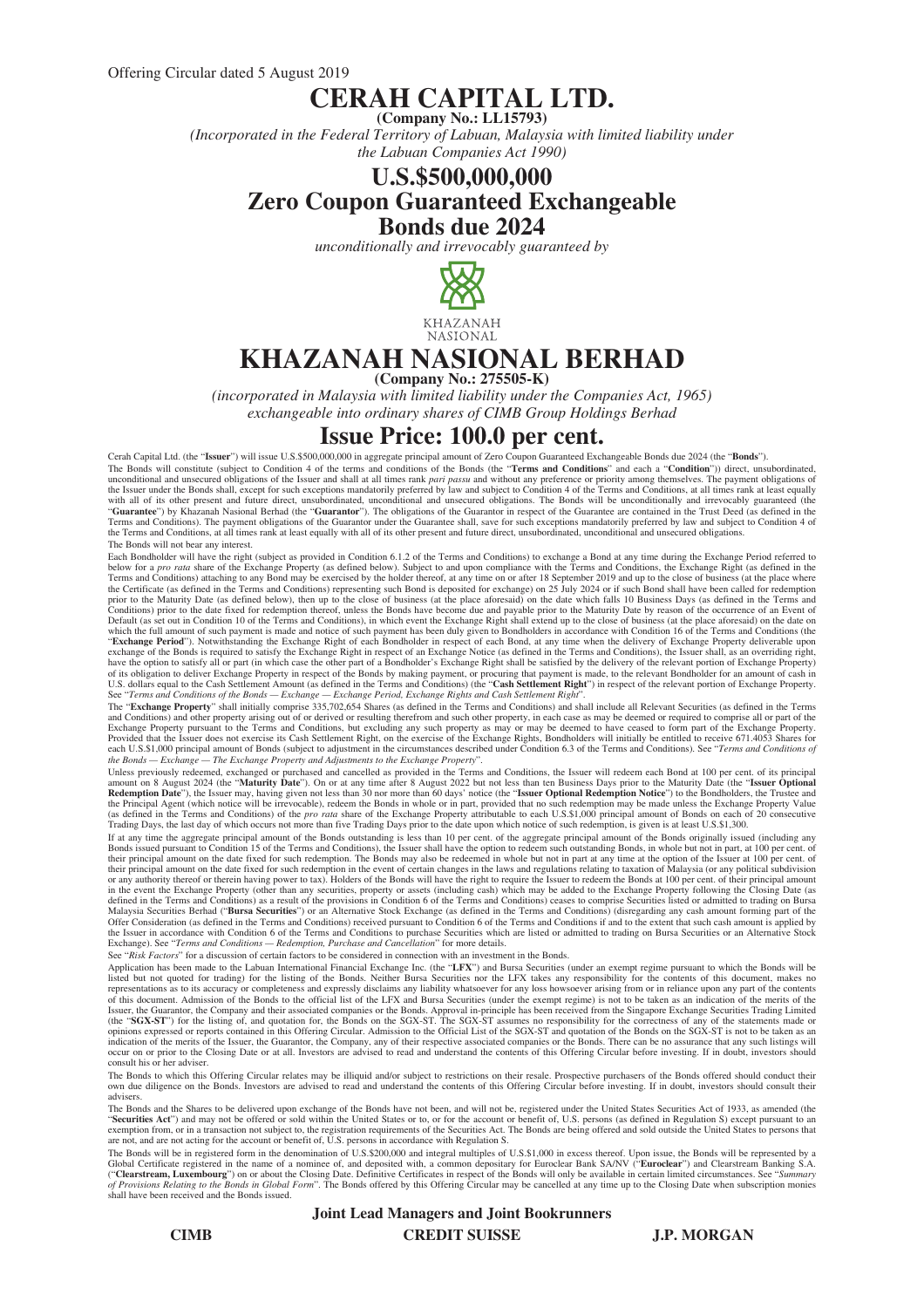The directors of the Issuer and the Guarantor collectively and individually accept full responsibility for the accuracy of the information contained in this Offering Circular and confirm, having made all reasonable enquiries, that to the best of their knowledge and belief, there are no other facts, the omission of which would make any statements herein misleading, save for disclosures in respect of the Company which have been drawn from publicly available information.

Each of the Issuer and the Guarantor, having made all reasonable enquiries, confirms that, save for the disclosures in respect of CIMB Group Holdings Berhad (the "**Company**") which have been drawn from publicly available information only and which are limited, this Offering Circular contains all information with respect to the Issuer and the Guarantor, its subsidiaries, the Bonds and the Shares, which is material in the context of the issue and offering of the Bonds and the Shares, that the information contained herein is true and accurate in all material respects and is not misleading in any material respect, that the opinions and intentions expressed herein are honestly held and have been reached after considering all relevant circumstances and are based on reasonable assumptions, that there are no other facts the omission of which would, in the context of the issue and offering of the Bonds and the Shares, make this Offering Circular as a whole or any of such information contained herein or the expression of any such opinions or intentions herein misleading in any material respect. Each of the Issuer and the Guarantor accepts responsibility accordingly. Where information contained in this Offering Circular includes extracts from summaries of information and data from public sources, each of the Issuer and the Guarantor accepts responsibility for accurately reproducing such summaries and data and has sought to reproduce all publicly available information relating to the Company which it believes to be material in the context of the issue of the Bonds.

The Joint Global Coordinators, Joint Bookrunners and Joint Lead Managers are CIMB Bank Berhad, Labuan Offshore Branch, Credit Suisse (Singapore) Limited and J.P. Morgan Securities plc.

Information on the Company contained in this Offering Circular has not been verified by the Issuer or the Guarantor. Neither the Issuer nor the Guarantor has undertaken a due diligence review of the operations and financial condition of the Company. Information with respect to the Company contained in this Offering Circular is based on or has been derived from publicly available sources on the Company or from information otherwise published or furnished by the Company. Where information contained in this Offering Circular includes extracts or summaries of information and data from various public or private sources (including the Company), each of the Issuer and the Guarantor accepts responsibility for accurately reproducing such summaries and data but accepts no further or other responsibility in respect of such information. None of the Issuer, the Guarantor, their directors and senior management, their employees, the Joint Lead Managers (as defined in "*Subscription and Sale*"), the Trustee, any of the Agents (each as defined in the Terms and Conditions), their advisers or any other party takes any responsibility, express or implied, for such information. In addition, none of such aforementioned parties has taken any steps to verify the accuracy of any of the information relating to the Company included in this Offering Circular and no representation or warranty, express or implied, is made by any such aforementioned parties as to the accuracy or completeness of such information. Investors are cautioned not to place undue reliance on the Company information contained in this Offering Circular. See "*Risk Factors — Considerations relating to this Offering Circular — The information on the Company in this Offering Circular has not been verified*".

This Offering Circular does not constitute an offer of, or an invitation by or on behalf of, any of the Issuer, the Guarantor, the Trustee, any of the Agents or the Joint Lead Managers to subscribe for or purchase any of, the Bonds or the Shares and may not be used for the purpose of an offer to, or a solicitation by, anyone in any jurisdiction or in any circumstances in which such offer or solicitation is not authorised or is unlawful. The distribution of this Offering Circular and the offering of the Bonds or the Shares in certain jurisdictions may be restricted by law. Persons into whose possession this Offering Circular comes are required by each of the Issuer, the Guarantor, the Joint Lead Managers, the Trustee and the Agents to inform themselves about and to observe any such restrictions.

For a description of certain further restrictions on offers and sales of the Bonds and distribution of this Offering Circular, see "*Subscription and Sale*".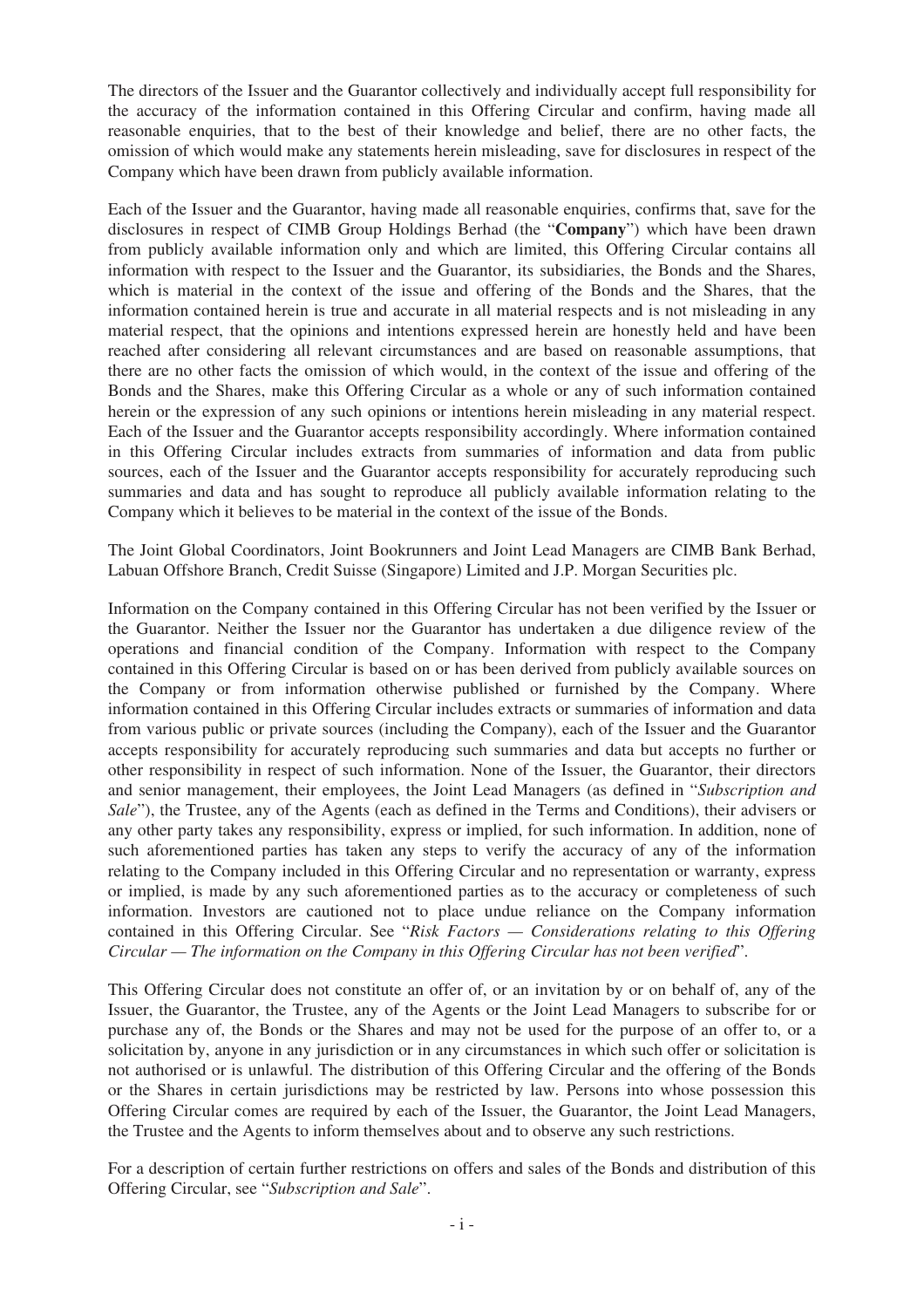In particular, the Bonds and the Shares to be delivered upon exchange of the Bonds have not been, and will not be, registered under the Securities Act and are subject to United States tax law requirements. Subject to certain exceptions, the Bonds and the Shares may not be offered or sold in the United States or to U.S. persons.

No offers or sales of the Bonds may be made in, or to any person domiciled in, or having their registered office located in, any jurisdiction within the European Union or any member of the European Economic Area other than the United Kingdom.

No approval from the Securities Commission Malaysia (the "**SC**") is or will be obtained nor lodgement with the SC is or will be made for the offering of the Bonds on the basis that the Bonds will be issued and offered exclusively at the primary level to persons in Labuan or outside Malaysia or entities established or registered under the laws of Labuan. No approval from the Labuan Financial Services Authority is or will be obtained for the offering of the Bonds on the basis that the offer or invitation of the Bonds will fall within the categories of excluded offers or invitations set out in section 8 (5) of the Labuan Financial Services and Securities Act 2010 (the "**LFSSA**").

*Singapore SFA Product Classification: In connection with Section 309B of the Securities and Futures Act (Chapter 289) of Singapore, as modified or amended from time to time (the "SFA") and the Securities and Futures (Capital Markets Products) Regulations 2018 of Singapore (the "CMP Regulations 2018"), the Issuer has determined, and hereby notifies all relevant persons (as defined in Section 309A(1) of the SFA), that the Bonds are 'prescribed capital markets products' (as defined in the CMP Regulations 2018) and Excluded Investment Products (as defined in MAS Notice SFA 04-N12: Notice on the Sale of Investment Products and MAS Notice FAA-N16: Notice on Recommendations on Investment Products).*

None of the Joint Lead Managers, the Trustee or any of the Agents have separately verified the information contained in this Offering Circular. Accordingly, no representation, warranty or undertaking, express or implied, is made and no responsibility or liability is accepted by the Joint Lead Managers, the Trustee or any of the Agents as to the accuracy or completeness of the information contained in this Offering Circular or of any other information supplied in connection with the Bonds or the Shares. Each person receiving this Offering Circular acknowledges that such person has not relied on the Joint Lead Managers, the Trustee or any of the Agents nor on any person affiliated with the Joint Lead Managers, the Trustee or any of the Agents in connection with its investigation of the accuracy of such information or its investment decision.

This Offering Circular is not intended to provide the basis of any credit or other evaluation, nor should it be considered as a recommendation by any of the Issuer, the Guarantor, the Joint Lead Managers, the Trustee or any of the Agents that any recipient of this Offering Circular should purchase the Bonds. Each potential purchaser of the Bonds should determine for itself the relevance of the information contained in this Offering Circular and its purchase of the Bonds should be based upon such independent investigations and consultations with its own tax, legal and business advisers as it deems necessary. See "*Risk Factors*" for a discussion of certain factors to be considered in connection with an investment in the Bonds.

No person is authorised in connection with the issue, offering or sale of the Bonds to give any information or to make any representation not contained in this Offering Circular and any information or representation not contained herein must not be relied upon as having been authorised by the Issuer, the Guarantor, the Joint Lead Managers, the Trustee or any of the Agents. Neither the delivery of this Offering Circular nor any sale or allotment made in connection with the issue of the Bonds shall, under any circumstances, constitute a representation or create any implication that there has been no change in the affairs of any of the Issuer, the Guarantor or its subsidiaries and associate companies since the date hereof or that the information contained herein is correct as at any time subsequent to its date.

Payment on the Bonds will be made after withholding for or on account of Malaysian taxes, if any, and the Issuer or the Guarantor, as the case may be, intends to pay additional amounts in respect of such withholding, if any, to the extent set forth under "*Terms and Conditions of the Bonds — Taxation*".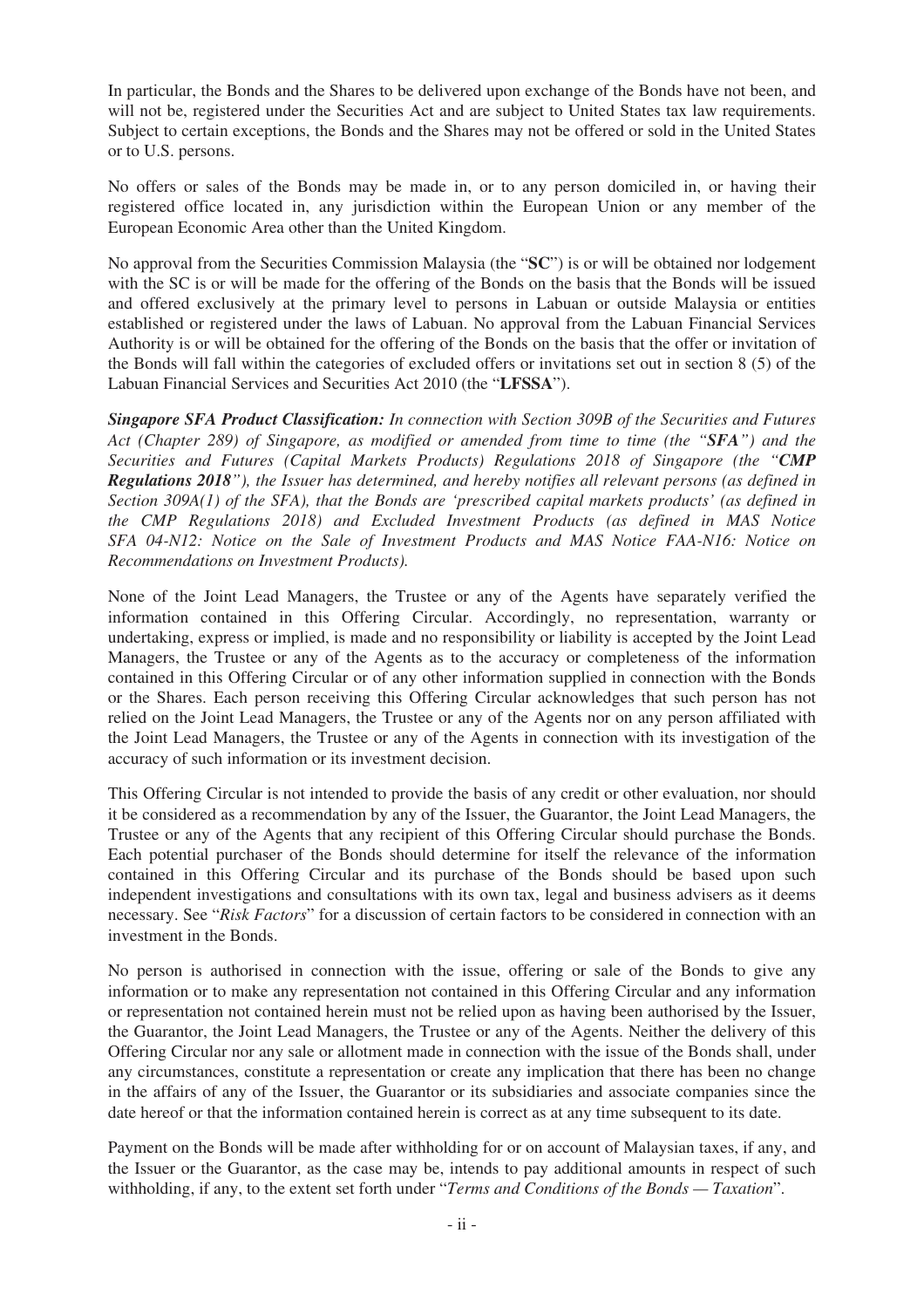#### **NOTICE TO STATE OF QATAR RESIDENTS**

The Bonds have not been and will not be offered, sold or delivered at any time, directly or indirectly, in the State of Qatar ("**Qatar**") (including the Qatar Financial Centre), in a manner that would constitute a public offering. This Prospectus has not been and will not be reviewed or approved by or registered with the Qatar Central Bank (the "**QCB**"), the Qatar Financial Markets Authority (the "**QFMA**"), the Qatar Financial Centre Regulatory Authority (the "**QFCRA**") or the Qatar Stock Exchange (the "**QSE**") in accordance with their regulations or any other regulations in Qatar (including the Qatar Financial Centre). The Bonds are not and will not be traded on the QSE. The Bonds and interests therein will not be offered to investors domiciled or resident in Qatar and do not constitute an issue of bonds by a Qatari company under the Qatar Commercial Companies Law No. (11) of 2015 or otherwise under the laws of Qatar.

## **CERTAIN TERMS AND CONVENTIONS**

Unless indicated otherwise, in this Offering Circular, all references to (i) the "Issuer" are to Cerah Capital Ltd., (ii) the "Guarantor" and "Khazanah" are to Khazanah Nasional Berhad, (iii) the "Khazanah Group" are to the Issuer and the Guarantor and its subsidiaries, (iv) the "Company" is to CIMB Group Holdings Berhad, and (v) the "Shares" is to ordinary shares of CIMB Group Holdings Berhad.

All references in this Offering Circular to the "Government" are to the Government of Malaysia. All references in this Offering Circular to the "United States" and "U.S." are to the United States of America. All references in this Offering Circular to the "SGX-ST" are to the Singapore Exchange Securities Trading Limited.

All references to "U.S. dollars" and "U.S.\$" are to the currency of the United States of America, all references to "Singapore dollars" and "S\$" are to the currency of Singapore, and all references to "Ringgit", "RM" and "sen" are to the currency of Malaysia.

Certain figures included in this Offering Circular have been subject to rounding adjustments; accordingly, figures shown for the same category presented in different tables may vary slightly and figures shown as totals in certain tables may not be an arithmetic aggregation of the figures which precede them.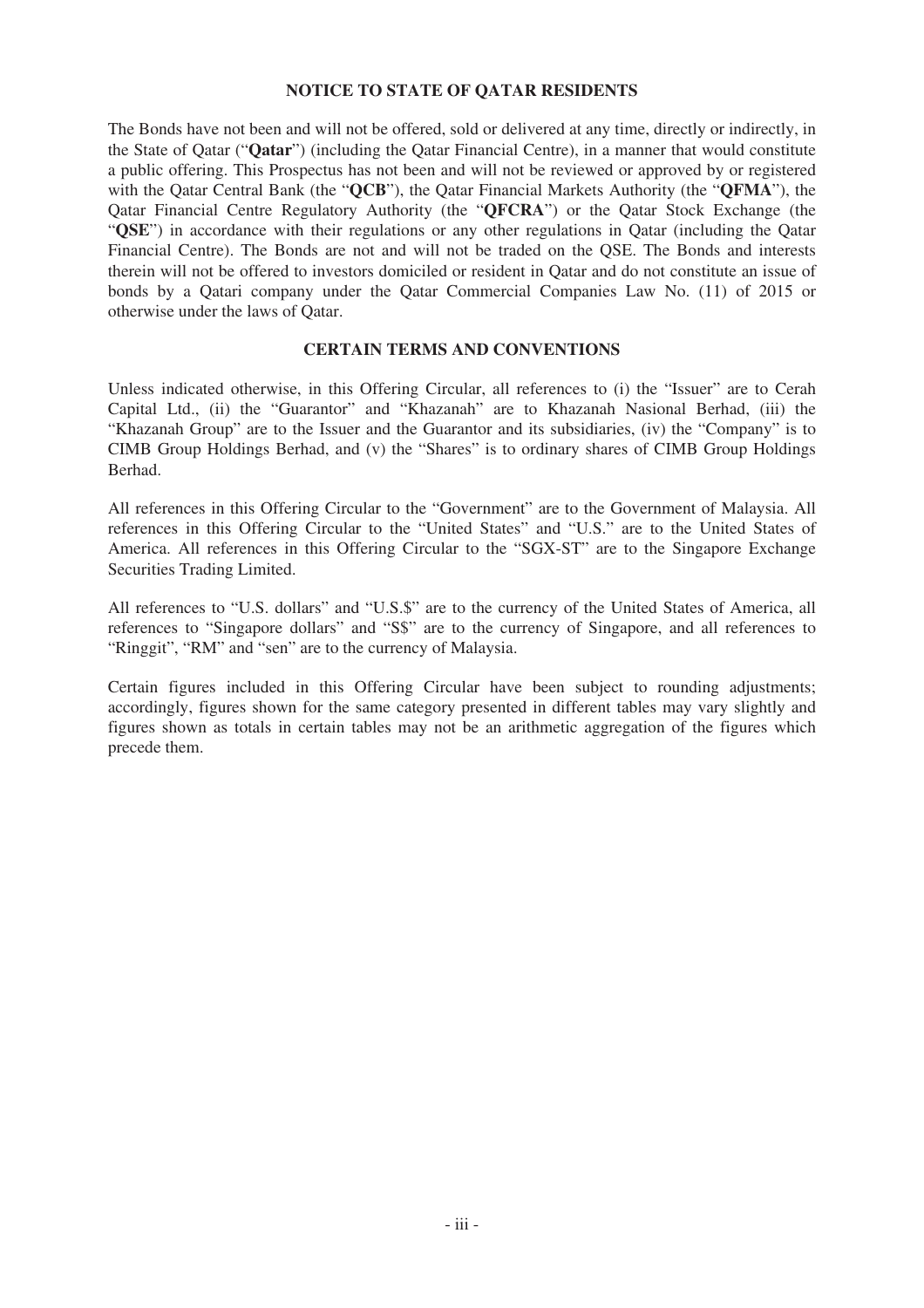#### **CAUTIONARY STATEMENT REGARDING FORWARD-LOOKING STATEMENTS**

Some statements in this Offering Circular may be deemed to be forward-looking statements. Forwardlooking statements include statements concerning the Khazanah Group's plans, objectives, goals, strategies, future operations and performance and the assumptions underlying these forward-looking statements. When used in this Offering Circular, the words "estimates", "expects", "believes", "intends", "plans", "aims", "seeks", "may", "will", "should" and any similar expressions generally identify forward-looking statements. These forward-looking statements are contained in the sections entitled *"Risk Factors"*, *"Use of Proceeds"*, *"Khazanah Nasional Berhad"* and other sections of this Offering Circular. Khazanah has based these forward-looking statements on the current view of its management with respect to future events and financial performance. Although Khazanah believes that the expectations, estimates and projections reflected in its forward-looking statements are reasonable as of the date of this Offering Circular, if one or more of the risks or uncertainties inherent in the businesses in which Khazanah or entities within the Khazanah Group are involved materialise (including, without limitation, the risks identified in this Offering Circular), or if any of Khazanah's underlying assumptions prove to be incomplete or inaccurate, then Khazanah's and/or the Khazanah Group's actual results of operations may vary from those expected, estimated or predicted.

Any forward-looking statements contained in this Offering Circular speak only as at the date of this Offering Circular. Without prejudice to any requirements under applicable laws and regulations, each of the Issuer and Khazanah expressly disclaims any obligation or undertaking to disseminate after the date of this Offering Circular any updates or revisions to any forward-looking statements contained herein to reflect any change in expectations thereof or any change in events, conditions or circumstances on which any such forward-looking statements are based.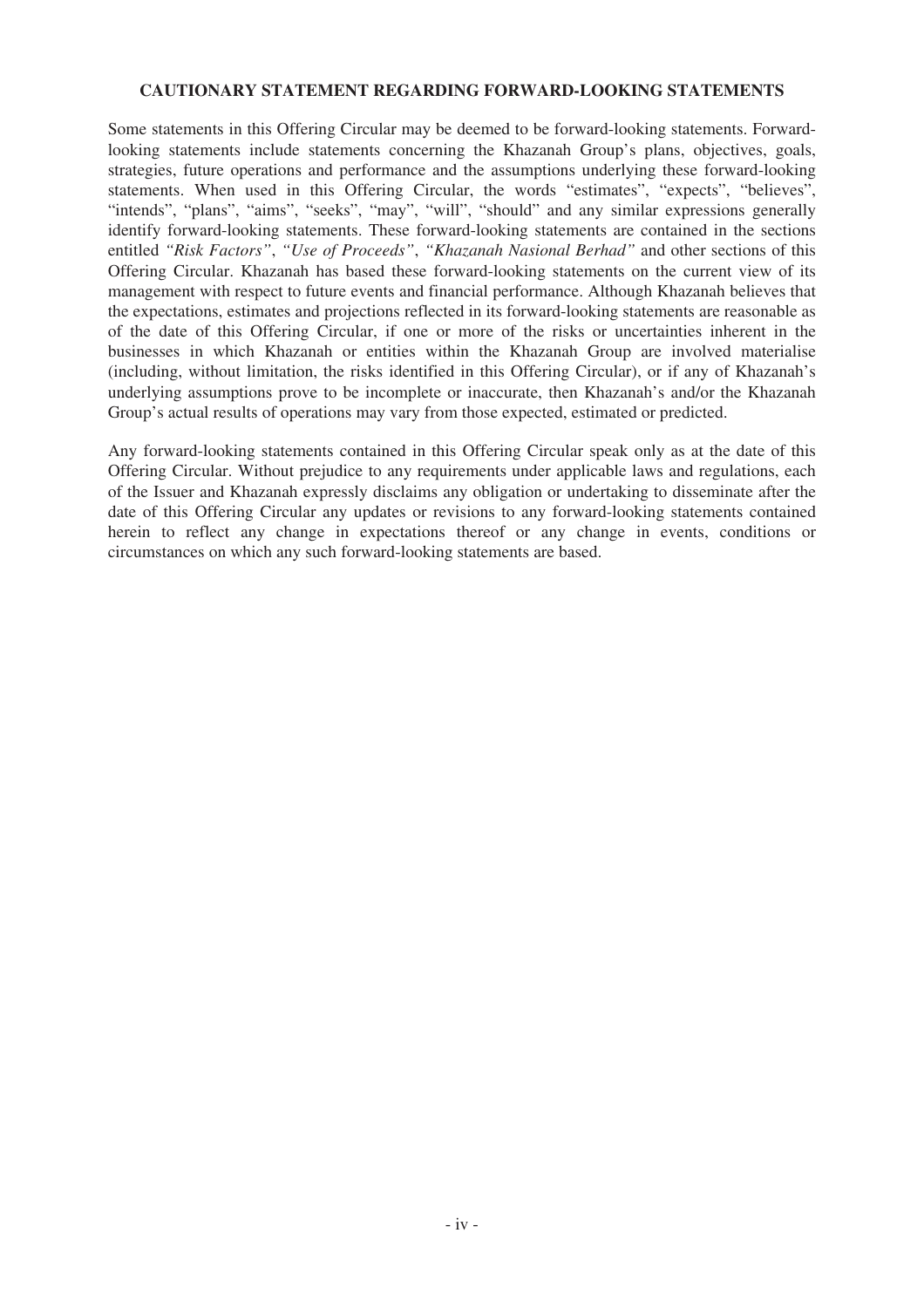## **TABLE OF CONTENTS**

|                                                            | Page                        |
|------------------------------------------------------------|-----------------------------|
|                                                            | $\overline{1}$              |
|                                                            | $\mathcal{D}_{\mathcal{L}}$ |
|                                                            | $\overline{4}$              |
|                                                            | 11                          |
|                                                            | 26                          |
|                                                            | 27                          |
|                                                            | 29                          |
|                                                            | 30                          |
|                                                            | 44                          |
|                                                            | 50                          |
| SUMMARY OF PROVISIONS RELATING TO THE BONDS IN GLOBAL FORM | 83                          |
|                                                            | 85                          |
|                                                            | 91                          |
|                                                            |                             |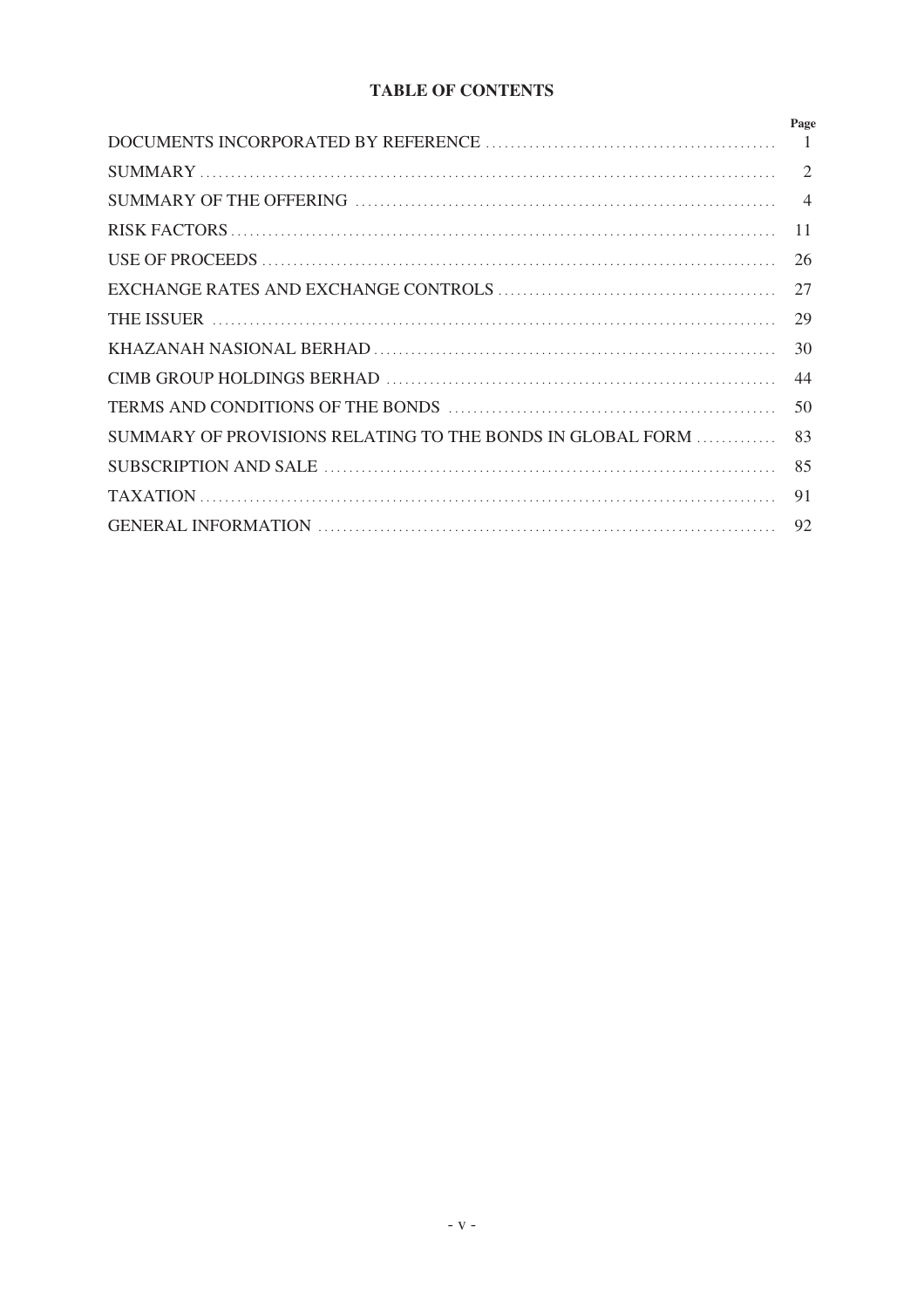#### **DOCUMENTS INCORPORATED BY REFERENCE**

This Offering Circular should be read and construed in conjunction with the unconsolidated audited financial statements of Khazanah as at and for the year ended 31 December 2018 (the "**Audited Accounts**") which have been filed with the Companies Commission of Malaysia and are publicly available on Khazanah's website, https://www.khazanah.com.my/Our-Performance/Finance-Highlights. The Audited Accounts were prepared and presented in accordance with Approved Accounting Standards issued by the Malaysian Accounting Standards Board, which differ in certain material respects from generally accepted accounting principles in certain other jurisdictions, including International Accounting Standards or International Financial Reporting Standards and auditing standards which prospective investors may be familiar with in other countries. The Audited Accounts shall be deemed to be incorporated in, and to form part of, this Offering Circular.

Investors may obtain copies of the Audited Accounts from the Companies Commission of Malaysia by paying a fee to the Companies Commission of Malaysia.

The documents incorporated herein by reference are current only as at the date of such document, and the incorporation by reference of such documents shall not create any implication that there has been no change in the affairs of Khazanah since the date thereof or that the information contained therein is current as at any time subsequent to its date. Any statement contained therein shall be deemed to be modified or superseded for the purposes of this Offering Circular to the extent that a subsequent statement contained herein modifies or supersedes that statement. Any such statement so modified or superseded shall not be deemed, except as so modified or superseded, to constitute a part of this Offering Circular. In addition, any statement contained in such document shall be deemed to be superseded for the purpose of this Offering Circular to the extent that a discussion contained herein relating to the same subject matter omits such statement. Any such statements omitted shall not be deemed to constitute a part of this Offering Circular.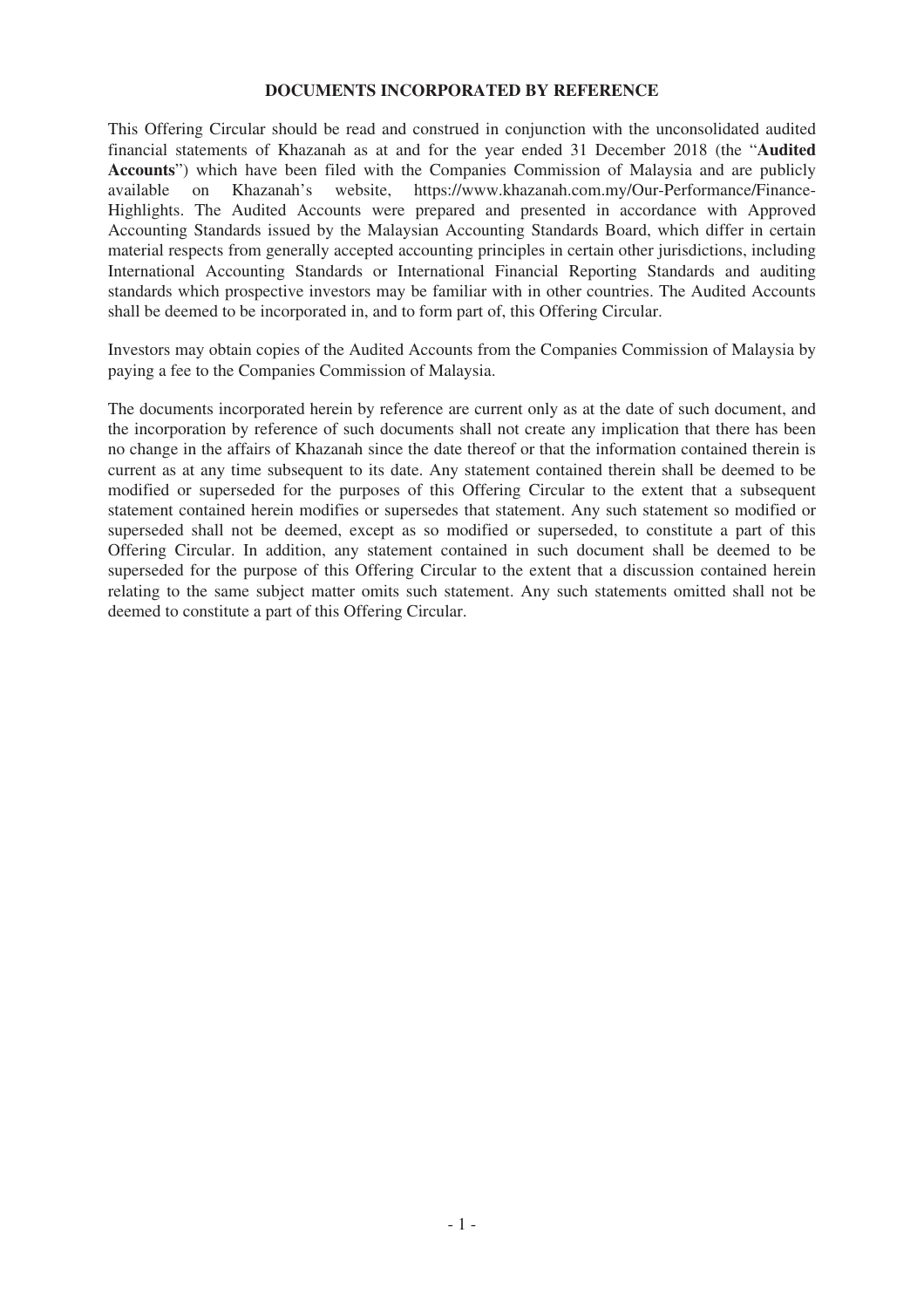### **SUMMARY**

*The following summary is qualified in its entirety by the remainder of this Offering Circular. Words and expressions defined in the "Terms and Conditions of the Bonds" or elsewhere in this Offering Circular have the same meanings in this summary.*

## **Khazanah Nasional Berhad**

Khazanah Nasional Berhad is the sovereign wealth fund of Malaysia with the aim to grow long-term wealth for the nation. Khazanah was incorporated under the Companies Act, 1965 of Malaysia on 3 September 1993 as a public limited company and commenced operations in 1994. Save for one ordinary share owned by Pesuruhjaya Tanah Persekutuan (the Federal Lands Commissioner, (the "**FLC**")), all of the ordinary share capital of Khazanah is owned by the Minister of Finance (Inc) pursuant to the Minister of Finance (Incorporation) Act, 1957. The Minister of Finance (Inc) is owned by the Government.

Khazanah has a 9-member Board of Directors (the "**Board**") comprising representatives from the public and private sectors. Tun Dr Mahathir Mohamad, the Prime Minister of Malaysia, is the Chairman of the Board. The Board is assisted in the discharge of its duties by an Executive Committee and an Audit Committee established by the Board.

The primary objectives of Khazanah are:

- (a) to hold and manage the investments entrusted to it by the Government; and
- (b) to undertake new investments where there are strategic opportunities in new sectors and new markets.

Khazanah will pursue its overall mandate through a dual fund investment structure. The two funds, the Commercial Fund and the Strategic Fund, have been established with distinct objectives, policies and strategies, and are to be managed separately through their respective investment management divisions.

The Commercial Fund is intended to be an intergenerational fund that seeks to generate risk-adjusted returns on a long-term basis, to grow financial assets and diversify sources of revenue for Malaysia.

The Strategic Fund is intended to be a developmental fund that seeks to undertake strategic investments, with long-term economic benefits, including holding strategic national assets for Malaysia.

## **SELECTED COMPANIES AS AT 31 DECEMBER 2018. LIST IS NOT EXHAUSTIVE.**

#### **COMMERCIAL FUND**

**Public Assets**





**EDUCATION** 

**Private Assets**



The Holstein Milk Company



GEMS Menasa Sun Life Malaysia

IHH Healthcare Berhad

**IHH Healthcare Berhad** 





Palantir Technologies

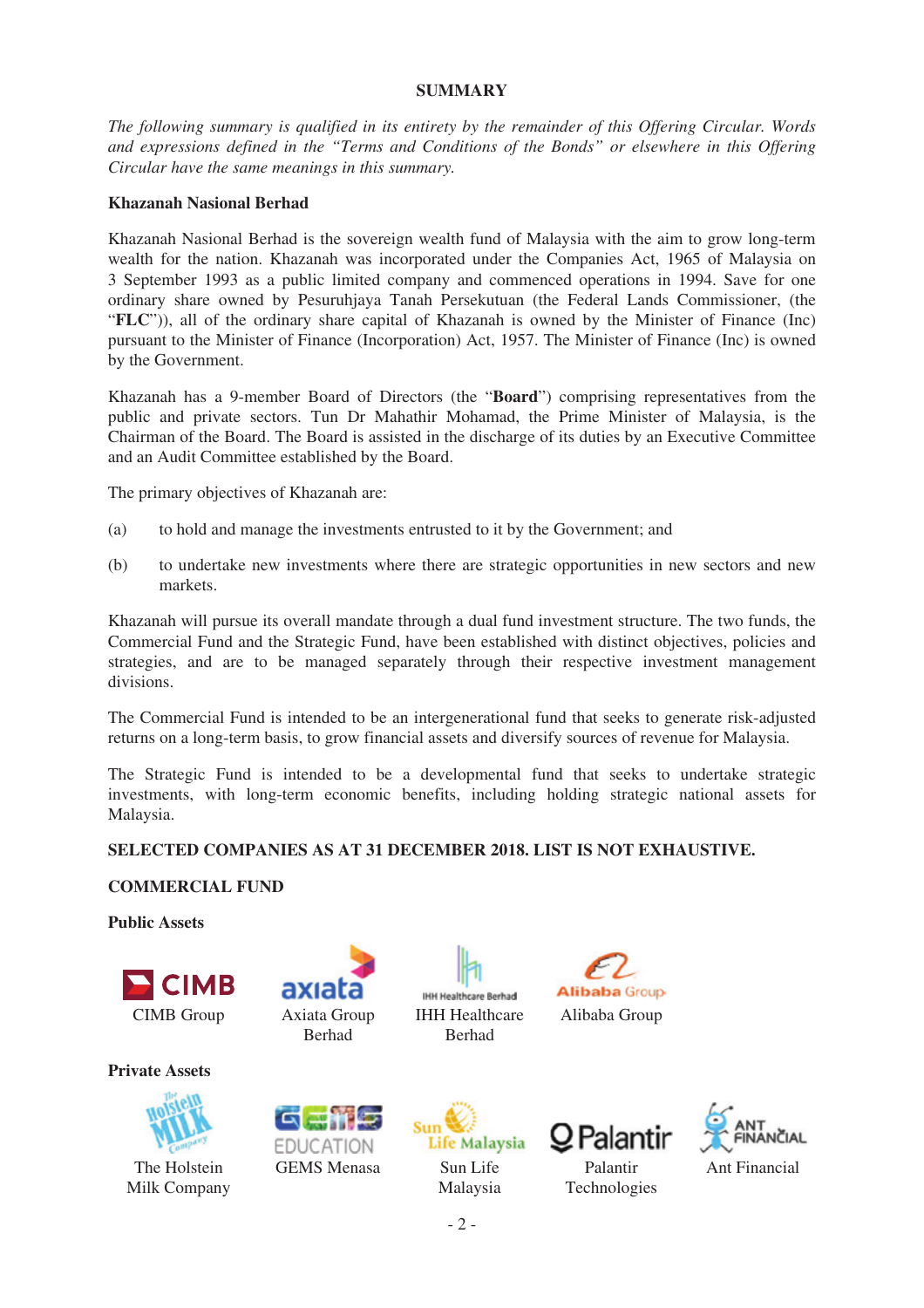#### **STRATEGIC FUND**

#### **Strategic Assets**



Khazanah has interests in more than 80 companies, either directly or indirectly through ownership of shares. These companies are involved in various sectors such as agrifood, aviation, creative and media, education, financial services, healthcare, infrastructure and construction, innovation and technology, leisure and tourism, life sciences, power, property, sustainable development as well as media and communications, amongst others.

Sdn Bhd

Historically, a substantial number of the companies Khazanah invested in were incorporated in Malaysia and conducted their principal business activities within Malaysia. However, since 2005 Khazanah has acquired substantial business interests outside Malaysia. For recent developments relating to Khazanah, please see "*Recent developments*" below.

Khazanah's registered office is currently located at Level 33, Tower 2, Petronas Twin Towers, Kuala Lumpur City Centre, 50088 Kuala Lumpur, Malaysia.

#### **Recent developments**

For details of recent developments, please see the section "*Khazanah Nasional Berhad — Recent Developments*".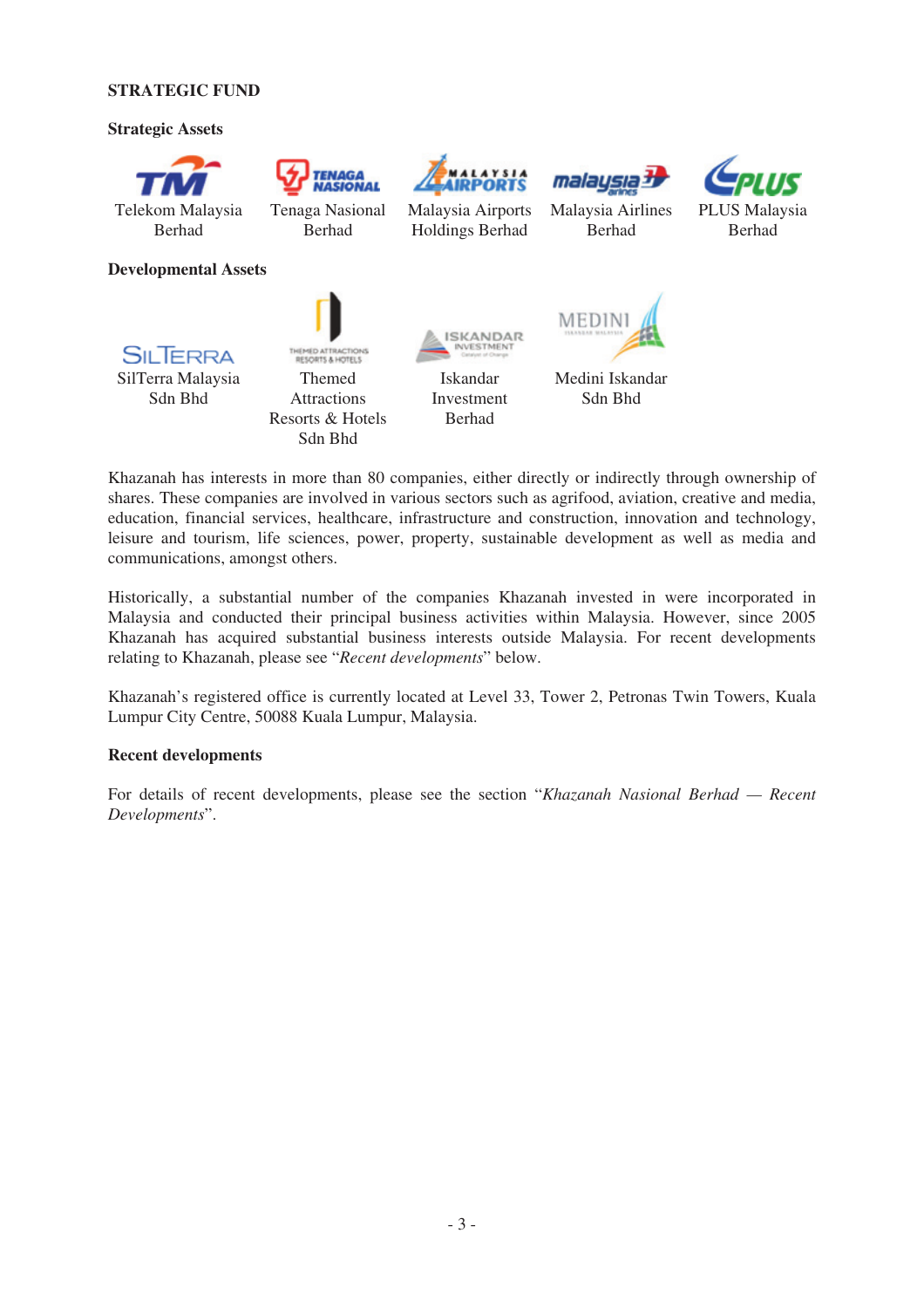#### **SUMMARY OF THE OFFERING**

*The following is a general summary of the offering of the Bonds. This summary is partly derived from and should be read in conjunction with the full text of the Terms and Conditions of the Bonds, the Trust Deed, the Subscription Agreement and the Agency Agreement relating to the Bonds. The Terms and Conditions, the Trust Deed, the Subscription Agreement and the Agency Agreement will prevail to the extent of any inconsistency with the terms set out in this summary. Capitalised terms used herein and not otherwise defined have the respective meanings given to such terms in the Terms and Conditions.*

|                       | Bonds due 2024 exchangeable into ordinary shares of CIMB<br>Group Holdings Berhad and unconditionally and irrevocably<br>guaranteed by the Guarantor.                                                                                                                                                                                                                                                                                                                                                                                                                                                                                            |
|-----------------------|--------------------------------------------------------------------------------------------------------------------------------------------------------------------------------------------------------------------------------------------------------------------------------------------------------------------------------------------------------------------------------------------------------------------------------------------------------------------------------------------------------------------------------------------------------------------------------------------------------------------------------------------------|
|                       |                                                                                                                                                                                                                                                                                                                                                                                                                                                                                                                                                                                                                                                  |
|                       |                                                                                                                                                                                                                                                                                                                                                                                                                                                                                                                                                                                                                                                  |
|                       |                                                                                                                                                                                                                                                                                                                                                                                                                                                                                                                                                                                                                                                  |
| Form and Denomination | The Bonds will be issued in registered form in the<br>denomination of U.S.\$200,000 and in integral multiples of<br>U.S.\$1,000 in excess thereof. Upon issue, the Bonds will be<br>represented by a Global Certificate registered in the name of a<br>nominee of, and deposited with, a common depositary for<br>Euroclear and Clearstream, Luxembourg.                                                                                                                                                                                                                                                                                         |
| Status of Bonds       | The Bonds will constitute (subject to the provisions of<br>Condition 4 of the Terms<br>and Conditions)<br>direct,<br>unsubordinated, unconditional and unsecured obligations of the<br>Issuer and shall at all times rank <i>pari passu</i> and without any<br>preference or priority among themselves. The payment<br>obligations of the Issuer under the Bonds shall, except for such<br>exceptions mandatorily preferred by law and subject to<br>Condition 4 of the Terms and Conditions, at all times rank at<br>least equally with all of its other present and future direct,<br>unsubordinated, unconditional and unsecured obligations. |
| Guarantee             | The Guarantor will unconditionally and irrevocably guarantee<br>(the "Guarantee") the due payment of all sums, including<br>principal, premium (if any) and of any additional amounts<br>expressed to be payable by the Issuer under the Trust Deed and<br>the Bonds, and the due and punctual performance of all the<br>Issuer's obligations under the Trust Deed and the Bonds. The<br>obligations of the Guarantor in respect of the Guarantee are<br>contained in the Trust Deed.                                                                                                                                                            |
|                       | The payment obligations of the Guarantor under the Guarantee<br>shall, save for such exceptions mandatorily preferred by law<br>and subject to Condition 4 of the Terms and Conditions, at all<br>times rank at least equally with all of its other present and<br>future direct, unsubordinated, unconditional and unsecured<br>obligations.                                                                                                                                                                                                                                                                                                    |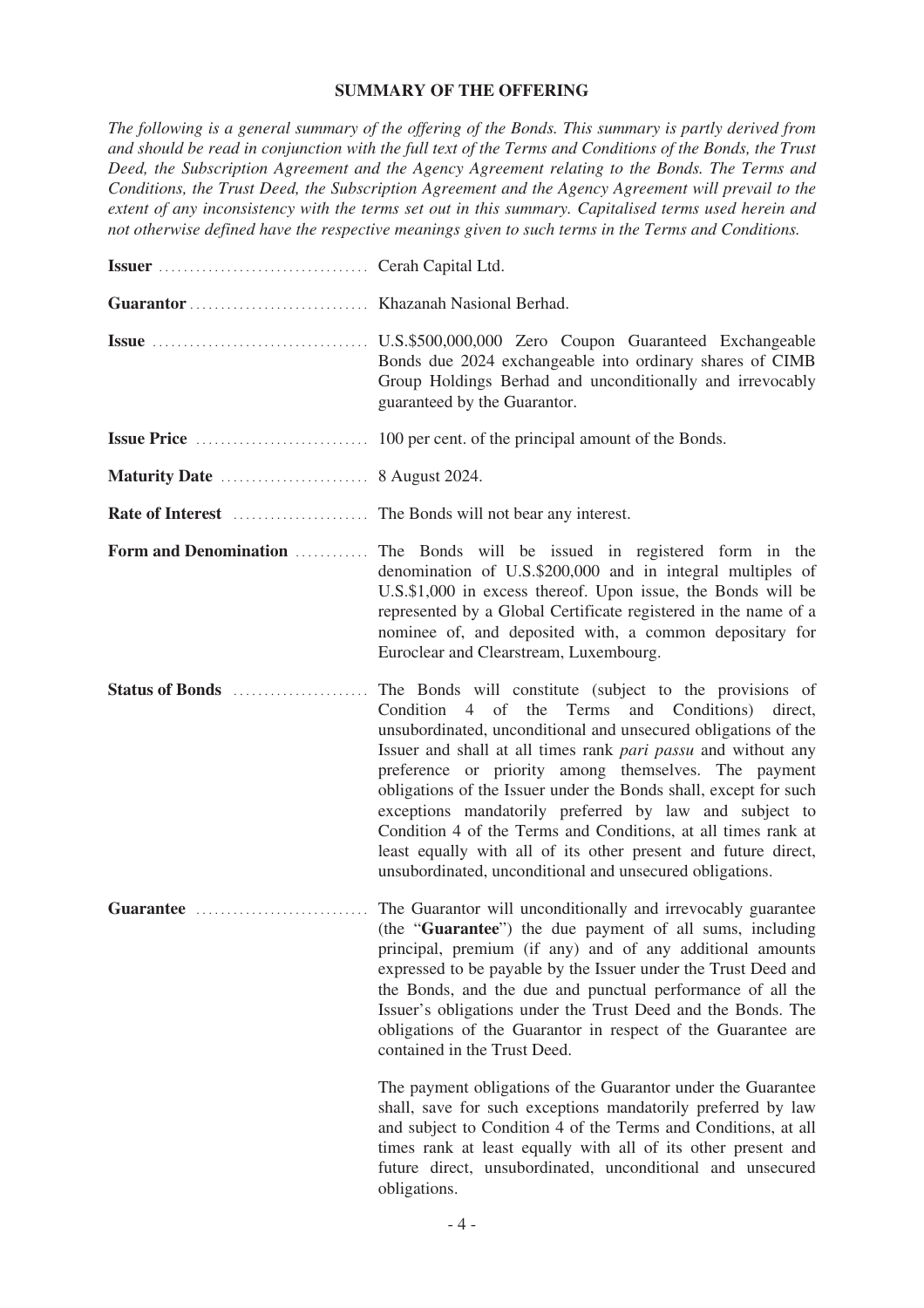**Negative Pledge** ....................... So long as any of the Bonds remain outstanding (as defined in the Trust Deed), the Issuer shall not create, purport to create, or permit to be outstanding any mortgage, charge, pledge or other security interest (other than liens arising by operation of law) (an "**Encumbrance**") upon the whole or any part of its property, assets or revenues, present or future, except for any rights of set-off, netting or other similar rights arising from custodial arrangements relating to Shares or other shares which may be held by the Issuer.

> So long as any of the Bonds remains outstanding (as defined in the Trust Deed), the Guarantor shall not create, purport to create, or permit to be outstanding any Encumbrance upon the whole or any of its property, assets or revenue, present or future, to secure for the benefit of the holders of any International Investment Securities (as defined below) (i) payment of any sum due in respect of any such International Investment Securities; (ii) any payment of any guarantee under any such International Investment Securities; or (iii) any payment under any indemnity or other like obligation relating to any such International Investment Securities, without in any such case at the same time according to all Bondholders as security for the performance of its obligations under the Guarantee, either the same security as is granted to or is outstanding in respect of such International Investment Securities, guarantee, indemnity or other like obligation or such other security as the Trustee in its absolute discretion shall deem to be not materially less beneficial to the Bondholders or as shall be approved by an Extraordinary Resolution (as defined in the Trust Deed) of the Bondholders.

> "**International Investment Securities**" means bonds, debentures, notes, certificates, loan stock or investment securities of the Guarantor which (a) either (i) are by their terms payable, or confer a right to receive payment, in any currency other than Ringgit or (ii) are denominated or payable in Ringgit and more than 50 per cent. of the aggregate nominal amount thereof is initially distributed outside Malaysia by or with the authorisation of the issuer thereof and (b) are for the time being, or are capable of being, quoted, listed, ordinarily dealt in or traded on any stock exchange, quotation system or over-the-counter or other similar securities market.

**Exchange Right and Exchange**

**Period** .................................. Each Bondholder will have the right (subject as provided in Condition 6.1.2 of the Terms and Conditions) to exchange a Bond at any time during the Exchange Period referred to below for a *pro rata* share of the Exchange Property. The right of a Bondholder to exchange a Bond for Exchange Property is herein referred to as the "**Exchange Right**".

> Subject to and upon compliance with the Terms and Conditions, the Exchange Right attaching to any Bond may be exercised by the holder thereof, at any time on or after 18 September 2019 and up to the close of business (at the place where the Certificate representing such Bond is deposited for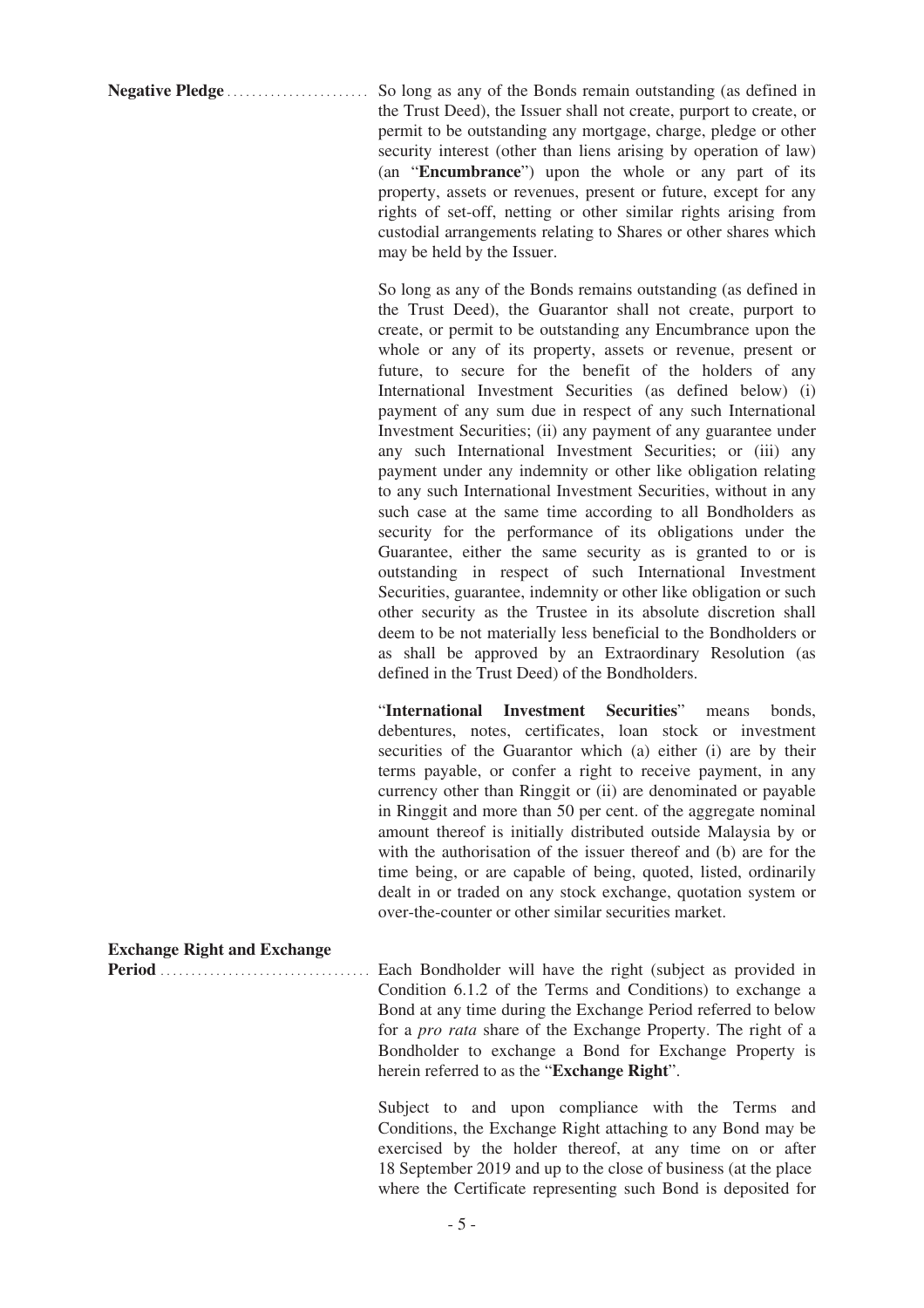exchange) on 25 July 2024 or if such Bond shall have been called for redemption prior to the Maturity Date, then up to the close of business (at the place aforesaid) on the date which falls 10 Business Days (as defined in Condition 8.9 of the Terms and Conditions) prior to the date fixed for redemption thereof, unless the Bonds have become due and payable prior to the Maturity Date by reason of the occurrence of an Event of Default (as set out in Condition 10 of the Terms and Conditions), in which event the Exchange Right shall extend up to the close of business (at the place aforesaid) on the date on which the full amount of such payment is made and notice of such payment has been duly given to Bondholders in accordance with Condition 16 of the Terms and Conditions.

- **Cash Settlement Right** .............. Notwithstanding the Exchange Right of each Bondholder in respect of each Bond, at any time when the delivery of Exchange Property deliverable upon exchange of the Bonds is required to satisfy the Exchange Right in respect of an Exchange Notice, the Issuer shall, as an overriding right, have the option to satisfy all or part (in which case the other part of a Bondholder's Exchange Right shall be satisfied by the delivery of the relevant portion of Exchange Property) of its obligation to deliver Exchange Property in respect of the Bonds by making payment, or procuring that payment is made, to the relevant Bondholder for an amount of cash in U.S. dollars equal to the Cash Settlement Amount (as defined in the Terms and Conditions) (the "**Cash Settlement Right**") in respect of the relevant portion of Exchange Property.
- **Exchange Property** ................... The "**Exchange Property**" shall initially comprise 335,702,654 Shares and shall include all Relevant Securities (as defined in the Terms and Conditions) and other property arising out of or derived or resulting therefrom and such other property, in each case as may be deemed or required to comprise all or part of the Exchange Property pursuant to these Conditions, but excluding any such property as may or may be deemed to have ceased to form part of the Exchange Property.

Provided that the Issuer does not exercise its Cash Settlement Right, on the exercise of the Exchange Rights, Bondholders will initially be entitled to receive 671.4053 Shares for each U.S.\$1,000 principal amount of Bonds (subject to adjustment pursuant to the Terms and Conditions).

- **Anti-Dilution Provisions** ............. The Bonds will contain provisions for the adjustment of the Exchange Property in the event of the occurrence of certain dilutive events including, among others, bonus issues, sub-division, consolidation and redenomination of relevant Securities (as defined in the Terms and Conditions), rights issues and capital distributions.
- **Redemption at Maturity** ............. Unless previously redeemed, exchanged or purchased and cancelled as provided herein, the Issuer will redeem each Bond at 100 per cent. of its principal amount on 8 August 2024.

The Issuer may not redeem the Bonds at its option prior to that date except as provided in the Terms and Conditions.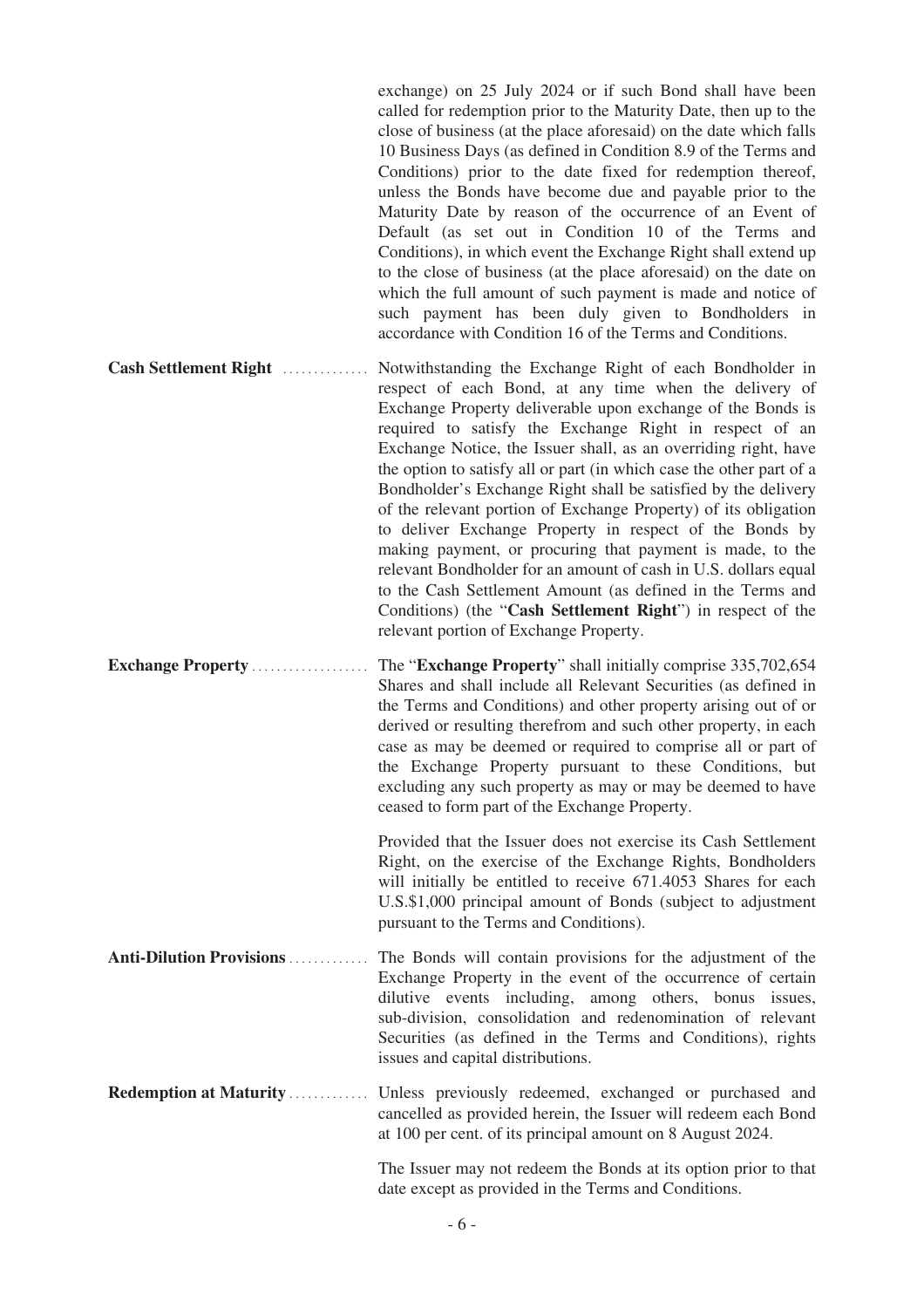#### **Redemption at the Option of the**

**Issuer** .................................. On or at any time after 8 August 2022 but not less than ten Business Days prior to the Maturity Date (the "**Issuer Optional Redemption Date**"), the Issuer may, having given not less than 30 nor more than 60 days' notice (the "**Issuer Optional Redemption Notice**") to the Bondholders, the Trustee and the Principal Agent (which notice will be irrevocable), redeem the Bonds in whole or in part, provided that no such redemption may be made unless the Exchange Property Value (as defined in the Terms and Conditions) of the *pro rata* share of the Exchange Property attributable to each U.S.\$1,000 principal amount of Bonds on each of 20 consecutive Trading Days (as defined in the Terms and Conditions), the last day of which occurs not more than five Trading Days prior to the date upon which notice of such redemption is given, is at least U.S.\$1,300.

> If at any time the aggregate principal amount of the Bonds outstanding is less than 10 per cent. of the aggregate principal amount of the Bonds originally issued (including any Bonds issued pursuant to Condition 15 of the Terms and Conditions), the Issuer shall have the option to redeem such outstanding Bonds, in whole but not in part, at 100 per cent. of their principal amount on the date fixed for such redemption. The Issuer will give at least 30 days' but not more than 60 days' prior notice to the Bondholders, the Trustee and the Principal Agent for such redemption.

> See "*Terms and Conditions of the Bonds — Redemption, Purchase and Cancellation — Redemption at the Option of the Issuer*".

**Redemption for Taxation**

**Reasons** ................................ The Bonds may be redeemed at 100 per cent. of their principal amount, at the option of the Issuer, on the relevant date fixed for redemption (the "**Tax Redemption Date**") in whole, but not in part, at any time, on giving not fewer than 30 nor more than 60 days' notice (a "**Tax Redemption Notice**") to the Bondholders in accordance with Condition 16 of the Terms and Conditions and to the Trustee and the Principal Agent (which notice shall be irrevocable) if the Issuer or, if the Guarantee were called, the Guarantor satisfies the Trustee immediately prior to the giving of such notice that (i) it has or will become obliged to pay Additional Amounts (as defined in Condition 9 of the Terms and Conditions) or further Additional Amounts as provided or referred to in Condition 9 of the Terms and Conditions as a result of any change in, or amendment to, the laws (or any regulations, rulings or other administrative pronouncements promulgated thereunder) of Malaysia or any political subdivision or any authority thereof or therein having power to tax, or any change in the application or official interpretation of such laws, regulations, rulings or other administrative pronouncements which change or amendment becomes effective on or after 11 July 2019; and (ii) such obligation cannot be avoided by the Issuer or the Guarantor, as the case may be, taking reasonable measures available to it.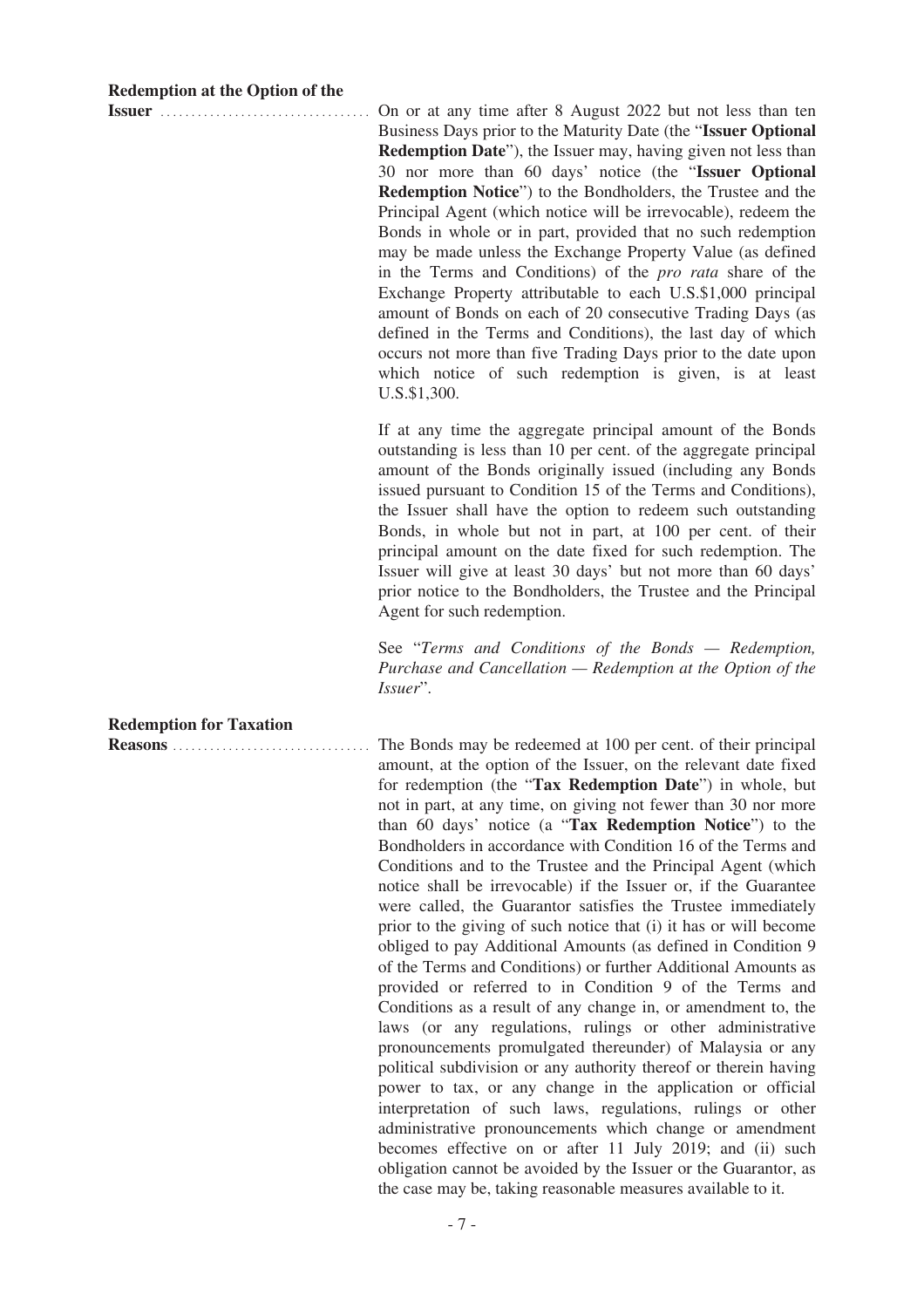If the Issuer gives a Tax Redemption Notice, each Bondholder will have the right to elect that his Bond(s) shall not be redeemed and that the provisions of Condition 9 of the Terms and Conditions shall not apply in respect of any payments to be made in respect of such Bond(s) which falls due after the relevant tax redemption date specified in the Tax Redemption Notice (the "**Tax Redemption Date**") whereupon no Additional Amounts shall be payable in respect thereof pursuant to Condition 9 of the Terms and Conditions and payment of all amounts shall be made subject to the deduction or withholding of the Malaysian taxation required to be withheld or deducted. To exercise a right pursuant to Condition 8.3 of the Terms and Conditions, the relevant Bondholder must present the Certificate representing his Bond(s) together with a duly completed and signed notice of exercise in the form (for the time being current) obtainable from the specified office of any Paying Agent (a "**Tax Exercise Notice**") on or before the day falling 10 Business Days prior to the Tax Redemption Date at the specified office of any Paying Agent.

See "*Terms and Conditions of the Bonds — Redemption, Purchase and Cancellation — Redemption for Taxation Reasons*".

**Redemption for Delisting** ........... In the event the Exchange Property (other than any securities, property or assets (including cash) which may be added to the Exchange Property following the Closing Date as a result of the provisions in Condition 6 of the Terms and Conditions) ceases to comprise Securities listed or admitted to trading on Bursa Securities or an Alternative Stock Exchange (disregarding any cash amount forming part of the Offer Consideration received pursuant to Condition 6 of the Terms and Conditions if and to the extent that such cash amount is applied by the Issuer in accordance with Condition 6 of the Terms and Conditions to purchase Securities which are listed or admitted to trading on Bursa Securities or an Alternative Stock Exchange) (a "**Delisting**"), each Bondholder shall have the right (the "**Delisting Put Right**"), at such Bondholder's option, to require the Issuer to redeem all (but not less than all) of such Bondholder's Bonds on the 20<sup>th</sup> Business Day after notice has been given to Bondholders regarding the Delisting referred to under Condition 8.4.2 of the Terms and Conditions or, if such notice is not given, the 20<sup>th</sup> Business Day after the Delisting (the "**Delisting Put Date**") at 100 per cent. of their principal amount.

> See "*Terms and Conditions of the Bonds — Redemption, Purchase and Cancellation — Redemption for Delisting*".

**Further Issues** ........................ The Issuer may from time to time, without the consent of the Bondholders, create and issue further bonds having the same terms and conditions as the Bonds in all respects and so that such further issue shall be consolidated and form a single series with the Bonds. The creation of such further bonds shall be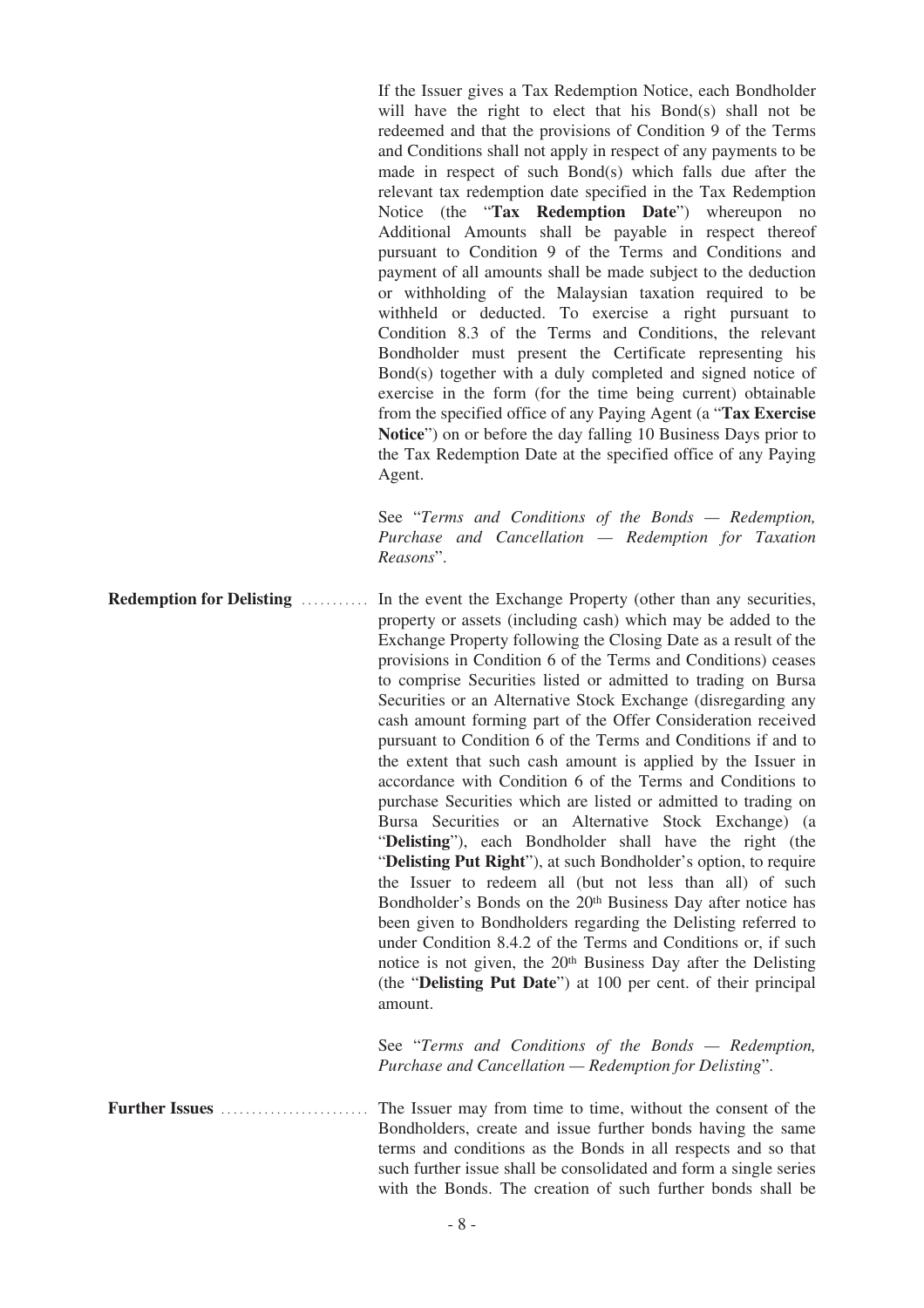notified in writing to the Trustee and may be constituted by a deed supplemental to the Trust Deed.

**Taxation** ............................... All payments to Bondholders made by or on behalf of the Issuer or, as the case may be, the Guarantor shall be made free and clear of, and without withholding or deduction for or on account of, any taxes, duties, assessments or governmental charges of whatever nature imposed, levied, collected, withheld or assessed by or within Malaysia or, in each case, any authority therein or thereof having power to tax, unless such withholding or deduction is required by law. In that event (but without limiting Condition 8.3 of the Terms and Conditions) the Issuer or, as the case may be, the Guarantor shall, subject to sufficient funds being available to it, pay such amounts as shall result in receipt by the Bondholders of such amounts as would have been received by them had no such withholding or deduction been required, save for such exceptions as set out in the Terms and Conditions.

> Notwithstanding any other provision of the Terms and Conditions, in no event will the Issuer or the Guarantor, as the case may be, be required to pay any additional amounts in respect of the Bonds for, or on account of, any withholding or deduction required pursuant to FATCA (including pursuant to any agreement described in Section 1471(b) of the Code) or any law implementing an intergovernmental approach to FATCA.

See "*Terms and Conditions of the Bonds — Taxation*".

**Events of Default** .................... The terms of the Bonds contain certain events of default provisions as further described in Condition 10 of the Terms and Conditions.

See "*Terms and Conditions of the Bonds — Events of Default*".

**Lock Up** .............................. Pursuant to the Subscription Agreement, each of the Issuer and the Guarantor agrees that it will not, and the Guarantor agrees that it shall procure that its subsidiaries will not, prior to the expiry of 90 days following the date of the Subscription Agreement, unless otherwise agreed by the Joint Lead Managers, offer, sell, transfer or otherwise dispose of or procure the sale, transfer or disposition of any Shares or any securities convertible into or exchangeable for or carrying rights to acquire Shares, or enter into or procure the entry into any derivative transaction that has the economic effect of such sale, transfer or disposition, whether settled in cash or otherwise, without the prior written consent of the Joint Lead Managers ("**Lock Up**").

> The Lock Up does not apply to (i) the issuance of Bonds, (ii) the transactions that have been publicly announced prior to the date of the Subscription Agreement, (iii) the exercise of publicly-announced existing options (including warrants) by the Issuer, the Guarantor or the Guarantor's subsidiaries, in relation to securities of the Company, (iv) any transfers of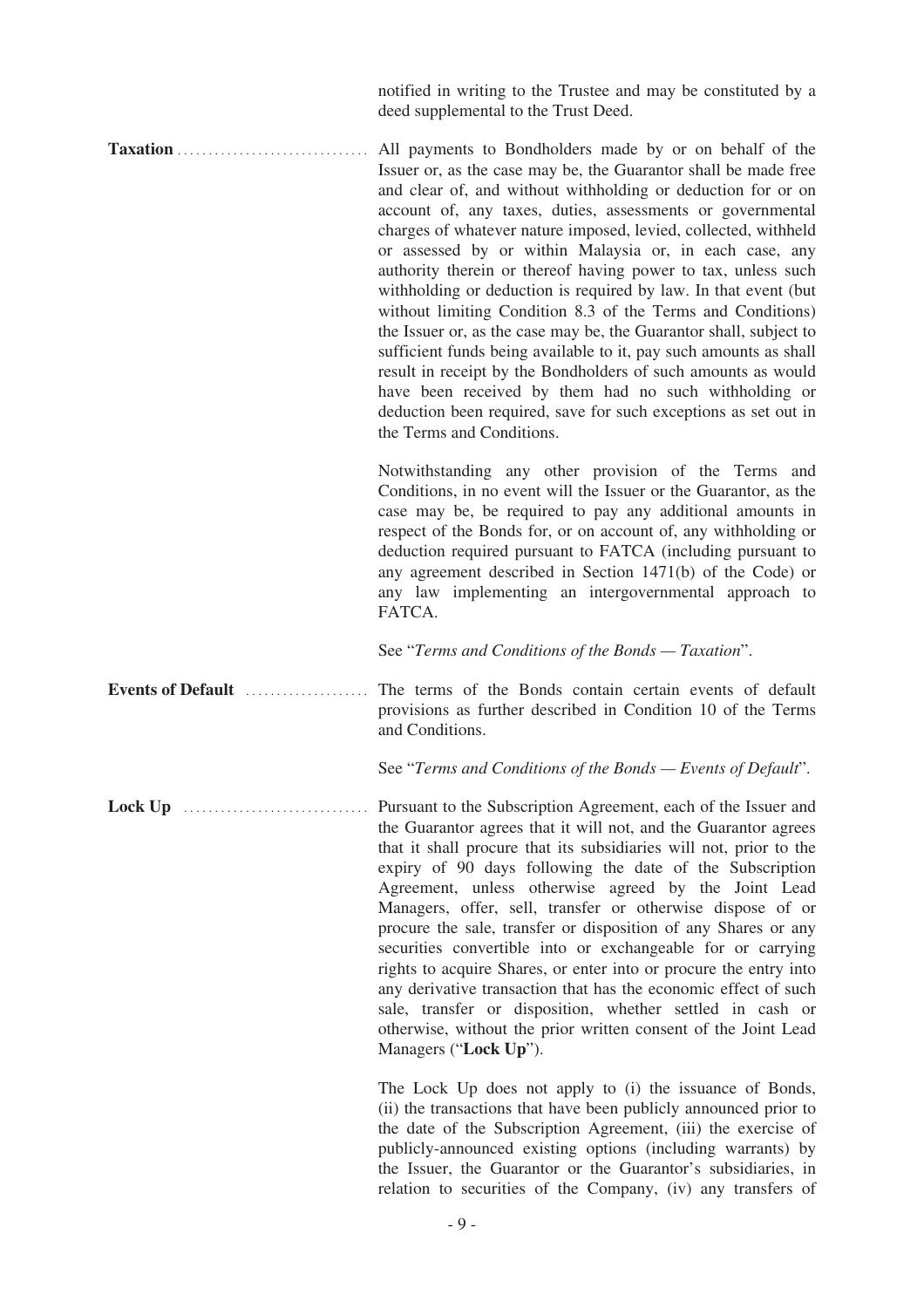Shares within the Khazanah Group, or (v) any securities lending arrangements or any equity swap transactions to be entered into by the Guarantor and any one or more of the Joint Lead Managers (or their related entities).

See "*Subscription and Sale*".

**Selling Restrictions** .................. There are restrictions on the offer, sale and transfer of the Bonds in, among others, the United States, the United Kingdom and the European Economic Area (excluding the United Kingdom), Switzerland, Malaysia, Japan, Hong Kong, Singapore, United Arab Emirates (excluding the Dubai International Financial Centre), Dubai International Financial Centre and Qatar.

> For a description of the selling restrictions on offers, sales and deliveries of the Bonds, see "*Subscription and Sale*".

- **Listing and Trading of the Bonds** ... Application has been made for the listing of the Bonds on Bursa Securities (under the exempt regime) and the LFX and an approval in-principle has been received from the SGX-ST for the listing and quotation of the Bonds on the SGX-ST. The Bonds will be traded on the SGX-ST in a minimum board lot size of S\$200,000 (or its equivalent in foreign currency) for so long as the Bonds are listed on the SGX-ST and the rules of the SGX-ST so require.
- **Trustee** ................................ The Bank of New York Mellon, London Branch
- **Principal Agent** ...................... The Bank of New York Mellon, London Branch
- **Registrar** ............................. The Bank of New York Mellon SA/NV, Luxembourg Branch
- **Governing Law** ...................... The Trust Deed, the Agency Agreement, the Bonds and any non-contractual obligations arising out of or in connection with them, are governed by, and shall be construed in accordance with, English law.
- **Clearing** .............................. The Bonds have been accepted for clearance by Euroclear and Clearstream, Luxembourg under the following Common Code and ISIN:

Common Code: 202735240

ISIN: XS2027352405

Legal Entity Identifier: 213800QS96TD1F6Y6Z55

**Use of Proceeds** ...................... See "*Use of Proceeds*"

**Risk Factors** .......................... For a discussion of certain factors that should be considered in evaluating an investment in the Bonds, see "*Risk Factors*".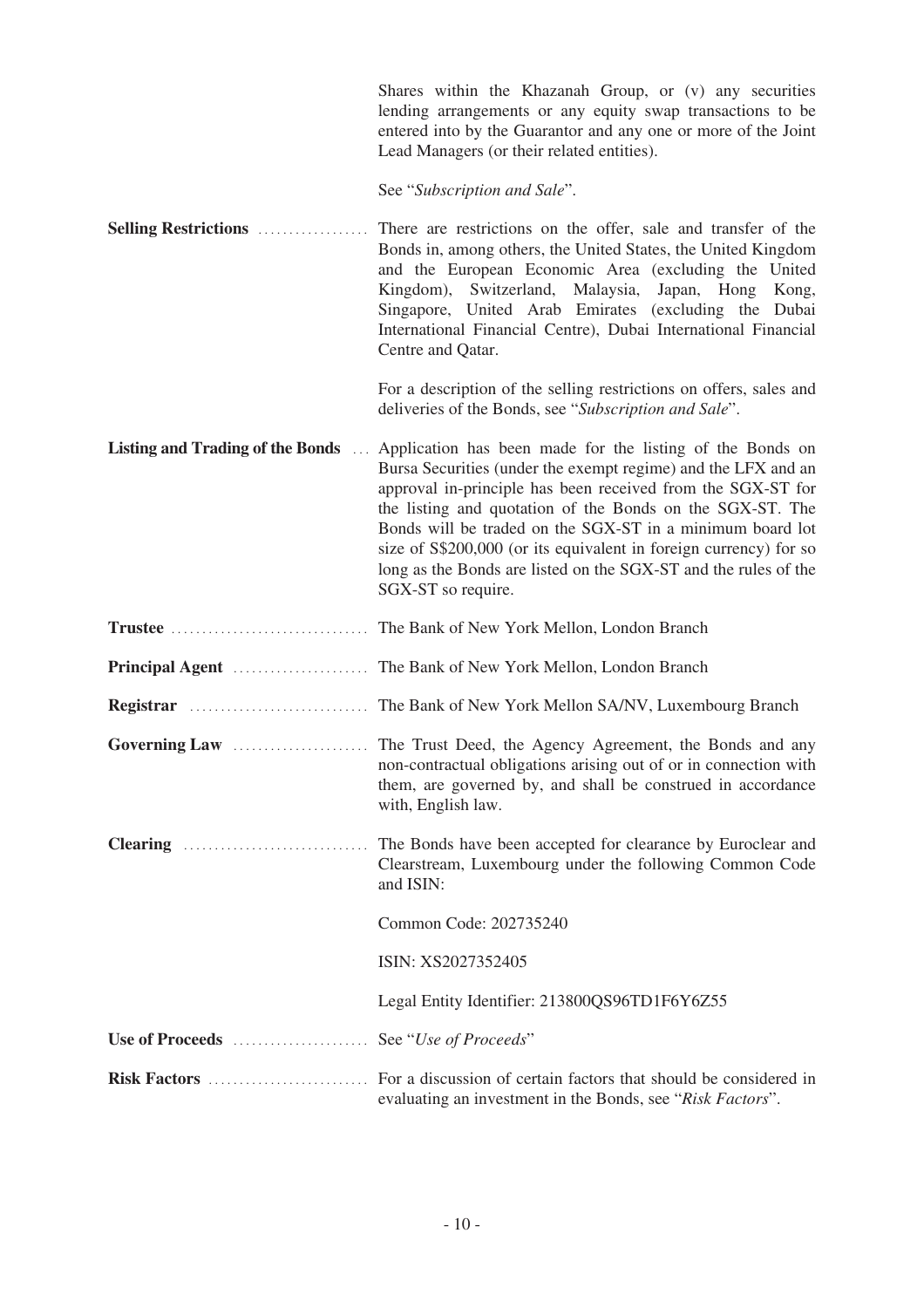## **RISK FACTORS**

*Notwithstanding that this Offering Circular does not contain all information in relation to the Issuer, the Guarantor or the Company, prospective investors should carefully consider all the information set forth in this Offering Circular, including the risk factors set out below.*

*The risk factors set out below do not purport to be complete or comprehensive in terms of all the risk factors that may be involved in the businesses of the Issuer, the Guarantor, its subsidiaries and associated companies or the Company. There may also be additional risk factors which the Issuer, the Guarantor or the Joint Lead Managers are currently unaware of or which are not disclosed herein, which may also impair the financial condition, performance or results of operations of the Issuer, the Guarantor or the Company.*

*If any of the possible events described below occur, the Khazanah Group's financial condition or results of operations could be materially and adversely affected. In such case, the Issuer or the Guarantor may not be able to satisfy their respective obligations under the Bonds or the Guarantee and investors could lose all or part of their investment. This Offering Circular also contains forwardlooking statements that involve risks and uncertainties. The Khazanah Group's actual results could differ materially from those anticipated in these forward-looking statements as a result of certain factors, including the considerations described below and elsewhere in this Offering Circular. Terms used but not defined in this section shall have the meanings given to them in "Terms and Conditions of the Bonds".*

## **Considerations relating to this Offering Circular**

## *This Offering Circular does not purport to, nor does it contain, all information in relation to the Issuer, the Guarantor or the Company.*

This Offering Circular (or any part hereof) is not intended to provide the basis for any credit or other evaluation and should not be considered as a recommendation by any of the Issuer, the Guarantor, the Joint Lead Managers, the Trustee or the Agents that any recipient of this Offering Circular or any such other document or information (or such part thereof) should subscribe for or purchase any of the Bonds. Each person receiving this Offering Circular acknowledges that such person has not relied on any of the Issuer, the Guarantor, the Joint Lead Managers, the Trustee or the Agents or any person affiliated with any of them in connection with its investigation of the accuracy of the information contained herein or of any additional information considered by it to be necessary in connection with its investment decision.

Any recipient of this Offering Circular contemplating subscribing for or purchasing any of the Bonds should determine for itself the relevance of the information contained herein and any such other document or information (or any part thereof) and its investment should be, and shall be deemed to be, based solely upon its own independent investigation of the financial condition and affairs, and its own appraisal of the prospects and creditworthiness of the Issuer, the Guarantor or the Company and their respective subsidiaries and associate companies (if any), and any other factors relevant to its decision, including the merits and risks involved. In particular, recipients of this Offering Circular should note that the latest financial statements of Khazanah incorporated herein are as at and for the year ended 31 December 2018.

#### *This Offering Circular contains limited information on the Company.*

Information and statements in this Offering Circular relating to the Company have been extracted solely from publicly available sources. No representation is made that such information as contained herein has been based on the latest publicly available information. Investors should further note that this Offering Circular contains no forward-looking statements or financials in relation to any estimates and/or assumptions made by the Company.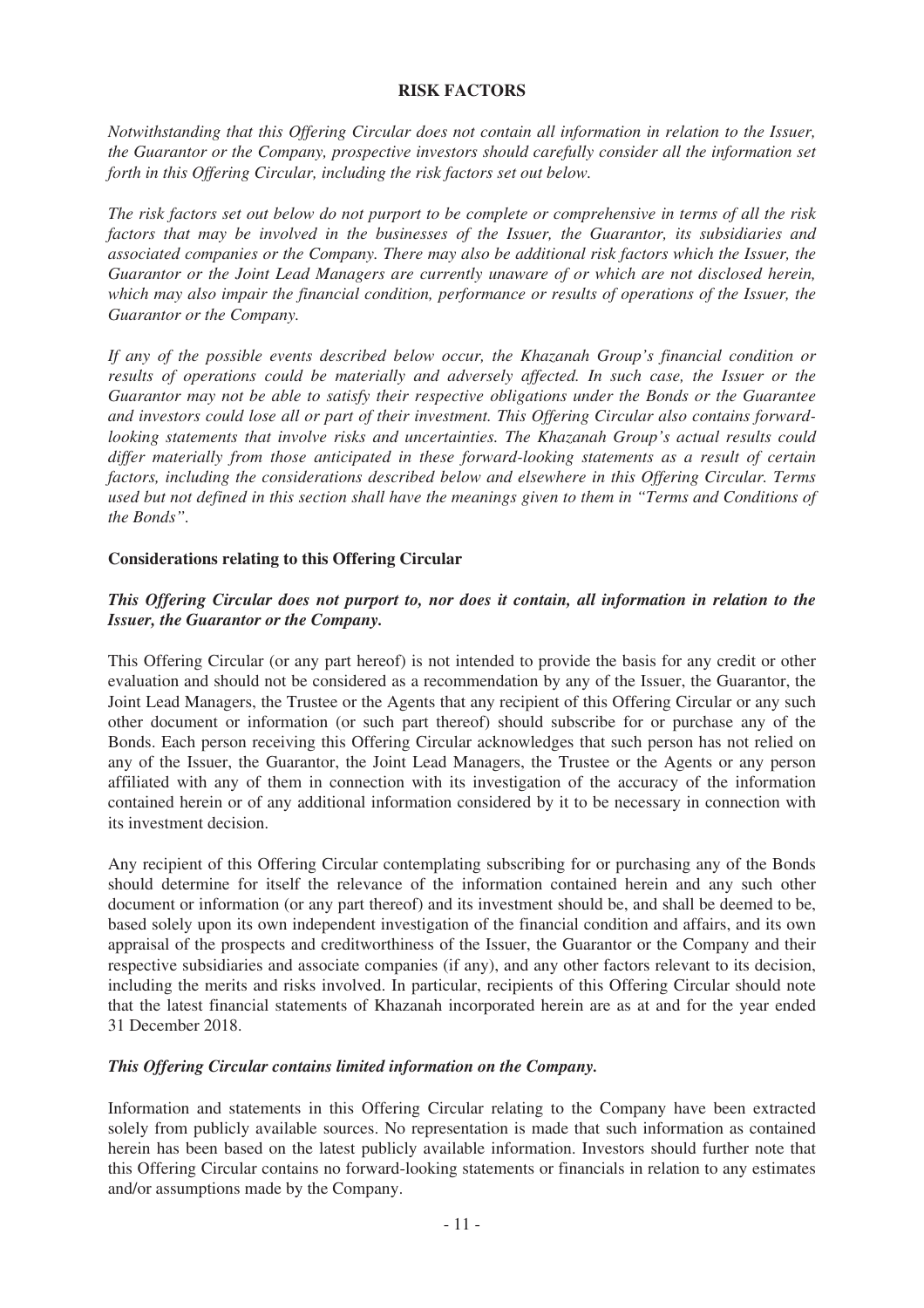The Company is listed on Bursa Securities, and is therefore subject to the continuous disclosure requirements imposed by Bursa Securities. As such, information relating to the Company can be obtained from a variety of sources. The Issuer and the Guarantor take no responsibility and accept no liability for, and make no representation or warranty (whether express or implied) as to the accuracy and completeness of any information obtained by an investor about the Company. Investors should make their own enquiries, and where appropriate, obtain prior advice in relation to any investment decision.

## *The information on the Company in this Offering Circular has not been verified.*

Information on the Company, including but not limited to any public filings by the Company, contained in this Offering Circular has not been verified or reviewed by the Issuer, the Guarantor, the Joint Lead Managers, the Trustee or the Agents. None of the Issuer, the Guarantor, the Joint Lead Managers, the Trustee or the Agents has undertaken a due diligence review of the operations and financial condition of the Company. Information with respect to the Company contained in this Offering Circular is based on publicly available information. Where information contained in this Offering Circular includes extracts or summaries of information and data from various private sources (including the Company), each of the Issuer and the Guarantor accepts responsibility for accurately reproducing such summaries and data but accepts no further or other responsibility in respect of such information. Such third party sources are identified in the text, as applicable. None of the Issuer, the Guarantor, their directors and senior management, their employees, the Joint Lead Managers, the Trustee, the Agents or their respective advisers or other parties takes any responsibility, express or implied, for such information.

In addition, none of such parties has taken any steps to verify the accuracy of any of the information relating to the Company included in this Offering Circular and no representation or warranty, express or implied, is made by any such parties as to the accuracy or completeness of such information. Consequently, investors should not conclude that the issuance of the Bonds is any form of investment recommendation by the Issuer, the Guarantor, the Joint Lead Managers, the Trustee or the Agents of the Shares. Investors are cautioned not to place undue reliance on information on the Company contained in this Offering Circular.

## **Considerations relating to the Issuer**

## *The Issuer has conducted limited activities since its incorporation, has no material assets and is dependent on the Guarantor to pay amounts due and/or deliver the Exchange Property under the Bonds.*

The Issuer is a special purpose vehicle in the form of a limited liability company incorporated in Labuan on 25 April 2019 pursuant to the Labuan Companies Act, 1990 of Malaysia and has not conducted any business activities since its incorporation other than issuing the Bonds and engaging in activities incidental or related to such issuance. The Issuer will not conduct any business activity other than in connection with the issue of debt securities or borrowing of monies (or other arrangements having a similar commercial effect) for the purpose of lending the proceeds of such issues, borrowings or arrangements to the Guarantor or any of the Guarantor's subsidiaries. The Bonds will not be obligations or responsibilities of, or guaranteed by, the Trustee, any of the Agents or the Joint Lead Managers. The ability of the Issuer to pay amounts due and/or deliver the Exchange Property to the Bondholders will therefore be dependent upon the Guarantor fulfilling its obligations under the Trust Deed (including the Terms and Conditions) and the Agency Agreement (the "**Transaction Documents**"). As a consequence, the Issuer's ability to satisfy its obligations under the Bonds is subject to all the risks to which the Guarantor is subject that could negatively affect its ability to satisfy its obligations under the Transaction Documents.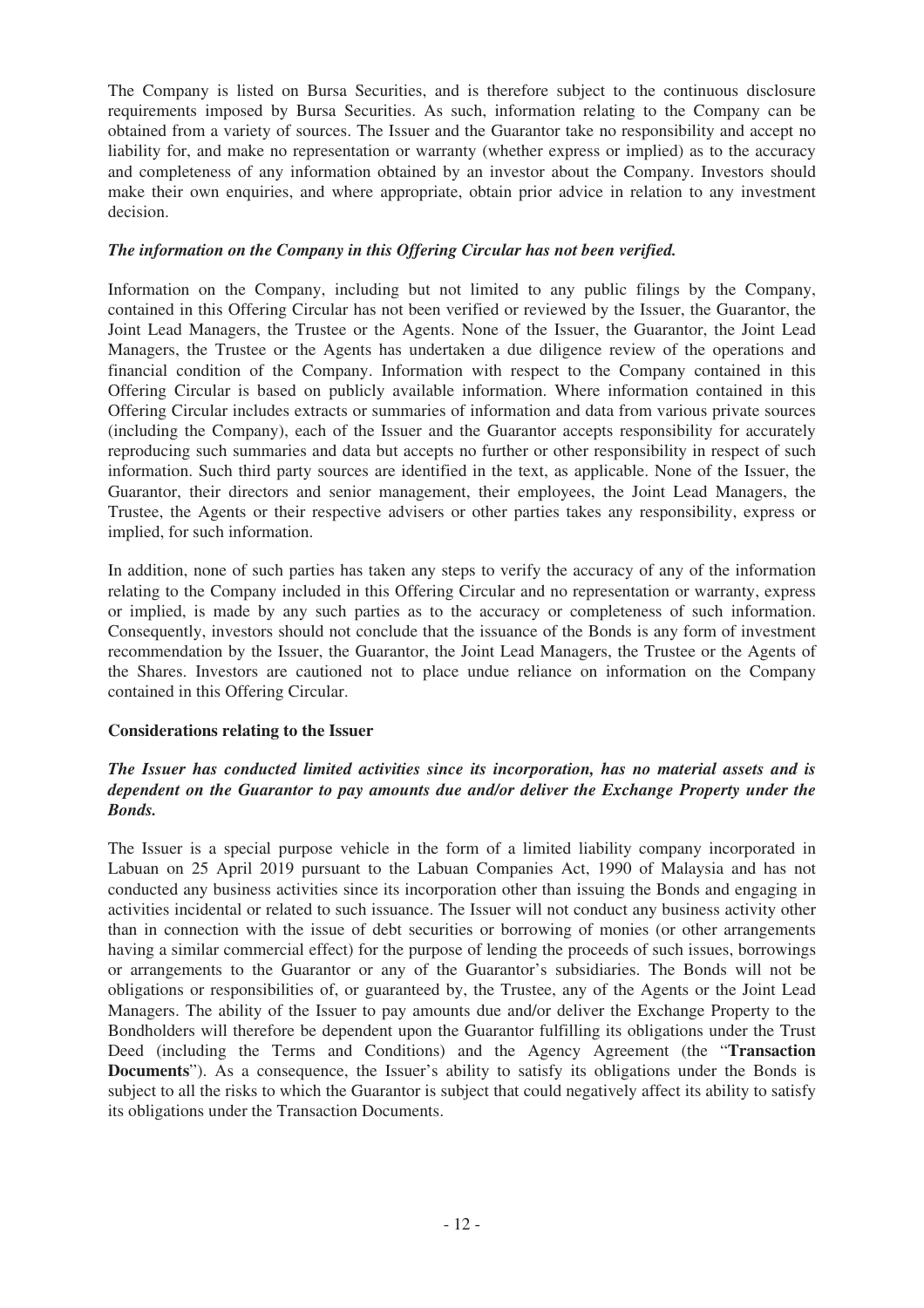#### **Considerations relating to Khazanah**

## *The Guarantor has no operations of its own and is dependent on investment income from its investments for revenue and to make any payments under the Bonds.*

The Guarantor is a holding company for investments in its subsidiaries and associate companies and has no operations of its own. As a result, the Guarantor will depend upon its investment income, including dividends and distributions from its subsidiaries, associate companies and investee companies and proceeds from divestments, to make payments if and when required, in its capacity as the Guarantor. The ability of such companies to pay dividends to their shareholders (including the Guarantor) is subject to, among other things, the results of operations and funding requirements of such companies, distributable reserves, the approval of their directors and shareholders, and applicable law and restrictions contained in debt instruments of such companies, if any. Moreover, further issues of equity interests by these companies could dilute the ownership interest of the Guarantor in such companies.

## *Khazanah and its portfolio companies are subject to strategic risk.*

Khazanah's investment portfolio is subject to investment and market risks as well as concentration risks. Khazanah's investment portfolio may be concentrated in certain sectors and geographic regions or in certain of its individual investments which may or may not be listed. Khazanah's investment portfolio profile may change from period to period depending on various factors, including market conditions, investment opportunities and the investments and divestments undertaken by Khazanah.

Khazanah will be guided by its investment philosophy of earning appropriate risk-adjusted financial returns, generating sustainable returns, and integrating ethical and responsible considerations into investment activities.

## *Khazanah and its portfolio companies are exposed to various regulatory and litigation risks.*

Khazanah and its portfolio companies hold investments in Malaysia and other countries, which means that Khazanah and such entities are subject to a variety of legal and regulatory requirements and judiciary systems in such jurisdictions. Laws and regulations that are applied in such countries may change from time to time. Changes in laws or regulations, other regulatory matters or litigation actions involving Khazanah and its portfolio companies, or restrictions such as tariffs, trade barriers, requirements relating to withholding taxes on Khazanah or such entities in any jurisdiction may have a material adverse effect on the financial condition of Khazanah and the Khazanah Group or the business or results of operations of the Khazanah Group.

#### *Khazanah may be exposed to claims or liabilities relating to investments and divestments.*

In connection with an investment in, or divestment of, an interest in a company, Khazanah may be exposed to certain claims or liabilities relating to the subject company (or its ownership interest therein), including, without limitation, tax or environmental claims or liabilities. There can be no assurance that any such claim or liability would not have a material adverse effect on the financial condition of Khazanah and the Khazanah Group or the business or results of operations of the Khazanah Group.

## *Government ownership of Khazanah.*

Save for the one ordinary share owned by the FLC, a body corporate incorporated pursuant to the Federal Lands Commissioner (Incorporation) Act, 1957 of Malaysia, all the ordinary shares of Khazanah are owned by the Minister of Finance (Inc), a body corporate incorporated pursuant to the Minister of Finance (Incorporation) Act, 1957 of Malaysia (the "**Guarantor's Shareholder**") and Khazanah Nasional Berhad is the sovereign wealth fund of Malaysia. As such, the Government, as the single largest shareholder of Khazanah (through the Minister of Finance (Inc)), can exercise influence over the corporate objectives, strategies or actions of Khazanah. Although the Government has not to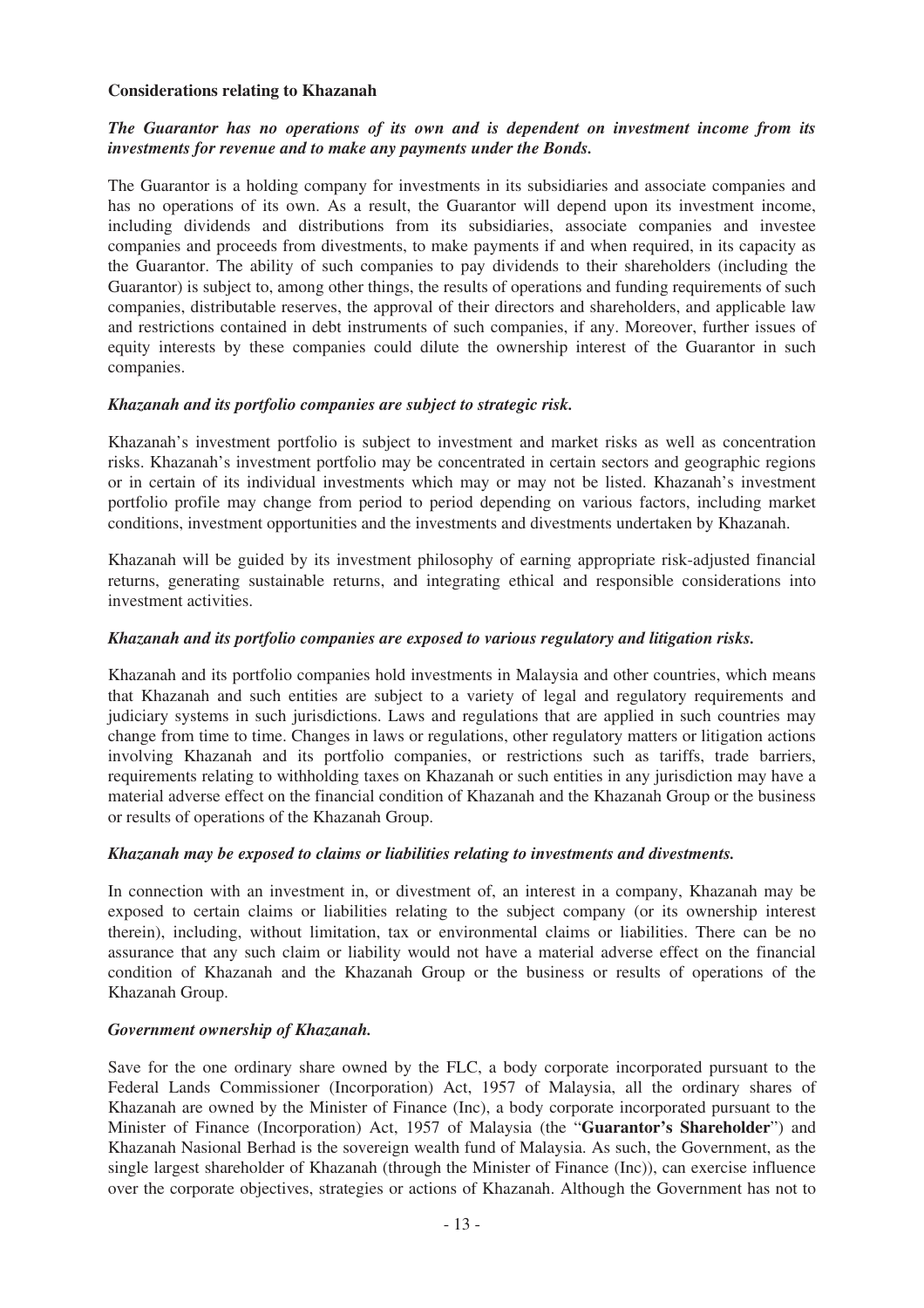date taken any actions to exercise such influence, there can be no assurance that the Government will not do so in a manner that is inconsistent with the interests of the Bondholders.

### *Khazanah may not be able to replace the investments disposed of under Khazanah's divestment strategy and the remaining investments may not be able to generate the same levels of investment income.*

Khazanah is committed to a gradual and orderly divestment of its non-core companies and holdings in core strategic investments, as evidenced by its divestment track record. Khazanah's divestment strategy in relation to non-core companies is in line with its overall divestment strategy and portfolio rebalancing assisting in increasing the free float and availability of shares of entities in which Khazanah invests and provides Khazanah with the opportunity to realise shareholder value. There is, however, no assurance that investments of the equivalent value or competitiveness may be found to replace the disposed investments and the new investments may not be able to deliver the same financial performance or generate an equivalent level of investment income.

## **Considerations relating to Malaysia**

## *Political, economic and social developments in Malaysia may adversely affect the Khazanah Group.*

As a company incorporated in Malaysia with significant investment exposure to the fiscal performance of Malaysia, the financial condition of Khazanah and the Khazanah Group or the business or results of operations of the Khazanah Group may be adversely affected by political, economic and social developments in Malaysia. Any change in Government policies, changes to senior positions within the Government or any political instability in Malaysia arising from these changes, may have a material adverse effect on the Khazanah Group, its business, operations and financial condition. Furthermore, any changes in the composition of the Government could result in a change in Government policies.

In addition to changes in the Government, other political and economic uncertainties include, but are not limited to, the risks of war, terrorism, riots, expropriation, nationalism, renegotiation or nullification of existing contracts, changes in interest rates and methods of taxation.

## *Developments in Malaysia and globally may negatively impact Khazanah and its portfolio companies.*

The market and economic conditions in Malaysia and globally have been, and continue to be volatile. The adverse global economic conditions and the volatility of the capital markets have had, and may continue to have, an adverse impact on the value of Khazanah's portfolio, the value and profitability of Khazanah's portfolio companies' businesses and, in turn, the Khazanah Group's revenue and profitability. Ongoing events such as the continued instability of European and U.S. financial markets, as well as continued political instability and turmoil in certain Middle Eastern countries may adversely affect economic activity and financial markets. In addition, these conditions have had, and may continue to have, an adverse impact on the ability of Khazanah's portfolio companies to pay dividends or make other distributions or payments to Khazanah, or may result in Khazanah's portfolio not generating the expected returns for Khazanah.

## *A reimposition of capital controls may affect investors' ability to repatriate the proceeds from the sale of the Bonds and Shares from Malaysia.*

As part of the package of policy responses to the 1997 economic crisis in Southeast Asia, the Government introduced, on 1 September 1998, selective capital control measures. The Government initiated the liberalisation of selective capital control measures in 1999 to allow foreign investors to repatriate principal capital and profits, subject to a system of graduated exit levies based on the duration of investment in Malaysia. On 1 February 2001, the Government revised the levy to apply only to profits made from portfolio investments retained in Malaysia for less than one year. Currently, there are no applicable repatriation levy measures in Malaysia.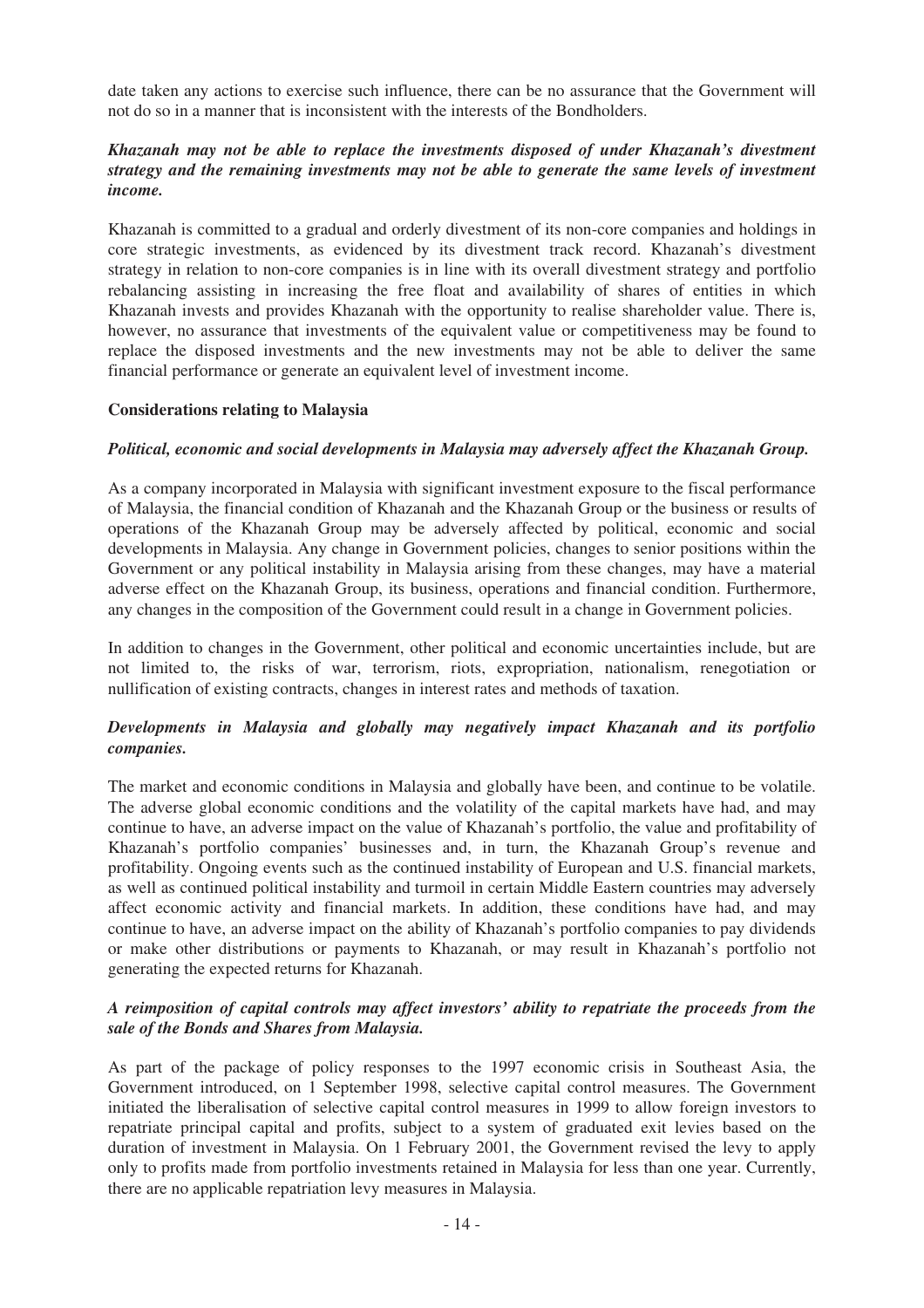However, there is no assurance that the Government will not reimpose these or other capital controls in the future. If the Government re-imposes foreign exchange controls, investors may not be able to repatriate the proceeds of the sale of the Bonds and Shares from Malaysia for a specified period of time or may only be able to do so after paying a levy.

## *Malaysian corporate and other disclosure and accounting standards differ from those in other jurisdictions.*

Khazanah's financial statements are prepared and presented in accordance with Approved Accounting Standards issued by the Malaysian Accounting Standards Board, which differ in certain material respects from generally accepted accounting principles in certain other jurisdictions, including International Accounting Standards or International Financial Reporting Standards and auditing standards which prospective investors may be familiar with in other countries. As a result, Khazanah's financial statements and reported earnings could be significantly different from those which would be reported under other jurisdictions. This Offering Circular does not contain a reconciliation of Khazanah's financial statements to generally accepted accounting principles of any other jurisdiction, and there is no assurance that such reconciliation would not reveal material differences.

## *Ebola, MERS-CoV, Influenza A (H1N1) and other infectious diseases may adversely affect the Khazanah Group.*

The outbreak of an infectious disease in Asia (including Malaysia) and elsewhere, together with any resulting restrictions on travel or quarantines imposed, could have a negative impact on the economy and business activity in the region and thereby have a material adverse effect on the business, financial condition and results of operations of Khazanah.

For example, the outbreak of the Ebola virus in 2014 and the outbreak of Middle East respiratory syndrome coronavirus ("**MERS-CoV**") in the Middle East in 2012 was widespread and resulted in travel restrictions and quarantines. In April 2009, there was an outbreak of Influenza A virus ("**H1N1**") which originated in Mexico but subsequently spread globally including confirmed reports in Indonesia, Hong Kong, Japan, Malaysia, Singapore and elsewhere in Asia. In August and September 2009, there were a number of deaths in Malaysia resulting from H1N1. H1N1 is believed to be highly contagious and may not be easily contained.

There can be no assurance that any precautionary measures taken against infectious diseases would be effective. An outbreak of the Ebola virus, MERS-CoV, H1N1 or another contagious disease or the measures taken by the governments of affected countries, including Malaysia, against such potential outbreaks, could seriously interrupt the Khazanah Group's operations or the services or operations of its suppliers and customers, and have a material adverse effect on the business, cash flows, operational results, financial condition and prospects of the Khazanah Group. The perception that an outbreak of the Ebola virus, MERS-CoV, H1N1 or another contagious disease may occur may also have an adverse effect on the economic conditions of countries in Asia, where many of Khazanah's investments are **located** 

## **Considerations relating to the Shares**

#### *The Issuer and the Guarantor has not made searches and investigations relating to the Shares.*

The Issuer and the Guarantor have not made or caused to be made, and may not make or cause to be made on their behalf all the enquiries, searches and investigations which a prudent purchaser of assets such as the beneficial ownership of the Shares would make and the Joint Lead Managers, the Trustee and the Agents have made no such enquiries, searches or investigations. The Company has not participated in the preparation of this Offering Circular. Accordingly, the business and financial information relating to the Company may not be accurately reflected in this Offering Circular.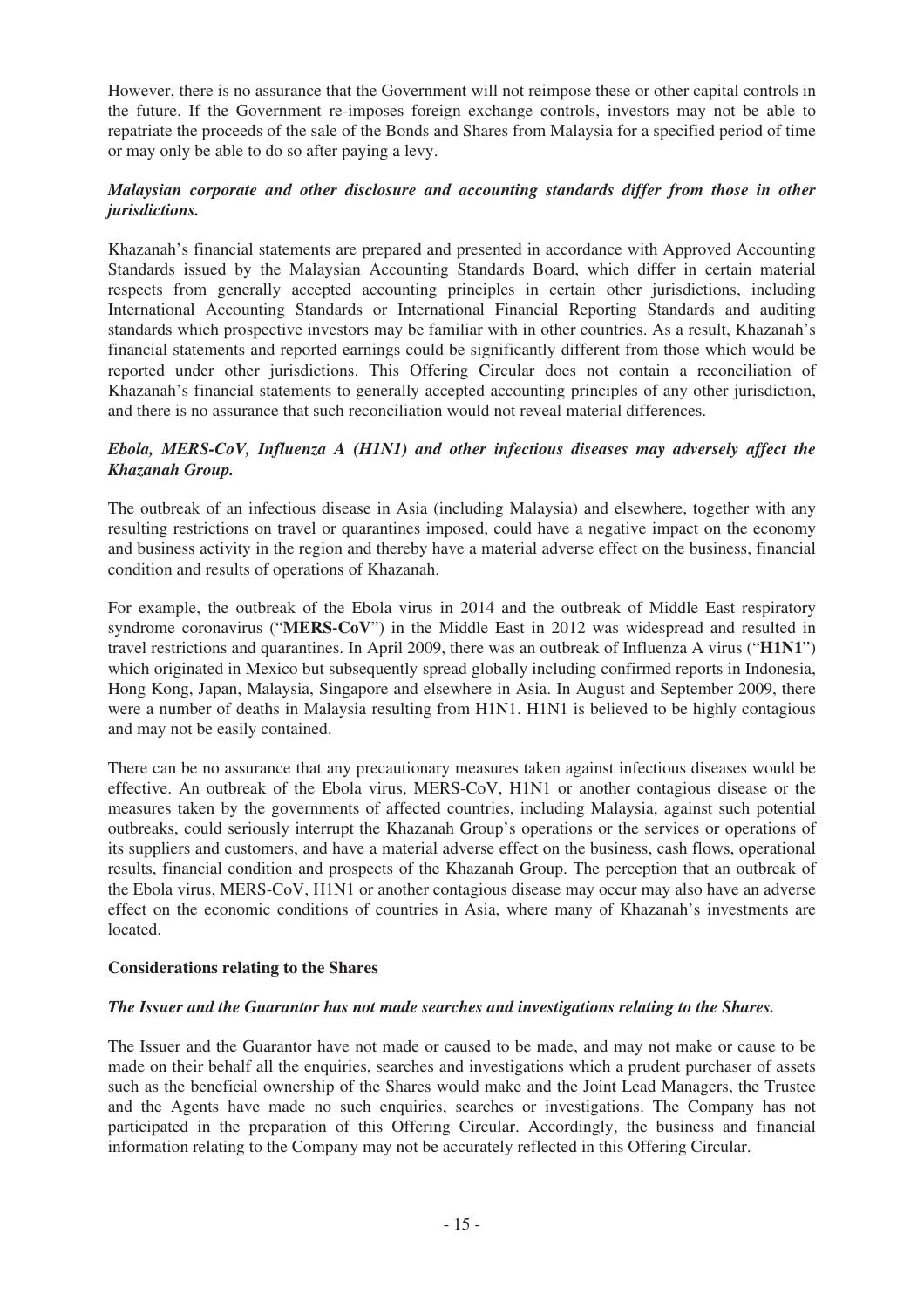## *Inability to purchase further Shares in the market.*

In the event that the Issuer or the Guarantor does not have sufficient Shares to deliver to exchanging Bondholders upon the exercise of their Exchange Rights, the Issuer or the Guarantor may choose to make purchases of the Shares in the open market to satisfy the exchanging Bondholders, but there can be no assurance that they will be successful in doing so or that they will have sufficient funds to acquire the relevant Shares and the occurrence of such event may result in the Issuer or the Guarantor being unable to deliver the Exchange Property or the requisite *pro rata* portion thereof upon exercise by Bondholders of their Exchange Rights.

## *Some Bondholders may require regulatory approvals prior to exercising their Exchange Rights in certain cases.*

There are restrictions on substantial shareholding in regulated industries in Malaysia. The Exchange Property comprises Shares which are shares in a company which owns licensed financial institutions in Malaysia. The Shares are deemed an interest in the shares of a licensed person under the Financial Services Act 2013 or the Islamic Financial Services Act 2013. Due to such classification of the Shares, the following conditions apply:

- (i) a Bondholder requires prior approval of Bank Negara Malaysia prior to exercising its Exchange Rights if the exercise of such Exchange Rights will result in the Bondholder holding (together with any interests in the shares of that licensed person already held by such Bondholder) an aggregate interest of 5% or more, or any multiple of 5%, or the percentage holding for a mandatory offer under the Malaysian Code on Takeovers and Mergers prescribed under the Malaysian law, of an interest in the shares of a licensed person;
- (ii) a Bondholder requires prior approval of the Minister of Finance prior to exercising its Exchange Rights if the exercise of such Exchange Rights will result in that Bondholder holding (together with any interest in the shares of that licensed person already held by such Bondholder) an aggregate interest of more than 50% in shares of that licensed person; and
- (iii) no Bondholder who is an individual may exercise his/her Exchange Rights if such exercise will result in him/her holding more than a 10% interest in the shares of a licensed person.

#### **Considerations relating to an Investment in the Bonds**

#### *The Bonds are complex instruments and may not be a suitable investment for all investors.*

Each potential investor in the Bonds must determine the suitability of that investment in light of its own circumstances. Furthermore, each potential investor in the Bonds should:

- have sufficient knowledge and experience to make a meaningful evaluation of the Bonds, the merits and risks of investing in the Bonds and the information contained or incorporated by reference in this Offering Circular;
- have access to, and knowledge of, appropriate analytical tools to evaluate, in the context of its particular financial situation, an investment in the Bonds and the impact the Bonds will have on its overall investment portfolio;
- have sufficient financial resources and liquidity to bear all of the risks of an investment in the Bonds including where the currency for principal or premium payments (if any) is different from the potential investor's currency;
- understand thoroughly the terms of the Bonds and be familiar with the behaviour of any relevant indices and financial markets; and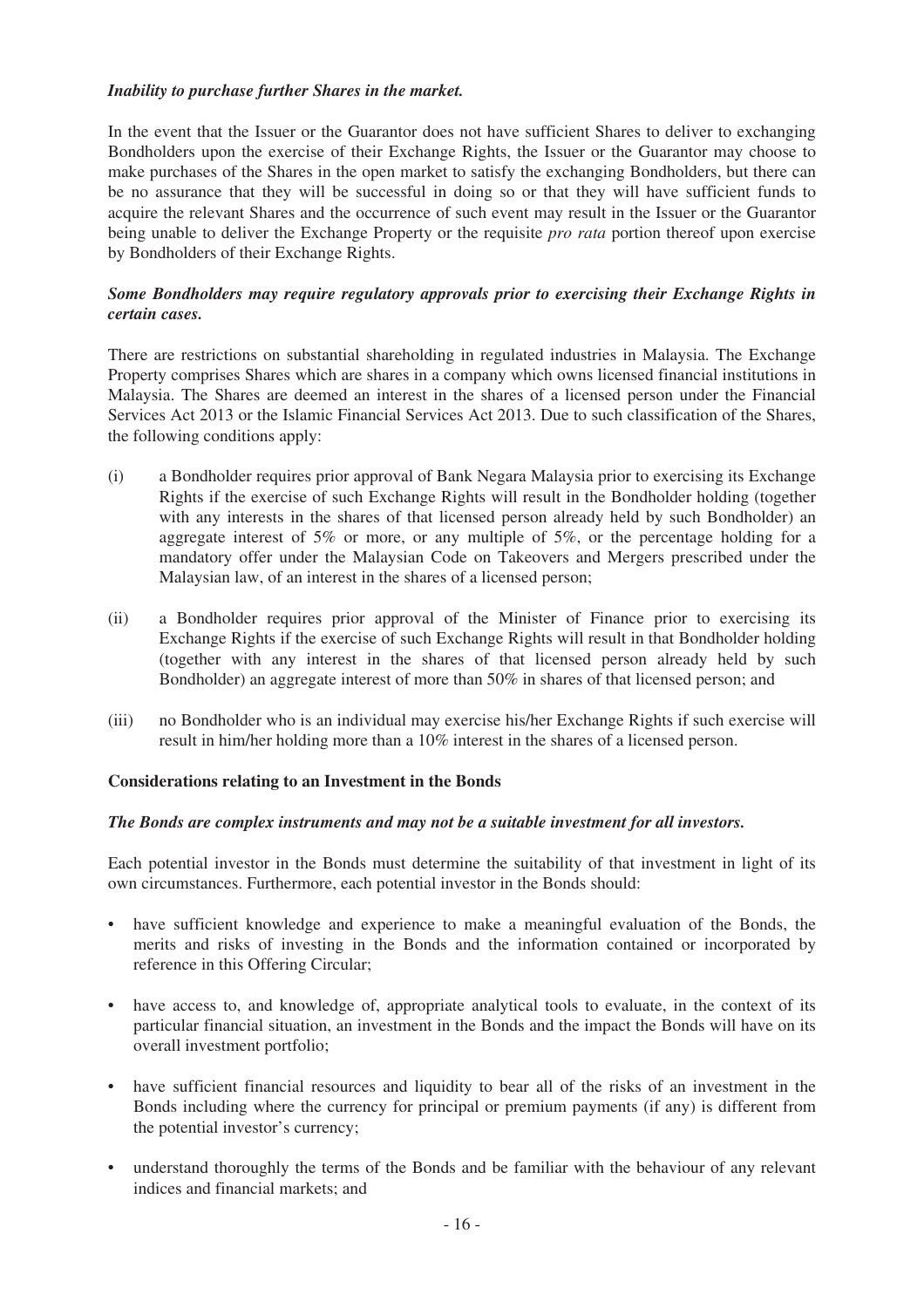• be able to evaluate (either alone or with the help of a financial adviser) possible scenarios for economic and other factors that may affect its investment and its ability to bear the applicable risks.

A potential investor should not invest in the Bonds unless it has the expertise (either alone or with the help of a financial adviser) to evaluate how the Bonds will perform under changing conditions, the resulting effects on the value of such Bonds and the impact this investment will have on the potential investor's overall investment portfolio.

In addition, the investment activities of certain investors are subject to legal investment laws and regulations, or review or regulation by certain authorities. Each potential investor should consult its legal advisers to determine whether and to what extent: (i) the Bonds constitute legal investments for it; (ii) the Bonds can be used as collateral for various types of borrowing; and (iii) other restrictions apply to any purchase or pledge of any Bonds by the investor. Financial institutions should consult their legal advisers or the appropriate regulators to determine the appropriate treatment of the Bonds under any applicable risk-based capital or similar rules and regulations.

#### *Bondholders have no security interests in the Exchange Property.*

Neither the Trust Deed nor the Bonds create any security interest in favour of the Bondholders either to secure the payment obligations arising under the Bonds or to secure the performance of the Exchange Rights thereunder. Accordingly, in the event of any insolvency of the Issuer, the Bondholders will rank *pari passu* with all other unsecured creditors of the Issuer and will have no direct rights over the Exchange Property.

## *The Guarantor's obligations under the Guarantee are structurally subordinated to all existing and future liabilities of each of the Guarantor's subsidiaries, associates and jointly controlled entities.*

A substantial part of the Guarantor's operations is conducted through its subsidiaries, associated companies and jointly controlled entities. Accordingly, the Guarantor is and will be dependent on the operations of its subsidiaries, associated companies and jointly controlled entities to service its indebtedness, including principal on the Bonds. The Guarantor's obligations under the Guarantee are structurally subordinated to all existing and future liabilities and obligations of each of the Guarantor's subsidiaries, associate and jointly controlled entities. The Guarantor's obligations will not be guaranteed by any of its subsidiaries. Claims of creditors of such companies will have priority as to the assets of such companies over the Guarantor and its creditors, including holders of the Bonds seeking to enforce the Bonds and the Guarantee. In the event of an insolvency, bankruptcy, liquidation, reorganisation, dissolution or winding up of the business of any subsidiary of the Guarantor, creditors of such subsidiary generally will have the right to be paid in full before any distribution is made to the Guarantor. Moreover, the Guarantor's interests in its subsidiaries, associates and jointly controlled entities could be reduced in the future. Neither the Bonds nor the Guarantee contain any restriction on the ability of the Guarantor or its subsidiaries, associates or jointly controlled entities to incur additional indebtedness.

#### *Neither the Issuer nor the Guarantor may be able to redeem the Bonds.*

In the event the Exchange Property (other than any securities, property or assets (including cash) which may be added to the Exchange Property following the Closing Date as a result of the provisions in Condition 6 of the Terms and Conditions) ceases to comprise Securities listed or admitted to trading on Bursa Securities or an Alternative Stock Exchange (disregarding any cash amount forming part of the Offer Consideration received pursuant to Condition 6 of the Terms and Condition if and to the extent that such cash amount is applied by the Issuer in accordance with Condition 6 of the Terms and Conditions to purchase Securities which are listed or admitted to trading on Bursa Securities or an Alternative Stock Exchange) the Bondholders may require the Issuer to redeem all (but not less than all) of such holders' Bonds. If such an event were to occur, or at maturity of the Bonds, no assurance can be given that the Issuer or the Guarantor will have enough funds or would be able to arrange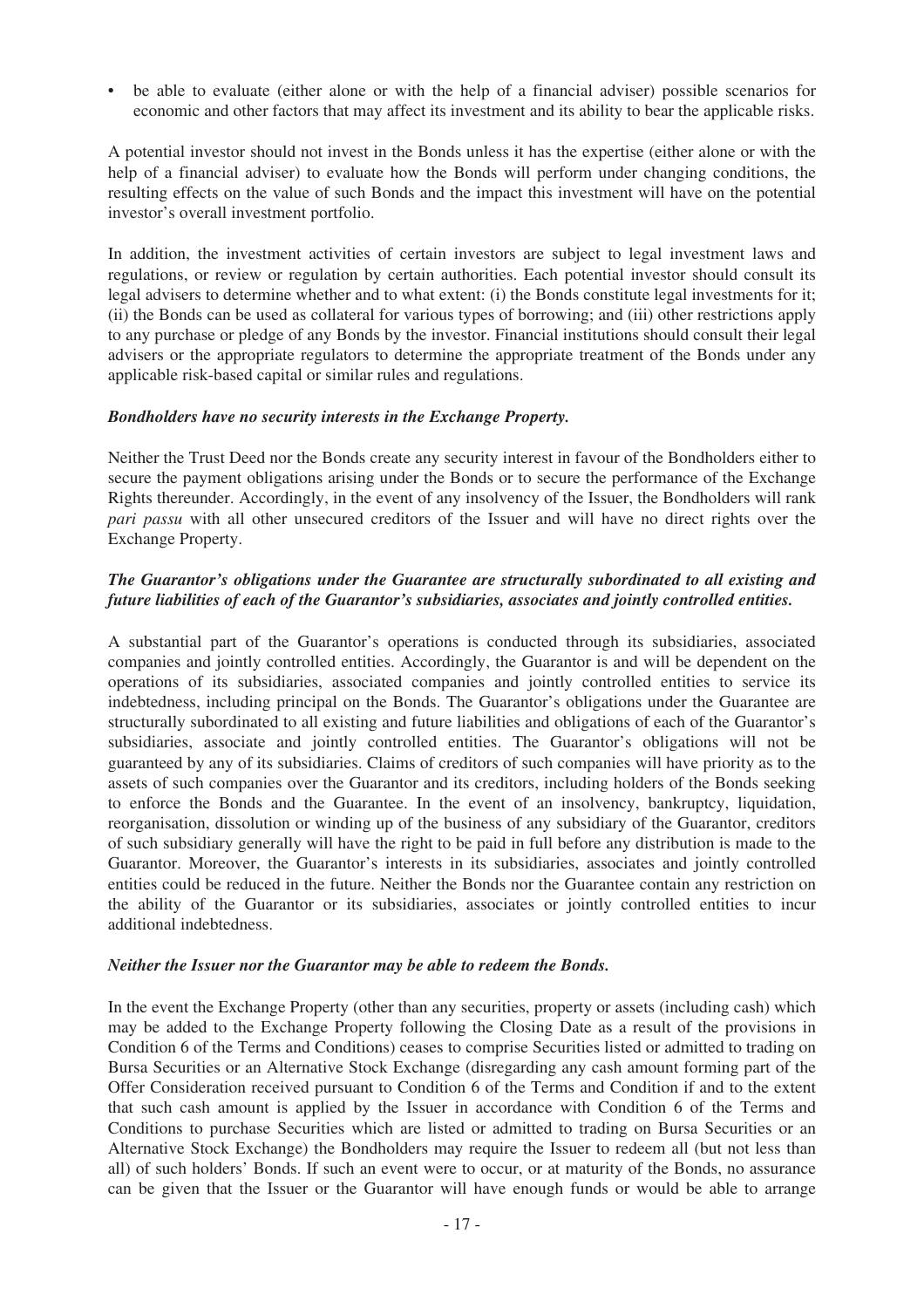financing to pay the redemption amount for all tendered Bonds. The Issuer's and the Guarantor's ability to redeem the Bonds in such event may be limited by law or the terms of other debt instruments. The Issuer may be required to refinance its debt in order to make such payments.

The Khazanah Group has, and may in the future have, credit agreements or other agreements relating to its indebtedness that contain provisions stating that a change in control constitutes an event of default or accelerates its payment obligations under that agreement. If such an event were to occur, no assurance can be given that the Issuer or the Guarantor will have sufficient funds or be able to raise sufficient financing to meet its payment obligations under these agreements thereby affecting its ability to pay the redemption amount for the tendered Bonds.

## *The Issuer will have the right to redeem the Bonds prior to their maturity.*

If certain conditions are met on or after 8 August 2022 or if the Issuer or the Guarantor has or will become obliged to pay Additional Amounts (as defined in the Terms and Conditions) as a result of any change in, or amendment to, the laws or treaties of Malaysia, the Issuer may redeem the Bonds at 100 per cent. of their principal amount. In addition, the Issuer has the right to redeem the Bonds prior to the Maturity Date if the aggregate principal amount of the Bonds then outstanding is less than 10 per cent of the aggregate principal amount of the Bonds originally issued (including any additional Bonds issued pursuant to Condition 15 of the Terms and Conditions). The Issuer's right to redeem the Bonds reduces the value of the exchange option embedded in the Bonds, causing the Bonds to be worth less than they would be worth absent such redemption rights.

## *Bondholders will have no rights as holders of Shares until exchange of the Bonds.*

Unless and until the Bondholders acquire the Shares upon exchange of the Bonds into Shares (if any), the Bondholders will have no rights with respect to the Shares, including any right to acquire the Shares, voting rights, any participating rights in the event of a potential merger or rights to receive any dividends or other distributions with respect to the Shares. Even if the Shares are delivered, the holders will be entitled to exercise the rights of holders of the Shares only as to actions for which the applicable record date occurs after the relevant date of the exchange.

Following the exercise of the Exchange Right in respect of any Bonds, the Issuer is entitled to exercise its Cash Settlement Right and pay the relevant Cash Settlement Amount (both terms are as defined in the Terms and Conditions). Bondholders may not receive Shares following the exercise of their Exchange Right.

#### *Bondholders have limited anti-dilution protection.*

The Exchange Property into which the Bonds may be exchanged will be adjusted in the event that there is a sub-division, consolidation or re-denomination, rights issue, bonus issue, reorganisation, capital distribution or other adjustment including an offer or scheme which affects the property comprising the Exchange Property, but only in the situations and only to the extent provided in the Terms and Conditions. There is no requirement that there should be an adjustment for every corporate or other event that may affect the value of the Exchange Property. Events in respect of which no adjustment is made may adversely affect the value of the Exchange Property and, therefore, adversely affect the value of the Bonds.

#### *Bondholders will bear the risk of fluctuations in the price of the Shares.*

The market price of the Bonds at any time will be affected by fluctuations in the price of the Shares. The Shares are currently listed on Bursa Securities. There can be no certainty as to the effect, if any, that future issues or sales of the Shares, or the availability of the Shares for future issue or sale, will have on the market price of the Shares prevailing from time to time and therefore on the price of the Bonds. Sales of substantial numbers of the Shares in the public market, or a perception in the market that such sales could occur, could adversely affect the prevailing market price of the Shares and the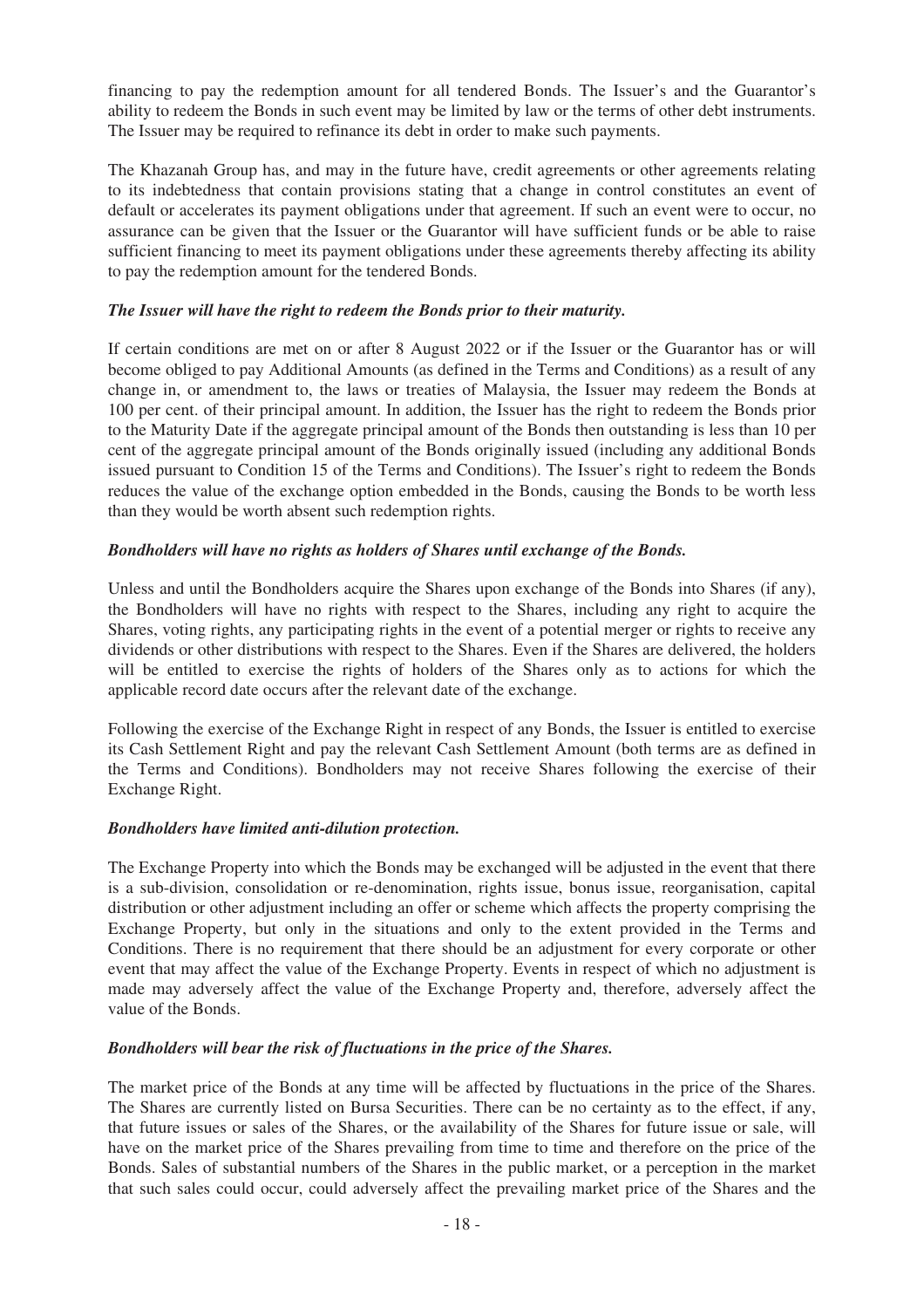Bonds. The results of operations, financial condition, future prospects and business strategy of the Company could affect the value of the Exchange Property for so long as it is comprised of the Shares. The trading price of the Shares will be influenced by the operational results of the Company (which in turn are subject to the various risks to which its businesses and operations are subject, which are not described herein) and by other factors such as changes in the regulatory environment that can affect the markets in which the Company operates and capital markets in general. Corporate events such as share sales, reorganisations, take-overs or share buy backs may also adversely affect the value of the Shares. Any decline in the price of the Shares would adversely affect the market price of the Bonds.

## *If the Issuer or the Guarantor is unable to comply with the restrictions and covenants in their respective debt agreements (if any) or the Bonds, there could be a default under the terms of these agreements or the Bonds, which could cause repayment of the Issuer's or the Guarantor's debt to be accelerated.*

If the Issuer or the Guarantor is unable to comply with the restrictions and covenants in the Bonds, or current or future debt obligations and other agreements (if any), there could be a default under the terms of these agreements. In the event of a default under these agreements, the holders of the debt could terminate their commitments to lend to the Issuer or the Guarantor, accelerate repayment of the debt, declare all amounts borrowed due and payable or terminate the agreements, as the case may be. Furthermore, some of the debt agreements of the Guarantor, contain cross-acceleration or cross-default provisions. As a result, the default by the Issuer or the Guarantor under one debt agreement may cause the acceleration of repayment of debt, including the Bonds, or result in a default under its other debt agreements, including the Bonds. If any of these events occur, there can be no assurance that the Khazanah Group's assets and cash flows would be sufficient to repay in full all of the Issuer's or the Guarantor's indebtedness, or that it would be able to find alternative financing. Even if the Issuer or the Guarantor could obtain alternative financing, there can be no assurance that it would be on terms that are favourable or acceptable to the Issuer or the Guarantor.

## *The insolvency laws of Labuan and Malaysia and other local insolvency laws may differ from those of another jurisdiction with which the Bondholders are familiar.*

As the Issuer and the Guarantor are incorporated under the laws of Labuan and Malaysia, respectively, any insolvency proceeding relating to the Issuer or the Guarantor would likely involve Malaysian insolvency laws, the procedural and substantive provisions of which may differ from comparable provisions of the local insolvency laws of jurisdictions with which the Bondholders are familiar.

## *The Issuer is a special purpose company with no business activities on its own and limited assets and will be dependent on funds from the Guarantor and/or its subsidiaries to make payments under the Bonds.*

The Issuer was established specifically for the purposes of issuing debt securities and the borrowing of monies (or other arrangements having a similar commercial effect) and on-lending the net-proceeds from such issues, borrowings or arrangements to the Guarantor or the Guarantor's subsidiaries. The Issuer does not and will not have any business activities other than such activities, and its ability to make payments under the Bonds will depend on its receipt of timely remittance of funds from the Guarantor and/or its subsidiaries. There is no assurance that the Issuer will be able to receive sufficient funds from the Guarantor and/or its subsidiaries to make payments under the Bonds.

## *Changes of law.*

The Terms and Conditions are governed by English law. No assurance can be given as to the impact of any possible judicial decision or change to English law or administrative practice after the issue date of the Bonds. The Issuer and the Guarantor must also comply with various legal requirements including requirements imposed by securities laws and company laws in Labuan and Malaysia, respectively. Should any of those laws change over time, the legal requirements to which the Issuer, the Guarantor and the Khazanah Group may be subject could differ materially from current requirements.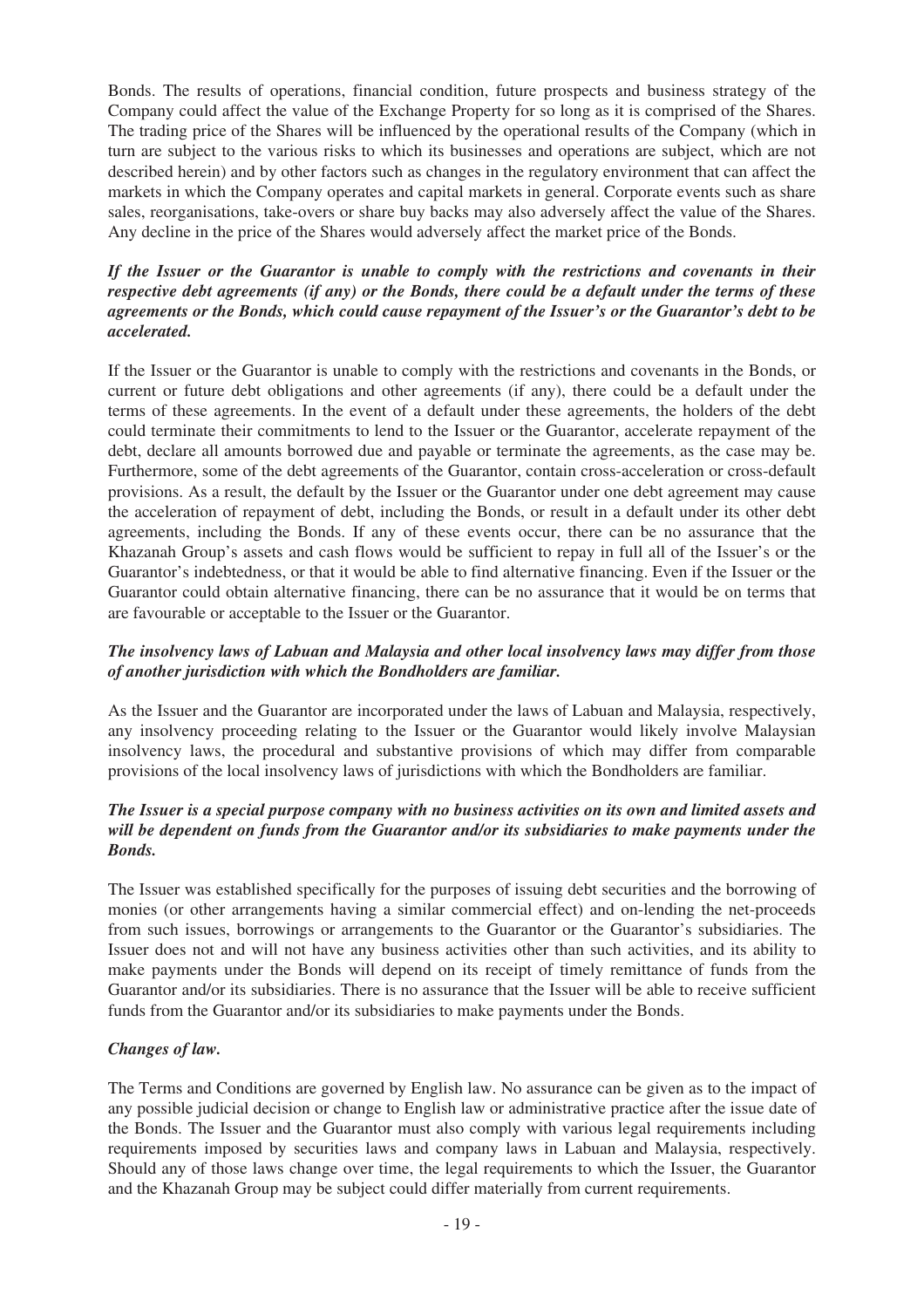## *Bondholders' ability to enforce claims is uncertain.*

Substantially all the assets of the Guarantor and the Issuer and the assets of their respective directors and executive officers are located in Malaysia. Generally, since the United Kingdom is a reciprocating country, any judgement obtained against the Issuer, the Guarantor or any of their directors or executive officers in any of the superior courts of the United Kingdom or other reciprocating countries as listed in the Reciprocal Enforcement of judgements Act, 1958 of Malaysia ("**REJA**"), other than a judgement of such a court given on appeal from a court which is not a superior court, can be registered in the Malaysian High Court without re-examination or re-litigation of the matters adjudicated upon, if:

- (i) the judgement was not obtained by fraud;
- (ii) the enforcement of the judgement would not be contrary to natural justice or the public policy of Malaysia;
- (iii) the enforcement of the judgement would not be an enforcement of penal or revenue laws of England;
- (iv) the judgement was not obtained in proceedings in which the defendant did not (notwithstanding that process may have been duly served on him in accordance with the laws of England) receive notice of those proceedings in sufficient time to enable it to defend the proceedings and did not appear:
- (v) there has not been an earlier judgement of a competent court;
- (vi) the judgement is for a fixed sum and not for multiple damages;
- (vii) enforcement of proceedings is instituted within six years after the date of the judgement;
- (viii) an appeal is not pending, and the judgement creditor is not entitled and intending to appeal, against the judgement;
- (ix) the judgement was made by a court of competent jurisdiction; and
- (x) the judgement has not been wholly satisfied and is enforceable by execution in the courts of England.

As a result, the Trustee and/or the Bondholders with claims against the Guarantor or the Issuer, their respective directors or executive officers, will generally be able to pursue such claims by registering such judgements obtained in the recognised English courts or those of other reciprocating countries in the Malaysian High Court.

In addition, where the sum payable under a judgement which is to be registered is expressed in a currency other than Malaysian currency, the judgement shall be registered as if it were a judgement for such sum in Malaysian currency as is equivalent to the sum so payable on the basis of the rate of exchange prevailing at the date of the judgement of the original court.

## *Risks attached to the exercise of Exchange Rights.*

Bondholders should be aware that the Bonds, being exchangeable for the Exchange Property, bear certain risks. Depending upon the performance of the Exchange Property, the value of the Exchange Property may be substantially lower at such time that Bondholders seeks to exercise their Exchange Rights, than at the time when the Bonds were initially purchased. In addition, the value of the Exchange Property to be delivered may vary substantially between the date on which the Exchange Rights are exercised and the date on which such Exchange Property is delivered.

In order to exercise Exchange Rights, the relevant Bondholder will be required to make certain certifications with respect to certain restrictions on transfer which may apply to the Exchange Property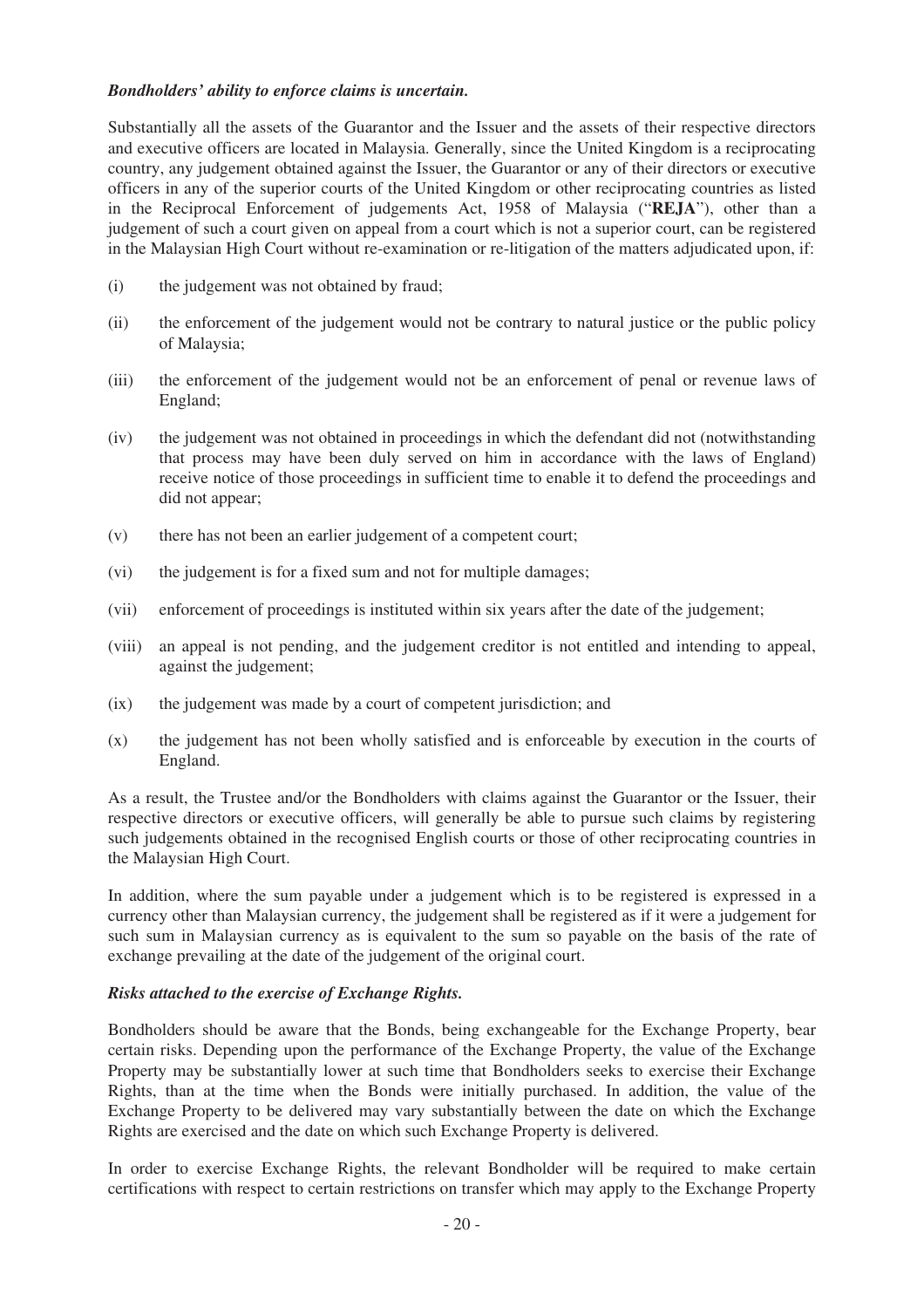(initially comprising of the Shares) received upon exchange, including but not limited to the U.S. Certification as further described under "*Terms and Conditions of the Bonds — Exchange — Exchange Procedure*".

## *Bondholders will have no right to redeem the Bonds prior to maturity where the Shares are suspended from trading.*

Bondholders will have an early redemption put right in the event the Shares cease to be listed or admitted to trading on Bursa Securities or an Alternative Stock Exchange in accordance with Condition 8.4 of the Terms and Conditions. However, the Terms and Conditions do not contain an early redemption put right for investors in the event that the Shares are suspended from trading on Bursa Securities or if applicable, the Alternative Stock Exchange. There can be no assurance that the Shares will not be suspended from trading and if suspended, the suspension period. If the Shares are suspended from trading, the market price of the Bonds may be adversely affected.

## *There is a limited period for, and costs associated with, the exercise of Exchange Rights.*

An investor in the Bonds will, subject as more fully described herein under "*Terms and Conditions — Exchange Period, Exchange Rights and Cash Settlement Right*", have the right (subject as provided in Condition 6.1.2 of the Terms and Conditions) to exchange a Bond at any time during the Exchange Period referred to below for a *pro rata* share of the Exchange Property, at any time on or after 18 September 2019 and up to the close of business (at the place where the Certificate representing such Bond is deposited for exchange) on 25 July 2024 or if such Bond shall have been called for redemption prior to the Maturity Date, then up to the close of business (at the place aforesaid) on the date which falls 10 Business Days (as defined in Condition 8.9 of the Terms and Conditions) prior to the date fixed for redemption thereof, unless the Bonds have become due and payable prior to the Maturity Date by reason of the occurrence of an Event of Default, in which event the Exchange Right shall extend up to the close of business (at the place aforesaid) on the date on which the full amount of such payment is made and notice of such payment has been duly given in accordance with Condition 16 of the Terms and Conditions. If the Exchange Rights are not exercised by the Bondholders during the Exchange Period, the Bonds may be redeemed at 100 per cent. of their principal amount.

## *The Trustee may request the Bondholders to provide an indemnity and/or security and/or prefunding to its satisfaction.*

In certain circumstances (including without limitation the giving of notice to the Issuer pursuant to Condition 10 of the Terms and Conditions and the taking of steps, actions and the instituting of proceedings as contemplated in Condition 12 of the Terms and Conditions), the Trustee may (at its discretion) request an indemnity and/or security and/or prefunding to its satisfaction before it takes actions on behalf of the Bondholders. The Trustee shall not be obliged to take any such steps, actions and/or to institute any such proceedings if it is not first indemnified and/or secured and/or prefunded to its satisfaction.

Negotiating and agreeing to an indemnity and/or security and/or prefunding can be a lengthy process and may impact on when such actions can be taken. The Trustee may not be able to take action, notwithstanding the provision of an indemnity or security or prefunding to it, in breach of the terms of the Trust Deed and the Bonds and in such circumstances, or where there is uncertainty or dispute as to the applicable laws or regulations, to the extent permitted by the agreements and the applicable law and regulations, it may be for the Bondholders to take such actions directly.

## *The Trust Deed and the Terms and Conditions do not contain restrictive financial or operating covenants.*

The Trust Deed and the Terms and Conditions do not contain restrictive financial or operating covenants or restrictions on the payments of dividends, the incurrence of indebtedness or the issuance or repurchase of securities by the Issuer or the Guarantor. The Trust Deed and the Terms and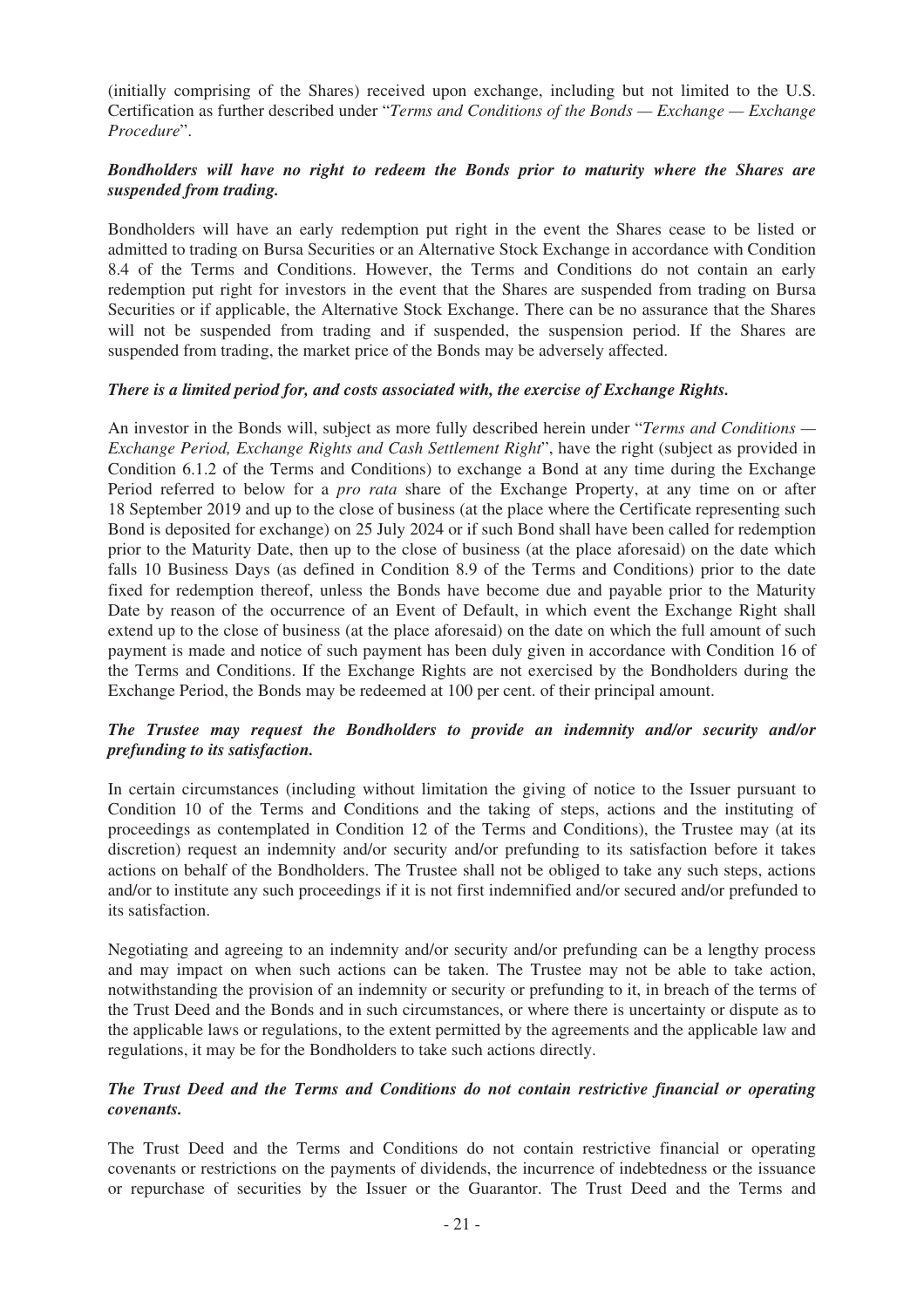Conditions also do not contain any other covenants or provisions that require the Issuer or the Guarantor to achieve or maintain any minimum financial results relating to its financial position or results of operations. The Issuer's or the Guarantor's ability to recapitalise, incur additional debt and take other actions that are not limited by the terms of the Trust Deed or the Terms and Conditions could have the effect of diminishing the ability of the Issuer to make payments on the Bonds when due.

## *Modifications and waivers may be made in respect of the Terms and Conditions and the Trust Deed by the Trustee or less than all of the holders of the Bonds that may be adverse to the interests of the individual holders of the Bonds.*

The Terms and Conditions contain provisions for calling meetings of holders of the Bonds to consider matters affecting their interests generally. These provisions permit defined majorities to bind all holders of the Bonds including holders who did not attend and vote at the relevant meeting and holders who voted in a manner contrary to the majority. Furthermore, there is a risk that the decision of the majority of Bondholders may be adverse to the interests of the individual Bondholder.

The Terms and Conditions also provide that the Trustee may, without the consent of the Bondholders, agree to any modification of the Trust Deed, the Bonds and/or the Agency Agreement which is in its opinion not materially prejudicial to the interests of the Bondholders. The Trustee may also, without the consent of the Bondholders, if in its opinion the interests of the Bondholders will not be materially prejudiced thereby, waive or authorise any breach or proposed breach by the Issuer or the Guarantor of the Trust Deed or the Terms and Conditions.

In addition, the Trustee may, without the consent of the Bondholders, agree to any modification of the Trust Deed, the Bonds and/or the Agency Agreement, which in the Trustee's opinion, is of a formal, minor or technical nature or which is made to correct a manifest error or to comply with mandatory provisions of applicable law.

## *The Issuer may issue additional Bonds in the future.*

The Issuer may, from time to time, and without prior consultation of the Bondholders, create and issue further securities having the same terms and conditions as the Bonds in all respects or otherwise raise additional capital through such means and in such manner as it may consider necessary. There can be no assurance that such future issuance or capital raising activity will not adversely affect the market price of the Bonds.

## *Developments in other markets may adversely affect the market price of the Bonds.*

The market price of the Bonds may be adversely affected by declines in the international financial markets and world economic conditions. The market for the Bonds is, to varying degrees, influenced by economic and market conditions in other markets, especially those in Asia. Although economic conditions are different in each country, investors' reactions to developments in one country can affect the securities markets and the securities of issuers in other countries, including Malaysia. Since the sub-prime mortgage crisis in 2008, the international financial markets have experienced significant volatility. If similar developments occur in the international financial markets in the future, the market price of the Bonds could be adversely affected.

## *Securities law restrictions on the resale and exchange of the Bonds and the resale of Shares deliverable upon their exchange, may impact the Bondholders' ability to sell the Bonds.*

The Bonds and the Shares into which the Bonds are exchangeable have not been registered under the Securities Act, any state securities laws or the securities laws of any other jurisdiction. Unless and until they are registered, the Bonds and the Shares deliverable upon exchange may not be offered, sold or resold except pursuant to an exemption from registration under the Securities Act and applicable state laws or in a transaction not subject to such laws. The Bonds are being offered and sold only outside the United States to persons that are not, and are not acting for the account or benefit of, U.S. persons (as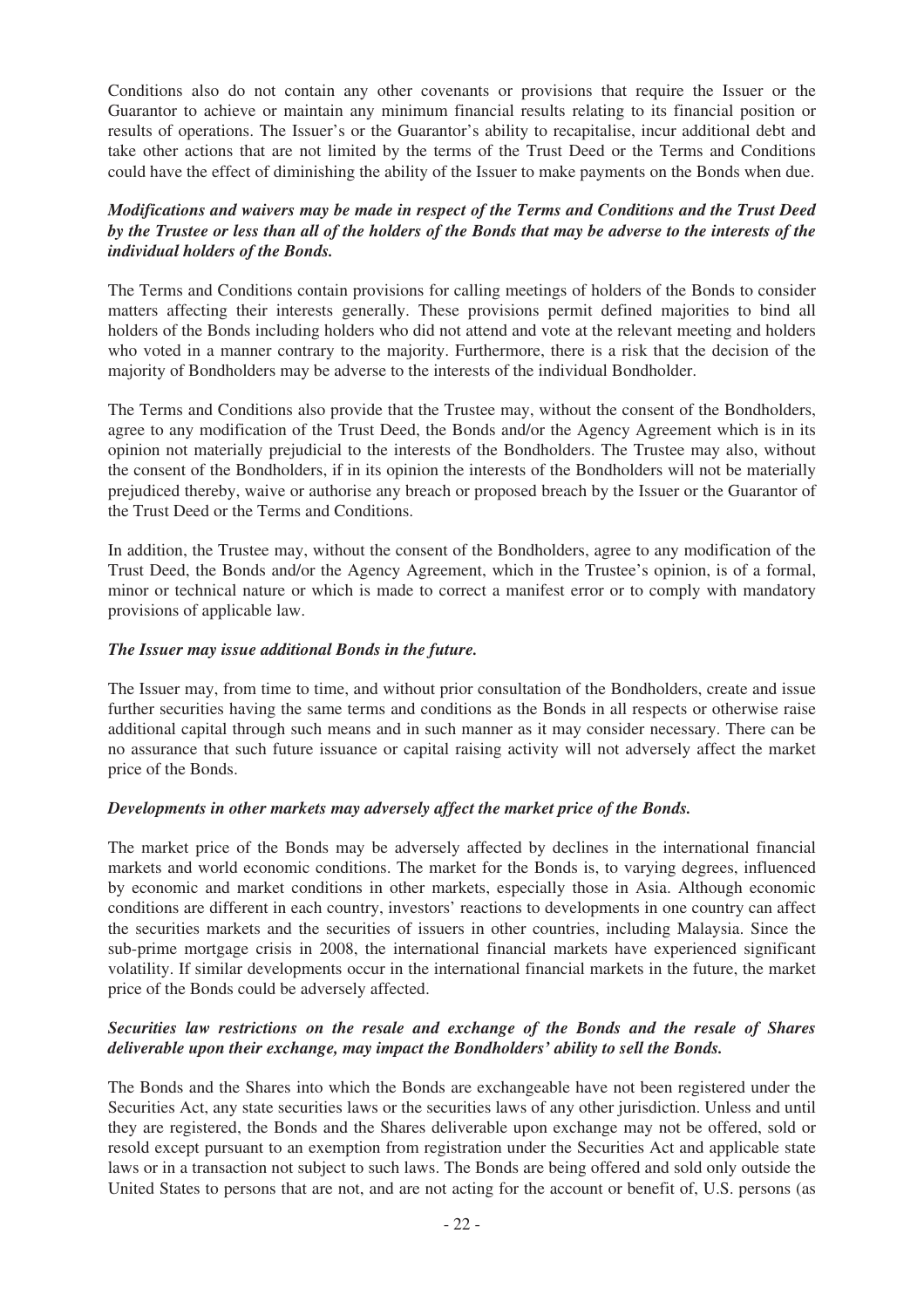defined in Regulation S) in reliance on Regulation S. The Issuer is not required to register the Bonds and the Shares into which the Bonds are exchangeable under the terms of the Bonds. Hence, future resales of the Bonds and the Shares into which the Bonds are exchangeable may only be made pursuant to an exemption from registration under the Securities Act and applicable state securities laws or in a transaction not subject to such laws.

## *Short selling of the Shares by purchasers of the Bonds could materially and adversely affect the market price of the Shares.*

The issue of the Bonds may result in downward pressure on the market price of the Shares. Many investors in exchangeable securities seek to hedge their exposure in the underlying equity securities, often through short selling of the underlying equity securities or similar transactions. Any short selling or similar hedging activity could place significant downward pressure on the market price of the Shares, thereby having a material adverse effect on the market value of the Shares owned by an investor as well as on the trading price of the Bonds.

## *The liquidity and price of the Bonds may be volatile.*

The price and trading volume of the Bonds may be highly volatile. Factors such as variations in the revenues, earnings and cash flows of the Khazanah Group and proposals of new investments, strategic alliances and/or acquisitions, interest rates and fluctuations in prices for comparable companies could cause the price of the Bonds to change. Any such developments may result in large and sudden changes in the volume and price at which the Bonds will trade. There can be no assurance that these developments will not occur in the future.

## *A trading market for the Bonds may not develop.*

There is no existing market for the Bonds and there can be no assurance that a secondary market for the Bonds will develop, or if a secondary market does develop, that it will provide the Bondholders with liquidity of investment or that it will continue for the life of the Bonds. The Bonds are a new issue of securities for which there is currently no trading market.

Application has been made for the listing of the Bonds on the LFX, Bursa Securities (under the exempt regime) and an approval in-principle has been received for the listing of the Bonds on the SGX-ST. However, there can be no assurance that the Issuer will obtain or be able to maintain such a listing or that, if listed, a trading market will develop for the Bonds on the SGX-ST. There can be no assurance as to the liquidity of the Bonds or that an active trading market will develop or be sustained or whether there will be any disruptions to trading in the Bonds that may result in volatility in prices. If such a market were to develop, the Bonds could trade at prices that may be higher or lower than the initial issue price depending on many factors, including prevailing interest rates, the Khazanah Group's operations and the market for similar securities. The Joint Lead Managers are not obligated to make a market in the Bonds and any such market making, if commenced, may be discontinued at any time at the sole discretion of the Joint Lead Managers. If the Bonds are allocated to a limited number of investors and/or a limited number of investors hold a significant proportion of the Bonds, liquidity will be restricted and the development of a liquid trading market for the Bonds may be adversely affected.

## *A holder of a significant portion of the Bonds may be able to significantly influence matters which require to be voted on by the Bondholders. Additionally, this may reduce the liquidity of the Bonds in the secondary trading market.*

Any holder of a significant portion of the Bonds may be able to significantly influence matters which require to be voted on by the Bondholders. Additionally, the interests of these substantial investors may be different from the interests of the other holders of the Bonds and the significant portion of the Bonds to be held by them may reduce the liquidity of the Bondholders in the secondary trading market.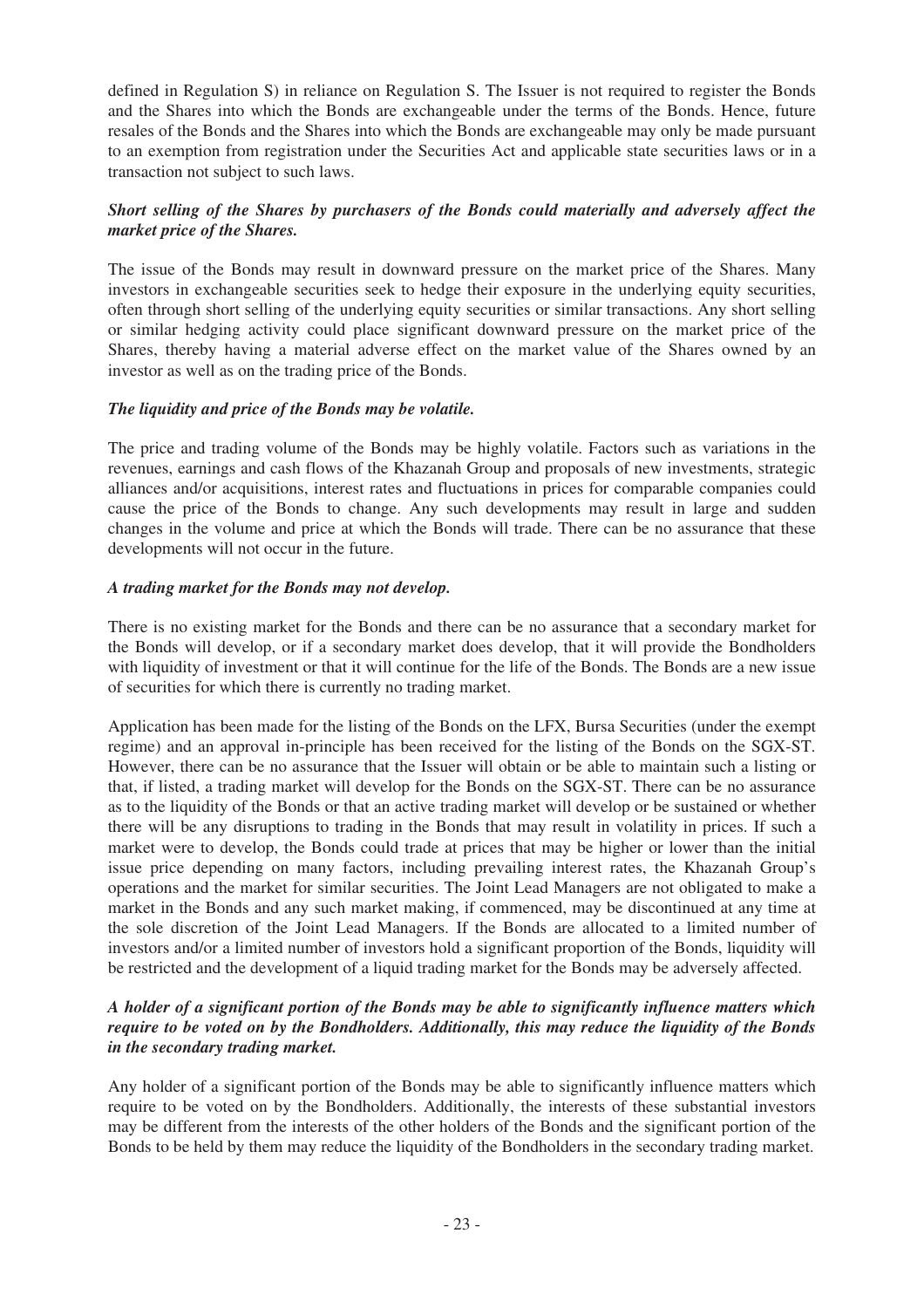## *The trading price of the Shares has been, and may continue to be, volatile.*

The trading price of the Shares has been, and may continue to be, subject to large fluctuations. The price of the Shares may increase or decrease in response to a number of events and factors, including quarterly variations in operating results, the operating and stock price performance of other companies in the same industry, developments affecting the Company, its customers or its competitors, changes in government regulation, changes in general economic conditions, changes in accounting policies and other events or factors described in this Offering Circular. In addition, the relatively small market capitalisation of, and trading volume on, Bursa Securities compared with stock exchanges in the United States and certain European and other countries has in the past and may in future cause the market price of securities listed on Bursa Securities, including the Shares, to fluctuate more than those listed on these larger stock exchanges. This volatility may adversely affect the price of the Shares regardless of the Company's operating performance. The market price of the Shares has experienced volatility in the past and it is impossible to predict whether the market price of the Shares will rise or fall. In addition, events that generate negative publicity for the Company may also affect the market price of the Shares. As a result, there can be no assurance that the market price of the Shares will not decline, and any decline in the market price of the Shares will also likely lead to a decline in the market price of the Bonds.

### *The Bonds will initially be represented by a Global Certificate and holders of a beneficial interest in the Global Certificate must rely on the procedures of the relevant Clearing system(s).*

The Bonds will initially be represented by a Global Certificate. Such Global Certificate will be deposited with a common depositary for Euroclear and Clearstream, Luxembourg (each of Euroclear and Clearstream, Luxembourg, a "**Clearing System**"). Except in the circumstances described in the Global Certificate, investors will not be entitled to receive definitive certificates. The relevant Clearing System(s) will maintain records of the beneficial interests in the Global Certificate. While the Bonds are represented by the Global Certificate, investors will be able to trade their beneficial interests only through the Clearing Systems.

While the Bonds are represented by the Global Certificate, the Issuer, will discharge its payment obligations under the Bonds by making payments to the common depositary for Euroclear and Clearstream, Luxembourg for distribution to their respective accountholders. A holder of a beneficial interest in the Global Certificate must rely on the procedures of the relevant Clearing System to receive payments under the Bonds. The Issuer does not have any responsibility or liability for the records relating to, or payments made in respect of, beneficial interests in the Global Certificate.

Holders of beneficial interests in the Global Certificate will not have a direct right to vote in respect of the Bonds. Instead, such holders will be permitted to act only to the extent that they are enabled by the relevant Clearing System to appoint appropriate proxies. Similarly, holders of beneficial interests in the Global Certificate will not have a direct right thereunder to take enforcement action against the Issuer in the event of a default under the Bonds but will have to rely upon their rights under the Trust Deed in relation to the Bonds.

## *Bondholders should be aware that a Definitive Certificate which has a principal amount that is not an integral multiple of the minimum specified denomination may be illiquid and difficult to trade.*

In relation to any Bond which has a principal amount consisting of a minimum specified denomination plus a higher integral multiple of another smaller amount, it is possible that the Bonds may be traded in amounts in excess of the minimum specified denomination that are not integral multiples of such minimum specified denomination. In such a case a Bondholder who, as a result of trading such amounts, holds a principal amount of less than the minimum specified denomination will not receive a Definitive Certificate in respect of such holding (should definitive certificates be printed) and would need to purchase a principal amount of Bonds such that it holds an amount equal to one or more specified denominations. If definitive certificates are issued, holders should be aware that a Definitive Certificate which has a principal amount that is not an integral multiple of the minimum specified denomination may be illiquid and difficult to trade.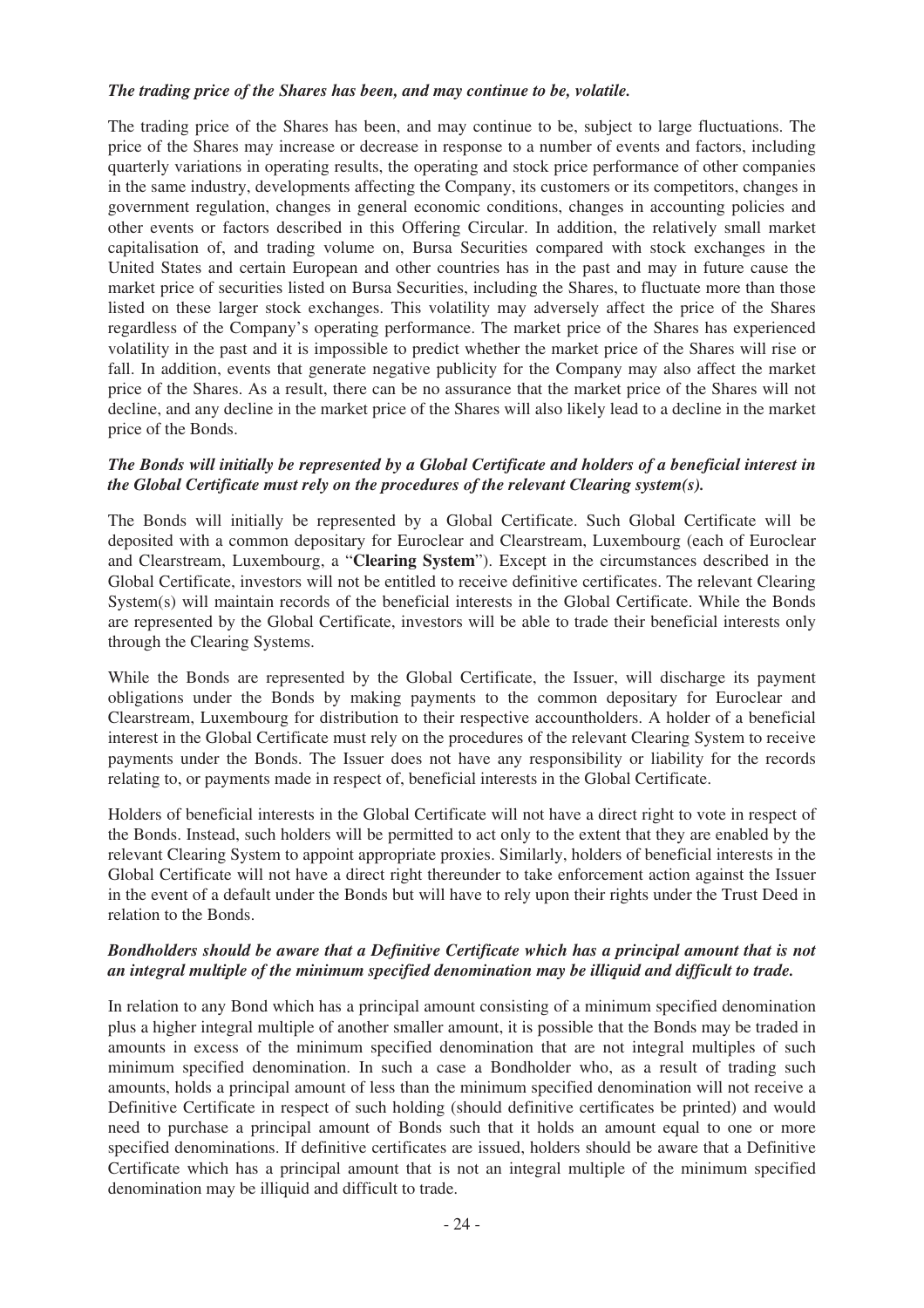## *Fluctuations in the exchange rate between the Ringgit and the U.S. dollars may have an adverse effect on the value of the Shares.*

The Shares deliverable upon exchange of the Bonds are listed on the Main Market of Bursa Securities, where securities are quoted and traded in Ringgit. If there are any cash dividends on such Shares, these dividends will be paid in Ringgit. Fluctuations in the exchange rate between the Ringgit and the U.S. dollars may affect, among other things, the U.S. dollar value of the proceeds that a holder receives upon a sale of such Shares or in respect of any cash dividends paid on such Shares.

## *Certain Bondholders may be exposed to currency conversion risks due to the Bonds being denominated in U.S. dollars.*

Payments to Bondholders will be made in U.S. dollars. If an investor's financial activities are principally denominated in a currency other than U.S. dollars, it will be subject to certain currency conversion risks. These risks include (i) the risk that exchange rates may significantly change (including changes due to the devaluation of the U.S. dollar or revaluation of the investor's currency); and (ii) the risk that authorities with jurisdiction over the investor's currency may impose or modify exchange controls which could adversely affect any applicable exchange rate. In recent years, exchange rates between certain currencies have been volatile and such exchange rate volatility with a variety of currencies may continue in the future. Any appreciation of an investor's currency relative to the U.S. dollar would decrease the investor's currency-equivalent value of the amounts payable in respect of the Bonds and the investor's currency equivalent market value of the Bonds. In addition, exchange controls could adversely affect the availability of a specified foreign currency at the time of payments of amounts on a Bond. As a result, investors may receive less payment than expected, or no payment at all.

## *Risks relating to further issues or sales of Shares.*

There can be no certainty as to the effect, if any, that future issues or sales of Shares, or the availability of Shares for future issue or sale, would have on the market price of the Shares prevailing from time to time and therefore on the price of the Bonds. Sales of substantial numbers of Shares in the public market, or a perception in the market that such sales could occur, could adversely affect the prevailing market price of the Shares and in turn, the Bonds. There can be no assurance that such sales of the Shares will not occur.

## *Bondholders should rely on publicly available information on the Company.*

The Company was not involved in the preparation of this Offering Circular and as such, any information on the Company in this Offering Circular has been derived from publicly available information. Accordingly, the Bondholders should rely on publicly available information on the business and operations of the Company and there can be no assurance that such information presents an accurate description of the business, results and operations of the Company and that it addresses any significant business changes of respective companies which could affect the value of the Bonds.

## *There is no obligation on the part of the Company in respect of the Bonds.*

The Company has not participated in the preparation of this Offering Circular or in establishing the terms of the Bonds. As a consequence, there can be no assurance that all events occurring prior to the date hereof (including events that would affect the accuracy, completeness or adequacy of the information relating to the Company) that would affect the trading price of the Shares (and therefore the price of the Bonds) have been publicly disclosed. Subsequent disclosure of any such events or the disclosure of or failure to disclose material future events concerning the Company could affect the trading price of the Shares deliverable upon exchange of the Bonds and therefore the trading price of the Bonds. Further, the Company has no obligation with respect to the Bonds or amounts to be paid to the Bondholders, including any obligation to take into account, for any reason, the needs of the Issuer, the Guarantor or the Bondholders.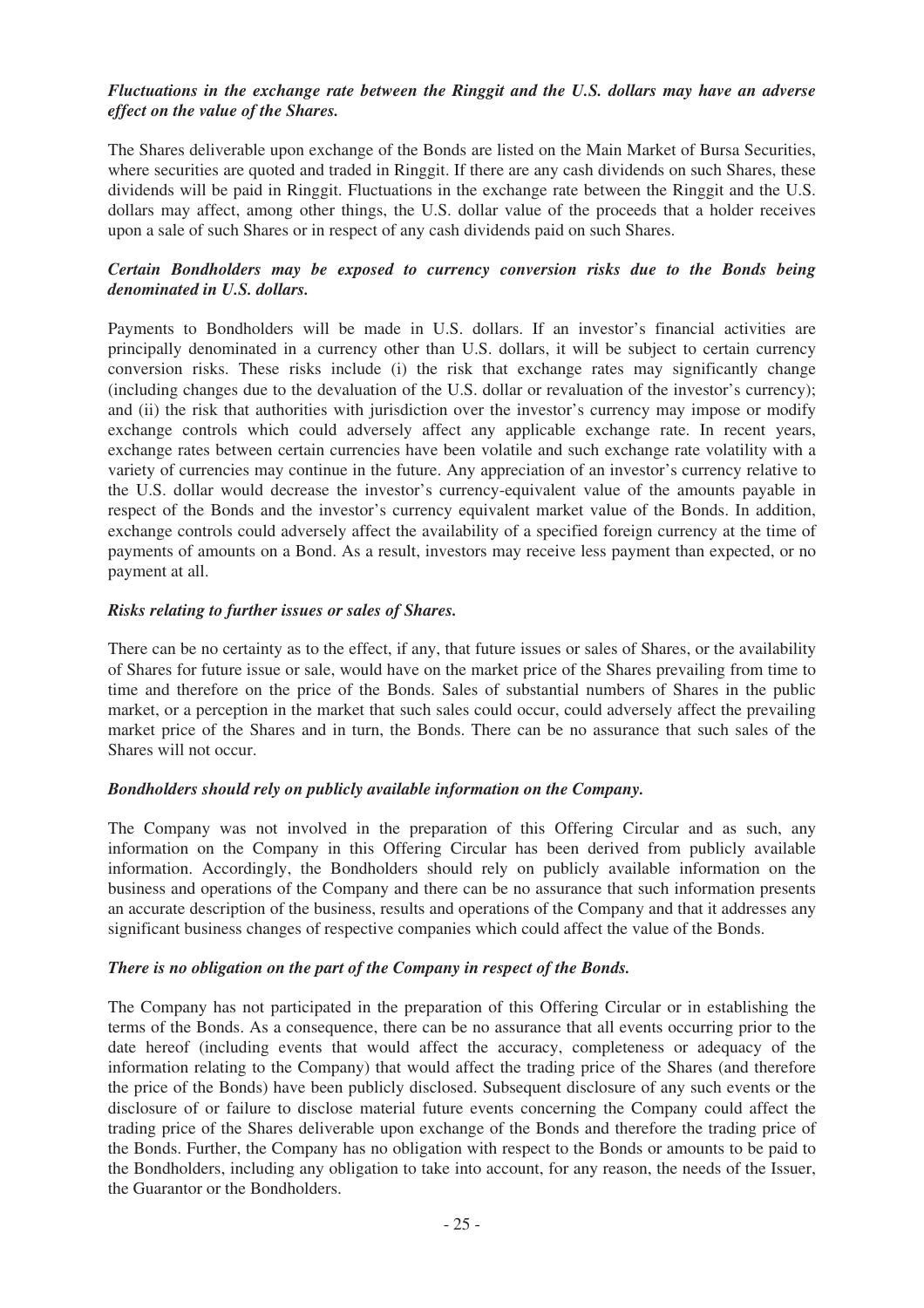## **USE OF PROCEEDS**

The Issuer will apply the proceeds arising from the issue of the Bonds as general investments, refinancing of borrowings and working capital requirements relating to the Guarantor's principal business activities.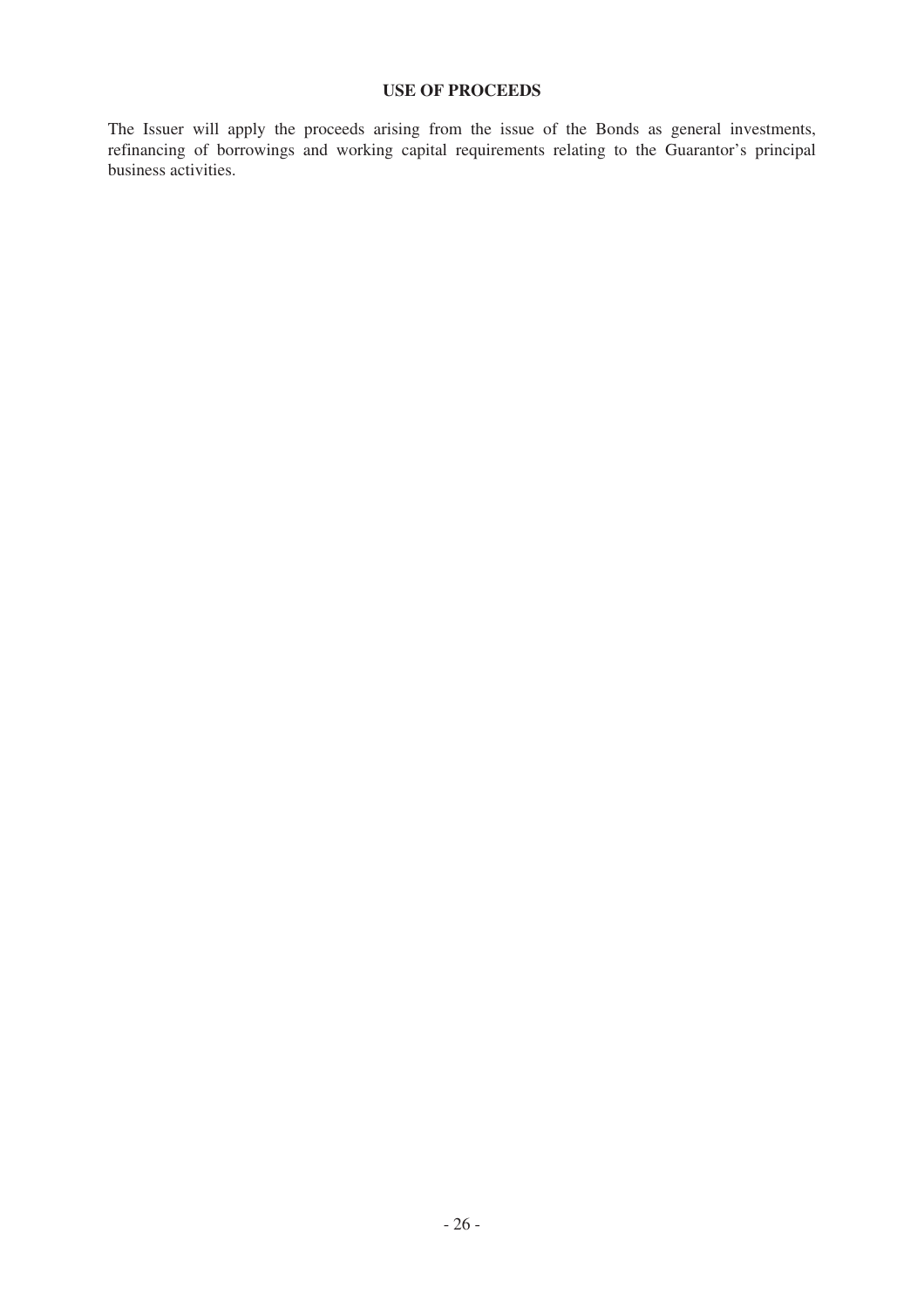## **EXCHANGE RATES AND EXCHANGE CONTROLS**

### **Exchange Rates**

The following table sets forth, for the periods indicated, information concerning the exchange rates between Ringgit and U.S. dollars since 2014 as reported in Bloomberg. The table illustrates how many Ringgit it would take to buy one U.S. dollar:

| Period               | Average | High                 | Low    | <b>Period End</b><br><b>Mid Rate</b> |
|----------------------|---------|----------------------|--------|--------------------------------------|
|                      |         | (RM per U.S. dollar) |        |                                      |
| <b>Calendar Year</b> |         |                      |        |                                      |
|                      |         | 3.4983               | 3.1465 | 3.4965                               |
|                      |         | 4.4565               | 3.4965 | 4.2925                               |
|                      |         | 4.4862               | 3.8690 | 4.4863                               |
|                      |         | 4.4975               | 4.0465 | 4.0465                               |
|                      |         | 3.8620               | 4.2010 | 4.1335                               |
| <b>Month</b>         |         |                      |        |                                      |
|                      |         | 4.1453               | 4.0950 | 4.0953                               |
|                      |         | 4.0930               | 4.0650 | 4.0658                               |
|                      |         | 4.0915               | 4.0615 | 4.0820                               |
|                      |         | 4.1420               | 4.0790 | 4.1348                               |
|                      |         | 4.1940               | 4.1380 | 4.1900                               |
|                      |         | 4.1823               | 4.1320 | 4.1320                               |
|                      |         | 4.1417               | 4.1085 | 4.1265                               |
|                      |         |                      |        |                                      |

Notes:

*Source: Bloomberg.*

No representation is made that the Ringgit amounts stated in this Offering Circular could have been or could be converted into U.S. dollars at any particular rate, the above rates or at all.

## **Malaysian Exchange Controls**

Pursuant to the notices issued by Bank Negara Malaysia under section 214 of the Financial Services Act 2013 and section 225 of the Islamic Financial Services Act 2013, the Issuer is deemed to be a non-resident in Malaysia for exchange control purposes and is therefore generally free to deal in non-Malaysian currencies.

However, the Issuer is not permitted to undertake or engage in any dealing or transaction with the State of Israel or its residents or any entity owned or controlled, directly or indirectly, by the State of Israel or its residents including any authority or agency of the State of Israel in whatever name or style. It is also not permitted to undertake or engage with any person in any dealing or transaction using or involving the currencies of the State of Israel.

There are no restrictions on repatriation of capital, profits, dividends, interest, fees or rental by foreign direct investors or portfolio investors. However, all remittances abroad must be made in foreign currencies other than the currency of the State of Israel.

## **Malaysian Exchange Control Approvals required to be obtained by the Guarantor**

The Guarantor is a resident in Malaysia for exchange control purposes and is subject to certain restrictions in relation to dealing in foreign currencies.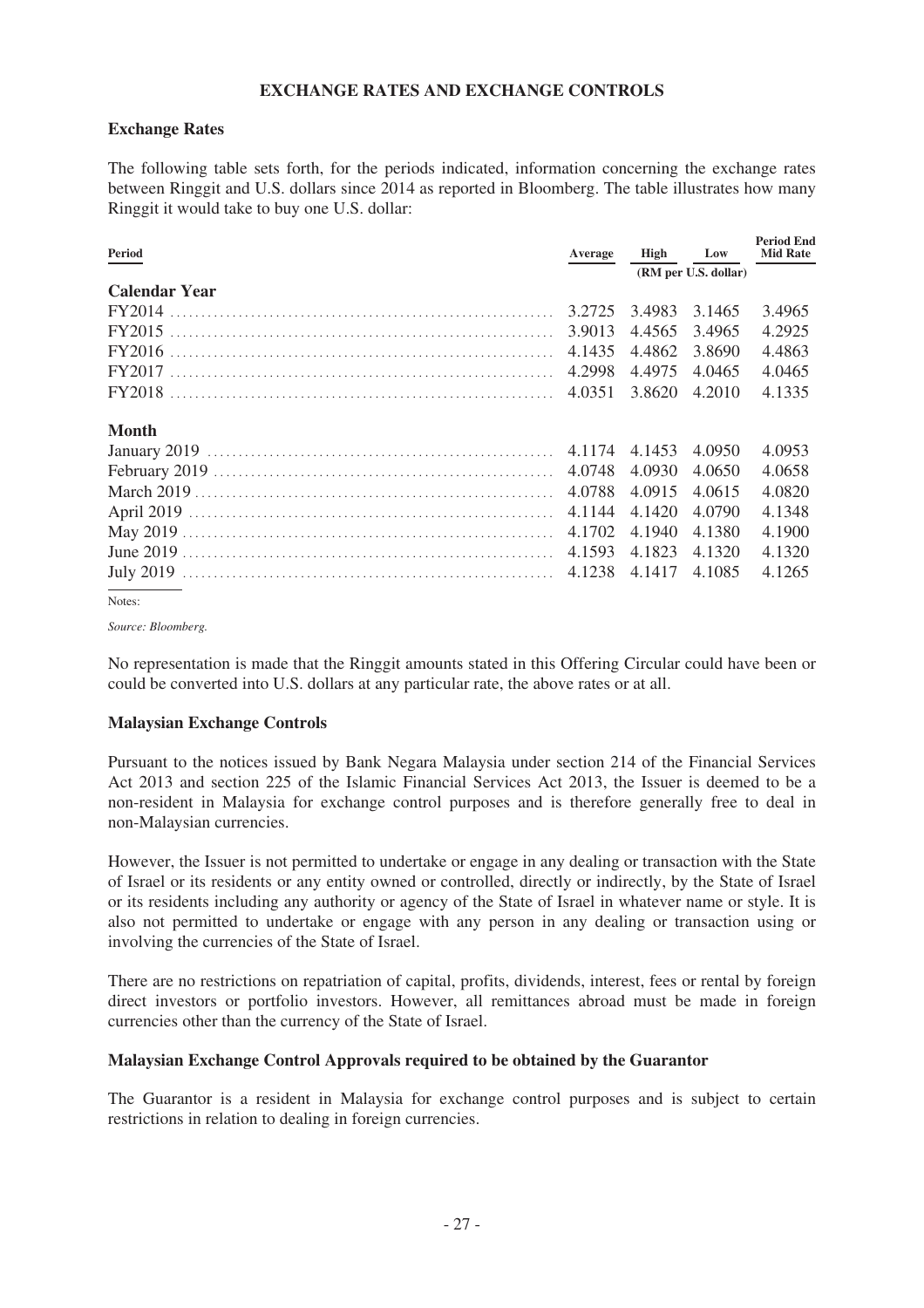Pursuant to Notice 2 issued by Bank Negara Malaysia under section 214 of the Financial Services Act 2013 and section 225 of the Islamic Financial Services Act 2013, a resident entity is allowed to borrow only up to RM100 million on a corporate group basis from non-residents. Further, a resident entity is allowed to issue a guarantee to a non-resident to secure borrowing of a non-resident for an amount up to RM50 million. The Guarantor has obtained the required approval from Bank Negara Malaysia on 24 May 2019 to obtain foreign currency borrowing and to issue a guarantee.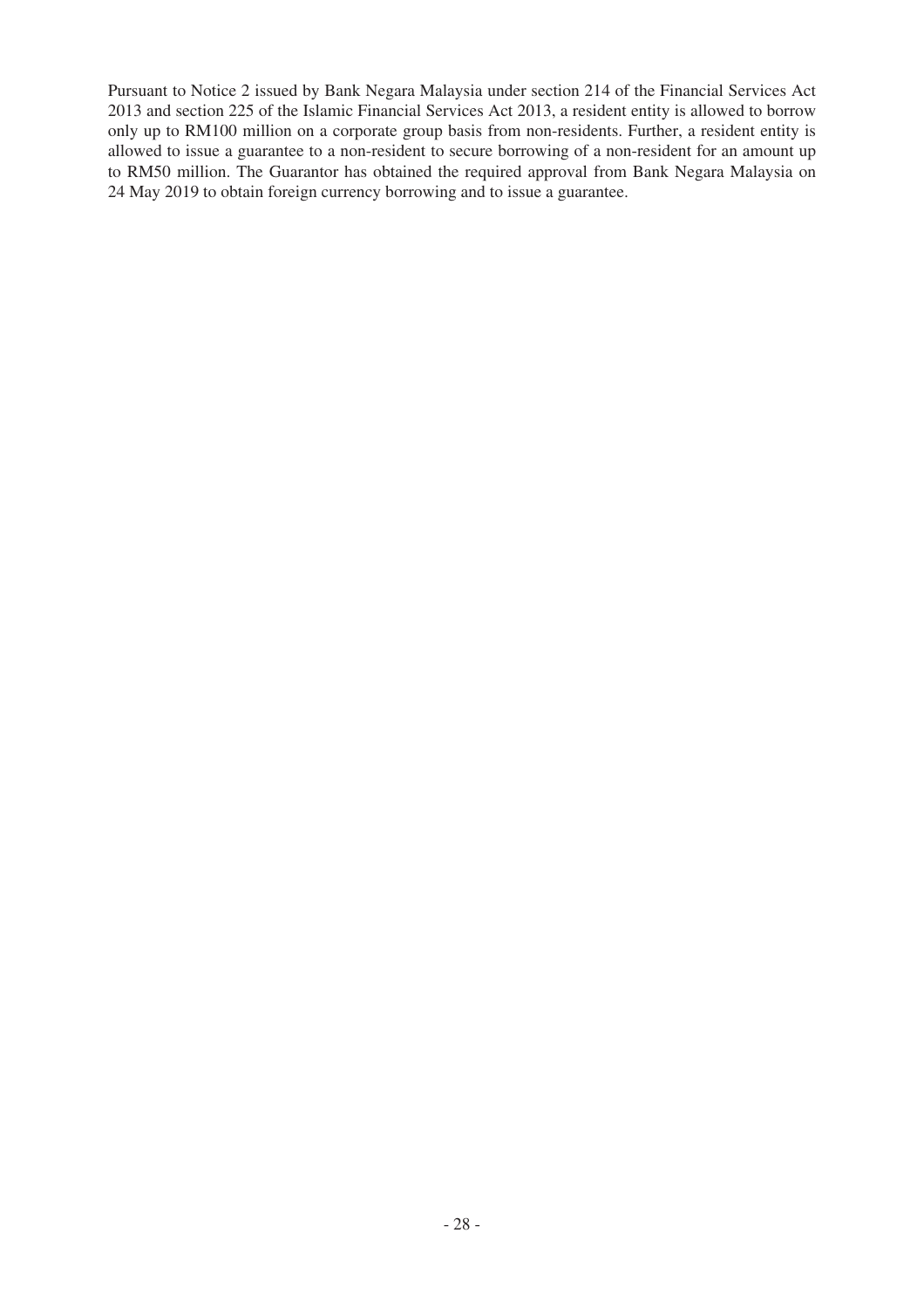#### **THE ISSUER**

Cerah Capital Ltd. (Company No. LL15793) was incorporated on 25 April 2019 in the Federal Territory of Labuan under the Labuan Companies Act 1990 with its registered office at Brumby Centre, Lot 42, Jalan Muhibbah, 87000 Labuan F.T. The Issuer is a special purpose vehicle and has been formed for the purpose of participating in the transactions contemplated by the Transaction Documents.

The issued and paid-up capital of the Issuer is U.S.\$2.00 and is held by Khazanah Nasional Berhad. The directors of the Issuer and their designations are as follows:

| Name | <b>Principal Occupation</b> |
|------|-----------------------------|
|      |                             |
|      |                             |

The Issuer has no employees and will have no employees as at the Closing Date. The Issuer has no subsidiaries.

The objects of the Issuer as set out in its Memorandum of Association include, among others, to carry on the business as a fund raising vehicle, to hold shares, debt obligations or securities in a domestic company incorporated under the Companies Act 2016 of Malaysia in accordance with such Act and to carry on business in the Malaysian currency when seeking to hold or otherwise invest in shares, debt obligations or other securities in a domestic company incorporated under the Companies Act 2016 of Malaysia.

The Issuer has not engaged, since its incorporation, in any material activities other than those relating or incidental to the issue of the Bonds and the matters contemplated in this Offering Circular and the Transaction Documents and the authorisation of its entry into any other transactions and documents referred to in this Offering Circular to which it is or will be a party, or any other activities permitted under its Memorandum of Association.

The fiscal year of the Issuer ends on 31 December of each year, beginning in 2019. The Issuer will prepare annual accounts. Auditors for the Issuer will be appointed.

Other than as otherwise disclosed in this Offering Circular, there has been no material change in the capitalisation of the Issuer as at the date hereof.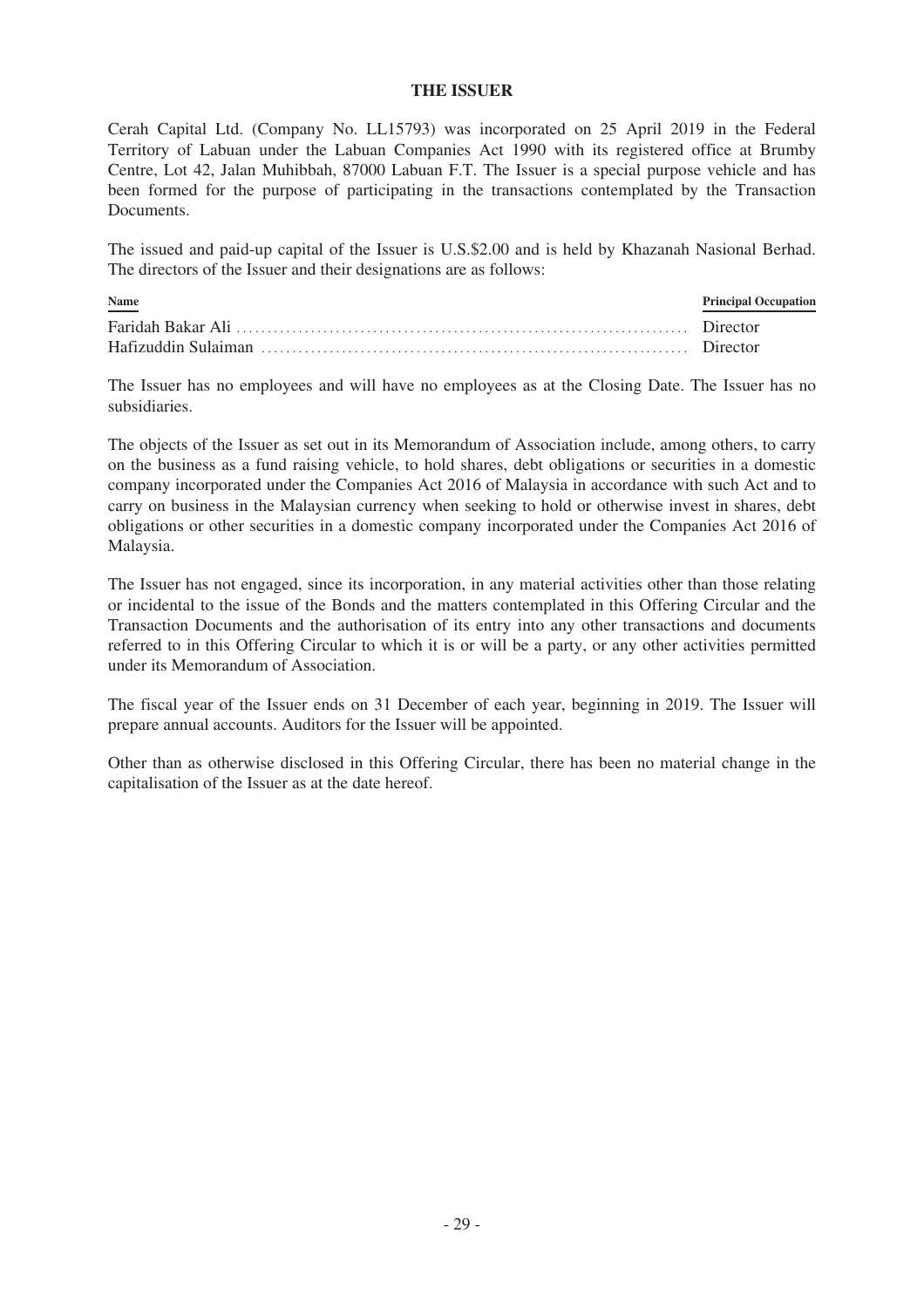## **KHAZANAH NASIONAL BERHAD**

## **OVERVIEW**

Khazanah Nasional Berhad is the sovereign wealth fund of Malaysia with the aim to grow long-term wealth for the nation. Khazanah was incorporated under the Companies Act 1965 of Malaysia on 3 September 1993 as a public limited company and commenced operations in 1994. Save for one ordinary share owned by the FLC, all of the ordinary share capital of Khazanah is owned by the Minister of Finance (Inc) pursuant to the Minister of Finance (Incorporation) Act, 1957. The Minister of Finance (Inc) is owned by the Government.

Khazanah has a 9-member Board comprising representatives from the public and private sectors. Tun Dr Mahathir Mohamad, the Prime Minister of Malaysia, is the Chairman of the Board. The Board is assisted in the discharge of its duties by an Executive Committee and an Audit & Risk Committee established by the Board.

Khazanah's mandate is to grow Malaysia's long-term wealth. Grow in this context is to sustainably increase the value of investments while safeguarding financial capital injected into the fund. Long-term refers to a period spanning generations and focuses on ensuring future generations' ability to meet their needs. Wealth refers to the value of Khazanah's financial assets and economic development outcomes for Malaysia.

The mandate is to be achieved by pursuing the following investment objectives:

- a) Commercial objective: Achieve optimal risk-adjusted returns, to grow financial assets and diversify sources of revenue for Malaysia; and
- b) Strategic objective: Undertake strategic investments with long-term economic benefits for Malaysia or Malaysians, including holding strategic national assets.

Khazanah will pursue its overall mandate through a dual fund investment structure. The two funds, the Commercial Fund and the Strategic Fund, have been established with distinct objectives, policies and strategies, and are to be managed separately through their respective investment management divisions.

The Commercial Fund is intended to be an intergenerational fund that seeks to generate risk-adjusted returns on a long-term basis, to grow financial assets and diversify sources of revenue for Malaysia.

The Strategic Fund is intended to be a developmental fund that seeks to undertake strategic investments, with long-term economic benefits, including holding strategic national assets for Malaysia.

### **SELECTED COMPANIES AS AT 31 DECEMBER 2018. LIST IS NOT EXHAUSTIVE.**

## **COMMERCIAL FUND**

**Public Assets**







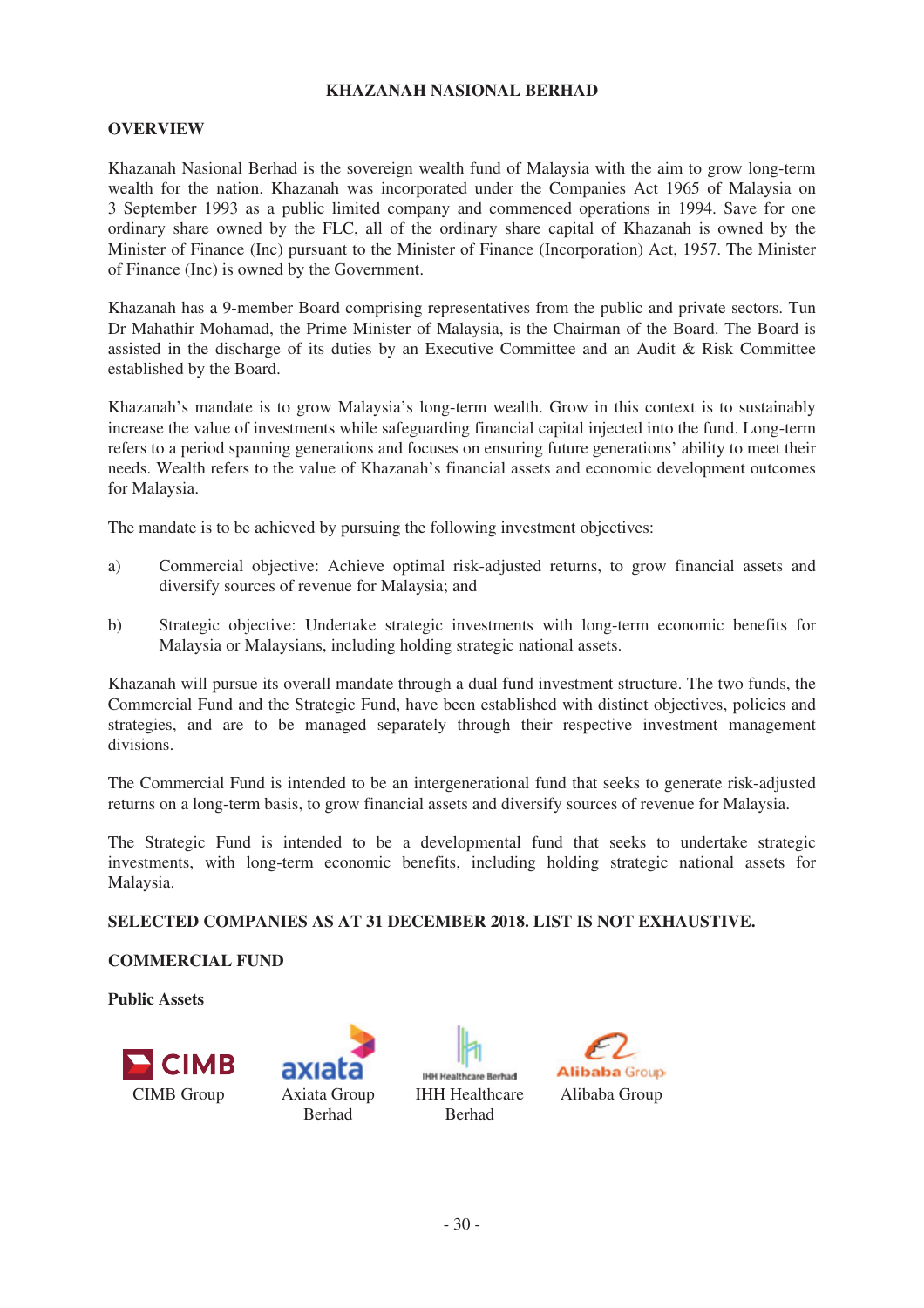### **Private Assets**



**EDUCATION** GEMS Menasa Sun Life



## **STRATEGIC FUND**

#### **Strategic Assets**

Telekom Malaysia Berhad



Tenaga Nasional Berhad



Malaysia

Life Malaysia

Malaysia Airports Holdings Berhad





Palantir



PLUS Malaysia Berhad

# **Developmental Assets**

Sdn Bhd



**Attractions** Resorts & Hotels Sdn Bhd



Iskandar Investment Berhad



Malaysia Airlines Berhad

mala

Medini Iskandar Sdn Bhd

Khazanah has interests in more than 80 companies, either directly or indirectly through ownership of shares. These companies are involved in various sectors such as media and communications, financial services, power, healthcare, property, transportation and logistics, innovation and technology, infrastructure and construction, creative, leisure and tourism, sustainable development, consumer, life sciences, agriculture, wellness and education amongst others.

Historically, most of the companies Khazanah invested in were incorporated in Malaysia and conducted their principal business activities within Malaysia. However, since 2005 Khazanah has acquired substantial business interests outside Malaysia. For recent developments relating to Khazanah, please see "*Recent developments*" below.

Khazanah will execute its following priorities in the next five years:

- Strengthen financial position
- Rebalance commercial fund
- Develop strategic fund
- Build organisational capacity
- Review governance structure and framework

Khazanah's registered office is currently located at Level 33, Tower 2, Petronas Twin Towers, Kuala Lumpur City Centre, 50088 Kuala Lumpur, Malaysia.

## **Other Initiatives**

Khazanah has remained committed to its initiatives. Some initiatives in 2018 include the following:

• **Taman Tugu Project:** 40-acres of forest park with four kilometres of forest trails were opened in 2018 and the inaugural Taman Tugu Eco Day was held in September 2018.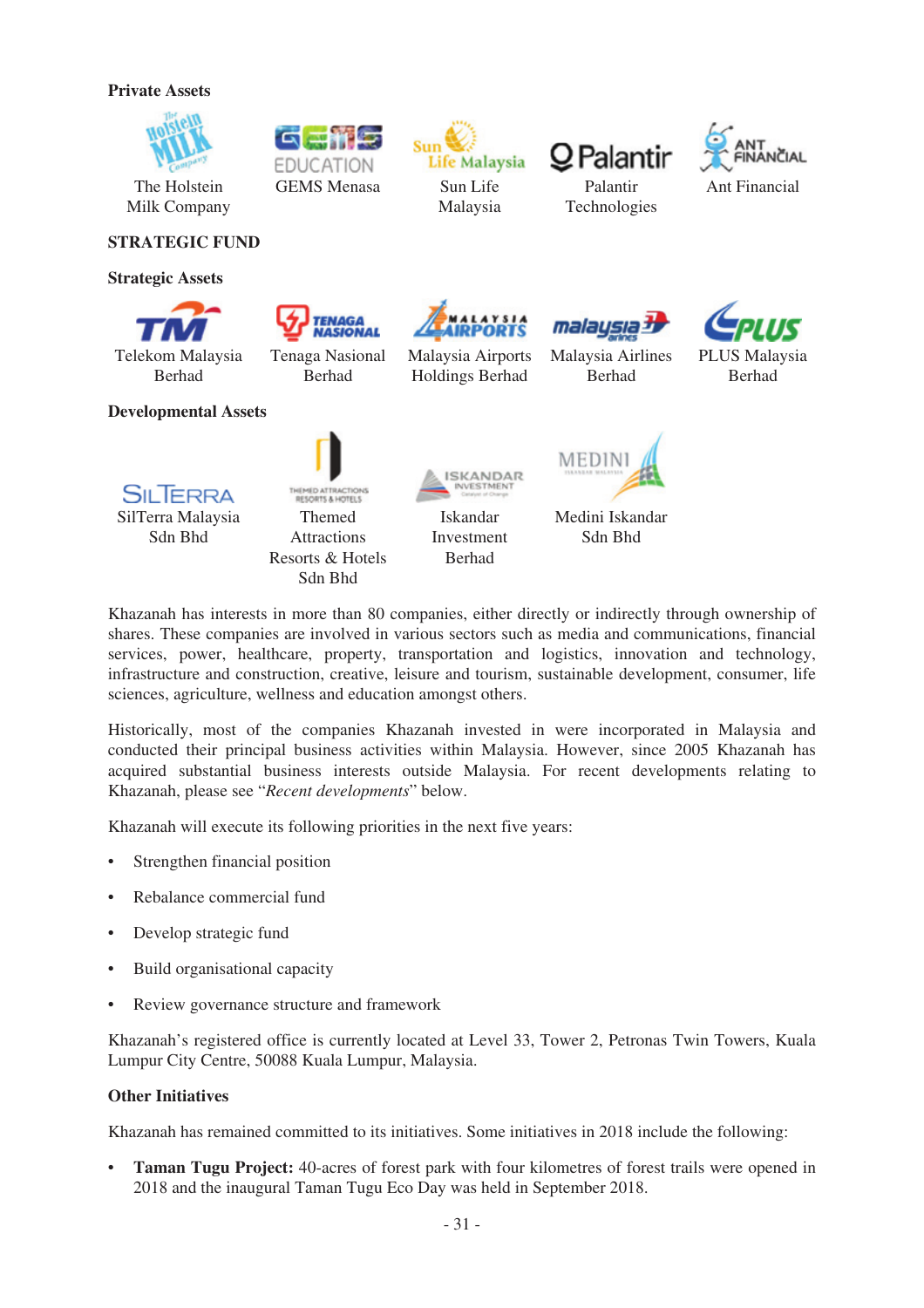- **Yayasan Hasanah:** Khazanah spent RM119 million in 2018, in Education (75%), Public spaces  $(14\%)$  and Knowledge  $(11\%).$
- **Khazanah Research Institute:** The institute published two reports in 2018, "The State of Households 2018: Different Realities" and "The School-to-Work Transition of Young Malaysians".
- **Khazanah Megatrends Forum (KMF) 2018:** KMF 2018 was held on 8-9 October 2018 on the theme "On Balance — Recalibrating Markets, Firms, Society and People".
- **Khazanah Nasional Entrepreneurship Outreach:** In 2018, the first batch graduated. 26 out of 30 finalists have launched products with 21 teams generating revenue.

### **Summary of financial information**

The following table presents selected audited financial information for Khazanah on an unconsolidated basis as at and for each of the five years ended 31 December 2014, 31 December 2015, 31 December 2016, 31 December 2017 and 31 December 2018.

The unconsolidated financial statements of Khazanah have been prepared in accordance with Approved Accounting Standards issued by the Malaysian Accounting Standards Board, which may differ in certain material respects from generally accepted accounting principles in certain other jurisdictions, including International Accounting Standards or International Financial Reporting Standards and auditing standards which prospective investors may be familiar with in other countries. For details, please refer to Khazanah's website, https://www.khazanah.com.my/Media-Downloads.

| As at and for the year ended 31 December |      |                           |      |      |
|------------------------------------------|------|---------------------------|------|------|
| 2014                                     | 2015 | 2016                      | 2017 | 2018 |
| (audited)<br>(RM million)                |      |                           |      |      |
|                                          |      | 500 4 2,827 (5,812)       |      |      |
| 884                                      |      | 382 (112) 2,752 (6,048)   |      |      |
|                                          |      |                           |      |      |
|                                          |      |                           |      |      |
|                                          |      | 6,644 6,644 12,284 12,284 |      |      |

#### **Principal indebtedness of Khazanah**

*The following is a summary of Khazanah's principal financing arrangements.*

The table below sets forth the total borrowings of Khazanah as at 31 December 2018.

| Amount<br>Outstanding<br>as at<br><b>31 December</b><br>2018<br>(Audited) |
|---------------------------------------------------------------------------|
| (RM million)                                                              |
| 12,626                                                                    |
| 2,899                                                                     |
| 15,815                                                                    |
| 7,000                                                                     |
| 3,414                                                                     |
| 3,400                                                                     |
| - 200                                                                     |
| 45,354                                                                    |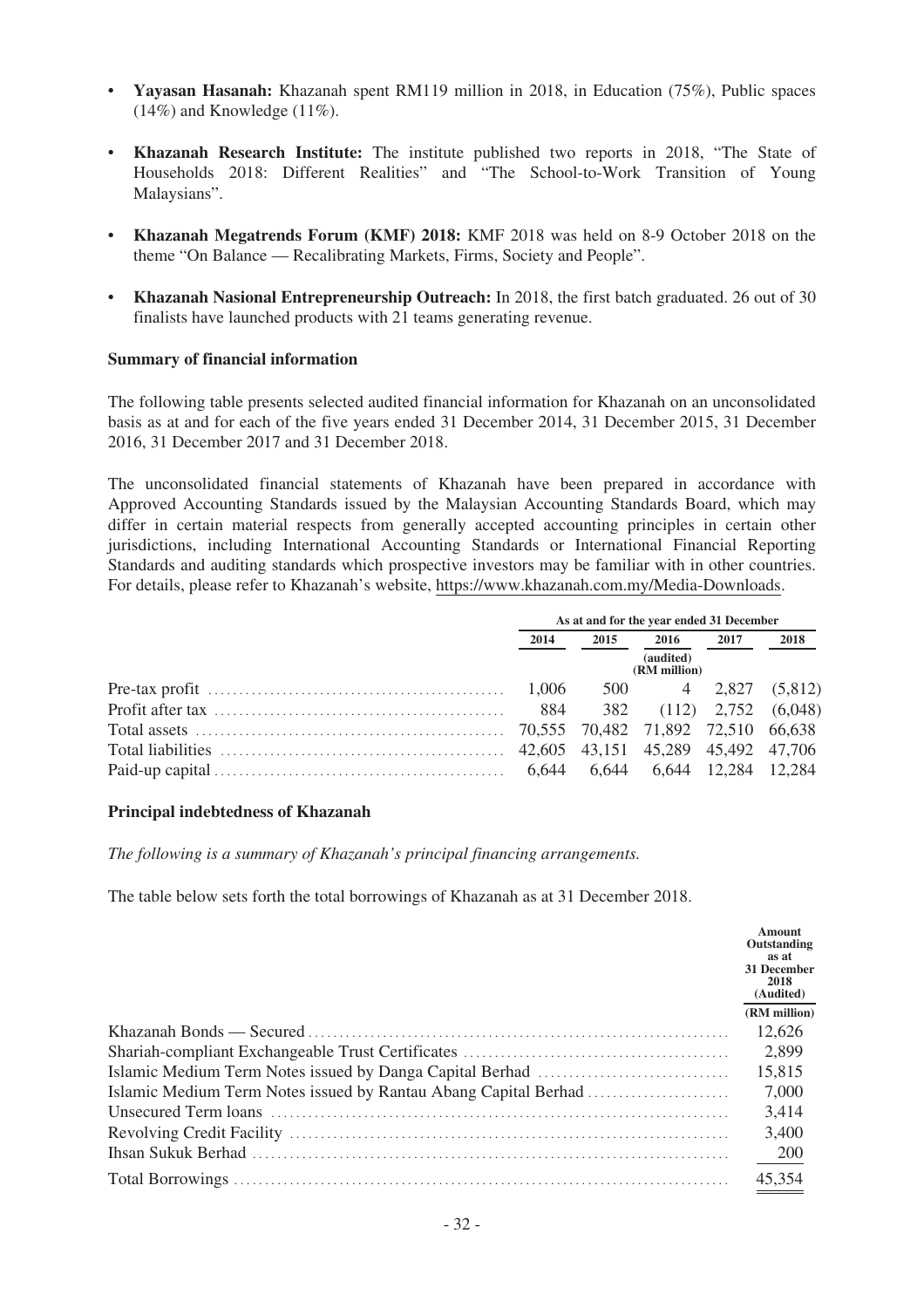# *Khazanah Bonds — Secured*

Since March 1999, Khazanah has from time to time issued various series of medium- to long-term zero coupon Islamic bonds with maturities ranging between five and fifteen years. Each series of zero coupon Islamic bonds is guaranteed by the Government and is based upon the Islamic financing concepts of "Murabahah" or "Musyarakah". The Government guaranteed zero coupon Islamic bonds were issued at a discount and will be redeemed at 100 per cent. of their nominal value on their relevant redemption dates. The aggregate nominal value of the outstanding Government guaranteed zero coupon Islamic bonds as at 31 December 2018 was RM15.0 billion. The accreted book value of such Islamic bonds as at 31 December 2018 was RM12,626 million, which represented their nominal value less the unamortised discount on such Islamic bonds.

The table below sets forth the details of the Government guaranteed zero coupon Islamic bonds issued by Khazanah and outstanding as at 31 December 2018.

|                                           | At nominal<br>value | <b>Unamortised</b><br>discount<br>(audited) | <b>Amount</b><br>outstanding<br>as at<br><b>31 December</b><br>2018<br>(audited) | Date of<br>repayment | <b>Yield to</b><br>maturity at<br>issuance |
|-------------------------------------------|---------------------|---------------------------------------------|----------------------------------------------------------------------------------|----------------------|--------------------------------------------|
|                                           |                     |                                             | (RM million)                                                                     |                      | $(\%)$                                     |
| Issued 15 June 2007 15-year $\dots$       | 1,000               | 138                                         | 862                                                                              | 15 June 2022         | 4.350                                      |
| Issued 14 August 2008 15-year             | 2,000               | 432                                         | 1,568                                                                            | 14 August 2023       | 5.330                                      |
| Issued 20 March 2009 $10$ -year           | 1,000               | 10                                          | 990                                                                              | 20 March 2019        | 4.520                                      |
| Issued 20 March 2009 $15$ -year           | 1,500               | 331                                         | 1.169                                                                            | 20 March 2024        | 4.840                                      |
| Issued 27 August 2009 10-year             | 1,500               | 44                                          | 1,456                                                                            | 27 August 2019       | 4.520                                      |
| Issued 27 August 2009 15-year             | 1,000               | 236                                         | 764                                                                              | 27 August 2024       | 4.820                                      |
| Issued 24 March 2010 10-year $\dots\dots$ | 1,200               | 65                                          | 1,135                                                                            | 24 March 2020        | 4.600                                      |
| Issued 3 September 2012 10-year           | 1,500               | 189                                         | 1,311                                                                            | 2 September 2022     | 3.710                                      |
| Issued 3 September 2012 20-year           | 1,000               | 430                                         | 570                                                                              | 3 September 2032     | 4.150                                      |
| Issued 12 October 2012 15-year            | 1,000               | 304                                         | 696                                                                              | 12 October 2027      | 4.170                                      |
| Issued 8 March 2013 8-year $\dots$        | 1,000               | 79                                          | 921                                                                              | 8 March 2021         | 3.800                                      |
| Issued 24 February 2014 7-year $\dots$    | 1,300               | 116                                         | 1,184                                                                            | 24 February 2021     | 4.400                                      |
| Total                                     | 15,000              | 2,374                                       | 12,626                                                                           |                      |                                            |

### *Shariah-compliant Exchangeable Trust Certificates*

Khazanah has also issued Shariah-compliant exchangeable trust certificates.

In October 2013, Khazanah issued Shariah-compliant exchangeable trust certificates through an independent special purpose vehicle, Indah Capital Ltd. The offering comprised S\$600 million fiveyear certificates due 2018 which are exchangeable into ordinary shares of IHH Healthcare Berhad, of which Khazanah is a major shareholder. As at 31 December 2018, the certificates were fully redeemed.

In September 2014, Khazanah issued Shariah-compliant exchangeable trust certificates through an independent special purpose vehicle, Cahaya Capital Ltd. The offering comprised U.S.\$500 million seven-year certificates due 2021 which are exchangeable into ordinary shares of Tenaga Nasional Berhad ("**TNB**"). As at 31 December 2018, about 9.7% of the trust certificates remained outstanding.

In September 2016, Khazanah issued Shariah-compliant exchangeable trust certificates through an independent special purpose vehicle, Bagan Capital Ltd. The offering comprised U.S.\$398.8 million five-year certificates due 2021 which are exchangeable into ordinary shares of Beijing Enterprises Water Group Limited. As at 31 December 2018, all of the trust certificates remained outstanding.

In February 2018, Khazanah issued Shariah-compliant exchangeable trust certificates through an independent special purpose vehicle, Cindai Capital Ltd. The offering comprised U.S.\$320.8 million five-year, cash-settled exchangeable trust certificates due 2023 which are referenced to H-shares of par value of RMB1.00 each of CITIC Securities Co. Ltd. As at 31 December 2018, all of the trust certificates remained outstanding.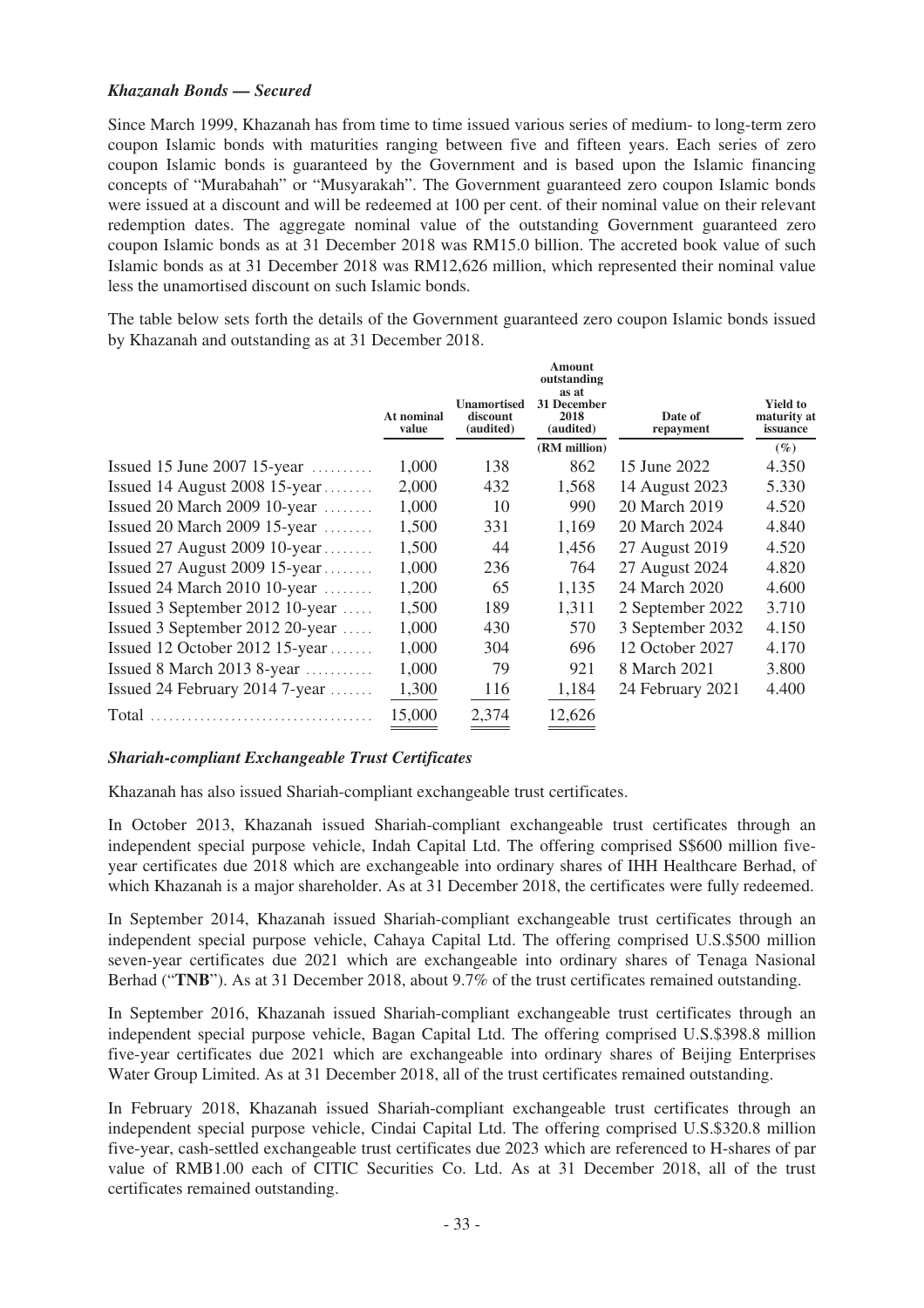# *Danga Capital Berhad (Islamic Medium Term Notes)*

Khazanah has, via a Malaysian-incorporated independent special purpose vehicle, Danga, established a Ringgit-Denominated Islamic Securities Programme on 6 February 2009 which was updated on 30 December 2015 and a Multicurrency Islamic Securities Programme on 10 February 2009 which was updated on 18 December 2015, with a combined programme limit of RM20.0 billion in nominal value.

On 11 August 2010, Danga issued SGD900 million in nominal value of Islamic medium term notes with a maturity of 10 years and profit payment of 3.725 per cent. per annum.

On 29 January 2015, Danga issued RM1.5 billion in nominal value of Islamic medium term notes with a maturity of fifteen years and profit payment of 4.88 per cent. per annum.

On 9 April 2015, Danga issued RM2.0 billion in nominal value of Islamic medium term notes with a maturity of five years and profit payment of 4.10 per cent. per annum.

On 23 February 2016, Danga issued RM1.5 billion in nominal value of Islamic medium term notes with a maturity of ten years and profit payment of 4.60 per cent. per annum.

On 1 March 2016, Danga issued U.S.\$750 million in nominal value of Islamic medium term notes with a maturity of five years pursuant to the Multicurrency Islamic Securities Programme. Profit payments of 3.035 per cent. per annum are payable on the Islamic medium term notes.

On 6 September 2017, Danga issued RM1.5 billion in nominal value of Islamic medium term notes with a maturity of ten years and profit payment of 4.52 per cent. per annum.

On 26 January 2018, Danga issued RM1.5 billion in nominal value of Islamic medium term notes with a maturity of fifteen years and profit payment of 4.94 per cent. per annum.

On 21 March 2018, Danga issued RM2.0 billion in nominal value of Islamic medium-term notes with a maturity of fifteen and a half years and profit payment of 5.02 per cent. per annum.

As at 31 December 2018, the aggregate nominal value of the outstanding Islamic medium term notes issued pursuant to the Ringgit-Denominated Islamic Securities Programme and the Multicurrency Islamic Securities Programme was RM15.82 billion.

Each of these financings has recourse to Khazanah pursuant to a purchase undertaking executed by Khazanah on the establishment of the Ringgit-Denominated Islamic Securities Programme and the Multicurrency Islamic Securities Programme.

### *Rantau Abang Capital Berhad*

Khazanah has, via its wholly-owned subsidiary, Rantau Abang Capital Berhad, established a RM3.0 billion Ringgit-Denominated Commercial Paper/Islamic Medium Term Notes Programme ("**CP/IMTN Programme**") and RM7.0 billion Ringgit-Denominated Islamic Medium Term Notes Programme ("**IMTN Programme**") in March 2006. The CP/IMTN Programme expired in 2013.

Pursuant to the IMTN Programme, Khazanah has issued various series of Islamic medium term notes with maturities ranging between five and twenty years, which are based upon the Islamic financing concept of "Musyarakah". Each of these financings includes provisions for recourse to Khazanah pursuant to a purchase undertaking. As at 31 December 2018, the nominal amount of outstanding Islamic medium term notes was RM7.0 billion issued pursuant to the IMTN Programme.

### *Term loans — unsecured*

Khazanah maintains unsecured loan facilities, denominated in Ringgit and U.S. dollars. The Ringgit denominated unsecured fixed term loan of RM2.5 billion bears interest of 4.64 per cent. per annum and will mature in January 2025.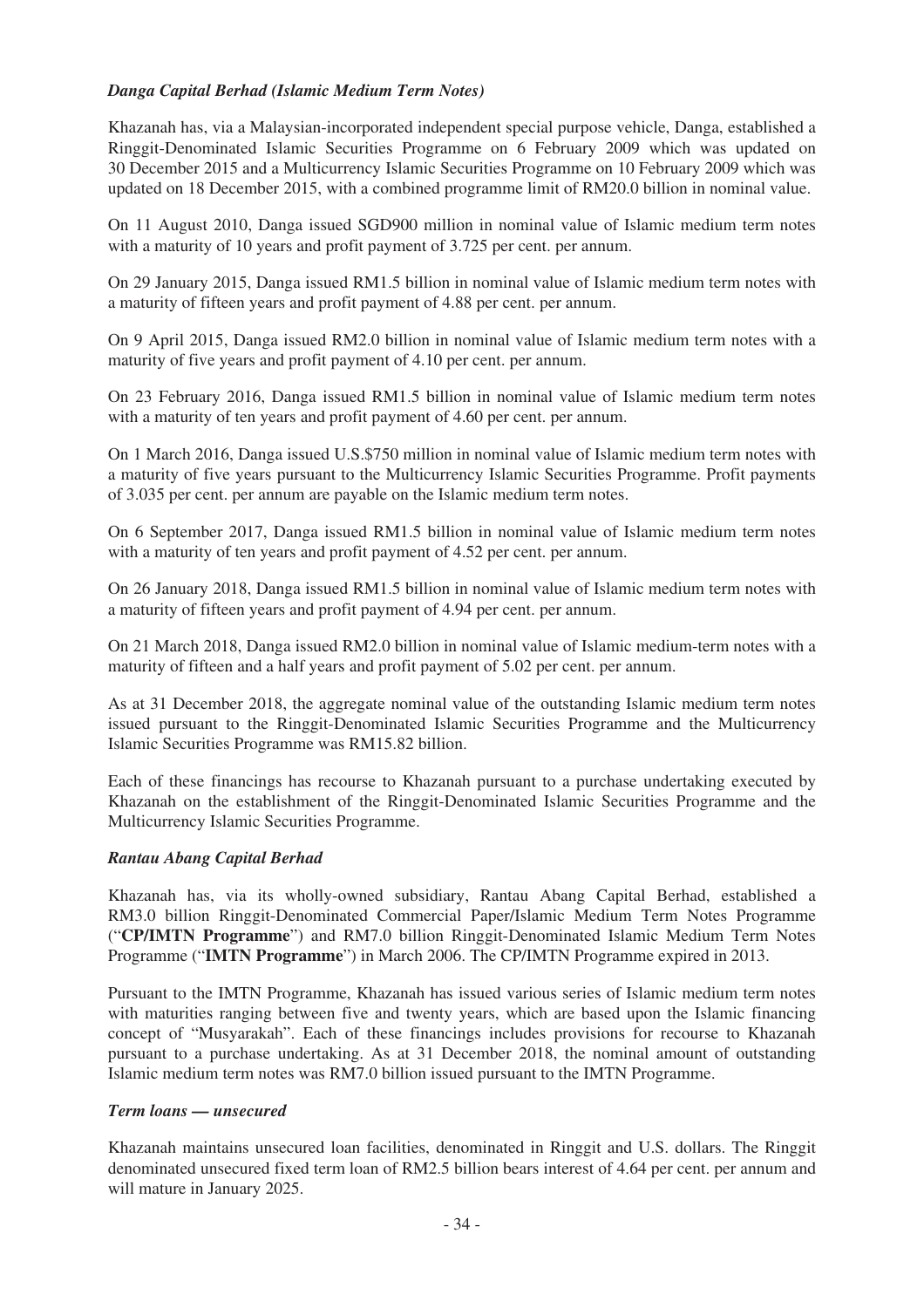On 10 August 2016, Khazanah drew down a floating term loan amounting to U.S.\$221 million. The unsecured floating term loan bears interest ranging from 1.6962 per cent. to 2.5263 per cent. per annum from 10 August 2016 to 31 December 2018. As at 31 December 2018, the principal amount outstanding on these loan facilities was RM3.41 billion.

# **Recent Developments**

## *Fifteenth Khazanah Annual Review ("KAR")*

On 5 March 2019, Khazanah presented the KAR 2019 which saw Khazanah announcing its 2018 financial performance and a refreshed mandate, amidst an ongoing restructuring which will put Khazanah on a stronger footing to enhance profitability and performance from 2019 onwards.

The highlights of the report include:

1) Financial Performance

Khazanah's portfolio value as measured by its Net Worth Adjusted ("**NWA**") declined to RM91 billion on 31 December 2018, a 21.6% drop from RM116 billion on 31 December 2017. Realisable Asset Value ("**RAV**") also declined to RM136 billion from RM157 billion during the same period. The long-term portfolio performance remained on an upward trajectory, with NWA achieving an 11.0% return per annum over the last 10 years.

Khazanah's portfolio was affected by global economic uncertainty in 2018, which saw markets underperform due to geopolitical tensions and a pessimistic growth outlook for emerging markets. In addition, the portfolio was further impacted by domestic developments, including a subdued earnings outlook, market volatility, and regulatory changes during the period under review.

Khazanah recorded a Loss Before Tax of RM6.271 billion in 2018, compared to a Profit Before Tax of RM2.896 billion a year earlier. Profitability was affected due to fewer divestments, reduced dividend income and higher impairments totalling RM7.3 billion, during a period of transition for Khazanah in an unfavourable market. Khazanah declared a dividend of RM1.5 billion for 2018.

Last year, the Malaysian Government initiated a restructuring and reorganisation of Khazanah involving leadership changes in the Board of Directors and management, as well as a refreshed mandate and objectives. As part of this, Khazanah undertook a review and revaluation of its investments, which is reflected in its 2018 results.

2) Refreshed Mandate and Objectives

Khazanah's primary role under the refreshed mandate, as approved by the Board of Directors, is to grow Malaysia's long-term wealth. To achieve this, Khazanah will pursue two investment objectives commercial and strategic. As mentioned, the commercial objective focuses on growing financial assets and diversifying revenue sources for the nation, while the strategic objective is to hold assets that bring long-term economic benefits.

Overall, Khazanah will be guided by its investment philosophy of earning appropriate risk-adjusted financial returns, generating sustainable returns, and integrating ethical and responsible considerations into investment activities.

### *Divestment of Khazanah's stake in Malaysian Shoaiba Consortium*

On 11 July 2019, Khazanah divested its 40% stake in Malaysian Shoaiba Consortium Sdn Bhd to Malakoff Corp Berhad and is currently completing the required conditions precedent to the divestment.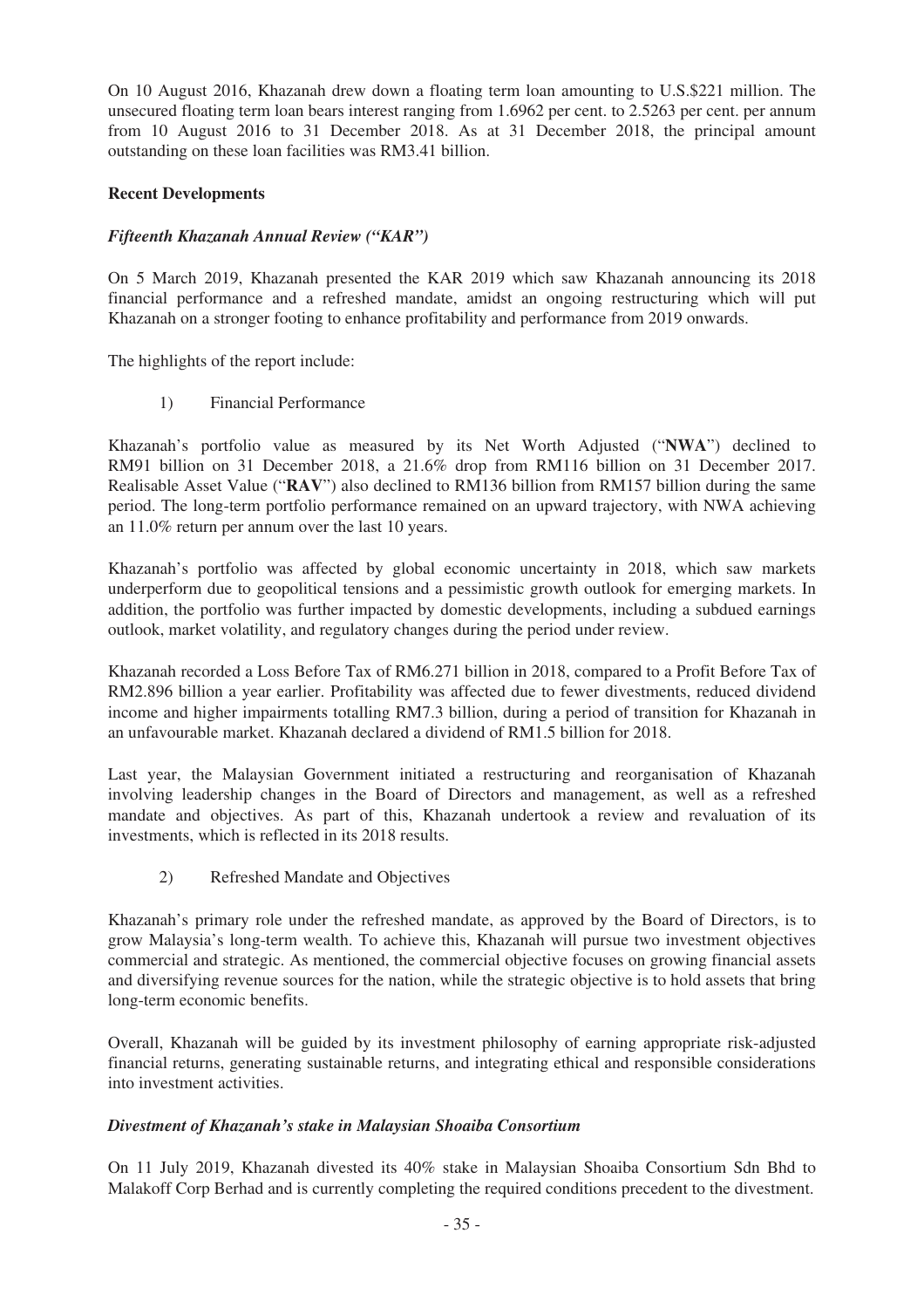# *Khazanah divested 16% of IHH to MITSUI for RM8.42 Billion*

On 29 November 2018, Khazanah announced that it had entered into an agreement with Mitsui & Co. Ltd ("**Mitsui**") of Japan, to divest 1,403,087,400 shares in IHH Healthcare Berhad ("**IHH**") at RM6.00 per share for a total cash consideration of RM8.42 billion.

The divestment represented 16% of IHH shares and post divestment Khazanah's shareholding in IHH decreases to 26.05%. This is based on the enlarged share capital of IHH after the completion of the acquisition of 30% additional equity interest in Acibadem Saglik Yatirimlari Holding A.S by IHH ("**Acibadem Acquisition**"). IHH announced the Acibadem Acquisition earlier on 8 October 2018.

This transaction forms an important part of the restructuring of Khazanah's portfolio, and the proceeds raised utilised for new investments and capital requirements. Khazanah will continue to be a significant shareholder with representation on the Board of IHH and will provide stability to the shareholder base of IHH for the foreseeable future.

## *Khazanah appointed Datuk Shahril Ridza Ridzuan as Managing Director*

On 3 August 2018, Khazanah announced the appointment of Datuk Shahril Ridza Ridzuan as Managing Director with effect from 20 August 2018. He was the Chief Executive Officer of the Employees Provident Fund ("**EPF**"), having been appointed to the position on 16 April 2013.

He was previously Deputy Chief Executive Officer (Investment). Prior to joining the EPF, he was the Managing Director of Malaysian Resources Corporation Berhad ("**MRCB**"), where he was responsible for developing KL Sentral into one of the main commercial centres in Malaysia. He previously served Pengurusan Danaharta Nasional Berhad and was involved in corporate recovery and credit restructuring following the Asian Financial Crisis of 1997. He is currently the Chairman of M+S Pte Ltd and Iskandar Investment Berhad, and is a Non-Executive Board Member of Pengurusan Danaharta Nasional Berhad. Datuk Shahril holds a Master of Arts (First Class) from Cambridge University and Bachelor of Civil Law (First Class) from Oxford University, and has been called to the Malaysian Bar and the Bar of England and Wales.

## *Khazanah acquired Prince Court Medical Centre ("PCMC") from Petronas*

On 22 March 2018, Khazanah announced that it had signed a Share Sale and Purchase Agreement ("**SPA**"), via its wholly owned subsidiary Pulau Memutik Ventures Sdn. Bhd., for the acquisition of 100% interest in Prince Court Medical Centre ("**PCMC**") from Petroliam Nasional Berhad ("**PETRONAS**") (via its wholly owned subsidiary PETRONAS Hartabina Sdn. Bhd.).

This strategic acquisition marks another milestone for Khazanah in its mission to build up the healthcare services sector in Malaysia. Khazanah will leverage all of its experience and expertise to transform PCMC into a world-class medical tourism focused hospital, and work towards turning Kuala Lumpur into a destination of choice for quality healthcare in the region.

## *Issuance of USD320.8 million cash-settled exchangeable Trust Certificates referenced to H-shares of CITIC Securities Co. Ltd.*

In January 2018, Khazanah announced that it had completed the issuance of a cash-settled exchangeable sukuk offering of USD320.8 million, via a Labuan-incorporated independent special purpose vehicle, Cindai Capital Ltd. The sukuk is referenced to H-shares of par value of RMB1.00 each of CITIC Securities Co. Ltd. ("**CITIC Securities**"), China's largest securities brokerage firm.

The cash-settled exchangeable sukuk was priced through an accelerated book-building process at the tightest end achieving zero periodic payment and 0.00% yield to maturity. The transaction was fully covered shortly after launch and drew demand from various investors comprising long only funds, hedge funds, arbitrage funds as well as asset managers across Asia and Europe.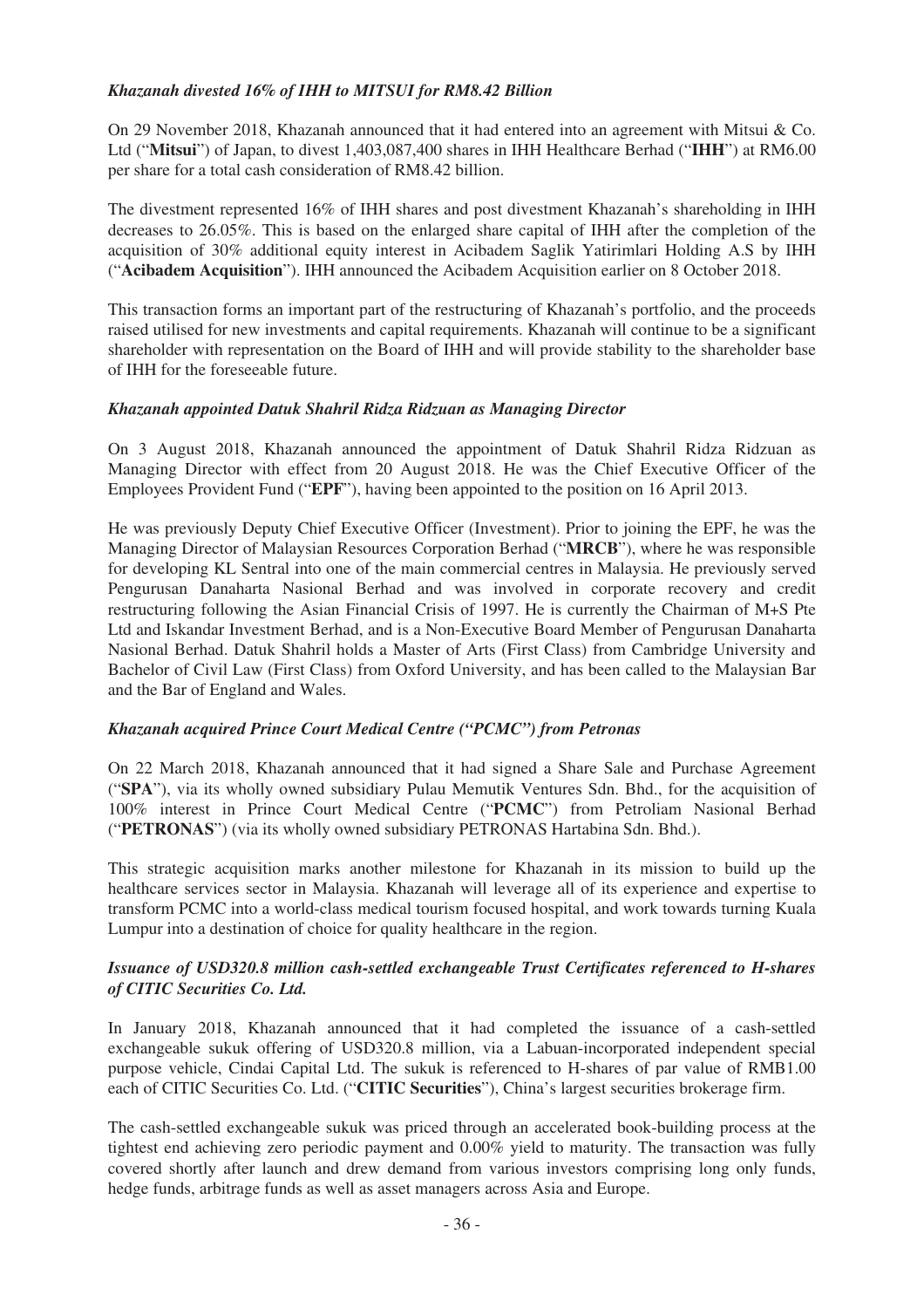This sukuk was Khazanah's eighth offering in an exchangeable sukuk format, since the inaugural issue of Telekom Malaysia Berhad exchangeable sukuk in 2006.

## *Ongoing restructuring of Malaysia Airlines Berhad*

The MAS Recovery Plan ("**MRP**") was launched in August 2014. While there has been some improvements in operations and customer experience (for example in punctuality, baggage handling and customer satisfaction), the airline remains unprofitable. Malaysia Airlines Berhad ("**MAB**") is currently re-evaluating its strategy and business plan and is working with Khazanah to steer the company towards financial sustainability. The business plan will subsequently be assessed and be presented to Khazanah's Board of Directors. Ultimately, the airline's future is a policy decision for Khazanah's shareholder, the Government, to decide on. In the meantime, MAB is making concerted efforts to narrow losses via revenue improvements and cost rationalisation initiatives.

### **Governance and Accountability Framework**

Khazanah operates within the framework of a clearly defined mandate that is aligned with the national development objectives of the Government of Malaysia. The Board governs Khazanah's operations and is ultimately accountable and responsible for Khazanah's overall governance. Tun Dr Mahathir Mohamad, the Prime Minister of Malaysia, is the Chairman of Khazanah's Board and is supported by a group of qualified individuals with diverse professional backgrounds and expertise as Board members. A Board Charter sets out the roles and responsibilities of the Board in overseeing the management of Khazanah.

The Board is assisted by three subcommittees — the Executive Committee ("**EXCO**"), the Audit and Risk Committee ("**ARC**") and the Nomination and Remuneration Committee ("**NRC**"). The fourmember EXCO consists of three Non-Executive Directors and an Executive Director; the threemember ARC consists of three Independent Non-Executive Directors; and the three-member NRC consists of three Non-Executive Directors. In addition, a Management Committee and a newly formed Investments Committee were established in September 2018 to assist the Board in managing and overseeing operational and investment-related matters.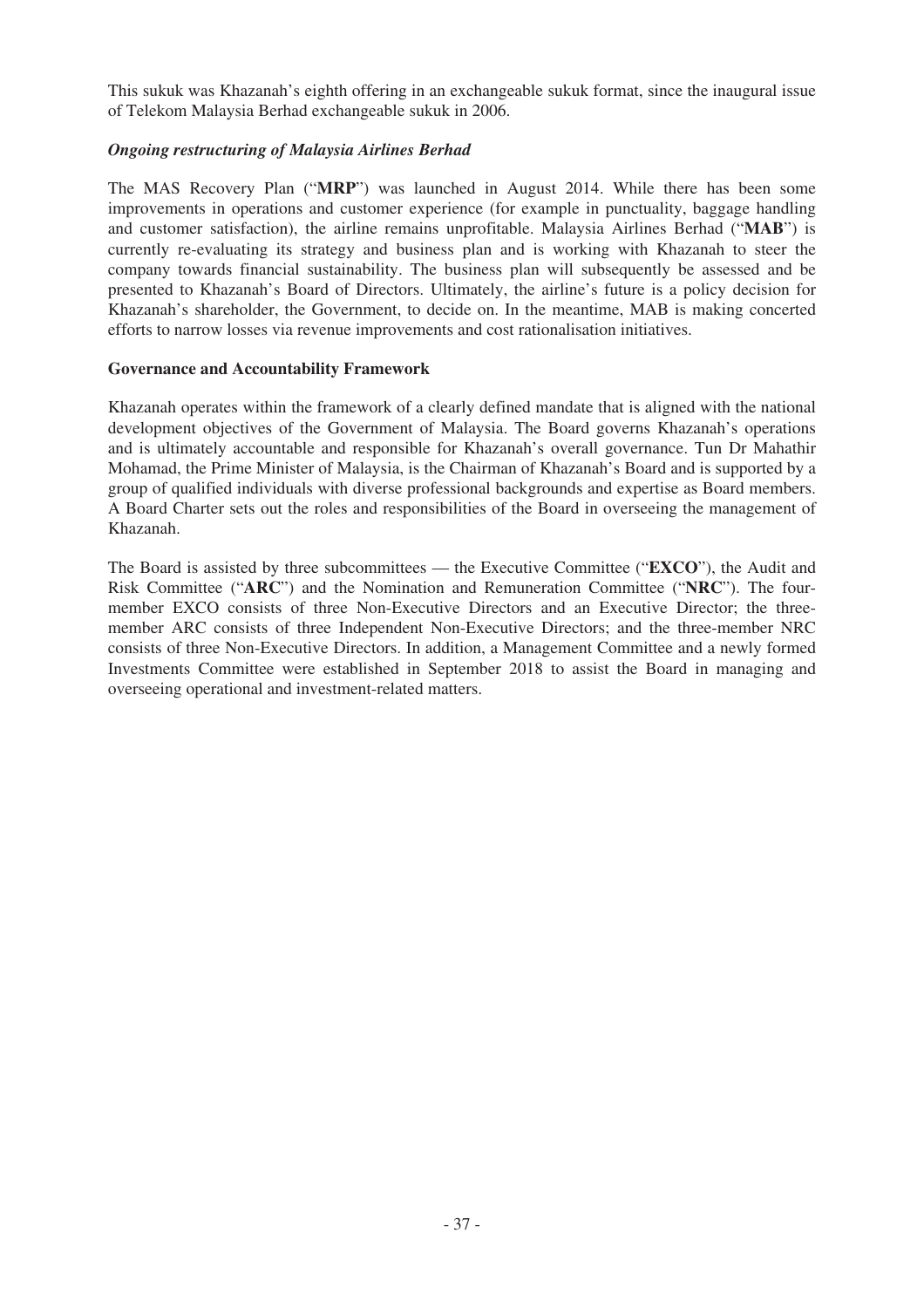## **Management of Khazanah**

### **Board of Directors**

The Directors of Khazanah as at the date of this Offering Circular are set forth below:

| Name | <b>Position</b> | Age |
|------|-----------------|-----|
|      |                 | 93  |
|      |                 | 54  |
|      |                 | 66  |
|      |                 | 62  |
|      |                 | 59  |
|      |                 | 56  |
|      |                 | 52  |
|      |                 | 51  |
|      |                 |     |

The biographies of the Directors of Khazanah are set forth below.

## *Tun Dr Mahathir Mohamad*

Tun Dr Mahathir Mohamad is the current Prime Minister of Malaysia. He previously served as Prime Minister from 1981 to 2003. He had also held various ministerial posts including Minister of Education, and Deputy Prime Minister from 1976 and 1981.

## *Dato' Seri Mohamed Azmin Ali*

Dato' Seri Mohamed Azmin Ali is the current Minister of Economic Affairs. He is a Member of the Economic Action Council, sits on the Board of Trustees of Yayasan Pelaburan Bumiputra and is the Chairman of the Kelantan State Action Council. He was previously the Chief Minister of Selangor. He holds a Bachelor's degree in Economics and Mathematics and a Master's degree in Education and Economics from the University of Minnesota.

# *Tan Sri Mohd Hassan Marican*

Tan Sri Mohd Hassan Marican has over 30 years' experience in the energy sector, finance as well as management. He was the former President & Chief Executive Officer ("**CEO**") of PETRONAS. Currently, he is Chairman of Singapore Power, Sembcorp Marine Ltd and Pavilion Energy, and director of Sembcorp Industries, Sarawak Energy, Lambert Energy Advisory, MH Marican Advisory. He is also a senior international advisor at Temasek International Advisors. He was previously director with ConocoPhilips. He is a Fellow of the Institute of Chartered Accountants in England and Wales (ICAEW), and holds an honorary doctorate from the University of Malaya and University Teknologi MARA.

## *Goh Ching Yin*

Goh Ching Yin was a former Executive Director of the Chairman's Office, Strategy & Development, and Market Oversight at the Securities Commission Malaysia. Prior to that, he was CEO of Southern Investment Bank, Managing Director, Corporate Finance for BNP Paribas Group, and Chief Representative of BNP Peregrine Sdn Bhd. He also served at RHB Sakura Merchant Bankers Berhad, Renong Group and Price Waterhouse Associates. He currently sits on the boards of Maybank Investment Bank Berhad, Maybank Asset Management Group Berhad, Allianz Life Insurance Malaysia Berhad, Allianz General Insurance Company Malaysia Berhad and Shangri-La Hotels Malaysia Berhad. Goh holds a MBA from Cranfield University, United Kingdom.

## *Dr Sukhdave Singh*

Dr Sukhdave Singh was formerly Deputy Governor of Bank Negara Malaysia in charge of monetary policy and economics. During his 31-year tenure, he was on the Investment Panel of Employees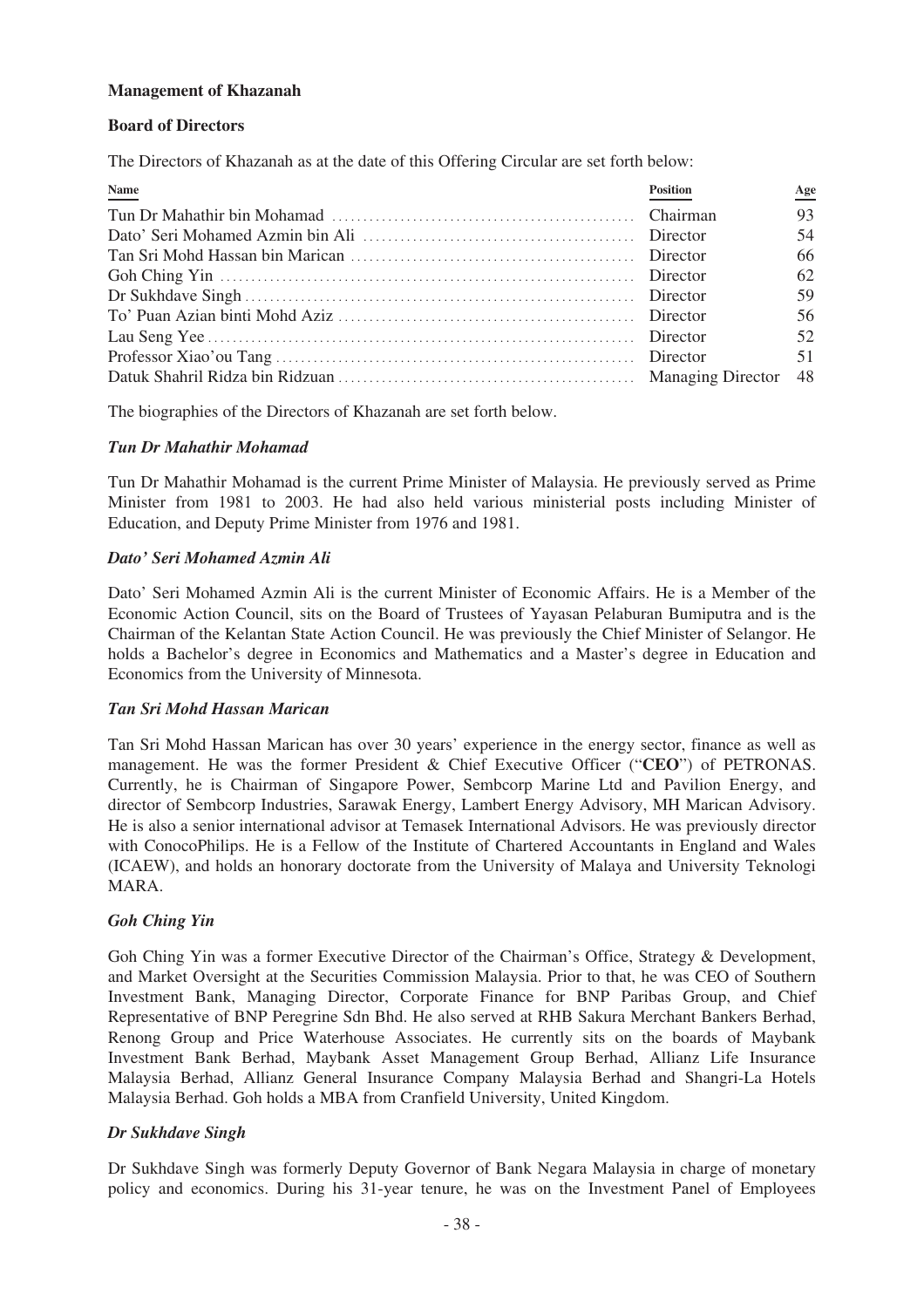Provident Fund and Chairman of Payments Network Malaysia Sdn Bhd. He chaired several regional taskforces, was co-chair of the Southeast Asian Central Banks (SEACEN) Experts Group on Capital Flows, was on the Board of Directors of SEACEN Research and Training Centre, as well as being Malaysia's representative to the meetings of the ASEAN, ASEAN+3 and EMEAP Central Bank Deputies. He was also a Supervisory Committee member for the ABF Pan Asia Bond Index Fund. He holds a doctorate in Monetary and International Economics from Vanderbilt University, United States.

# *To' Puan Azian binti Mohd Aziz*

To' Puan Azian binti Mohd Aziz graduated with a Bachelor of Laws (LL.B) (Hons) degree from the University of Malaya. Her career began on 1 October 1987 with her appointment as a Federal Counsel in Attorney General's Chambers.

She held various position throughout her career, such as a Legal Advisor to the Ministry of Transport, Senior Federal Counsel in Advisory Division and Research Division of the Attorney General's Chambers, Senior Assistant Parliamentary Draftsman and Legal Advisor to the Ministry of Defence.

In 2010, To' Puan Azian was made the Director General of the Judicial and Legal Training Institute ("ILKAP") at the Prime Minister's Department. Subsequently in 2012, To' Puan was appointed as the Treasury Solicitor, Ministry of Finance. In 2014, To' Puan Azian was then made the Deputy Head of Advisory Division (Municipal) I of the Attorney General's Chambers. In late 2016, To' Puan was promoted as the Head of International Affairs Division, Attorney General's Chambers.

To' Puan is currently the Head of Advisory Division, Attorney General's Chambers, since 1 November 2018.

## *Lau Seng Yee*

Lau Seng Yee has been affiliated with Tencent Holding Company ("Tencent") since 2006 as part of its top management team. Together with the management team, the company he helped build is now ranked as a top five global technology public listed company with market capitalisation of more than USD430 billion. Known today as the "WeChat company", Tencent was founded in 1998 and its growth since then has been a remarkable achievement.

In addition to his global management role, Lau champions the cause of using technology for universal good and the sustainable development of humanity. He believes that the world we live in today doesn't belong to us, as we are simply the caretaker for the future generation. Hence, he became a committed social evangelist keynote speaker at various international forums including at the United Nations, UNESCO, Dubai International AI Conference, and IMF.

Lau was recognised as "Global Media Person of the Year" by Cannes Lions in 2015, a highly prestigious honour awarded by the Cannes Lions Festival of Creativity. As the first person from Asia to receive this award, he joins a list of previous recipients of this award that includes Facebook founder Mark Zuckerberg, former Microsoft CEO Steve Balmer, and former Google Executive Chairman Eric Schmidt, among others. This recognition was in great part the result of his passion for the transforming power of digitalization in China, for which he is a tireless evangelist.

Mr Lau is a distinguished alumnus of Universiti Kebangsaan Malaysia and Rutgers University in New Jersey, where he received his Executive MBA. He has completed the Advanced Management Program at Harvard Business School, and has served as a member of the Harvard Business School Global Advisory Board since 2015.

## *Professor Xiao'ou Tang*

Professor Xiao'ou Tang is the founder of SenseTime, a leading artificial intelligence ("**AI**") company focused on computer vision and deep learning. Prof. Tang is considered one of the most influential AI scientists. He is a professor at the Department of Information Engineering at the Chinese University of Hong Kong. He serves as the Associate Director of the Shenzhen Institute of Advanced Technology of the Chinese Academy of Science.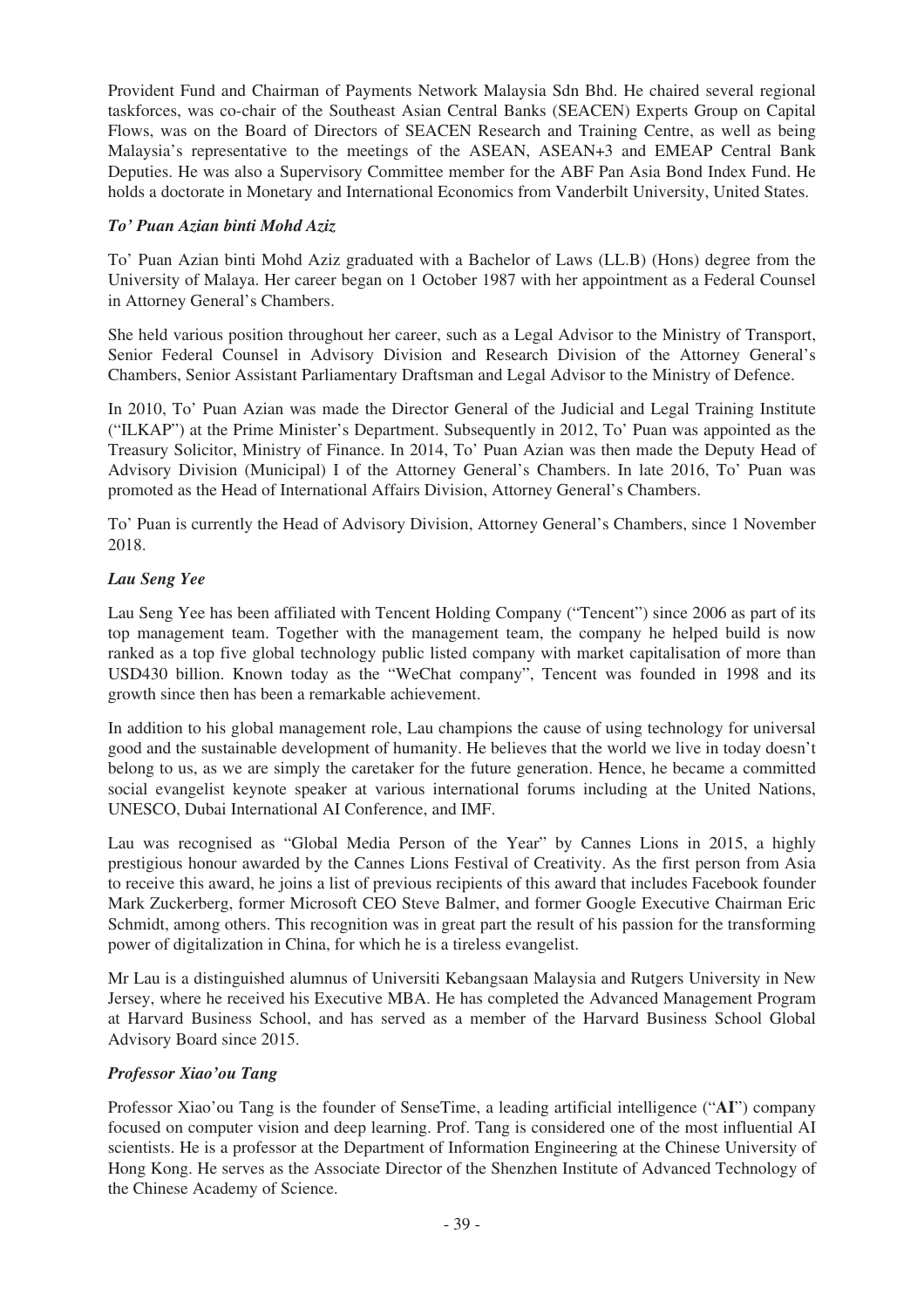Professor Tang is also an IEEE fellow, a program chair of the IEEE International Conference on Computer Vision ("**ICCV**") in 2009, and a general chair of the ICCV in 2019. He currently serves as the Editor-in-Chief of the International Journal of Computer Vision ("**IJCV**"), one of the two leading journals on computer vision. Professor Tang received the Best Paper Award at the IEEE Conference on Computer Vision and Pattern Recognition ("**CVPR**") in 2009.

Professor Tang received a Ph.D. degree from the Massachusetts Institute of Technology in 1996. He holds an M.S. degree from the University of Rochester and a B.S. degree from the University of Science and Technology of China.

## *Datuk Shahril Ridza Ridzuan*

Datuk Shahril Ridza Ridzuan is the Managing Director of Khazanah Nasional Berhad. He was formerly the Chief Executive Officer of the Employees Provident Fund of Malaysia since April 2013, and prior to that served as a Deputy Chief Executive Officer (Investments). He is currently the Chairman of M+S Pte Ltd and Iskandar Investment Berhad, and is a Non-Executive Board Member of Pengurusan Danaharta Nasional Berhad. He holds a Master of Arts (First Class) from Cambridge University and Bachelor of Civil Law (First Class) from Oxford University, and has been called to the Malaysian Bar and the Bar of England and Wales.

### **Senior management**

The senior management of Khazanah as at the date of this Offering Circular is set forth below:

| <b>Name</b>                                                                                 | <b>Position</b>                                                                                             |
|---------------------------------------------------------------------------------------------|-------------------------------------------------------------------------------------------------------------|
|                                                                                             | <b>Managing Director</b>                                                                                    |
| Tengku Dato' Sri Azmil Zahruddin bin Raja Abdul                                             |                                                                                                             |
|                                                                                             | Deputy Managing Director                                                                                    |
|                                                                                             | Deputy Managing Director                                                                                    |
| Dato' Mohamed Nasri Sallehuddin                                                             | Executive Director, Corporate & Support<br>Services, Company Secretary and Head, Legal                      |
| Datuk Hisham Hamdan                                                                         | Executive Director, Investments and Head of<br>Research                                                     |
|                                                                                             | Chief Financial Officer and Executive Director,<br>Finance                                                  |
|                                                                                             | Director and Chief Risk Officer                                                                             |
| Latifah Daud $\ldots \ldots \ldots \ldots \ldots \ldots \ldots \ldots \ldots \ldots \ldots$ | Executive Director, Strategic Human Capital<br>Management and Head of Strategic Human<br>Capital Management |
|                                                                                             | Executive Director and Head, Aviation                                                                       |
|                                                                                             | Executive Director, Head of Special Projects<br>Office                                                      |
| Roni Lihawa Abdul Wahab                                                                     | <b>Executive Director, Investments</b>                                                                      |
|                                                                                             | <b>Executive Director, Investments</b>                                                                      |
|                                                                                             | Executive Director, Khazanah Nasional<br>Consulting (Beijing) Company Limited                               |
|                                                                                             | <b>Executive Director and Head, Private Markets</b><br>(South Asia)                                         |
|                                                                                             | <b>Executive Director, Investments</b>                                                                      |
|                                                                                             | <b>Executive Director, Investments</b>                                                                      |
|                                                                                             | Head, Telecommunications                                                                                    |
|                                                                                             | Head, Real Assets                                                                                           |
|                                                                                             | Head, Infrastructure                                                                                        |
|                                                                                             | Head, Corporate Communications                                                                              |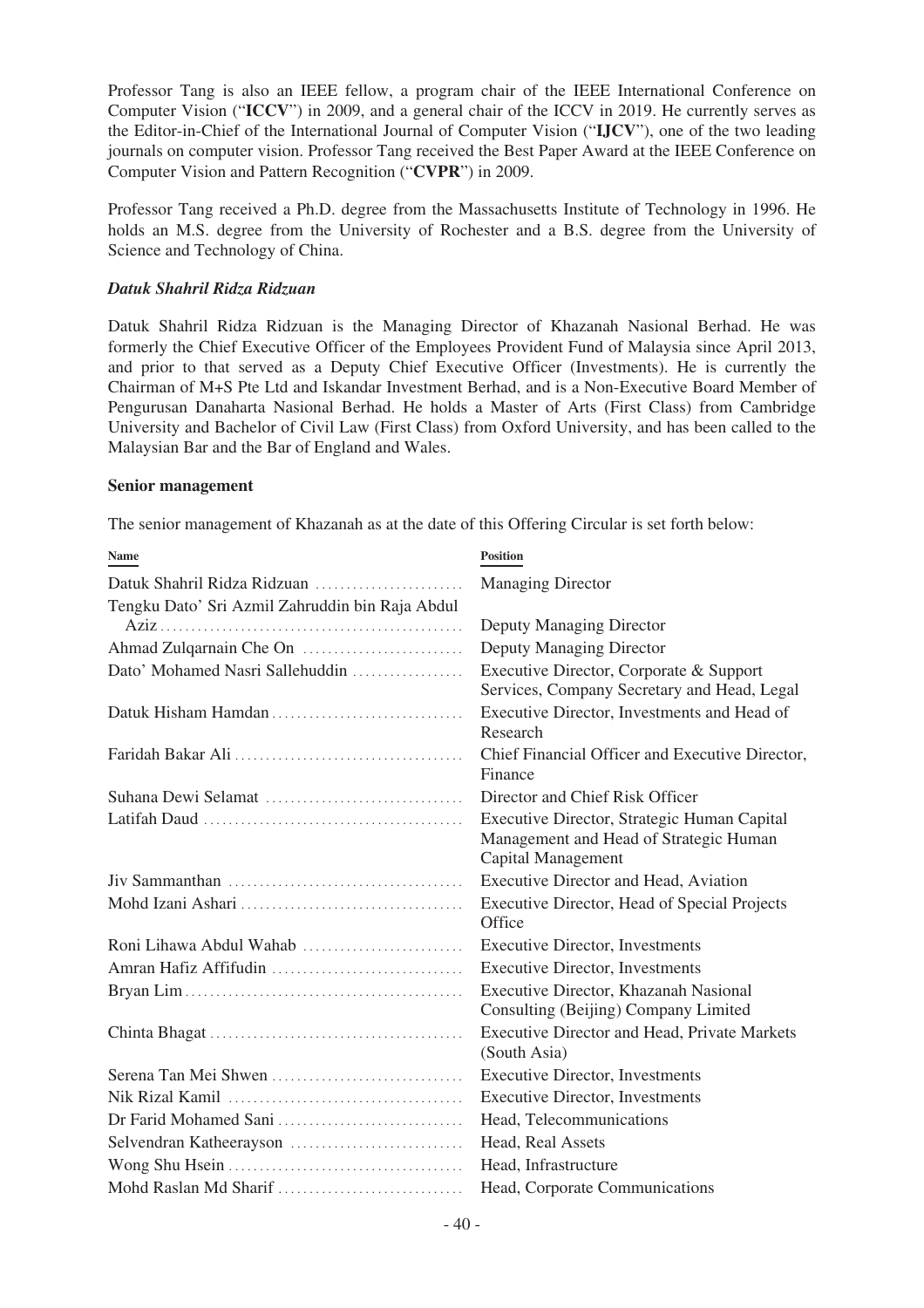The biographies of the senior management of Khazanah are as set forth below:

## *Datuk Shahril Ridza Ridzuan*

Datuk Shahril Ridza Ridzuan is the Managing Director of Khazanah Nasional Berhad. He was formerly the Chief Executive Officer of the Employees Provident Fund of Malaysia since April 2013, and prior to that served as a Deputy Chief Executive Officer (Investments). He is currently the Chairman of M+S Pte Ltd and Iskandar Investment Berhad, and is a Non-Executive Board Member of Pengurusan Danaharta Nasional Berhad. He holds a Master of Arts (First Class) from Cambridge University and Bachelor of Civil Law (First Class) from Oxford University, and has been called to the Malaysian Bar and the Bar of England and Wales.

## *Tengku Dato' Sri Azmil Zahruddin Raja Abdul Aziz*

Tengku Dato' Sri Azmil joined Khazanah in 2011 from Malaysian Airline System Berhad where he was Managing Director and CEO. Prior to that, he was Managing Director and CEO of Penerbangan Malaysia Berhad. He has also worked at PricewaterhouseCoopers in London and Hong Kong. He is a graduate in Economics from University of Cambridge, United Kingdom and a Chartered Accountant.

## *Ahmad Zulqarnain Che On*

Ahmad Zulqarnain Che On joined Khazanah in May 2014. He was previously the CEO of Danajamin Nasional Berhad, Malaysia's first financial guarantee insurer. He has also held roles with UBS Warburg, Pengurusan Danaharta Nasional Berhad, CIMB Group and Symphony Group. He graduated with a Bachelor of Arts in Economics from Harvard University.

## *Dato' Mohamed Nasri Sallehuddin*

Dato' Mohamed Nasri Sallehuddin joined Khazanah on 1 September 2009. Prior to that, he was a partner with a leading law firm in Malaysia, advising clients on corporate law and the legal aspects of corporate restructuring, take-overs and mergers. He obtained his Bachelor of Laws (Hons) degree from University of Wales, Aberystwyth, United Kingdom in 1993. He sat for his bar examination in 1994 and was admitted to Gray's Inn as a barrister-at-law in 1995. Having completed his pupillage, he was admitted to the High Court of Malaya as an advocate and solicitor in 1996. He also holds an MBA from University of Strathclyde, United Kingdom.

### *Datuk Hisham Hamdan*

Datuk Hisham Hamdan joined Khazanah in 2011 from Sime Darby Berhad, where he served in various senior capacities, covering strategy and business development, healthcare, energy & utilities, and China. He is also the Chairman of UDA Holdings Berhad. He holds two degrees in Chemical Engineering and Industrial Management from Purdue University, in the United States. He has also attended the Harvard Business School's Advanced Management Programme.

## *Faridah Bakar Ali*

Faridah joined Khazanah in 2006. She started her career with PricewaterhouseCoopers Malaysia and then with BP Malaysia. She graduated from Lancaster University, United Kingdom, in Accounting & Finance and is a fellow of the Institute of Chartered Accountants in England and Wales and a member of the Malaysian Institute of Accountants.

### *Suhana Dewi Selamat*

Suhana Dewi Selamat joined Khazanah in November 2012 and was appointed Chief Risk Officer on 1 February 2017. Previously she was the Director/ Country Head of Compliance with Credit Suisse in Malaysia. She has more than 20 years of experience in legal, regulatory and compliance roles. She read law at London School of Economics. She was called to the Malaysian Bar in 1997.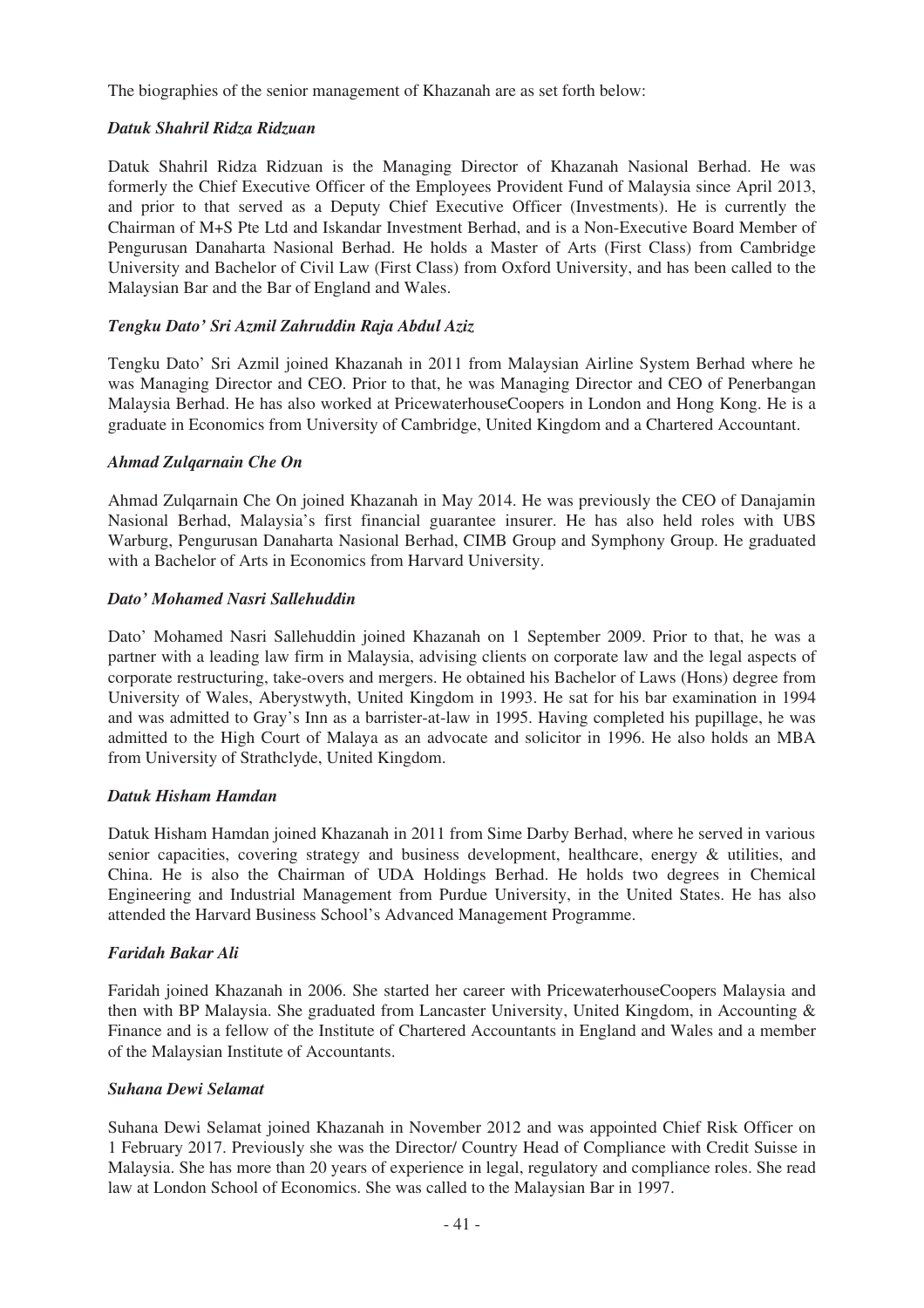# *Latifah Daud*

Latifah joined Khazanah Nasional on 1 April 2015. She has over 20 years of experience in Human Resources in multinational companies including Honeywell Inc., and Motorola/Freescale Semiconductor. She has also worked in a Singapore-based consulting firm as well as Hatibudi Nominees/ Renong Group and Arab Malaysian Bank.

## *Jiv Sammanthan*

Jiv Sammanthan joined Khazanah in June 2010. He was previously a Partner at PricewaterhouseCoopers, where he spent 18 years based in London and later in Kuala Lumpur. He holds a Degree in Commerce from the University of Birmingham, England and is an Associate of the Institute of Chartered Accountants in England and Wales (ICAEW).

## *Mohd Izani Ashari*

Mohd Izani Ashari joined Khazanah in April 2009 and had 34 years cumulative working experience mainly with multi-nationals/large companies including Shell, Maybank, Sime Darby, Petronas Dagangan, Petronas Carigali and Malaysia Airlines. He holds a Master's Degree in Construction Management from Reading University, United Kingdom and Bachelor's Degree in Quantity Surveying from John Moores University, Liverpool, United Kingdom.

## *Roni Lihawa Abdul Wahab*

Roni Lihawa Abdul Wahab re-joined Khazanah on 1 May 2017 after having served HSBC Bank Malaysia Berhad as its Managing Director, Head of Global Banking. His previous stint at Khazanah was as Director, Investments from 2005 to 2010. He started his career in investment banking with Capstar Partners Inc. and J.P Morgan Securities Inc. in New York. He has also worked at UEM Group and at Credit Suisse, where he was Director, Head of Malaysia Coverage. He holds a B.Sc. (Economics) majoring in Corporate Finance and Actuarial Science from The Wharton School, University of Pennsylvania.

## *Amran Hafiz Affifudin*

Amran Hafiz Affifudin joined Khazanah in June 2011 as Senior Vice President, Investments. He started his career with PETRONAS in corporate finance and treasury functions. Amran also has experience in the private equity industry, where he served in various roles and responsibilities with several firms. Amran holds a B.Sc. in Commerce, majoring in Accounting and Finance from the McIntire School of Commerce at the University of Virginia.

### *Bryan Lim*

Bryan Lim joined Khazanah in December 2005 and was a key member of the team that set up Khazanah's first foreign office in Beijing in 2008. Prior to Khazanah, he was with Ernst & Young, Rating Agency Malaysia Bhd (RAM) and ECM Libra Securities Sdn Bhd. He holds a Master's in Business Administration from the MIT Sloan Fellows programme at the Massachusetts Institute of Technology, and a Bachelor of Commerce and Management degree from Lincoln University, New Zealand. He is also a Chartered Financial Analyst ("CFA") charterholder.

### *Chinta Bhagat*

Chinta Bhagat joined Khazanah on 15 July 2015. Prior to that, he was Managing Partner at McKinsey & Co in Singapore, where he leveraged on his experience in investments, driving portfolio company performance, and designing and implementing governance systems. Prior to McKinsey, he held various positions at an engineering and construction firm in India, culminating in his role as CEO. He holds an MBA from INSEAD Business School and is a qualified architect.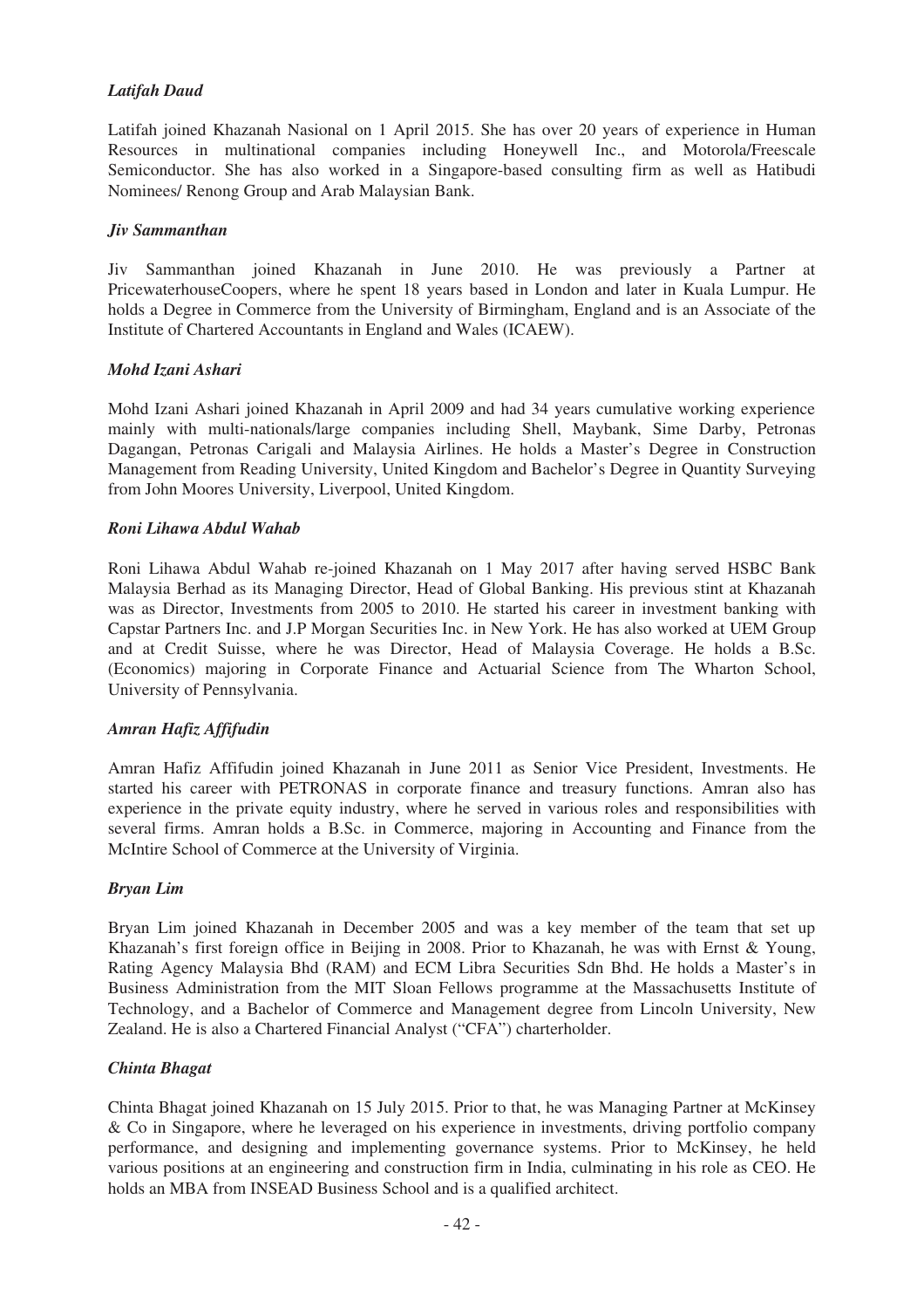## *Serena Tan Mei Shwen*

Serena Tan joined Khazanah in 2005. Prior to Khazanah, she was with Boston Consulting Group and McKinsey & Co. She has also served with Lippo Bank in Indonesia, under secondment from Khazanah for two years. She holds a Bachelor of Commerce degree in Accounting and Finance from Macquarie University, Australia, and a Master's in Business Administration under the MIT Sloan Fellows programme at the Massachusetts Institute of Technology.

## *Nik Rizal Kamil*

Nik Rizal Kamil joined Khazanah in April 2011. He started his career as an accountant and auditor with Coopers & Lybrand United Kingdom before joining Arthur Andersen & Co. After a stint with RHB Sakura Merchant Bankers, he joined the Royal Dutch Shell Group serving companies in Malaysia, Asia Pacific region and in the UK. He holds a B.Sc. (Hons) in Economics and Accounting from University of Bristol, and a M.Sc. (Finance) from London Business School. He is also a Fellow of the Institute of Chartered Accountants England and Wales ("ICAEW").

## *Dr Farid Mohamed Sani*

Dr Farid Mohamed Sani re-joined Khazanah in December 2018 after serving as Chief Strategy Officer of UEM Group. Prior to that, he was with Telekom Malaysia from 2012 to 2017. Dr Farid first joined Khazanah in July 2004 and stayed until 2011. He was previously a consultant at McKinsey & Co. He holds a Bachelor's and Master's degree in Chemical Engineering, as well as a PhD in Chemical Engineering, all three from the University of Cambridge.

## *Selvendran Katheerayson*

Selvendran Katheerayson has been with Khazanah since January 2006. Prior to this, he has worked at Motorola Inc and Maxis Communications Berhad. He started his career at Ernst & Young in June 1994. He holds a Master in Public Administration degree from Harvard University, a Master of Business Administration (Finance) degree from the University of Hull and an Honours degree in Law from the University of London.

## *Wong Shu Hsien*

Wong Shu Hsien joined Khazanah in February 2005 from Binafikir Sdn Bhd. Prior to that, she worked in a private equity firm, Emerging Markets Partnership, the Principal Adviser to AIG Infrastructure Fund II. She holds a degree in Economics from University of Cambridge and a Masters in Economics from London School of Economics.

### *Mohd Raslan Md Sharif*

Mohd Raslan Md Sharif joined Khazanah in October 2011. Prior to this, he was a communications consultant with Hill & Knowlton. Raslan has more than 10 years of journalism experience with Star Media Group. He has also worked at Multimedia Development Corporation and CIMB Securities Sdn Bhd. He is a graduate of Universiti Pertanian Malaysia.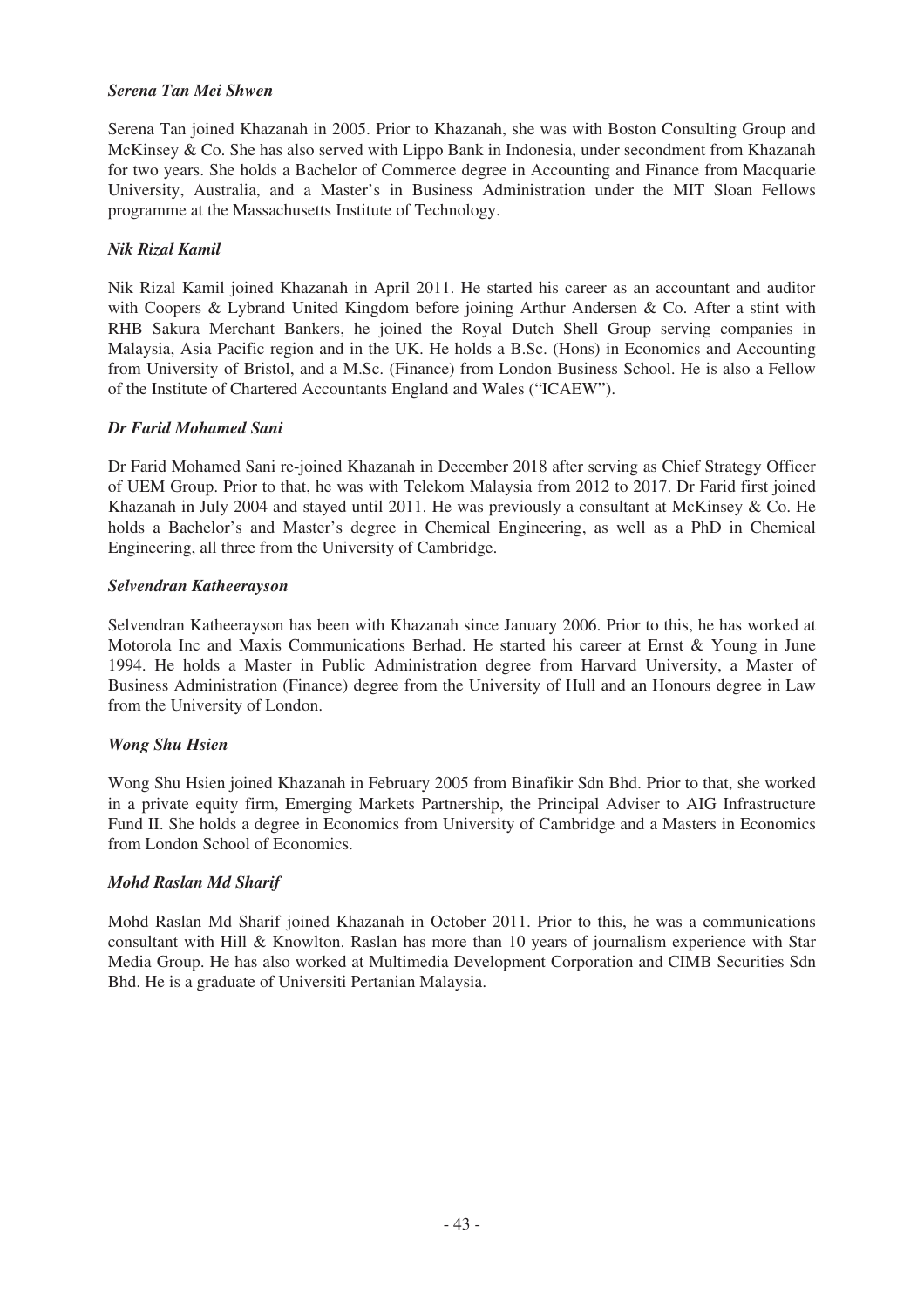#### **CIMB GROUP HOLDINGS BERHAD**

*None of the Issuer, the Guarantor or the Joint Lead Managers accept any responsibility for the accuracy, completeness or sufficiency of the Company information. The Company information has not been prepared in connection with the offering of the Bonds but has been derived from public sources and none of the Issuer, the Guarantor or the Joint Lead Managers has made any investigation or enquiry with respect to such public sources or such information. None of the Issuer, the Guarantor or the Joint Lead Managers makes any representation that such publicly available sources of the Company information are accurate or complete and each of the Issuer, the Guarantor and the Joint Lead Managers disclaims any liability with respect to the accuracy, completeness or sufficiency of any such information.*

*The Company's shares are listed on Bursa Securities. The Company files or issues periodic reports and other information with Bursa Securities, including audited financial statements for each financial year and interim reports for each six-month period.*

#### **Overview**

The Company is a leading ASEAN universal bank and one of the region's leading corporate advisors. It is also a leader in Islamic finance. CIMB Group is headquartered in Kuala Lumpur, Malaysia, and offers consumer banking, commercial banking, investment banking, Islamic banking and asset management products and services. It is the fifth largest banking group by assets in ASEAN and, as at the end of 2018, had around 36,000 staff and around 14 million customers.

CIMB Group Holdings Berhad has been listed on the Main Market of Bursa Securities since 1987 and had a market capitalisation of RM54.6 billion as at 31 December 2018. Total assets at the end of 2018 were RM534.1 billion, with total shareholders' funds of RM51.4 billion and total Islamic assets of RM121.1 billion. At the end of 2018, the substantial shareholders were Khazanah with 26.80%, Employees Provident Fund with 13.71% and Kumpulan Wang Persaraan (Diperbadankan) with 6.84%.

### **CIMB Group**

The main operating businesses of the CIMB Group are as follows:

| Malaysia with 259 branches across the country. It has           |  |  |  |  |
|-----------------------------------------------------------------|--|--|--|--|
| subsidiaries in Thailand, Cambodia and Vietnam, as well as      |  |  |  |  |
| branches in Singapore, Philippines, London, Hong Kong,          |  |  |  |  |
| Shanghai and Laos and representative offices in Yangon and      |  |  |  |  |
| Mumbai.                                                         |  |  |  |  |
|                                                                 |  |  |  |  |
| Indonesia with 430 branches across the archipelago. It has been |  |  |  |  |

listed on the Indonesia Stock Exchange since 1989. CIMB INVESTMENT BANK ....... CIMB Investment Bank is the CIMB Group's investment banking franchise which operates in 16 countries across Asia Pacific. CGS-CIMB Securities, a joint-venture with China Galaxy International, is the stockbroking arm for the CIMB

Group providing institutional and retail equity broking services

CIMB THAI BANK .................. CIMB Thai is the CIMB Group's banking franchise in Thailand. It has been listed on the Stock Exchange of Thailand and is the 8th largest commercial bank in Thailand by assets, with 85 branches nationwide and 1 overseas branch in Vientiane, Laos.

and equities research.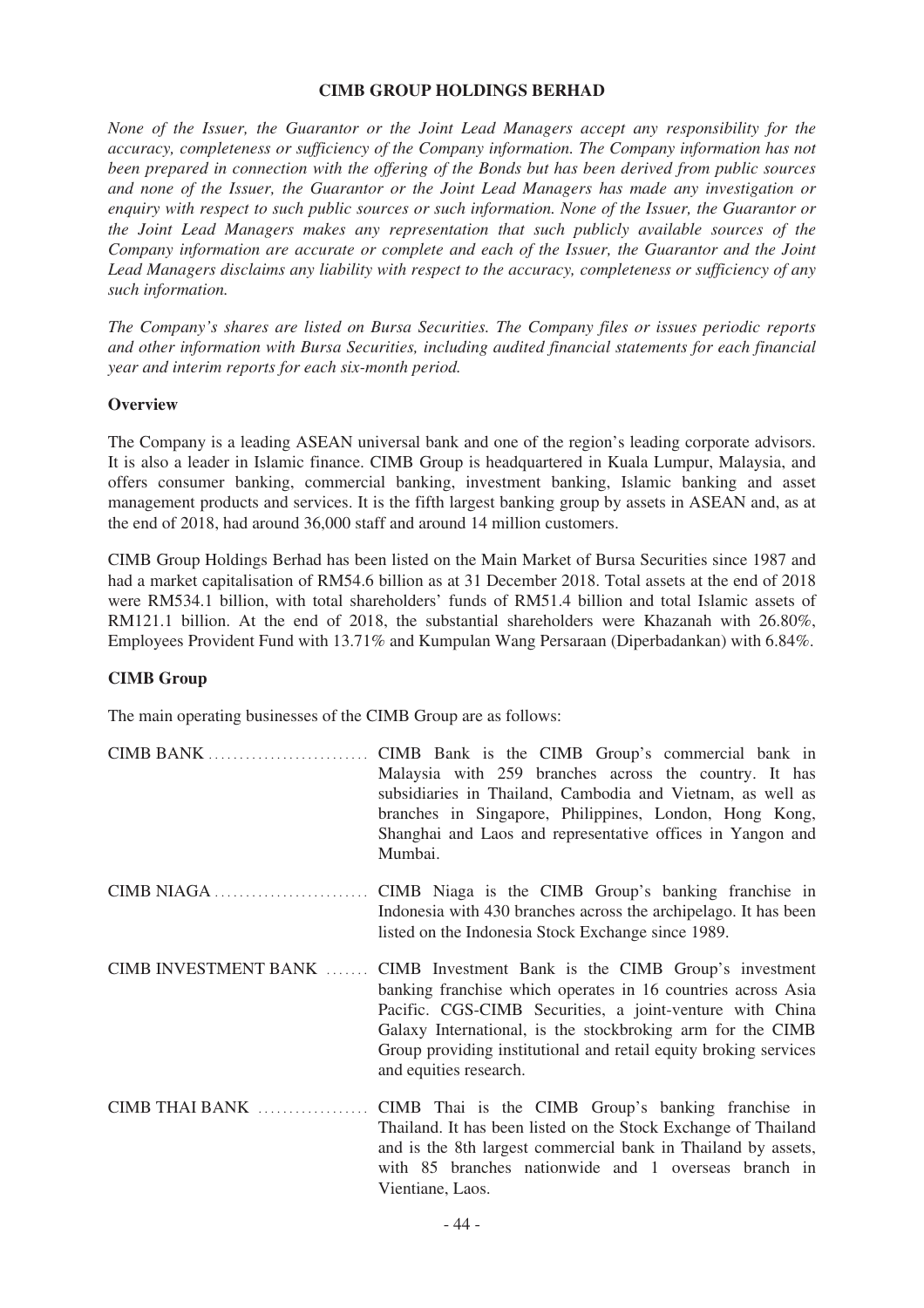|                                                       | financial services franchise, with an extensive suite of<br>innovative Shariah compliant products and services. It operates<br>in parallel with the CIMB Group's universal banking platform.                                                  |
|-------------------------------------------------------|-----------------------------------------------------------------------------------------------------------------------------------------------------------------------------------------------------------------------------------------------|
| $CIMB$ BANK PLC $\dots\dots\dots\dots\dots\dots\dots$ | CIMB Cambodia is the CIMB Group's banking franchise in<br>Cambodia, with 13 branches across the country. It offers a wide<br>range of banking products and services for individuals,<br>businesses and corporates.                            |
| CIMB VIETNAM                                          | CIMB Bank (Vietnam) Limited is the CIMB Group's banking<br>franchise in Vietnam. Headquartered in Hanoi and with a<br>branch in Ho Chin Minh City, it offers a wide range of banking<br>products and services for individuals, businesses and |

corporates.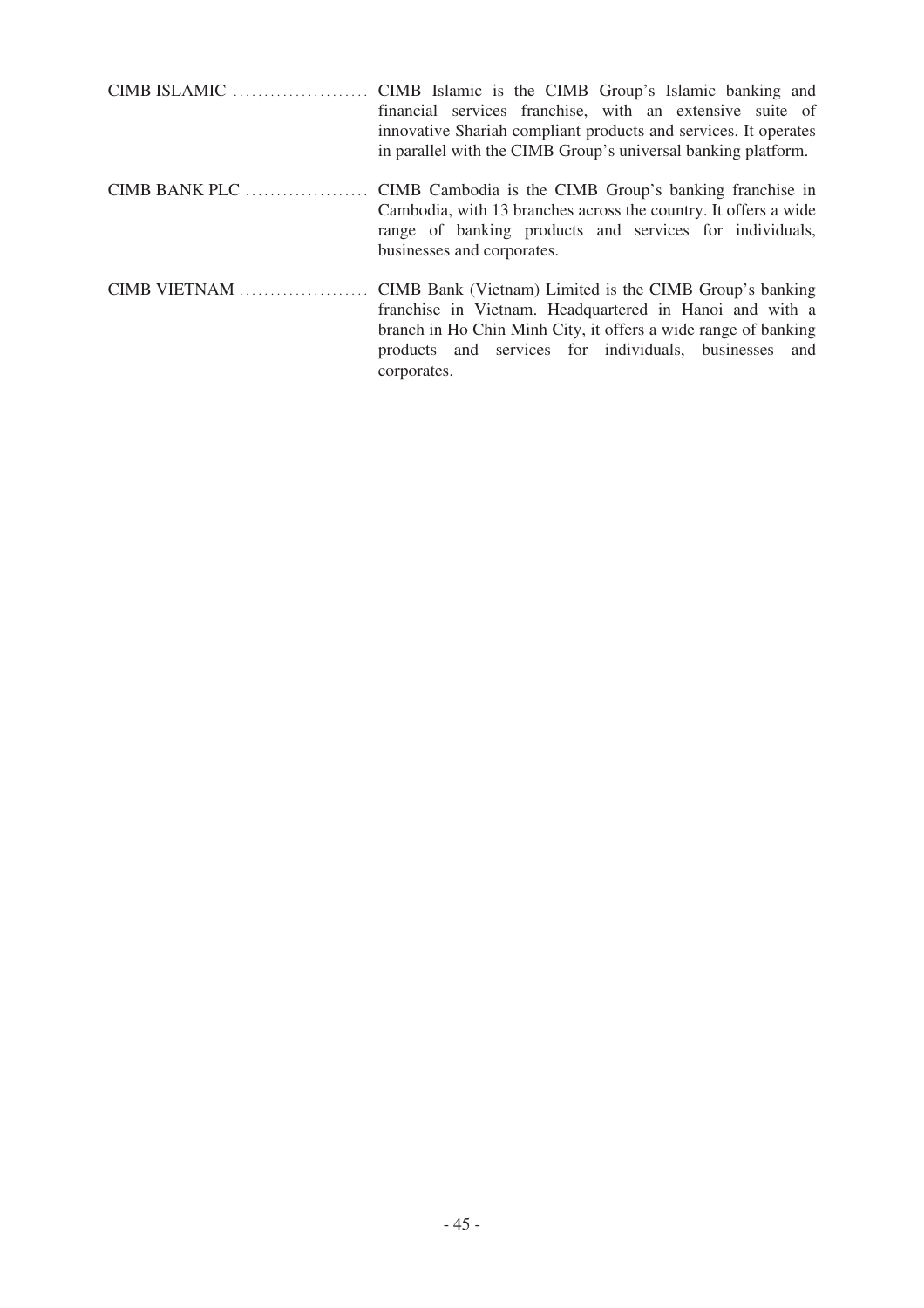### **Board of Directors**

As at 31 December 2018, the board of directors of the Company consisted of ten directors, one of whom was a senior independent director, six of whom were independent directors and two of whom were non-independent directors and one of whom is the Group Chief Executive Officer and executive director.

The directors of the Company as on 31 December 2018 are set forth below. For a list of the directors of the Company as of the date of this Offering Circular, see https://www.cimb.com/en/who-we-are/ leadership/board-of-directors/cimb-group.html#read.

| Name                                      | <b>Position</b>                                     |
|-------------------------------------------|-----------------------------------------------------|
|                                           | Chairperson/Independent director                    |
| Tengku Dato' Sri Zafrul Tengku Abdul Aziz | Group Chief Executive Officer/Executive<br>director |
|                                           | Senior Independent director                         |
|                                           |                                                     |
|                                           |                                                     |
|                                           |                                                     |
|                                           |                                                     |
|                                           |                                                     |
|                                           |                                                     |
|                                           |                                                     |

*\* Retired on 24 January 2019*

*\*\* Retired on 23 January 2019*

### *Datuk Mohd Nasir Ahmad*

Datuk Mohd Nasir Ahmad was appointed as Chairperson/Independent Director of CIMB Group Holdings Berhad on 20 October 2018. He was re-designated as a member of the Audit Committee of CIMB Group Holdings Berhad on 20 October 2018. He was the President of MIA from August 2011 to July 2013. He was elected as a council member of the ACCA UK in September 2013 and was re-elected in September 2016. He brings with him experience in the areas of finance, accounting and management which spans over 39 years, having started his career as a trainee accountant with Tenaga Nasional Berhad ("**TNB**") in 1979 and moving on to hold various positions in the finance division. In January 1993, Datuk Mohd Nasir was seconded to TNB's subsidiary company, Malaysia Transformer Manufacturing Sdn Bhd as the Financial Controller before being appointed as the Chief Executive Officer (CEO) in June 1994. In January 2000, he joined Sharikat Permodalan Kebangsaan Berhad as its CEO. On 1 June 2001, he was appointed as the CEO of Perbadanan Usahawan Nasional Berhad, a position he held until his retirement on 1 June 2011. Datuk Mohd Nasir also holds directorships in private companies such as Prokhas Sdn Bhd and CIMB EOP Management Sdn Bhd.

## *Tengku Dato' Sri Zafrul Tengku Abdul Aziz*

Tengku Dato' Sri Zafrul Tengku Abdul Aziz is the Group Chief Executive Officer/Executive Director of CIMB Group Holdings Berhad, a leading ASEAN universal bank and a leader in Islamic finance with a presence in 16 countries worldwide. He is also the Chief Executive Officer/Executive Director of CIMB Bank Berhad and President Commissioner of PT Bank CIMB Niaga Tbk. With over 22 years of experience in the financial services sector, specialising in Investment Banking, Zafrul's last position was with Maybank Investment Bank Berhad and Maybank Kim Eng Holdings as the Chief Executive Officer. He also held senior positions in Citigroup Malaysia, Kenanga Holdings Berhad and Avenue Securities. He also experienced being an entrepreneur by setting up Tune Money Sdn Bhd, Asia's first "no-frills" online financial service provider. Zafrul is currently a member of the APEC Business Advisory Council, representing Malaysia in promoting intra-trade and collaboration within Asia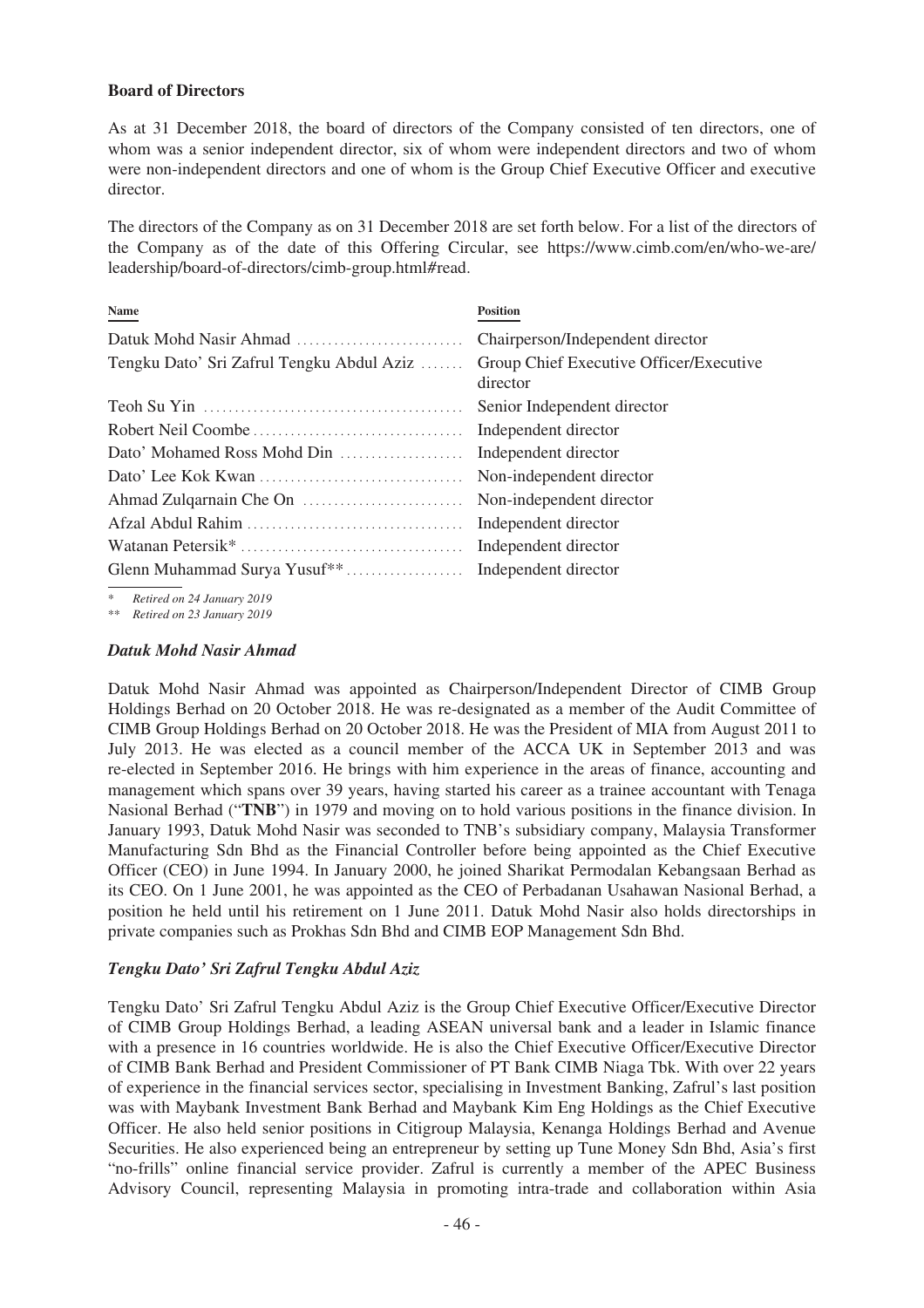Pacific. Further, Zafrul, an advocate of Malaysia's socioeconomic development, currently sits on the Boards of the Kuala Lumpur Business Club and the National Sports Council of Malaysia, in addition to being a member of the National Higher Education Entrepreneurship Council. He is also an Honorary Commander of the Navy Volunteer Reserve under the Royal Malaysian Navy.

# *Teoh Su Yin*

Teoh Su Yin was re-designated as Senior Independent Director of CIMB Group Holdings Berhad on 20 October 2018. She has almost 20 years' experience in equity research and investments. Su Yin began her career with JP Morgan Malaysia as a junior analyst in 1994. In 2000, she became Head of Research with sector coverage experience in infrastructure, plantations, power, gaming, real estate and conglomerates. In 2002, she left JP Morgan to join Deutsche Bank Malaysia Berhad, initially as a Senior Analyst and later as Managing Director, Head of Malaysia and ASEAN Equity Research. As individual analyst, Su Yin was ranked Top 3 by Asiamoney in 2008 and 2009. She currently serves on the Board of Albizia ASEAN Opportunities Fund in Singapore, the Board of World Wildlife Fund, Malaysia and holds directorships in various other private companies.

## *Robert Neil Coombe*

Robert Neil Coombe was appointed as Chairperson of Board Risk and Compliance Committee on 23 January 2019 and a member of Group Nomination and Remuneration Committee on 24 January 2019. He is also CIMB's Sustainability Sponsor to champion the Group's sustainability efforts. He is currently the Executive Chairman of the ASX listed Generation Development Group, a financial services business focused on generational financial solutions. He is also the Chairman of Craveable Brands, the largest Australian owned Quick Service Restaurant business. He was the CEO of Craveable Brands between 2013 and April 2017. Before joining Craveable Brands, Robert was responsible for all of Westpac's retail, business and agri-banking operations throughout Australia. Prior to this role, Robert spent six years as the CEO of BT Financial Group, responsible for all of Westpac's funds management, financial planning, insurance, private banking, broking, platform and superannuation businesses in Australia. In total, he has over 35 years' corporate experience in both Australia and Asia. In addition to the above, Robert is a director of Tibra Capital, Surfing Australia and the Australian Indigenous Education Foundation. He is also a member of the Advisory Board of 5V Capital Investors.

### *Dato' Mohamed Ross Mohd Din*

Dato' Mohamed Ross Mohd Din was re-designated as Chairperson of Audit Committee of CIMB Group Holdings Berhad on 20 October 2018. He joined HSBC Bank Malaysia Berhad ("**HSBC**") in early 1972 and served in various capacities ranging from corporate and retail banking and branch management. He also served as Head of Treasury Malaysia and Head of Group Audit Malaysia between 1987 and 1996. During this period he also worked for a year in Hong Kong, London and New York in areas of Foreign Exchange and Treasury. As the Managing Director (2003), he was responsible for HSBC's Islamic onshore business franchise in Malaysia until he retired on 31 December 2007. Upon retirement, Dato' Mohamed Ross was appointed as an Executive Director and Senior Advisor of HSBC Amanah Takaful Malaysia Sdn Bhd until December 2008. At the same time and until April 2016, he was also an independent director of HSBC Amanah Malaysia Berhad, where he sat as the chairman of the risk committee and was a member of the audit committee and the nomination committee. Dato' Mohamed Ross currently sits on an Advisory Board overseeing a Private Equity Fund (Ekuinas OFM Programme) as an independent member. Additionally, he also sits as a trustee on the board of Lembaga Zakat Selangor and also serves as an independent director on the board of an asset management company.

## *Dato' Lee Kok Kwan*

Dato' Lee Kok Kwan was the Deputy CEO of the Company prior to his Board appointments. His areas of responsibilities included corporate banking, transaction banking and sales and trading businesses in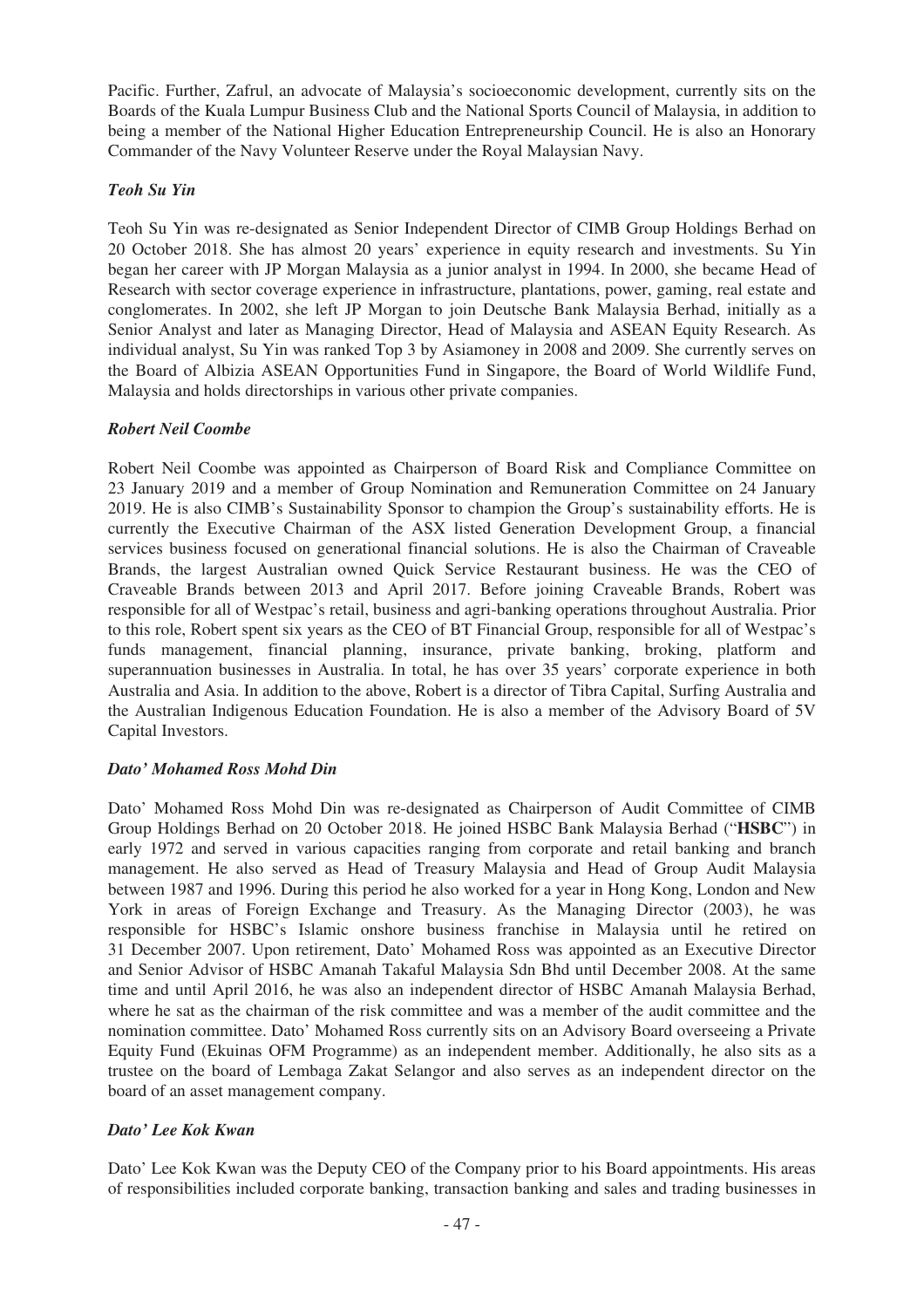interest rates, credit, foreign exchange, bonds, equity, commodities and their derivatives, treasury and funding for the Company, fixed income investments and debt capital markets which he developed since joining CIMB in 1996, and has since grown the businesses to be one of the largest global markets operations in the ASEAN region. Prior to joining the Company in 1996, Dato' Lee had more than seven years of markets and treasury experience in the Canadian banking industry. He was the Treasury Portfolio Manager responsible for interest rates and optionality risk and return for a leading Canadian bank and a member of its Senior Asset-Liability Management Committee. Dato' Lee is also the President of the Financial Markets Association and Adviser to the Securities Commission Malaysia. He was appointed as the first director and chairman of the Bond and Sukuk Information Platform Sdn Bhd with effect from 3 November 2017 and 22 November 2017, respectively. He also holds directorships in various other private companies.

## *Ahmad Zulqarnain Che On*

Ahmad Zulqarnain Che On is Deputy Managing Director of Khazanah. He joined Khazanah in May 2014 as an Executive Director, Investments and subsequently appointed as Head, Strategic Business Unit of Khazanah. Prior to Khazanah, he was appointed as the first Managing Director/Chief Executive Officer of Danajamin Nasional Berhad in 2009. He has over 22 years' experience with both banks and corporates, including tenures with UBS, Warburg, Pengurusan Danaharta Berhad, CIMB Group and Symphony Group.

## *Afzal Abdul Rahim*

Afzal Abdul Rahim was appointed as an independent director of CIMB Group Holdings Berhad on 31 January 2019. He had also been appointed as a member of the Group Nomination and Remuneration Committee of CIMB Group Holdings Berhad and chairs the CIMB Technology Strategic Panel. He previously served as an independent director of CIMB Bank Berhad from 29 June 2016 until 31 January 2019. Afzal is a technology entrepreneur who currently serves as the Commander-In-Chief of TIME dotCom Berhad (TIME), an ASEAN based telecoms operator encompassing Fixed Line, Data Centres and Global Submarine Cable Systems. He joined TIME in 2008 after establishing The AIMS Asia Group and Global Transit International in 2006. Afzal founded the non-profit Malaysian Internet Exchange (MyIX) in 2006 and also serves as a board member of Endeavor Malaysia, an organisation that is devoted to nurturing high-impact entrepreneurs. He began his career in the automotive sector, initially as a chassis development engineer and thereafter managing clients on the engineering consultancy side of the business at Group Lotus PLC. Afzal is also a licensed commercial pilot.

### *Watanan Petersik*

Watanan Petersik joined the Board of CIMB Thai Bank PCL which was previously known as Bank Thai Public Company Limited in 2007 as a nominee of TPG Capital. She was the Chairperson of the Nomination, Remuneration and Corporate Governance Committee of CIMB Thai Bank PCL. She has also held directorships in various other private companies. Watanan has been in the financial services industry for over 30 years with her last full-time position at Goldman Sachs.

### *Glenn Muhammad Surya Yusuf*

Glenn Muhammad Surya Yusuf has served on CIMB's International Advisory Panel since 2006 and was Deputy Chairman of the Bank Niaga – Bank Lippo Integration Steering Committee in 2008. He has been a Commissioner of PT Bank CIMB Niaga Tbk since April 2010 and assumed the position of Vice President Commissioner in June 2012. Glenn has over 30 years of experience in the corporate and financial sectors, including a tenure at the then PT Bank Niaga Tbk (1985-1994) where he rose to the position of Finance Director. In government service, Glenn was the Head of the Minister of Finance Assistance Team for Financial Sector Restructuring, Department of Finance, Republic of Indonesia from October 2001 to October 2002. He served as the third Chairman of the Indonesian Bank Restructuring Agency (IBRA) from 1998 to 2000 and Director General of Financial Institutions, Department of Finance from April to June 1998. He has served as President Director/CEO PT PP London Sumatera Indonesia, Tbk from June 2003 to May 2007, President Director/CEO PT Danareksa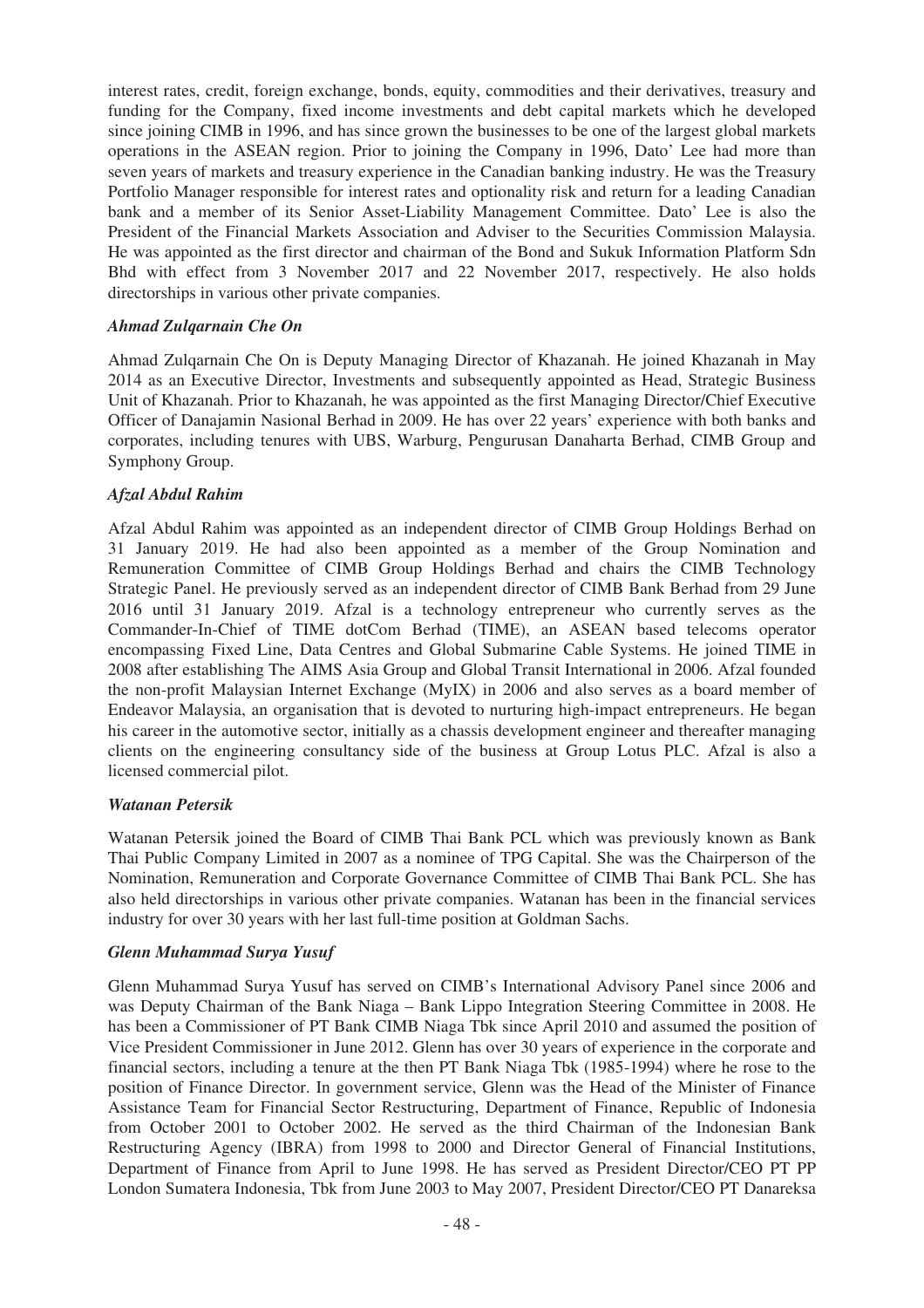(Persero) from 1995 to 2001, Director at PT Bahana Pembinaan Usaha Indonesia from 1994 to 1995 and Finance Director at PT Bank Niaga, Tbk from 1991 to 1994. He was the Head of Investment Banking of PT Bank Niaga from 1989 to 1991, General Manager Los Angeles Agency of PT Bank Niaga Tbk from 1985 to 1989 and Manager of Citicorp Capital Market Group in Indonesia from 1983 to 1985. He was Senior Partner of PT Nusantara Capital from June 2007 to 2010 and assumed the position of President Commissioner at PT Polyprima Karyareksa from June 2004 to 2010.

### **Market Price Information**

The Shares are listed on Bursa Securities. The table below sets forth, for the periods indicated, the high and low quoted prices per Share in RM for Shares, the average daily trading volume of the Shares and the high and low of the FTSE Bursa Malaysia KLCI Index, as reported on Bloomberg.

|      | Price per Share <sup>(1)</sup> |       | <b>Average daily</b><br>trading volume<br>(in thousands of | <b>FTSE Bursa Malaysia</b><br><b>KLCI</b> Index |          |
|------|--------------------------------|-------|------------------------------------------------------------|-------------------------------------------------|----------|
|      | High                           | Low   | Shares)                                                    | High                                            | Low      |
| 2015 |                                |       |                                                            |                                                 |          |
|      | 6.149                          | 5.121 | 11,490                                                     | 1,830.78                                        | 1,709.18 |
|      | 6.228                          | 5.180 | 7,045                                                      | 1,862.80                                        | 1,691.92 |
|      | 5.506                          | 4.409 | 9,552                                                      | 1,744.19                                        | 1,532.14 |
|      | 5.002                          | 4.350 | 10,180                                                     | 1,718.20                                        | 1,622.84 |
| 2016 |                                |       |                                                            |                                                 |          |
|      | 4.824                          | 3.895 | 13,221                                                     | 1,724.75                                        | 1,600.92 |
|      | 4.913                          | 4.152 | 17,033                                                     | 1,727.99                                        | 1,614.90 |
|      | 4.920                          | 4.132 | 10,675                                                     | 1,699.89                                        | 1,644.54 |
|      | 5.080                          | 4.510 | 13,003                                                     | 1,677.76                                        | 1,616.64 |
| 2017 |                                |       |                                                            |                                                 |          |
|      | 5.650                          | 4.540 | 17,931                                                     | 1,754.67                                        | 1,635.53 |
|      | 6.760                          | 5.380 | 18,965                                                     | 1,792.35                                        | 1,730.99 |
|      | 7.080                          | 6.270 | 17,902                                                     | 1,789.86                                        | 1,753.78 |
|      | 6.550                          | 5.920 | 13,380                                                     | 1,796.81                                        | 1,713.13 |
| 2018 |                                |       |                                                            |                                                 |          |
|      | 7.300                          | 6.500 | 17,512                                                     | 1,876.87                                        | 1,782.70 |
|      | 7.310                          | 5.390 | 19,249                                                     | 1,895.18                                        | 1,665.68 |
|      | 6.230                          | 5.300 | 11,872                                                     | 1,826.90                                        | 1,663.86 |
|      | 6.060                          | 5.500 | 8,895                                                      | 1,798.15                                        | 1,635.31 |
| 2019 |                                |       |                                                            |                                                 |          |
|      | 5.880                          | 5.070 | 10,827                                                     | 1,730.68                                        | 1,641.33 |
|      | 5.380                          | 5.050 | 9,548                                                      | 1,682.23                                        | 1,598.32 |
|      |                                |       |                                                            |                                                 |          |

Note:

(1) Price per share in RM.

The closing price for the Shares on 31 July 2019 was RM5.08 per Share on Bursa Securities.

## *Description of the shares of the Company*

Further information in relation to the shares of the Company is available under the Constitution of the Company which is published on its website at https://www.cimb.com/en/investor-relations.html.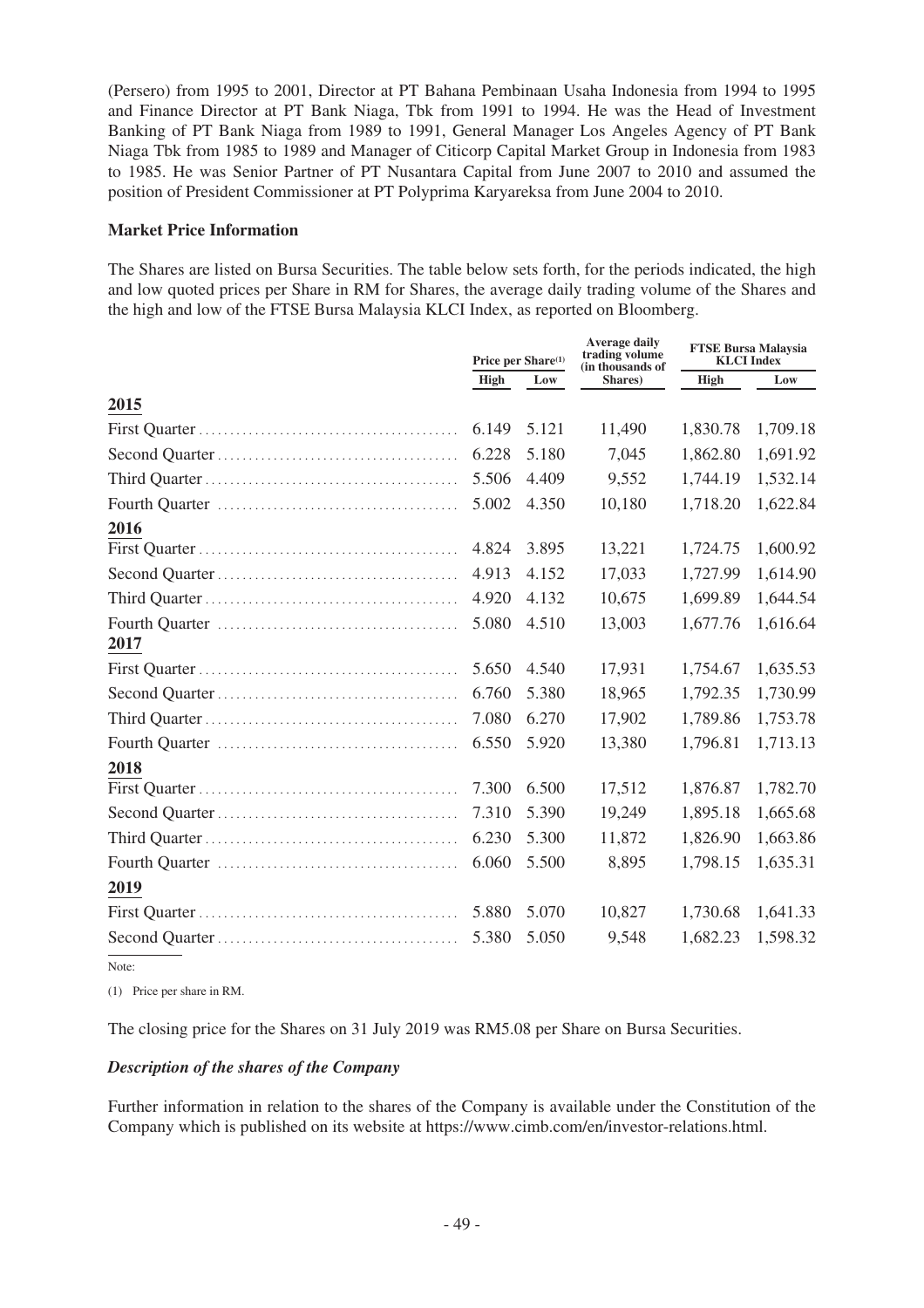#### **TERMS AND CONDITIONS OF THE BONDS**

*The following, subject to amendment and other than the paragraphs in italics, are the Terms and Conditions of the Bonds which will appear on the reverse of each of the definitive certificates evidencing the Bonds:*

The issue of U.S.\$500,000,000 in aggregate principal amount of Zero Coupon Guaranteed Exchangeable Bonds due 2024 (the "**Bonds**", which term shall include, unless the context requires otherwise, any further bonds issued in accordance with Condition 15 and consolidated and forming a single series therewith) of Cerah Capital Ltd. (the "**Issuer**"), was authorised by resolutions of the board of directors of the Issuer passed on 12 June 2019, and by resolutions of the Issuer's shareholder passed on 26 June 2019. The guarantee of the Bonds was authorised by a resolution of the board of directors of Khazanah Nasional Berhad (the "**Guarantor**") passed on 19 April 2019.

The Bonds are constituted by a trust deed (as amended or supplemented from time to time) (the "**Trust Deed**") to be dated on or about 8 August 2019 and made between the Issuer, the Guarantor and The Bank of New York Mellon, London Branch as trustee for the holders of the Bonds (the "**Trustee**", which term shall, where the context so permits, include all other persons for the time being acting as trustee or trustees under the Trust Deed). The Issuer and the Guarantor have entered into a paying, exchange and transfer agency agreement (as amended or supplemented from time to time, the "**Agency Agreement**") to be dated on or about 8 August 2019 with the Trustee, The Bank of New York Mellon, London Branch as principal paying and exchange agent (the "**Principal Agent**"), The Bank of New York Mellon SA/NV, Luxembourg Branch as registrar and transfer agent (the "**Registrar**" and "**Transfer Agent**") and the other paying agents, exchange agents and transfer agents appointed under it (each a "**Paying Agent**", an "**Exchange Agent**" or, as the case may be, a "**Transfer Agent**" and together with the Registrar and the Principal Agent, the "**Agents**") relating to the Bonds. References to "**Exchange Agents**" and to "**Paying Agents**" each include the Principal Agent and references to the "**Principal Agent**", the "**Registrar**", the "**Transfer Agent**" and the "**Agents**" below are references to the principal agent, the registrar, the transfer agent and the agents for the time being for the Bonds. The statements in these terms and conditions (these "**Conditions**") include summaries of, and are subject to, the detailed provisions of the Trust Deed. Unless otherwise defined in these Conditions, terms used in these Conditions have the meaning specified in the Trust Deed. Copies of the Trust Deed and of the Agency Agreement are available for inspection at all reasonable times during normal business hours (being between 9.00 a.m. and 3.00 p.m.) at the principal place of business of the Trustee, being at the date hereof at One Canada Square, London E14 5AL, United Kingdom, and at the specified office of the Principal Agent following written request and proof of holding and identity satisfactory to the Trustee or, as the case may be, the Principal Agent. The Bondholders (as defined in Condition 1.2) are entitled to the benefit of the Trust Deed and are bound by, and are deemed to have notice of, all the provisions of the Trust Deed and are deemed to have notice of those provisions of the Agency Agreement applicable to them.

### **1 Form, Denomination and Title**

### **1.1** *Form and Denomination*

The Bonds are issued in registered form in the denomination of U.S.\$200,000 and integral multiples of U.S.\$1,000 in excess thereof. A bond certificate (each a "**Certificate**") will be issued to each Bondholder in respect of its registered holding of Bonds. Each Certificate will be numbered serially with an identifying number which will be recorded on the relevant Certificate and in the register of Bondholders (the "**Register**") which the Issuer will procure to be kept by the Registrar.

*Upon issue, the Bonds will be represented by a Global Certificate and registered in the name of a nominee of, and deposited with, a common depositary for Euroclear Bank SA/NV ("Euroclear") and Clearstream Banking S.A. ("Clearstream, Luxembourg"). The Conditions are modified by certain provisions contained in the Global Certificate.*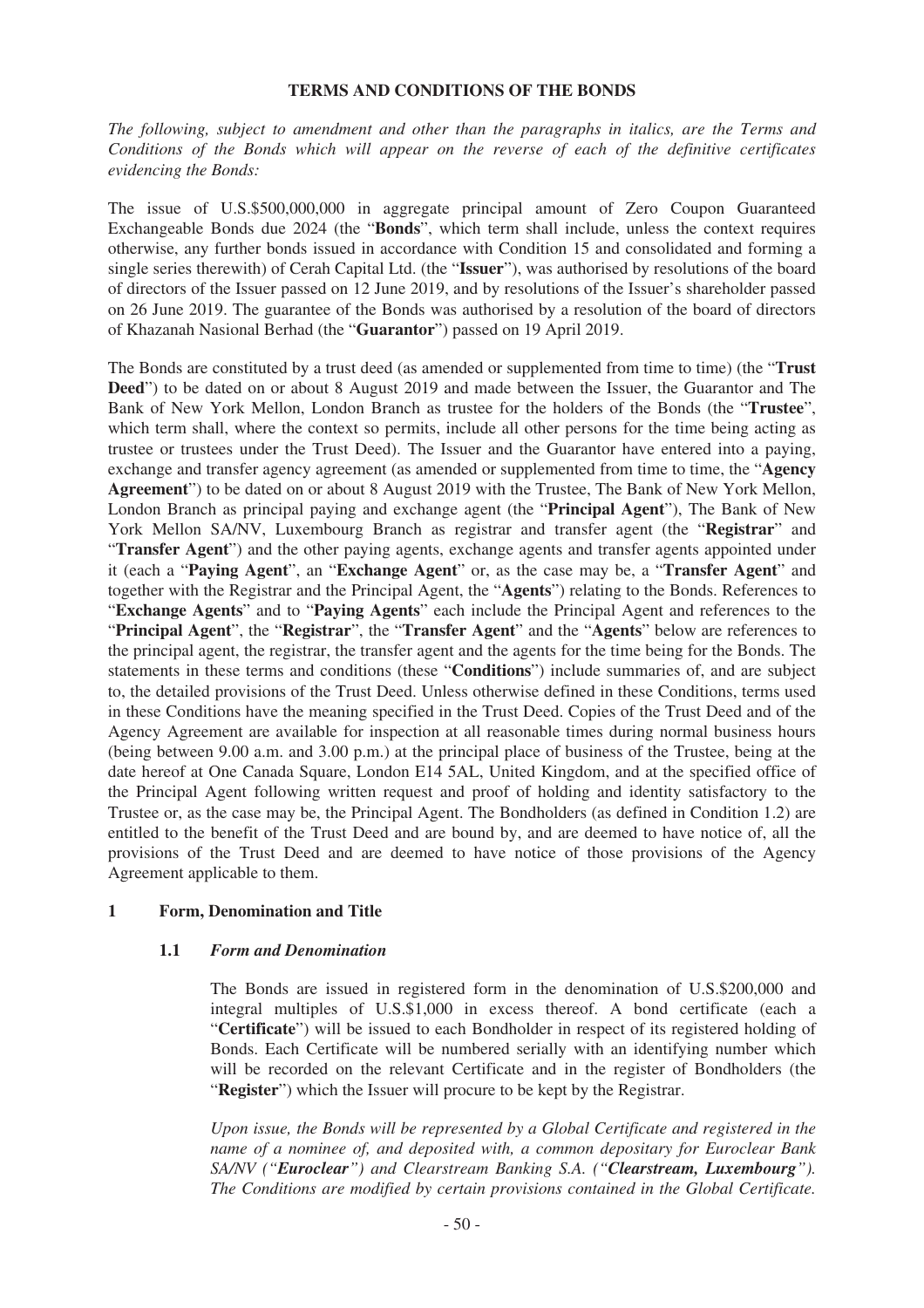*Definitive Certificates in respect of the Bonds will not be issued in exchange for the Global Certificate, except in very limited circumstances. The Bonds are not issuable in bearer form.*

## **1.2** *Title*

Title to the Bonds passes only by transfer and registration in the Register as described in Condition 3. The holder of any Bond will (except as otherwise required by law or as ordered by a court of competent jurisdiction) be treated as its absolute owner for all purposes (whether or not it is overdue and regardless of any notice of ownership, trust or any interest in it or any writing on, or the theft or loss of, the Certificate issued in respect of it) and no person will be liable for so treating the holder. In these Conditions "**Bondholder**" and (in relation to a Bond) "**holder**" means the person in whose name a Bond is registered (or in the case of a joint holding, the first named thereof).

## **2 Status and Guarantee**

## **2.1** *Status*

The Bonds constitute (subject to the provisions of Condition 4) direct, unsubordinated, unconditional and unsecured obligations of the Issuer and shall at all times rank *pari passu* and without any preference or priority among themselves. The payment obligations of the Issuer under the Bonds shall, except for such exceptions mandatorily preferred by law and subject to Condition 4, at all times rank at least equally with all of its other present and future direct, unsubordinated, unconditional and unsecured obligations.

## **2.2** *Guarantee*

The Guarantor has unconditionally and irrevocably guaranteed (the "**Guarantee**") the due payment of all sums, including principal and premium (if any) and of any additional amounts expressed to be payable by the Issuer under the Trust Deed and the Bonds, and the due and punctual performance of all the Issuer's obligations under the Trust Deed and the Bonds. The obligations of the Guarantor in respect of the Guarantee are contained in the Trust Deed. The payment obligations of the Guarantor under the Guarantee shall, save for such exceptions mandatorily preferred by law and subject to Condition 4, at all times rank at least equally with all of its other present and future direct, unsubordinated, unconditional and unsecured obligations.

### **3 Transfers of Bonds; Issue of Certificates**

### **3.1** *Register*

The Issuer will cause the Register to be kept at the specified office of the Registrar outside the United Kingdom and in accordance with the terms of the Agency Agreement, on which shall be entered the names and addresses of the holders of the Bonds and the particulars of the Bonds held by them and of all transfers, redemptions and exchanges of the Bonds. Each Bondholder shall be entitled to receive only one Certificate in respect of its entire holding of Bonds.

*Except in the limited circumstances described herein (see "Summary of Provisions Relating to the Bonds in Global Form"), owners of interests in the Bonds will not be entitled to receive physical delivery of Bonds.*

## **3.2** *Transfers*

Subject to Conditions 3.5 and 3.6 and the terms of the Agency Agreement, a Bond may be transferred by delivery of the Certificate issued in respect of that Bond, with the form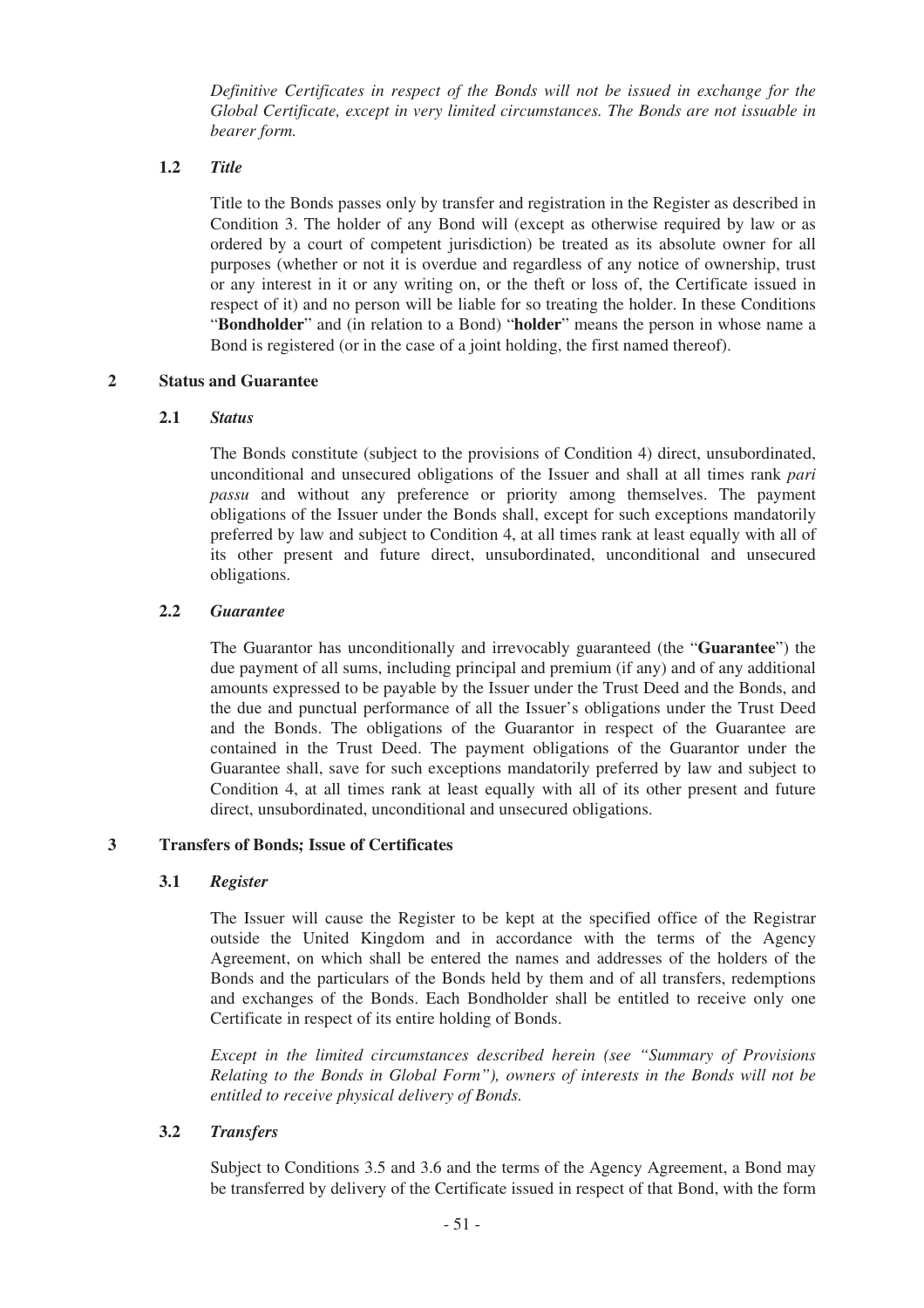of transfer on the back duly completed and signed by the holder or his attorney duly authorised in writing, to the specified office of the Registrar or any of the Transfer Agents together with any other evidence as the Registrar or such Transfer Agent may require to prove the title of the transferor and the authority of the individuals who have executed such form of transfer. No transfer of title to a Bond will be valid or effective unless and until entered on the Register.

*Transfers of interests in the Bonds evidenced by the Global Certificate will be effected in accordance with the rules of the relevant clearing systems.*

## **3.3** *Delivery of New Certificates*

- 3.3.1 Each new Certificate to be issued upon a transfer or exchange of Bonds will, within seven Transfer Business Days of receipt by the Registrar or, as the case may be, any Transfer Agent of the original Certificate and the form of transfer duly completed and signed, be made available for collection at the specified office of the Registrar or such Transfer Agent or, if so requested in the form of transfer, be mailed by uninsured mail at the risk of the holder entitled to the Bonds (but free of charge to the holder) to the address specified in the form of transfer. The form of transfer is available at the specified office of the Registrar and any Transfer Agent.
- 3.3.2 Where only part of a principal amount of the Bonds (being that of one or more Bonds) in respect of which a Certificate is issued is to be transferred, exchanged, redeemed or repurchased, a new Certificate in respect of the Bonds not so transferred, exchanged, redeemed or repurchased will, within seven Transfer Business Days of delivery of the original Certificate to the Registrar or the relevant Transfer Agent, be made available for collection at the specified office of the Registrar or the relevant Transfer Agent or, if so requested in the form of transfer, be mailed by uninsured mail at the risk of the holder of the Bonds not so transferred, exchanged, redeemed or repurchased (but free of charge to the holder) to the address of such holder appearing on the Register.
- 3.3.3 For the purposes of this Condition 3, "**Transfer Business Day**" shall mean a day other than a Saturday or Sunday or a public holiday on which banks are open for business in the city in which the specified office of the Registrar (if a Certificate is deposited with it in connection with a transfer or exchange) or the Agent with whom a Certificate is deposited in connection with a transfer or exchange, is located.

### **3.4** *Formalities Free of Charge*

Registration of a transfer of Bonds and issuance of new Certificates will be effected without charge by or on behalf of the Issuer or any of the Agents, but (i) upon payment (or the giving of such indemnity and/or security and/or pre-funding as the Issuer or any of the Agents may require) in respect of any tax, duty or other governmental charges which may be imposed in relation to such transfer; (ii) the Registrar or the relevant Transfer Agent (as the case may be) being satisfied in its absolute discretion with the documents of title or identity of the person making the application and (iii) the relevant Agent being satisfied that the regulations concerning the transfer of Bonds have been complied with.

### **3.5** *Closed Periods*

No Bondholder may require the transfer of a Bond to be registered (i) during the period of seven days ending on (and including) the Maturity Date (as defined in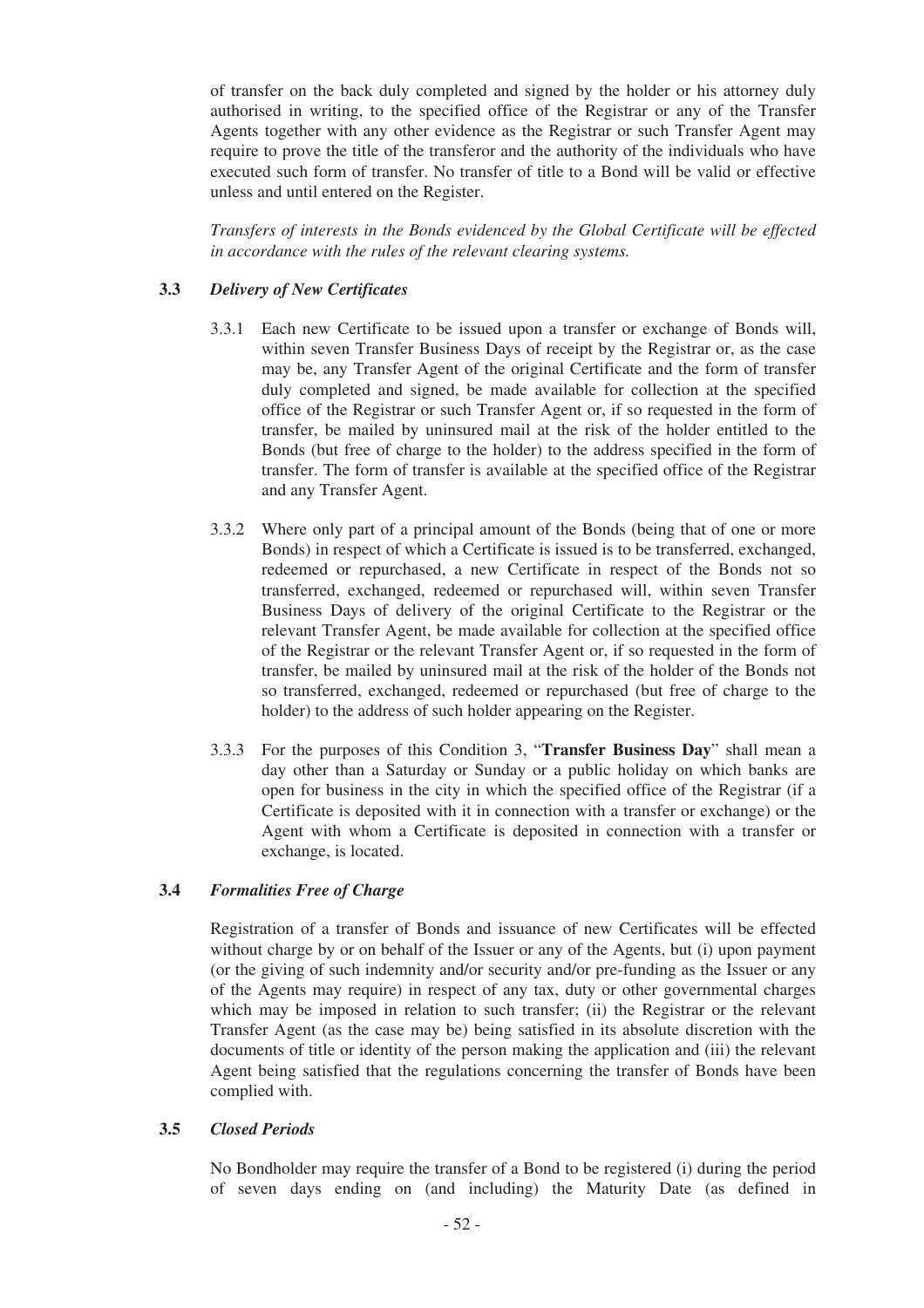Condition 8.1); (ii) after an Exchange Notice (as defined in Condition 6.2) has been delivered in accordance with Condition 6.2; or (iii) after an Issuer Optional Redemption Notice (as defined in Condition 8.2), or a Tax Redemption Notice (as defined in Condition 8.3), or a Delisting Put Exercise Notice (as defined in Condition 8.4), or a Bondholders' Optional Redemption Notice (as defined in Condition 8.5) has been deposited in respect of such Bond, each such period being a "**Closed Period**".

## **3.6** *Regulations*

All transfers of Bonds and entries on the Register will be made subject to the detailed regulations concerning the transfer of Bonds, the initial form of which is scheduled to the Agency Agreement. The regulations may be changed by the Issuer, with the prior written approval of the Trustee and the Registrar or by the Registrar, with the prior written approval of the Trustee. A copy of the current regulations will be mailed (free of charge to the holders) by the Registrar to any Bondholder following written request and proof of holding and identity satisfactory to the Registrar.

## **4 Negative Pledge**

## **4.1** *Creation of Security*

So long as any of the Bonds remain outstanding (as defined in the Trust Deed), the Issuer shall not create, purport to create, or permit to be outstanding any mortgage, charge, pledge or other security interest (other than liens arising by operation of law) (an "**Encumbrance**") upon the whole or any part of its property, assets or revenues, present or future, except for any rights of set-off, netting or other similar rights arising from custodial arrangements relating to Shares or other shares which may be held by the Issuer.

So long as any of the Bonds remains outstanding (as defined in the Trust Deed), the Guarantor shall not create, purport to create, or permit to be outstanding any Encumbrance upon the whole or any of its property, assets or revenue, present or future, to secure for the benefit of the holders of any International Investment Securities (as defined below) (i) payment of any sum due in respect of any such International Investment Securities; (ii) any payment of any guarantee under any such International Investment Securities; or (iii) any payment under any indemnity or other like obligation relating to any such International Investment Securities, without in any such case at the same time according to all Bondholders as security for the performance of its obligations under the Guarantee, either the same security as is granted to or is outstanding in respect of such International Investment Securities, guarantee, indemnity or other like obligation or such other security as the Trustee in its absolute discretion shall deem to be not materially less beneficial to the Bondholders or as shall be approved by an Extraordinary Resolution (as defined in the Trust Deed) of the Bondholders.

## **4.2** *Definitions*

For the purposes of these Conditions, "**International Investment Securities**" means bonds, debentures, notes, certificates, loan stock or investment securities of the Guarantor which (a) either (i) are by their terms payable, or confer a right to receive payment, in any currency other than Ringgit or (ii) are denominated or payable in Ringgit and more than 50 per cent. of the aggregate nominal amount thereof is initially distributed outside Malaysia by or with the authorisation of the issuer thereof and (b) are for the time being, or are capable of being, quoted, listed, ordinarily dealt in or traded on any stock exchange, quotation system or over-the-counter or other similar securities market.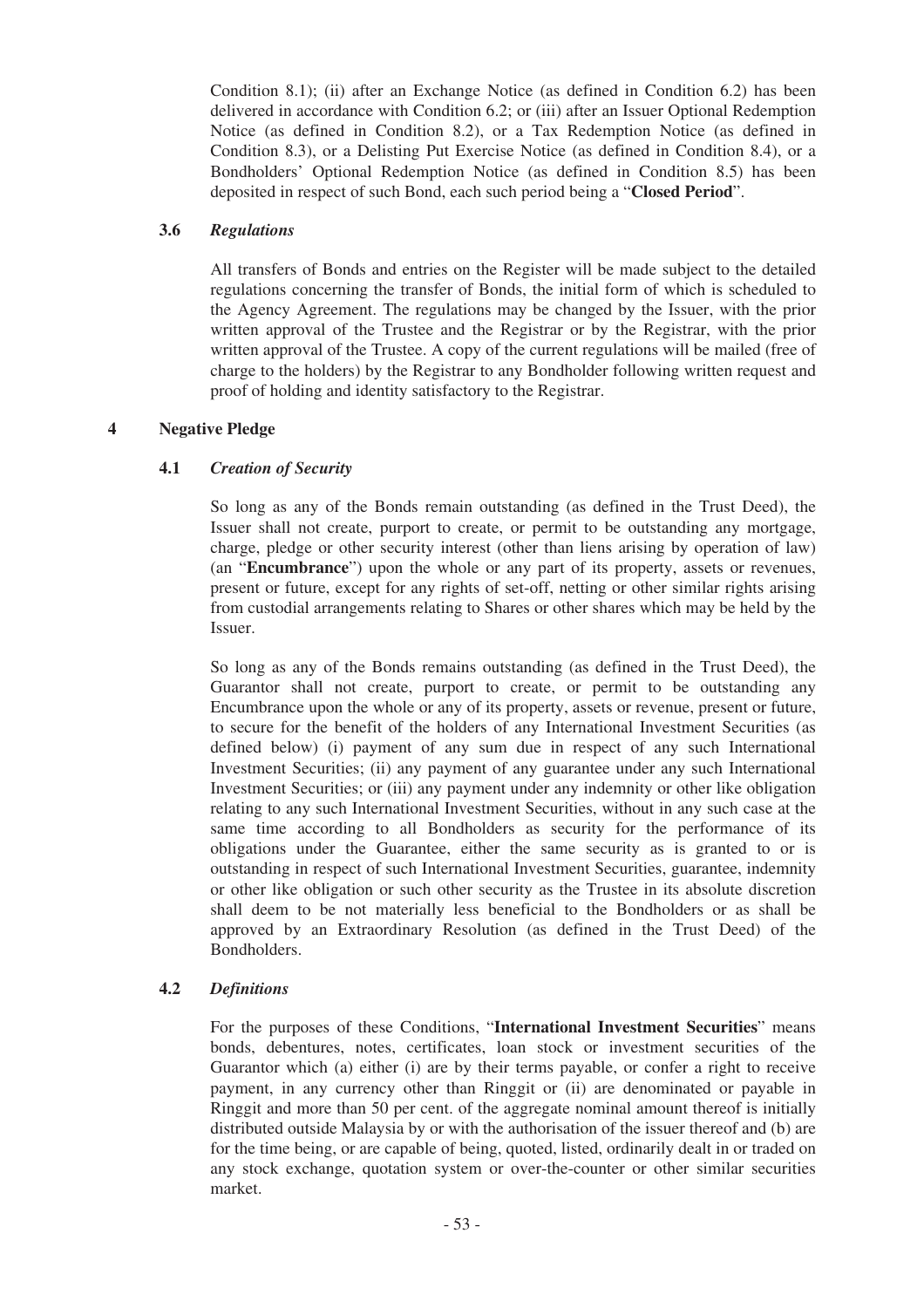#### **5 Interest**

The Bonds do not bear any interest.

### **6 Exchange**

## **6.1** *Exchange Period, Exchange Rights and Cash Settlement Right*

6.1.1 Each Bondholder has the right (subject as provided in Condition 6.1.2 below) to exchange a Bond at any time during the Exchange Period referred to below for a *pro rata* share of the Exchange Property (as defined in Condition 6.3.1). The right of a Bondholder to exchange a Bond for Exchange Property is herein referred to as the "**Exchange Right**". Subject to and upon compliance with these Conditions, the Exchange Right attaching to any Bond may be exercised by the holder thereof, at any time on or after 18 September 2019 and up to the close of business (at the place where the Certificate representing such Bond is deposited for exchange) on 25 July 2024 or if such Bond shall have been called for redemption prior to the Maturity Date, then up to the close of business (at the place aforesaid) on the date which falls 10 Business Days (as defined in Condition 8.9) prior to the date fixed for redemption thereof, unless the Bonds have become due and payable prior to the Maturity Date by reason of the occurrence of an Event of Default (as set out in Condition 10), in which event the Exchange Right shall extend up to the close of business (at the place aforesaid) on the date on which the full amount of such payment is made and notice of such payment has been duly given to Bondholders in accordance with Condition 16.

The period during which Bondholders shall be entitled to exercise Exchange Rights pursuant to these Conditions is referred to as the "**Exchange Period**".

6.1.2 Notwithstanding the Exchange Right of each Bondholder in respect of each Bond, at any time when the delivery of Exchange Property deliverable upon exchange of the Bonds is required to satisfy the Exchange Right in respect of an Exchange Notice, the Issuer shall, as an overriding right, have the option to satisfy all or part (in which case the other part of a Bondholder's Exchange Right shall be satisfied by the delivery of the relevant portion of Exchange Property) of its obligation to deliver Exchange Property in respect of the Bonds by making payment, or procuring that payment is made, to the relevant Bondholder for an amount of cash in U.S. dollars equal to the Cash Settlement Amount (as defined below) (the "**Cash Settlement Right**") in respect of the relevant portion of Exchange Property.

In order to exercise the Cash Settlement Right, the Issuer shall give notice of the exercise of the Cash Settlement Right (the "**Cash Settlement Notice**") to the relevant Bondholder and the Exchange Agent as soon as practicable but no later than the fifth Business Day following the date of the Exchange Agent's Notice (as defined in the Agency Agreement) to the Issuer (the "**Cash Settlement Notice Date**"). The Cash Settlement Notice must specify, *inter alia*, the *pro rata* share of the Exchange Property in respect of which the Issuer will make a cash payment in the manner described in this Condition 6. The Issuer shall pay the Cash Settlement Amount by not later than the Cash Settlement Payment Date (as defined below) by transfer to such bank account of the relevant Bondholder as is specified in the Exchange Notice in accordance with the instructions contained in the relevant Exchange Notice.

The exercise of the Cash Settlement Right by the Issuer shall be irrevocable.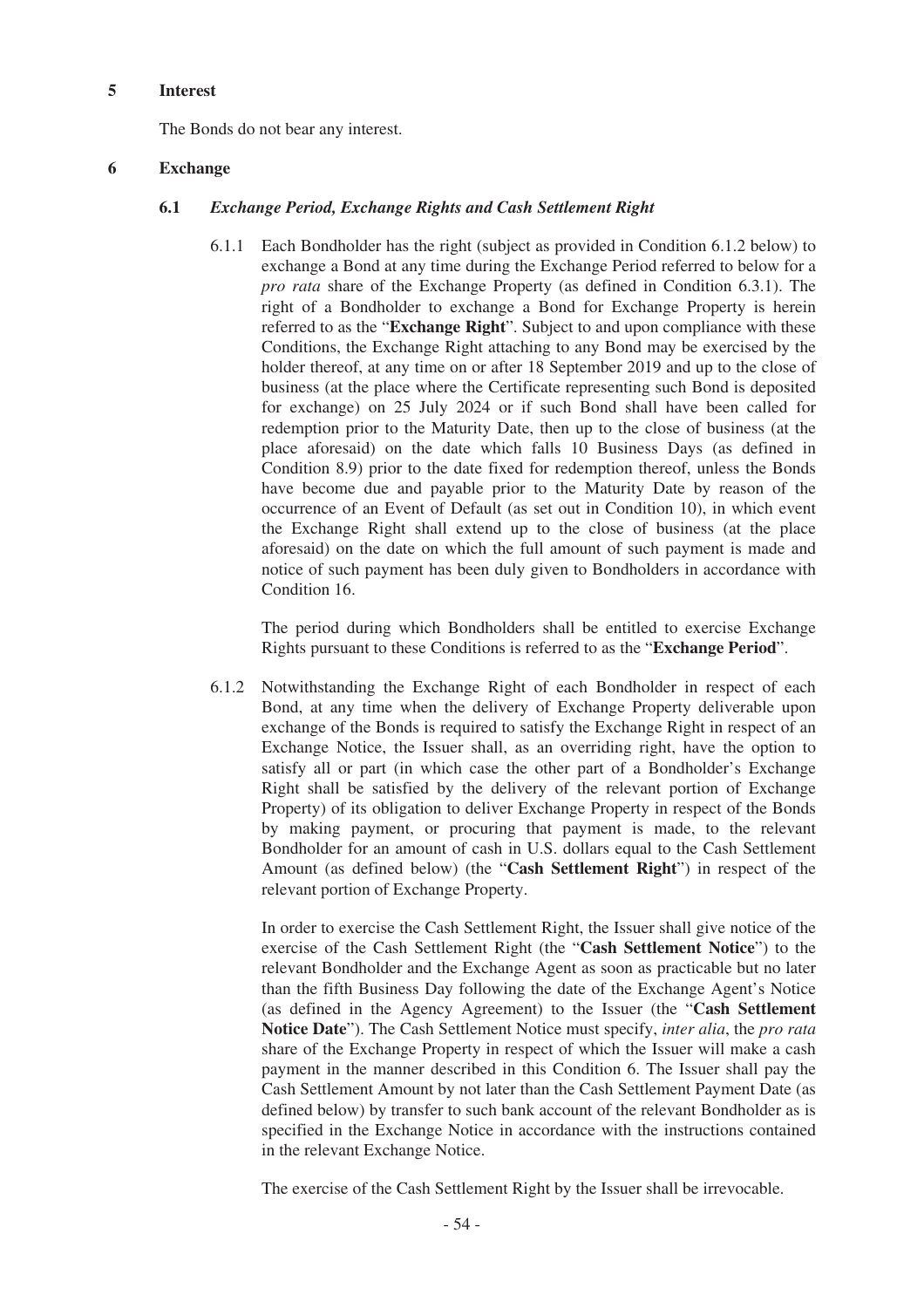If the Issuer exercises its Cash Settlement Right in respect of Bonds held by more than one Bondholder which are to be exchanged on the same Exchange Date, the Issuer shall make the same proportion of cash and *pro rata* share of the Exchange Property available to all such exchanging Bondholders.

"**Cash Settlement Amount**" means the product of (i) the *pro rata* share of the Exchange Property otherwise deliverable upon exercise of the Exchange Right in respect of the Bond(s) to which the Exchange Notice applies, and in respect of which the Issuer has elected to exercise the Cash Settlement Right and (ii) the Cash Equivalent (as defined below).

"**Cash Equivalent**" means an amount in U.S. dollars equal to the aggregate of:

- (i) the average value of the Shares (as defined in Condition 6.3.1) and/or other publicly traded Securities (as defined in Condition 6.3.3) included in the Exchange Property, for 15 consecutive Trading Days (as defined in Condition 6.4) commencing from and including the Trading Day immediately after the Cash Settlement Notice Date which shall be the arithmetic average of the VWAP (as defined below) of such Securities on each Trading Day in such period converted into U.S. dollars at the applicable Screen Rate (as defined in Condition 6.4) on each such Trading Day (provided that if no transaction in respect of the Securities takes place on any such Trading Day, that Trading Day shall be excluded from the 15 consecutive Trading Day period for the purposes of such calculation); and
- (ii) the average value of all other assets and of publicly traded Securities included in the Exchange Property, for which a value cannot be determined pursuant to (i) above, for 15 consecutive Business Days commencing from and including the Cash Settlement Notice Date, which shall be deemed to be the arithmetic average of the value for such period, as certified by an Independent Investment Bank (as defined in Condition 6.4) (in the case of Securities) or independent appraiser (in the case of other assets (other than cash)) of international repute, each acting as an expert, selected by the Issuer and notified in writing to the Trustee (converted into U.S. dollars on each such Business Day at the applicable Screen Rate); and
- (iii) the average value of any cash included in the Exchange Property, for 15 consecutive Business Days commencing from and including the Cash Settlement Notice Date, which shall be deemed to be the arithmetic average of the cash amount for such period (converted into U.S. dollars on each such Business Day at the applicable Screen Rate).

"**Cash Settlement Payment Date**" means such date which is not later than five Payment Business Days after (in the case of Shares and/or other publicly traded Securities included in the Exchange Property) the 15<sup>th</sup> Trading Day or (in the case of any cash included in the Exchange Property and/or in the case of all other assets and of publicly traded Securities included in the Exchange Property but for which value cannot be determined based on arithmetic average of the VWAP of such Securities on each Trading Day in the relevant period for determination) the fifteenth Business Day, as the case may be, following the Cash Settlement Notice Date (provided that if no transaction in respect of the Securities takes place on any Trading Day during the period of 15 consecutive Trading Days commencing from and including the Trading Day immediately after the Cash Settlement Notice Date, then the Issuer shall pay the Cash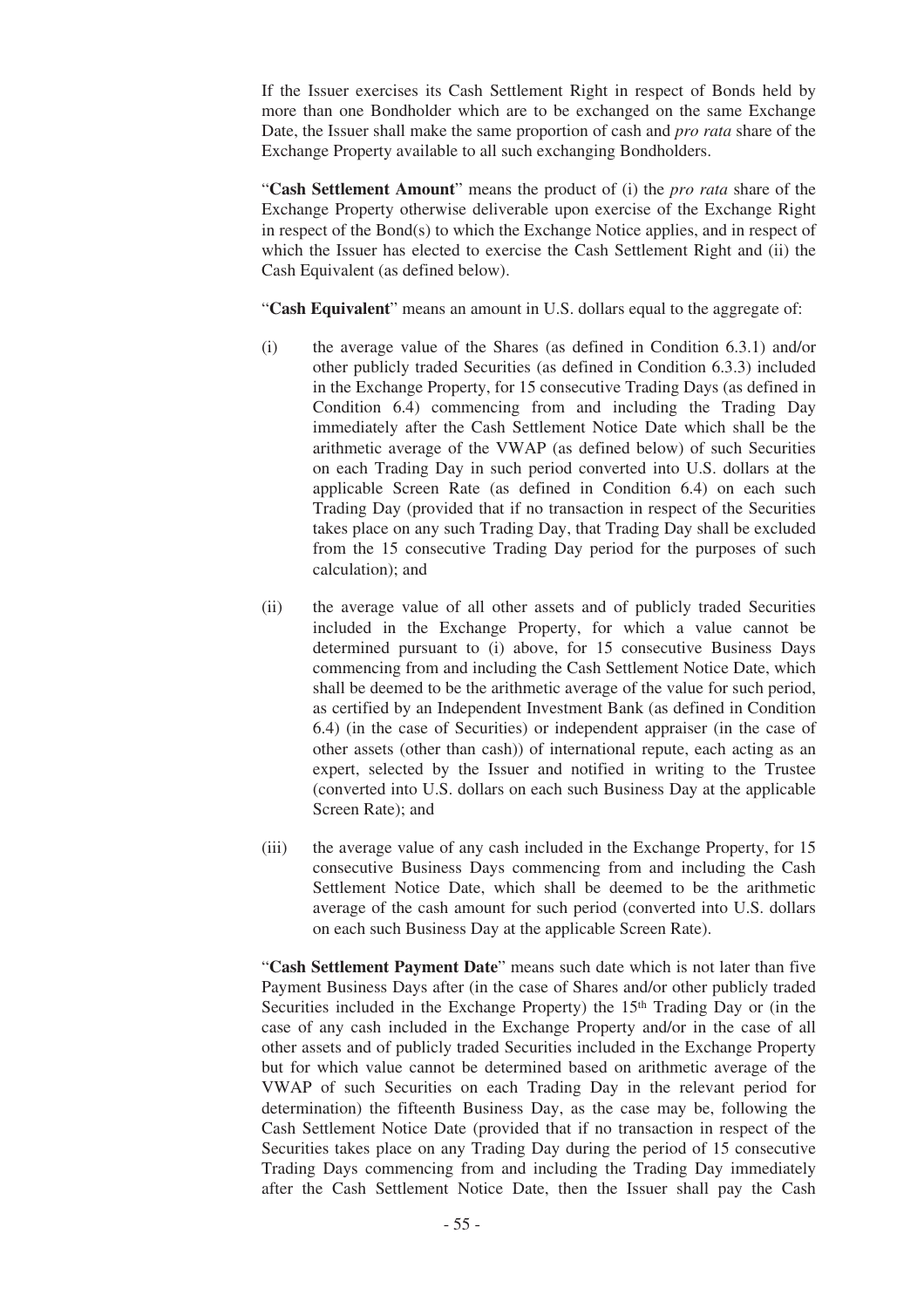Settlement Amount no later than five Payment Business Days after the last day of the aforementioned period of 15 consecutive Trading Days).

The Cash Equivalent and the Cash Settlement Amount shall be calculated by the Issuer, failing which such calculation shall be made by the Guarantor. Any determination made by the Issuer or the Guarantor, as the case may be, shall be conclusive and binding save in the case of manifest error.

- 6.1.3 If the Issuer does not exercise its Cash Settlement Right as provided in Condition 6.1.2, the relevant Bondholder shall, upon a due exercise of Exchange Rights, be entitled to receive a *pro rata* share of the Exchange Property calculated as at the relevant Exchange Date, and the Issuer shall, subject to Condition 6.1.4 below, deliver such *pro rata* share of the Exchange Property to or to the order of the relevant Bondholder.
- 6.1.4 No fraction of a Relevant Security (as defined in Condition 6.3.1) or any other property comprised in the Exchange Property which is not divisible shall be delivered on exercise of the Exchange Rights and the Issuer shall not be under any obligation to make any payment to Bondholders in respect of any such fractions and any such fraction will be rounded down to the nearest whole multiple of a Relevant Security or unit of any such other property.

Notwithstanding the foregoing, in the event that upon the exercise by any Bondholder of its Exchange Right, a fraction of a Relevant Security would but for the preceding sentence be deliverable and the value of such fraction (as determined by multiplying the VWAP of such Relevant Security on the Exchange Date (or if the Exchange Date is not a Trading Day, the VWAP on the immediately preceding Trading Day) by the relevant fraction) exceeds U.S.\$100, the Issuer shall make or procure that there is made, on or before the date falling five Payment Business Days after the relevant Exchange Date, a cash payment equal to the product of (i) the VWAP on such day (or if such day is not a Trading Day, the VWAP on the immediately preceding Trading Day) of such Relevant Security and (ii) the relevant fraction, converted into U.S. dollars at the applicable Screen Rate on such day and the cash payments shall form part of the Exchange Property to be delivered upon exchange to Bondholders by no later than the Settlement Date.

If more than one Bond is to be exchanged by a Bondholder pursuant to any one Exchange Notice, the Exchange Property to be delivered and any sum payable to that Bondholder shall be calculated on the basis of the aggregate principal amount of such Bonds.

For the purposes of these Conditions:

"**VWAP**" means in respect of any Trading Day and with regards to any security, the volume weighted average price of such security as obtained or derived from Bloomberg on that Trading Day or if no transaction in respect of such security takes place on that Trading Day, the average of the closing bid and offer prices on that day in respect of such security as derived from the stock exchange or other securities market on which such security is principally traded; and

"**Settlement Date**" means the date falling 20 Trading Days after the relevant Exchange Date provided that in the event that a relevant Bondholder is entitled to receive Additional Exchange Property (as defined in Condition 6.2.4), the Settlement Date shall then be the later of (i) 20 Payment Business Days after the relevant Exchange Date; and (ii) 20 Trading Days (or in the case of a Rights Issue, 25 days) after the Effective Date (as defined in Condition 6.3.4).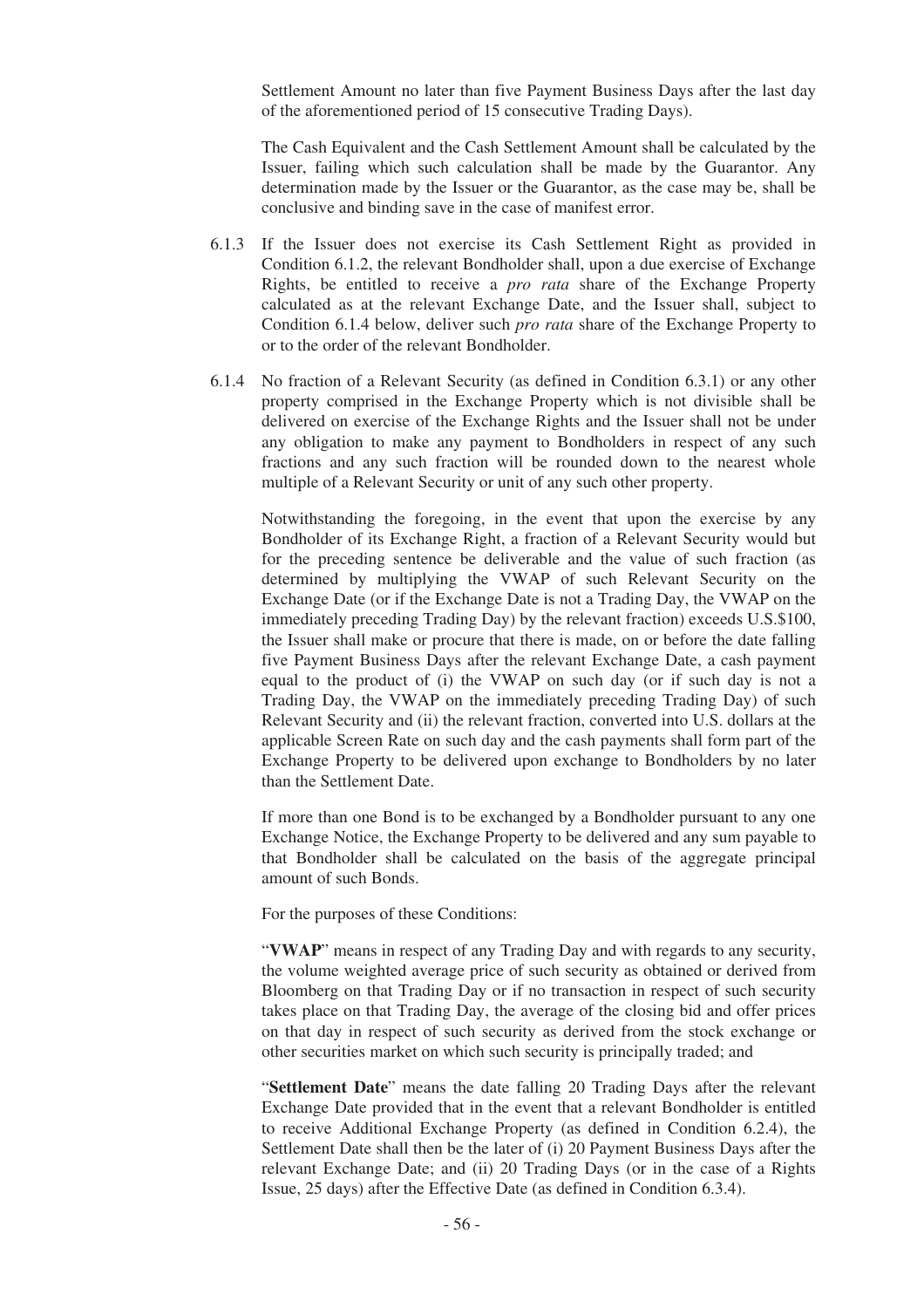### **6.2** *Exchange Procedure*

6.2.1 To exercise the Exchange Right attaching to any Bond, the holder thereof must complete, execute and deposit at his own expense during normal business hours during the Exchange Period at the specified office of any Exchange Agent, a notice of exchange (an "**Exchange Notice**") (in duplicate) in the form (for the time being current) obtainable from the specified office of any Exchange Agent, together with such Bond (and any certificates and other documents as may be required by applicable law) and any amount to be paid by the Bondholders pursuant to this Condition 6.2.1. The Exchange Notice shall specify, *inter alia,* the number of the Securities Account (as defined below) to be credited with any Exchange Property comprising Relevant Securities which are cleared through BMD (as defined below), or in the case of Relevant Securities which are cleared through any other central depository or clearing system, the number of the relevant account, and irrevocably instruct BMD or such other central depository or clearing system as the case may be, to credit such Securities Account or as the case may be, such relevant account with any such Exchange Property. An Exchange Notice once delivered shall be irrevocable.

A Bondholder exercising Exchange Rights will be required to certify in the relevant Exchange Notice that (A) it and any person for whom it is acquiring Exchange Property on such exercise is not a "U.S. person" within the meaning of Regulation S ("**Regulation S**") under the U.S. Securities Act of 1933, as amended (the "**Securities Act**"); (B) it understands that the Exchange Property to be delivered upon such exercise has not been registered under the Securities Act; and (C) it is located outside the United States (within the meaning of Regulation S), is acquiring the Exchange Property in an "**offshore transaction**" (as defined in Regulation S) in accordance with Rule 903 or 904 of Regulation S and understands that the Shares and/or any other part of the Exchange Property may not be delivered within the United States upon such exercise and may not be offered, resold, pledged or otherwise transferred in the United States except pursuant to an exemption from the registration requirements of the Securities Act.

Exchange Rights must be exercised in respect of a whole denomination (being U.S.\$200,000 and integral multiples of U.S.\$1,000 thereafter) of a Bond only and not part thereof.

The exchange date in respect of a Bond (the "**Exchange Date**") will be the Payment Business Day immediately following the date of the delivery of the Exchange Notice and, if applicable, any payment or indemnity required to be made or given under these Conditions in connection with the exercise of such Exchange Right. The Exchange Date must fall within the Exchange Period. A Bondholder exercising Exchange Rights must pay any taxes and capital, stamp, issue, registration, documentary, transfer or other duties (including penalties), transaction or exercise charges imposed by BMD, clearing fees and other expenses (together with any value added or other tax thereon), arising on exchange and/or on the transfer, delivery or other disposition of Exchange Property arising on exercise of Exchange Rights or provide an indemnity or security in respect thereof in such form as the Issuer may reasonably require, provided that any stamp duty payable as imposed by the laws of Malaysia or any other jurisdiction in which the register in respect of any Securities or other property comprising Exchange Property is located or in which any property comprising Exchange Property is situated shall be payable by the Issuer (and for the avoidance of doubt, neither the Trustee nor any Agent shall be obliged to pay any such taxes, duties, charges, fees, expenses or other amounts).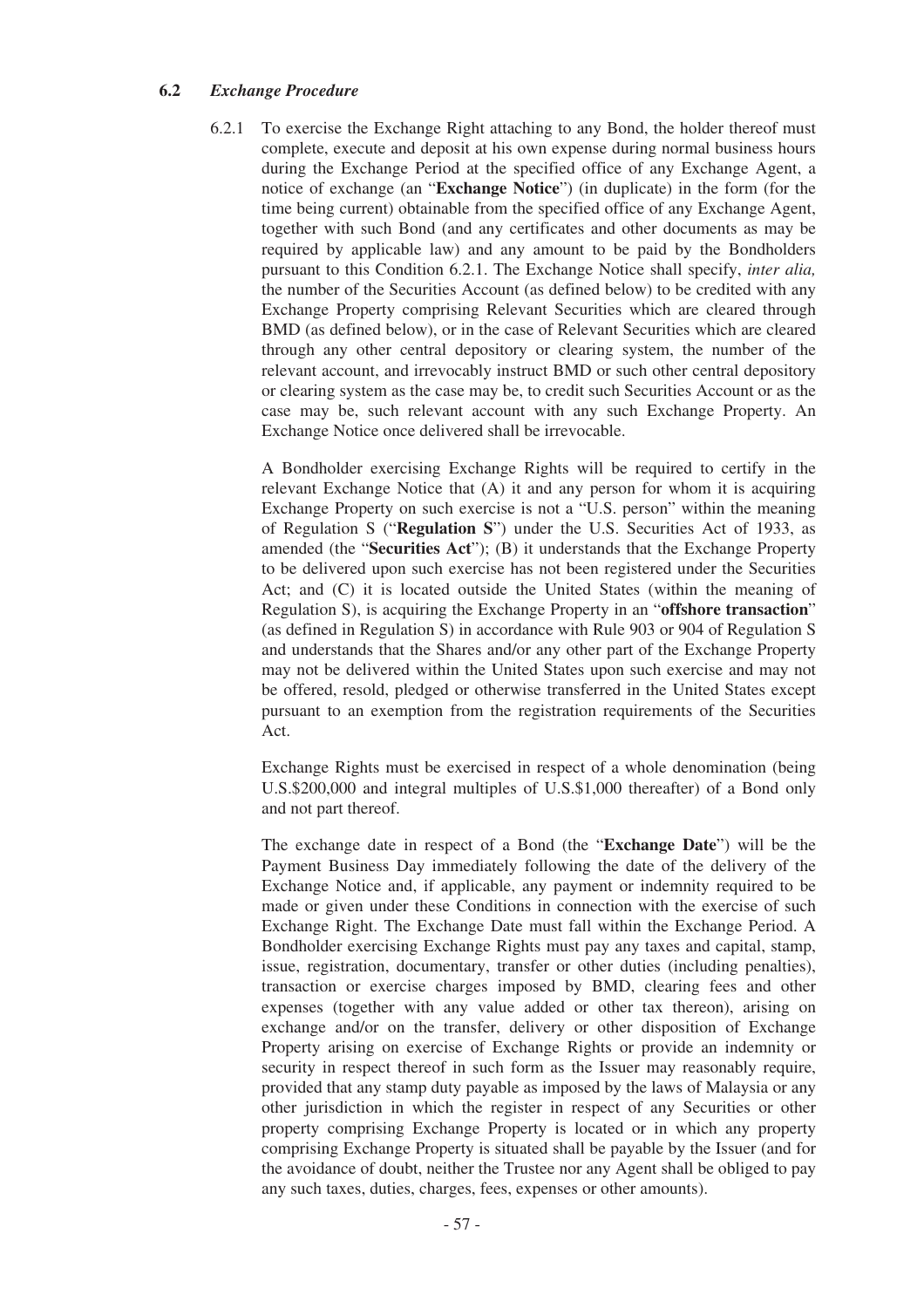For the avoidance of doubt, an Exchange Notice must be completed fully and correctly before the occurrence of the relevant Exchange Date.

For the purposes of these Conditions:

"**BMD**" means Bursa Malaysia Depository Sdn Bhd;

"**Depositor**" means a person being a Depository Agent or a holder of a securities account maintained with BMD (but does not include a holder of a sub-account maintained with a Depository Agent) and "**Depository Agent**" means an entity registered with BMD for the purpose of maintaining securities sub-accounts for its own account and for the account of others; and

"**Securities Account**" means in respect of securities deposited with BMD, a securities account maintained by a Depositor with BMD and in respect of securities deposited with any other central depository or clearing system, a securities account maintained by the relevant depositor with such central depository or clearing system.

- 6.2.2 As soon as practicable (except in respect of Exchange Property for which the Issuer has exercised its Cash Settlement Right), and in any event not later than the Settlement Date:
	- (i) the Issuer shall procure, in the case of the Shares and/or any other Relevant Securities comprising the relevant *pro rata* share of the Exchange Property which are deposited with BMD or any other central depository or clearing system, the delivery of such Shares and/or other Relevant Securities, in each case, through and in accordance with the laws and regulations applicable to such central depository or clearing system, to the Securities Account designated for the purpose in the relevant Exchange Notice;
	- (ii) the Issuer shall procure, in the case of the Shares and/or any other Relevant Securities comprising the relevant *pro rata* share of the Exchange Property that are not deposited in a clearing system and are only available in physical form, that duly stamped forms of transfer and share certificates together with all other documents of title and evidence of ownership and all other documents necessary to transfer the Shares and/or other Relevant Securities to be delivered or transferred on exchange into such name (subject to any relevant provisions of the Trust Deed and the Agency Agreement) as the Bondholder shall direct, will be dispatched by mail, free of charge (but uninsured and at the risk of the person entitled thereto) to such address as the Bondholder may request (as specified in the relevant Exchange Notice); and
	- (iii) the Issuer shall procure that such documents of title and evidence of ownership of any other Exchange Property to be delivered on exercise of Exchange Rights shall be dispatched and the payment of any part of the Exchange Property comprising cash to be delivered on exercise of Exchange Rights (converted if necessary into U.S. dollars at the Screen Rate on the relevant Exchange Date) in accordance with directions given by the relevant Bondholders in the Exchange Notice.

Notwithstanding the above, if the Exchange Property has changed in whole or in part as a result of acceptance of an Offer or as a result of the compulsory acquisition of any Relevant Securities, in each case as provided in Condition 6.9,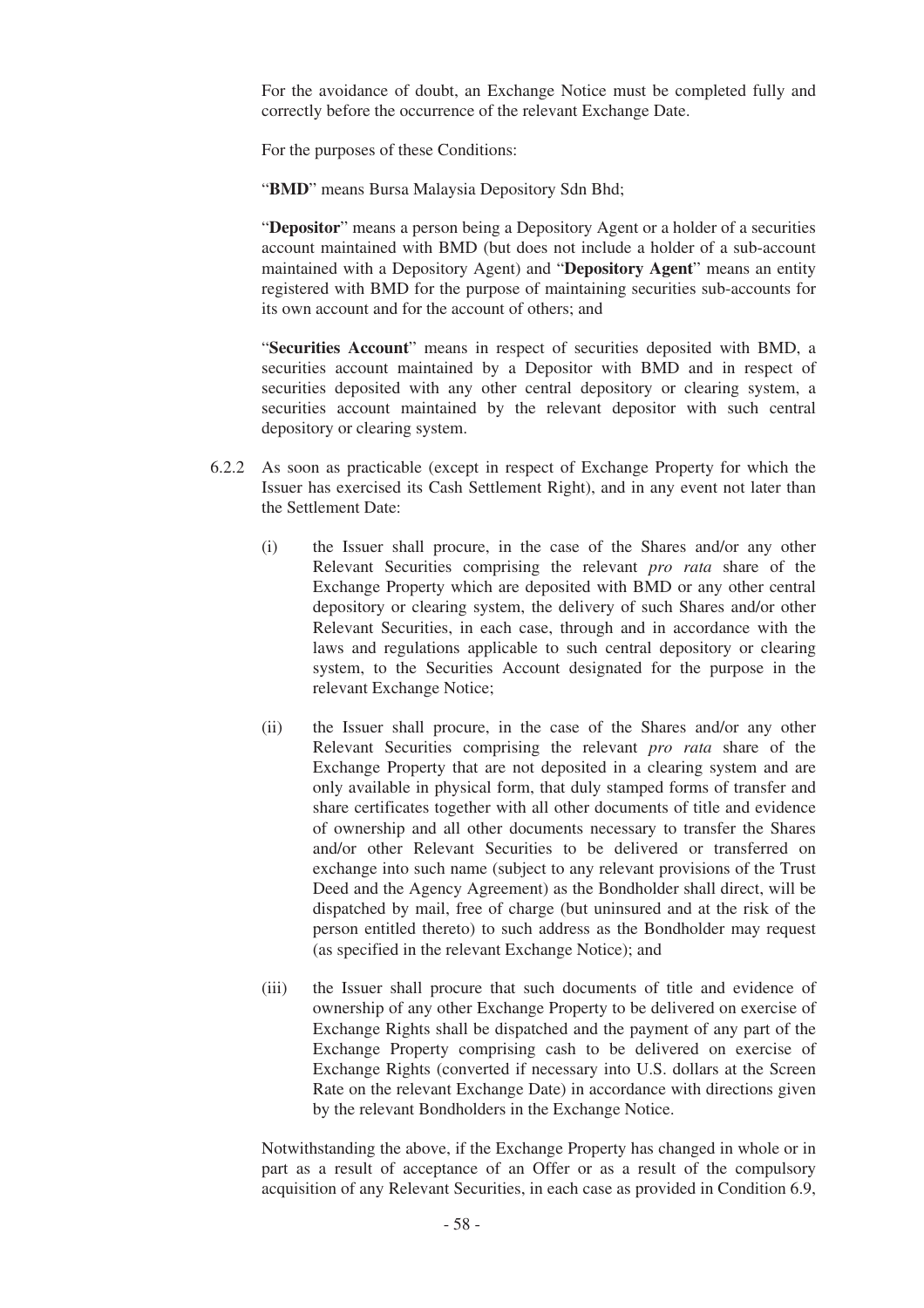then the time for such delivery shall be the longer of such period set out above and the day falling five Business Days after the date on which the consideration is received by the Issuer under the terms of the Offer or, as the case may be, the day falling five Business Days following the date on which the consideration pursuant to such compulsory acquisition is received by the Issuer.

If, at any time when the transfer or delivery of any Exchange Property (other than cash) is required, such transfer or delivery would, as certified in writing to the Trustee by an Authorised Signatory (as defined in the Trust Deed) of the Issuer, be unlawful under the laws of any applicable jurisdiction or contrary to any official declaration, order, directive or regulation in any applicable jurisdiction, the Issuer will make a cash payment equal to the aggregate of the VWAP of the Relevant Securities comprised in the whole or, as applicable, the relevant *pro rata* share of the Exchange Property on the Settlement Date, converted into U.S. dollars at the applicable Screen Rate on such day. The Issuer will pay any such amount to the relevant Bondholders or, as the case may be, the Trustee, not later than 10 Payment Business Days after the relevant Settlement Date.

For the avoidance of doubt, where the Exchange Property comprises securities which are cleared through BMD, the delivery of such Exchange Property shall be effected only by crediting the Securities Account designated by the Bondholder exercising the Exchange Right. Such securities will not be delivered to the Bondholders outside of the book-entry (scripless) settlement system of BMD.

- 6.2.3 The relevant Bondholder (or the person designated in the relevant Exchange Notice) will be treated as the owner of the *pro rata* share of the Exchange Property deliverable upon exchange with effect from the Exchange Date and, in respect of such *pro rata* share of the Exchange Property, will be entitled to all rights, distributions or payments in respect of such *pro rata* share of the Exchange Property from the Exchange Date.
- 6.2.4 The relevant adjustments to the Exchange Property shall be made in accordance with Conditions 6.3.1, 6.3.2, 6.3.3, 6.3.4 or 6.3.5, as the case may be, such that further Relevant Securities or other property or assets (including cash) received pursuant to such adjustment shall be added to the Exchange Property ("**Additional Exchange Property**"). Subject to Condition 6.1.2, all Exchange Property deliverable upon exchange (including the Additional Exchange Property) shall be deliverable by the Issuer only on the Settlement Date.

Exchange Property delivered on exercise of Exchange Rights shall not include any dividends or other income thereon or other distributions or rights in respect thereof, declared, paid or made by reference to a record date or other due date for the establishment of the relevant entitlement falling prior to the relevant Exchange Date.

Without prejudice to Condition 6.3.2, any Exchange Property delivered or transferred or to be delivered or transferred upon exchange shall rank for and be entitled to all dividends and other income, payments and distributions and rights thereon or in respect thereof declared, paid, made or granted by reference to a record date or other due date for the establishment of entitlement falling on or after the relevant Exchange Date.

If a Bondholder shall be entitled to receive in respect of the exercise of Exchange Rights any Additional Exchange Property, where a Cash Settlement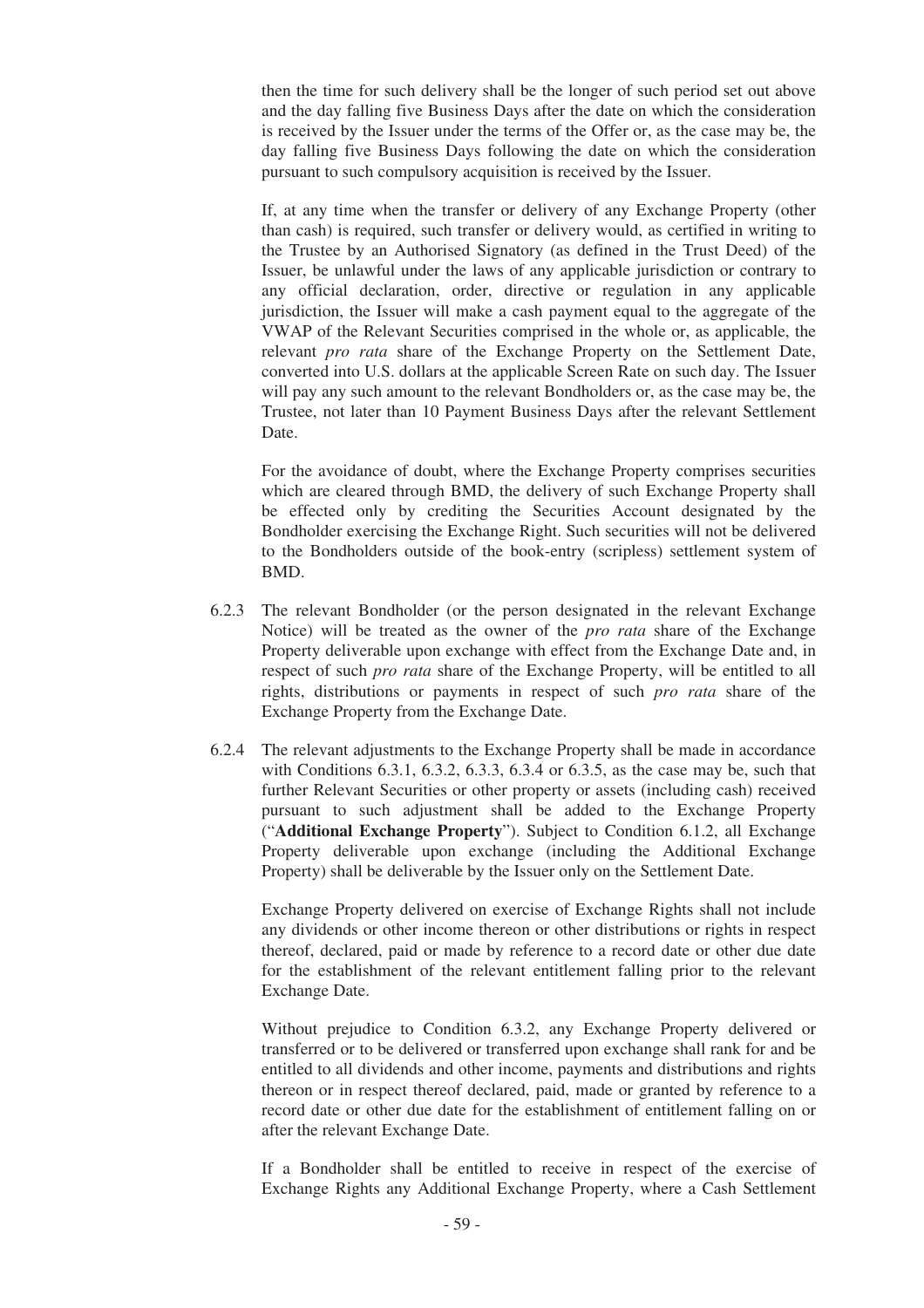Notice had been delivered, the Issuer shall pay to the relevant Bondholder an amount in relation to such Additional Exchange Property (the "**Further** Amount") equivalent to the value of such Additional Exchange Property calculated on the same basis, *mutatis mutandis*, as the Cash Settlement Amount (with references to the Cash Settlement Notice Date being replaced by the relevant Effective Date) and such Further Amount shall be paid to the relevant Bondholder not later than 10 Business Days (or in the case of a Rights Issue, 15 days) following such Effective Date.

If the record date or other due date for the establishment of the relevant entitlement for the payment of any dividend or other income, payment or distribution or rights on or in respect of such Exchange Property falls on or after the Exchange Date but before the relevant Settlement Date (or any other date from which the relevant Bondholder is treated as the owner of, or entitled to all rights and entitlement to, such Exchange Property) with the effect that the relevant Bondholder is not entitled to such dividend or other income, payment or distribution of rights, the Issuer will:

- (i) (in the case of dividends or other income or distributions or rights to be paid in cash) pay, or procure the payment to, the exchanging Bondholder (or the person designated in the relevant Exchange Notice) in lieu of such dividend or other income or distribution or rights, an amount equal thereto, converted if necessary into U.S. dollars at the Screen Rate on the date of receipt thereof by the Guarantor (the "**Equivalent Amount**"). The Issuer will pay the Equivalent Amount, or procure that it is paid, to the relevant Bondholder (or the person designated in the relevant Exchange Notice) by whichever is the later of five Business Days after payment is made of the dividend or other income, payment or distribution or rights and the relevant Settlement Date; and
- (ii) (in the case of dividends, or other income or distributions or rights satisfied or made otherwise than in cash) deliver, or procure the delivery of, the same to the relevant Bondholder (or the person designated in the relevant Exchange Notice) by whichever is the later of 10 Business Days after the receipt by the Guarantor of such dividend or other income or distribution or rights and the relevant Settlement Date; provided however that if, at any time when the delivery of any such dividend or other income or distribution or rights is required, delivery would, as certified in writing to the Trustee by an Authorised Signatory of the Issuer, be unlawful under the laws of any applicable jurisdiction or contrary to any official declaration, order, directive or regulation in any applicable jurisdiction, the Issuer will in respect of such dividends or other income or distributions (but not for the avoidance of doubt, in respect of any such rights) pay to the relevant Bondholder (or the person designated in the relevant Exchange Notice) an amount equal to the Realisation Proceeds (as defined below) of such dividend or other income or distribution.

For the purposes of these Conditions, the term "**Realisation Proceeds**" means proceeds of a sale (after the deduction of costs and expenses of such sale) of the relevant dividends or other income or distributions satisfied or made otherwise than in cash (in the case of Condition 6.2.4(ii)), in each case carried out by an Independent Investment Bank on an arm's length basis (in each case converted if necessary into U.S. dollars at the Screen Rate).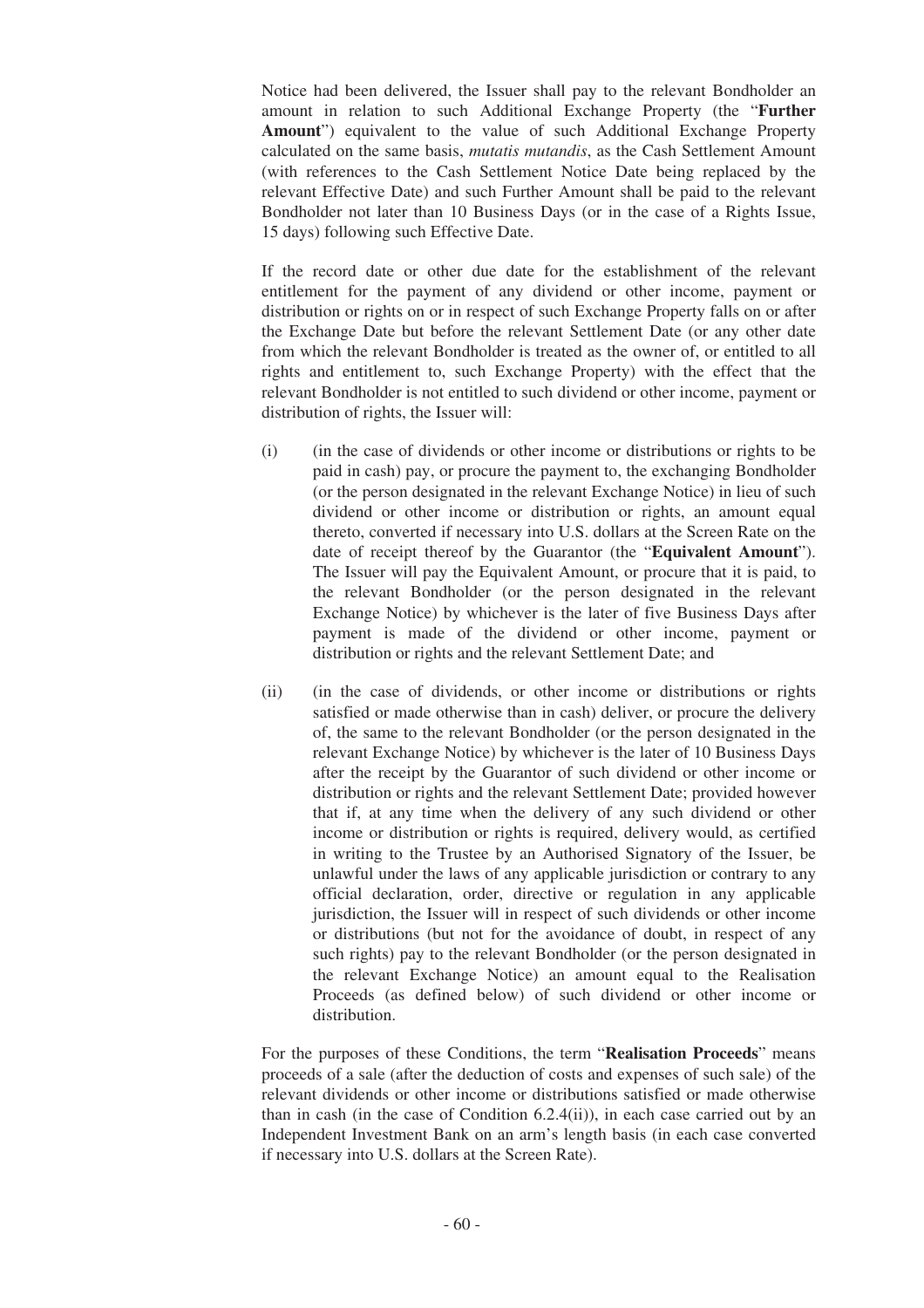6.2.5 Upon exercise of Exchange Rights, a Bondholder shall, in the relevant Exchange Notice, specify a bank account to which any cash amount payable on or in respect of the exercise of Exchange Rights by that Bondholder shall be credited and the Issuer shall pay such sum to the relevant Bondholder (or the person designated in the relevant Exchange Notice) in accordance with any such directions.

## **6.3** *The Exchange Property and Adjustments to the Exchange Property*

6.3.1 *Exchange Property*: The "**Exchange Property**" shall initially comprise 335,702,654 Shares and shall include all Relevant Securities and other property arising out of or derived or resulting therefrom and such other property, in each case as may be deemed or required to comprise all or part of the Exchange Property pursuant to these Conditions, but excluding any such property as may or may be deemed to have ceased to form part of the Exchange Property.

Provided that the Issuer does not exercise its Cash Settlement Right, on the exercise of the Exchange Rights, Bondholders will initially be entitled to receive 671.4053 Shares for each U.S.\$1,000 principal amount of Bonds (subject to adjustment pursuant to these Conditions).

All Exchange Property transferred or delivered upon exercise of Exchange Rights shall be transferred or delivered with full title guarantee and free from any and all mortgage, charge, pledge or other security interests or other adverse interests.

Subject as provided in these Conditions, the Shares comprising Exchange Property to be delivered on exchange of the Bonds will be fully paid on the Closing Date and will rank *pari passu* with all fully paid Shares of the same class in issue on the Closing Date and on the relevant Exchange Date.

For the purposes of these Conditions:

"**Relevant Securities**" means any Securities of any Relevant Company (as defined in Condition 6.4) which at the relevant time are included in the Exchange Property; and

"**Shares**" means fully paid ordinary shares of CIMB Group Holdings Berhad (the "**CIMB Group**") and all other (if any) shares or stock resulting from any subdivision, consolidation or reclassification of those shares which, as between themselves, have no preference in respect of dividends or amounts payable in the event of any voluntary or involuntary liquidation or winding-up of the CIMB Group.

6.3.2 *Benefits and rights arising from the Relevant Securities*: Except in the circumstances provided in these Conditions, benefits and rights derived from the Relevant Securities prior to an Exchange Date shall not comprise part of the Exchange Property.

### 6.3.3 *Sub-division, Consolidation or Redenomination*

If any Relevant Securities comprising the Exchange Property shall be sub-divided or consolidated, re-classified or re-denominated or in any other manner have their par value changed, where applicable ("**Sub-division, Consolidation or Redenomination**"), then the Securities resulting from such Sub-division, Consolidation or Redenomination, so far as attributable to the Exchange Property, shall be included in the Exchange Property.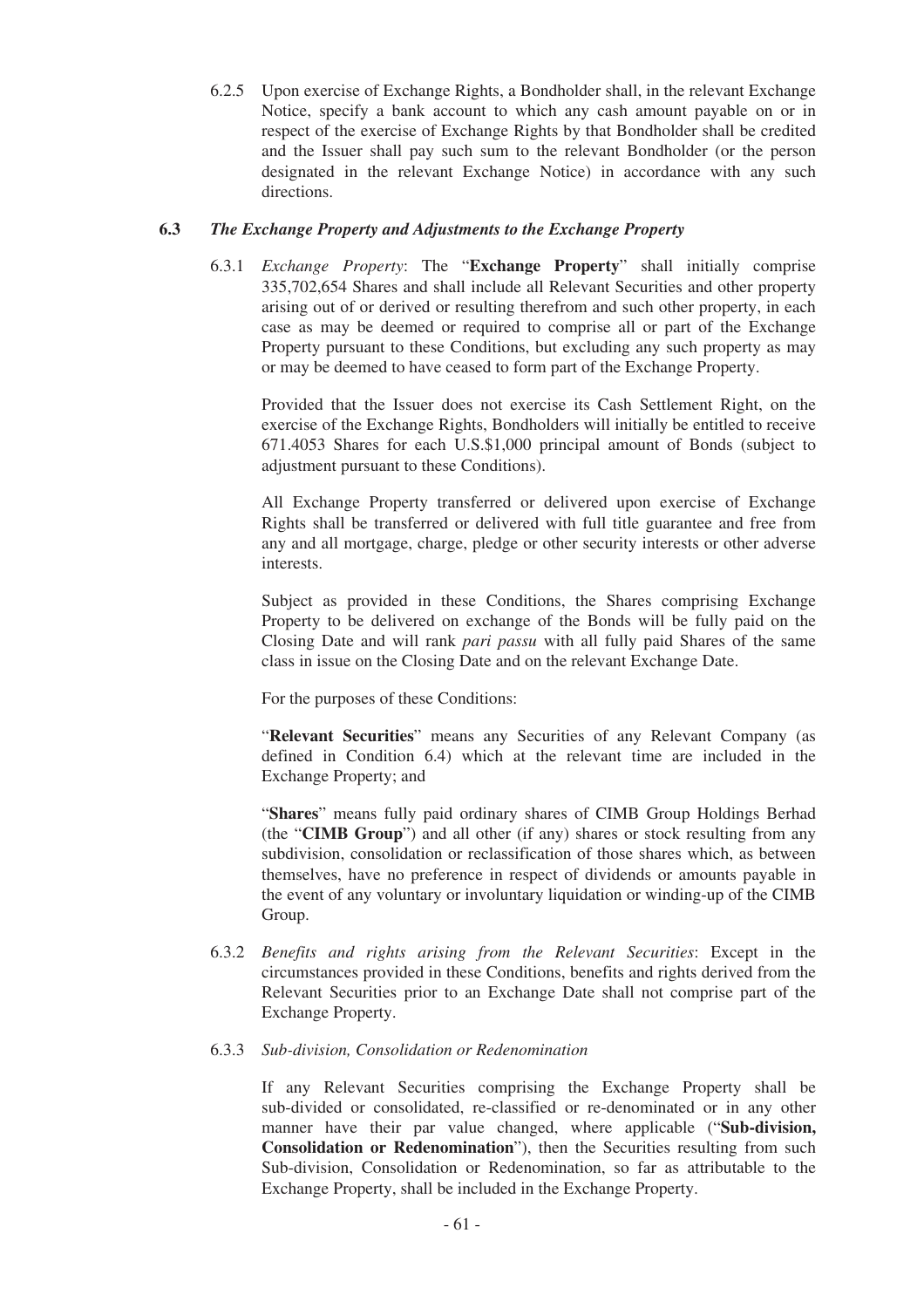For the purposes of these Conditions:

the "**Effective Date**" of any Sub-divisions, Consolidation or Redenomination shall be the completion date of such event where cash, Securities and/or other property have been received by and/or credited into the relevant accounts of the person(s) entitled to receive the same; and

the term "**Securities**" means shares or other securities (including without limitation any options, warrants, convertible bonds, evidence of indebtedness or rights to subscribe or purchase shares or other Securities).

#### 6.3.4 *Rights Issues*

If further Relevant Securities or other Securities, or options, warrants or rights to subscribe or purchase further Relevant Securities (or any of them) or other Securities, shall be offered by way of rights to holders of Relevant Securities (or any of them) or other Securities (a "**Rights Issue**") comprising Exchange Property, then:

(i) in the case of a Rights Issue of Relevant Securities comprising the Shares, the Issuer shall give notice to the Trustee and the Bondholders, not less than 10 days prior to the latest day for accepting or taking up any such rights, that the Exchange Property shall be increased at the option of the Issuer by (a) such number of Shares at their Fair Market Value or (b) by an amount in cash, in either case equal to the aggregate Realisable Value of rights attributable to the Shares comprising the Exchange Property where:

"**Realisable Value**" is the Rights Value attributable to one Share after the deduction of an amount equal to any stamp, transfer, registration or similar duties payable by the Issuer and any expenses incurred by the Issuer in connection with any actual or notional sale of the relevant rights; and

"**Rights Value**" is the value of a right to subscribe for one new Share which shall be calculated in accordance with the formula:

$$
\frac{A\cdot B}{C+I}
$$

where

- **A** = the Current Price (as defined in Condition 8.2.1) of a Share on the Trading Day immediately preceding the date on which the offer or invitation is publicly announced or (failing any such announcement) immediately preceding the date of the offer or invitation;
- **B** = the subscription price for one additional Share under the offer or invitation to acquire or subscribe for Shares under the terms of such offer or invitation; and
- $C =$  the number of Shares which is necessary to be held in order to be offered or invited to acquire or subscribe one additional Share under the terms of such offer or invitation.
- (ii) in any other case, the Issuer shall give notice to the Trustee and the Principal Agent in writing and to the Bondholders in accordance with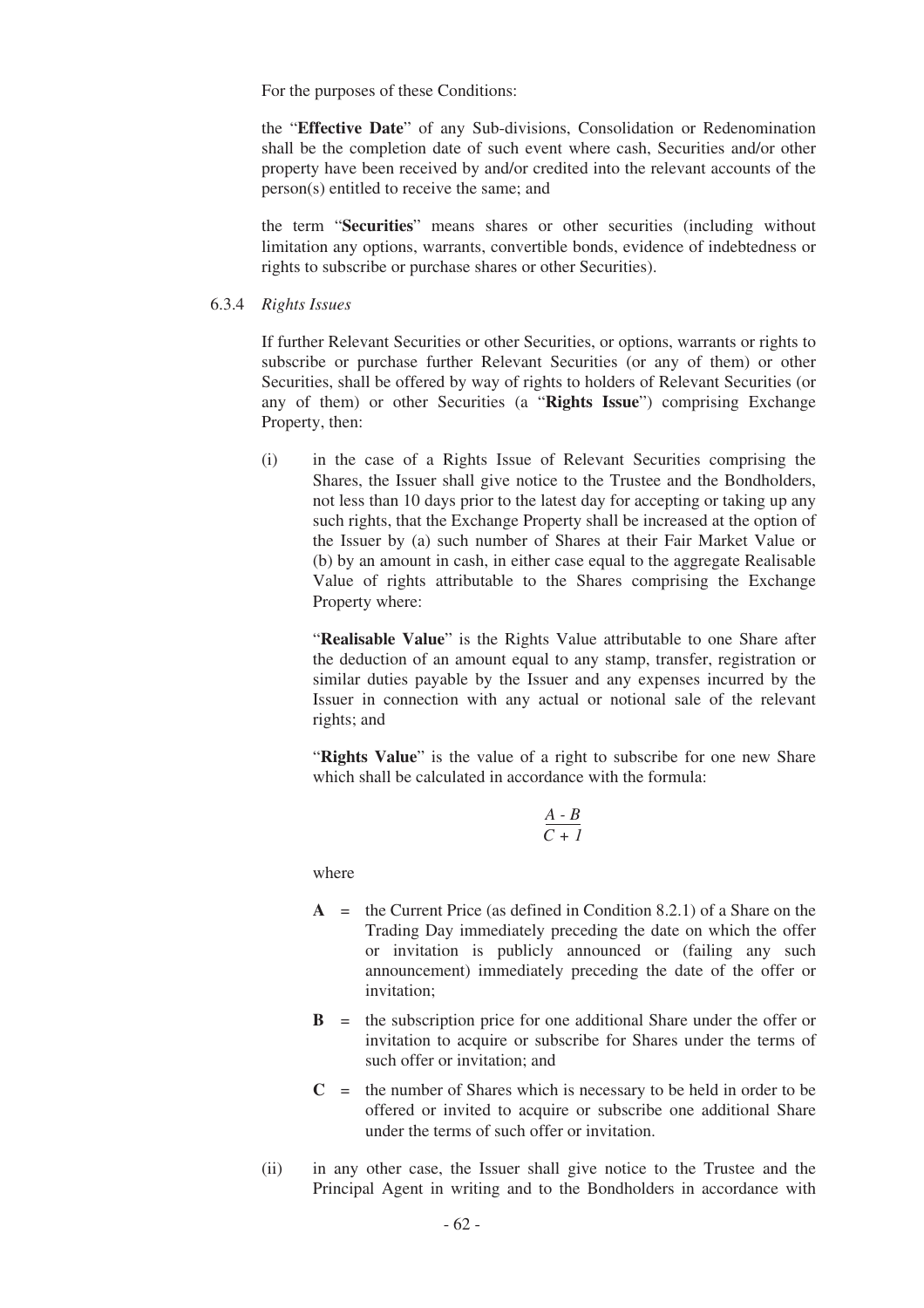Condition 16, not less than 10 days prior to the latest day for accepting or taking up such rights, that the Exchange Property shall be increased by such property as would have been acquired if sufficient rights had been sold on an arm's length basis in good faith to enable the whole of the balance of such rights to be so taken up together with an amount equal to any excess proceeds of such sale which are not able to be so applied to take up rights. There shall be deducted from the proceeds of any such sale of the relevant rights an amount equal to any stamp, transfer, registration or similar duties payable by the Issuer and any expenses incurred by the Issuer in connection with the sale of the relevant rights.

Any Relevant Securities or other Securities or options, warrants or rights taken up pursuant to this Condition 6.3.4 and any excess proceeds of sale as aforesaid shall be added to and form part of the Exchange Property.

Pending application of the provisions of this Condition 6.3.4, such rights shall form part of the Exchange Property.

In the event of a Rights Issue in respect of Relevant Securities or other Securities then comprised in the Exchange Property, the Issuer agrees that, provided the Rights Exercise Condition (as defined below) is satisfied, it shall on the last day for accepting or taking up any such rights exercise its rights under such Rights Issue.

If the Rights Exercise Condition is satisfied, the Guarantor shall on the last day for accepting or taking up any such rights provide the Issuer with a facility (the "**Facility**") in immediately available funds for an amount (the "**Facility Amount**") equal to that which the Issuer would require in order to exercise its rights under the Rights Issue.

Upon exercise by the Issuer of its rights under the Rights Issue, the Issuer shall within five Trading Days following the listing of and quotation for such further Relevant Securities or other Securities (the date of such sale being the "**Securities Sale Date**") sell up to such number of further Relevant Securities or other Securities as is necessary to enable the Issuer to repay the Facility, such sale being (at the Guarantor's discretion) either to third parties at the Current Price on the date of such sale or to the Guarantor at the VWAP on the date falling five Trading Days following the listing of and quotation for such further Relevant Securities or other Securities.

The Issuer shall give notice to the Trustee and the Principal Agent in writing and to the Bondholders in accordance with Condition 16 not more than 15 days following the Securities Sale Date that the Exchange Property shall be increased by an amount (if any) in cash (converted into U.S. dollars at the Screen Rate), equal to the excess (if any) of Actual Sale Proceeds (as defined below) over the Facility Amount, plus such number of further Relevant Securities or other Securities (if any) which the Issuer is not required to sell or which the Issuer has not been able to sell.

None of the further Relevant Securities or other Securities subscribed by the Issuer pursuant to the Rights Issue shall form part of the Exchange Property at any time prior to the date on which the relevant number thereof is sold as aforesaid. In the event that an Event of Default (as set out in Condition 10) occurs in the period prior to such sale, the Facility shall be repaid by delivery to the Guarantor of such number of further Relevant Securities or other Securities, the Current Price on such delivery date of which is equal to the principal amount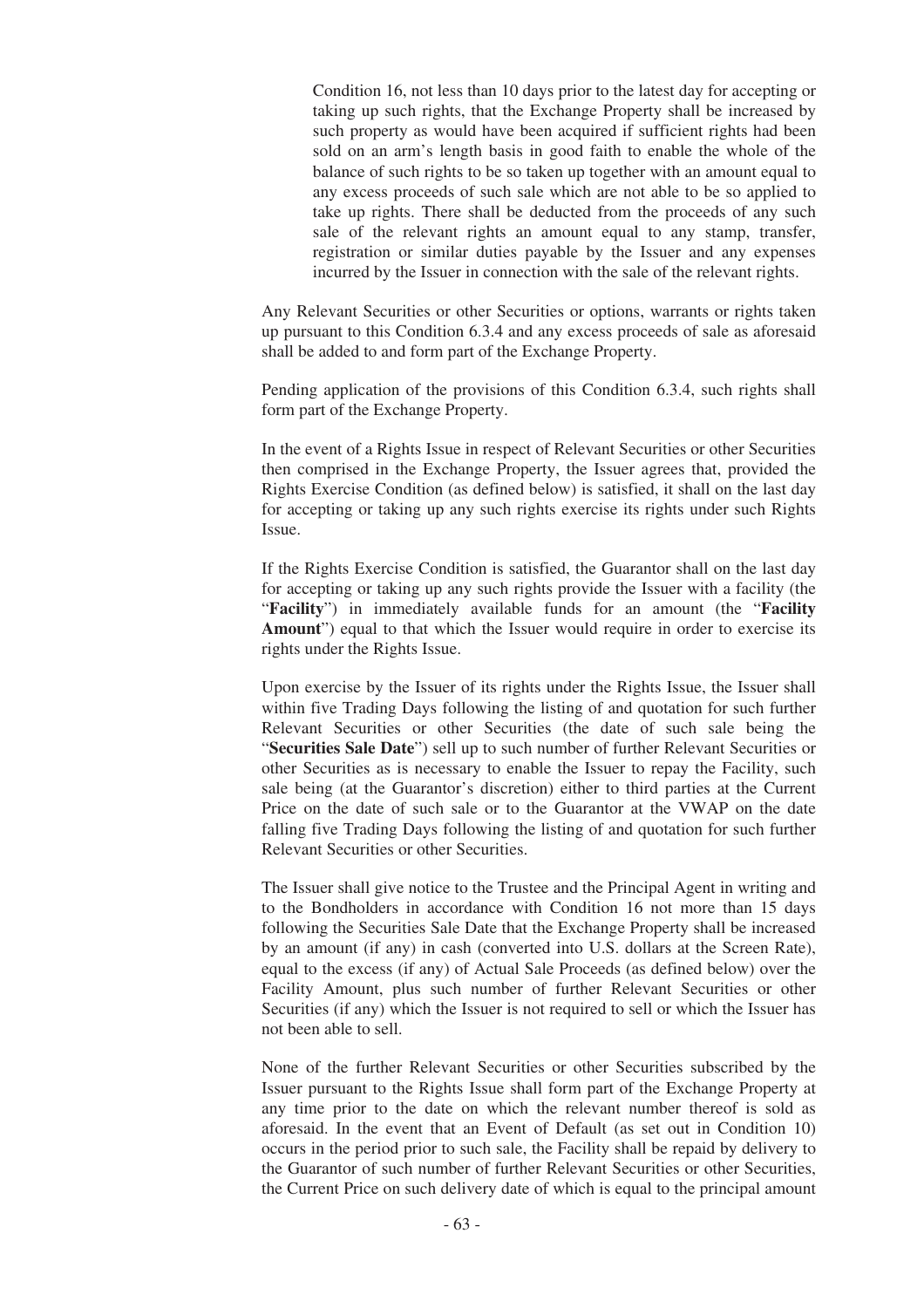of the Facility, and any remaining Relevant Securities or other Securities shall be retained by the Issuer and become part of the Exchange Property. If the Current Price on such delivery date of the further Relevant Securities or other Securities is insufficient for the Issuer to make all payments which would otherwise be due in respect of the Facility, the obligations of the Issuer will be limited to such Current Price and the Guarantor shall not be entitled to take any further steps against the Issuer to recover any shortfall.

For the purposes of these Conditions:

"**Actual Sale Proceeds**" means the net proceeds of sale of up to such number of further Relevant Securities or other Securities subscribed by the Issuer pursuant to the Rights Issue as is necessary to enable the Issuer to repay the Facility;

the "**Effective Date**" of any Rights Issue shall be the Securities Sale Date;

"**Rights Exercise Condition**" is satisfied if the Current Price on the Trading Day immediately preceding the last day for accepting or taking up any such rights under the Rights Issue of the further Relevant Securities or other Securities being offered exceeds the Rights Price; and

"**Rights Price**" means the price at which the further Relevant Securities or other Securities are being offered pursuant to the terms of the Rights Issue.

If options, warrants or rights to subscribe or purchase further Relevant Securities or other Securities shall be offered by way of rights to all or any holders of Relevant Securities or other Securities comprising the Exchange Property, the Issuer shall not exercise any rights under such rights issue.

#### 6.3.5 *Bonus Issues, Capital Distributions and Reorganisation*

If any of the following events occurs (each, a "**Relevant Event**"):

- (i) Relevant Securities or other Securities are issued credited as fully paid to holders of Relevant Securities comprising Exchange Property by way of capitalisation of profits or reserves or otherwise by virtue of being holders of Relevant Securities (otherwise than in lieu of the whole or any part of a cash dividend which such holders would or could otherwise have received);
- (ii) any Capital Distribution (as defined in Condition 6.4) is made;
- (iii) a Relevant Company purchases or redeems any Relevant Securities comprising Exchange Property; or
- (iv) pursuant to any scheme of arrangement, reorganisation, amalgamation, reconstruction, merger, demerger or any like or similar event of any company or companies (whether or not liquidation or dissolution), any further Relevant Securities or other Securities, property or assets (including cash) are issued, distributed or otherwise made available to holders of Relevant Securities or other Securities comprising Exchange Property,

then the further Relevant Securities, Securities or other property or assets (including cash) received in relation to the Relevant Event, so far as attributable to the Exchange Property or as the case may be, the Capital Distribution in respect of the Relevant Securities comprising the Exchange Property, shall be included as part of the Exchange Property (and, if applicable, applied in accordance with Condition 6.7 below).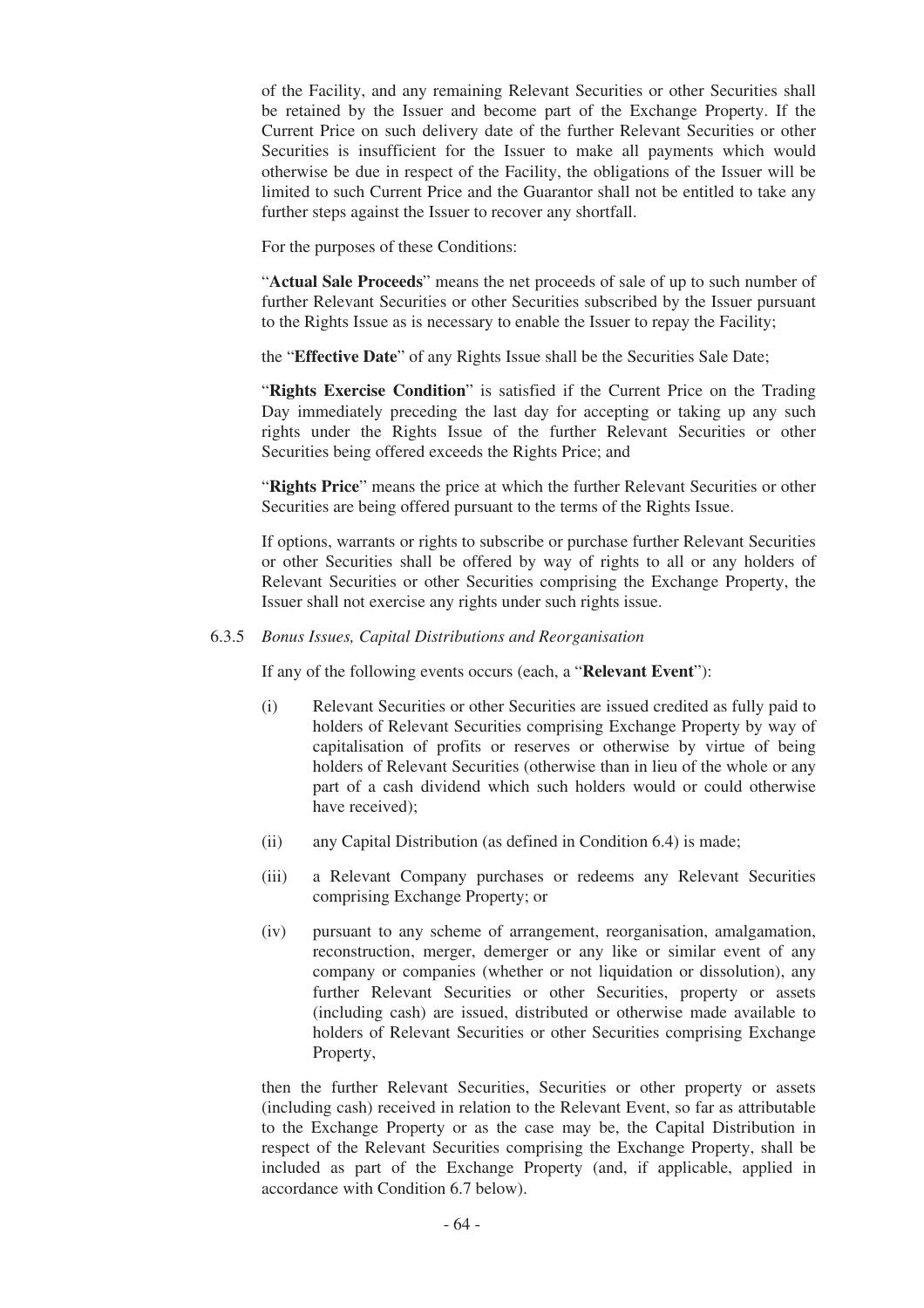The "**Effective Date**" of any Relevant Event shall be the completion date of such event where cash, Securities and/or other property has been received by and/or credited into the relevant accounts of the person(s) entitled to receive the same.

If the Issuer determines (and notifies the Trustee and the Principal Agent in writing) that an adjustment should be made to the Exchange Property as a result of one or more events or circumstances not referred to in this Condition 6.3.5 or circumstances have arisen which might have an adverse effect on the Exchange Property and no adjustment to the Exchange Property under this Condition 6.3.5 would otherwise arise, the Issuer or, as the case may be, the Guarantor shall instruct an Independent Investment Bank to determine as soon as practicable what adjustment (if any) to the Exchange Property or terms of this Condition 6.3.5 is fair and reasonable to take account thereof and the date on which such adjustment should take effect, and upon such determination such adjustment shall be made (provided it would result in an addition to the Exchange Property and take effect in accordance with such determination).

*Any adjustments required to be made in respect of the Exchange Property in accordance with this Condition 6.3 shall in the circumstances provided in this Condition 6.3 be calculated by an Independent Investment Bank.*

**6.4** For the purposes of these Conditions:

"**Alternative Stock Exchange**" means if the listing of the Shares on Bursa Malaysia Securities Berhad ("**Bursa Securities**") is not maintained, such other internationally recognised stock exchange as the Issuer or the Guarantor may from time to time (with prior notice in writing to the Trustee) notify to the Bondholders in accordance with Condition 16 below or, if the Exchange Property comprises Securities other than the Shares and such Securities are not listed on Bursa Securities, the stock exchange on which such Securities are listed, provided that such stock exchange is an internationally recognised stock exchange (and all references in these Conditions to Bursa Securities shall consequently, *mutatis mutandis*, be deemed to be references to such Alternative Stock Exchange);

"**Capital Distribution**" means: (i) any cash dividend or distribution of any kind by the Relevant Company for any Financial Period (whenever paid and however described), and (ii) any distribution of assets *in specie* by the Relevant Company for any Financial Period whenever paid or made and however described (and for these purposes a distribution of assets *in specie* includes without limitation an issue of Relevant Securities or other securities credited as fully or partly paid (other than Relevant Securities credited as fully paid) by way of capitalisation of reserves).

Any calculation of whether a Dividend constitutes a Capital Distribution shall be made by an Independent Investment Bank.

Neither the Trustee nor the Agents shall be under any duty to monitor whether any event or circumstance has happened or exists which may require an adjustment to be made in respect of the Exchange Property or to make any calculation (or verification thereof) in connection with the Exchange Property and none of them will be responsible or liable to Bondholders or any other person for any loss arising from any failure by any of them to do so. All adjustments in respect of the Exchange Property under Condition 6.3 shall be determined by the Issuer and the Guarantor, and neither the Trustee nor the Agents shall be responsible for verifying such determinations and none of them shall be liable to Bondholders or any other person for any loss arising from any failure by any of them to do so;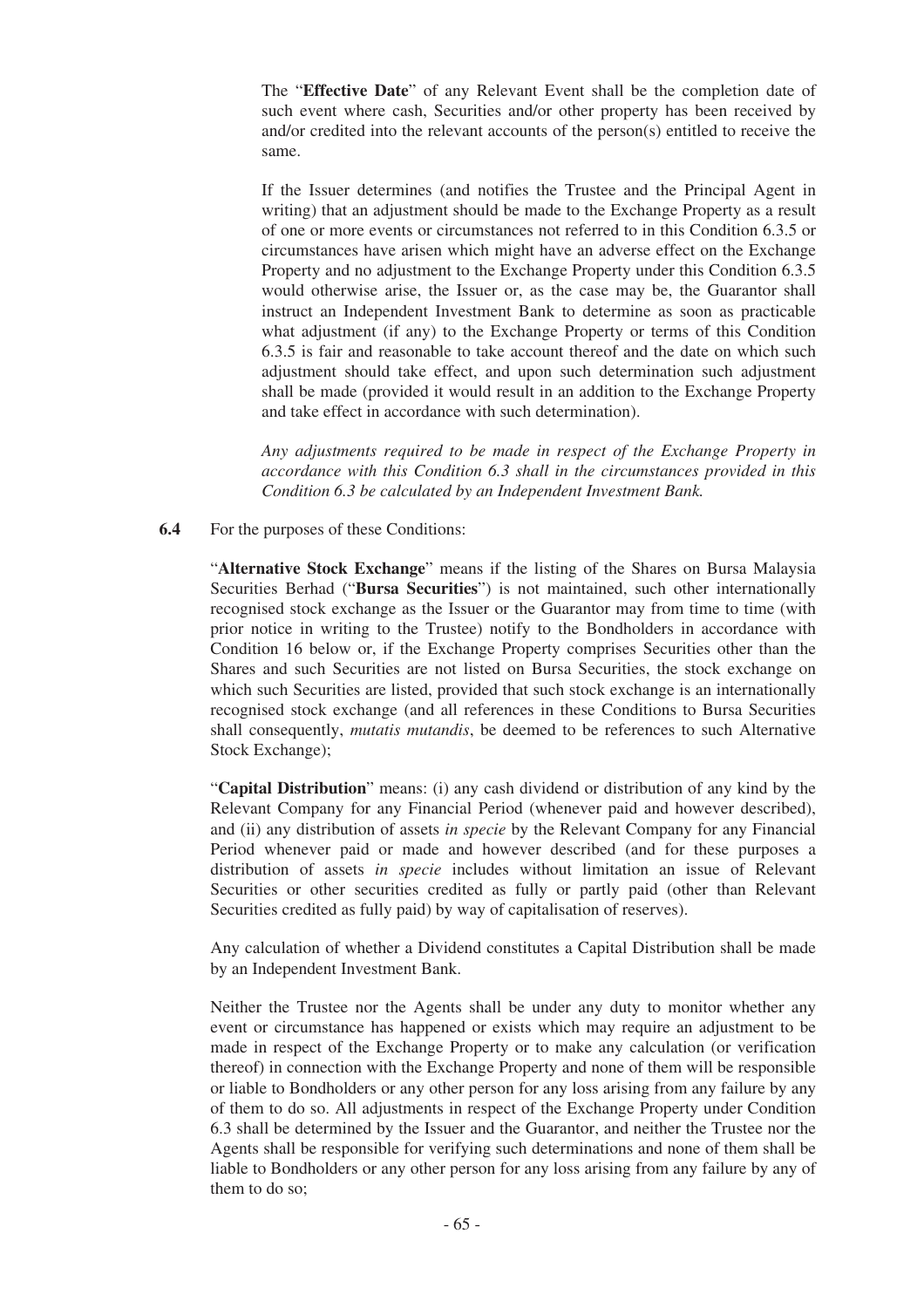"**Dividend**" means any dividend or distribution (gross of, and prior to, any withholding or deduction for taxes, duties, assessments or governmental charges), whether of cash, assets or other property, and whenever paid or made and however described and shall include any distribution or repayment of capital, whether upon a reduction in the par value or nominal value of any Relevant Securities, where applicable, or otherwise, and howsoever described, (and a distribution of assets includes, without limitation, an issue of shares or other Securities credited as fully or partly paid up) provided that:

- (i) where a cash Dividend is announced which is to be, or may at the election of a holder or holders of Relevant Securities be, satisfied by the issue or delivery of Relevant Securities or other property or assets, then the Dividend in question shall be treated as a Dividend of (x) the cash Dividend so announced (if and to the extent that the cash Dividend is received in respect of the Relevant Securities comprised in the Exchange Property); or (y) if the Fair Market Value on the date of announcement of such Dividend of such Relevant Securities or other property or assets to be issued or delivered in satisfaction of such Dividend is greater than the cash Dividend so announced, the Fair Market Value on the date of announcement of such Dividend of such Relevant Securities or other property or assets (if and to the extent that such Relevant Securities or other property or assets are received in respect of the Relevant Securities comprised in the Exchange Property);
- (ii) any issue of Relevant Securities falling within any of Conditions 6.3.3, 6.3.5(i) or 6.3.5(iv) and any distribution or repayment of capital falling within Condition 6.3.5(iii) shall be disregarded; and
- (iii) any offer of Relevant Securities or other Securities or options, warrants or rights to subscribe further Relevant Securities (or any of them) or other Securities falling within Condition 6.3.4 shall be disregarded;

"**Fair Market Value**" means (i) the fair market value of a cash Dividend paid or to be paid per Relevant Security shall be the amount of such cash Dividend per Relevant Security: (ii) where shares, options, warrants or other Securities or rights are publicly traded, the fair market value of such shares, options, warrants or other Securities or rights shall equal the arithmetic mean of the Current Prices of such shares, options, warrants or other Securities or rights during the period of 10 Trading Days on the relevant market preceding the Relevant Date, or such shorter period as such shares, options, warrants or other Securities or rights are publicly traded; and (iii) with respect to any other property on any date, the fair market value of that property as determined by an Independent Investment Bank; in each case converted into the currency in which the Relevant Securities are traded on the Relevant Exchange (in the case of the Shares) or the principal stock exchange or securities market on which such Relevant Securities (if other than the Shares) are then listed or quoted or dealt in (if expressed in a currency other than such currency) at the Screen Rate;

"**Financial Period**" means any annual financial period of the Relevant Company in respect of which audited financial statements are or must under applicable law be prepared, provided that if the Relevant Company shall change the date to which its financial statements are prepared, such modification shall be made in the operation of the definition of "**Capital Distribution**" as shall be determined to be reasonable and appropriate by an Independent Investment Bank;

"**Independent Investment Bank**" means an independent investment bank selected by (and at the expense of) the Issuer or the Guarantor with prior notice in writing to the Trustee provided that, for the avoidance of doubt, the Trustee shall bear no responsibility or liability for the selection of such independent investment bank;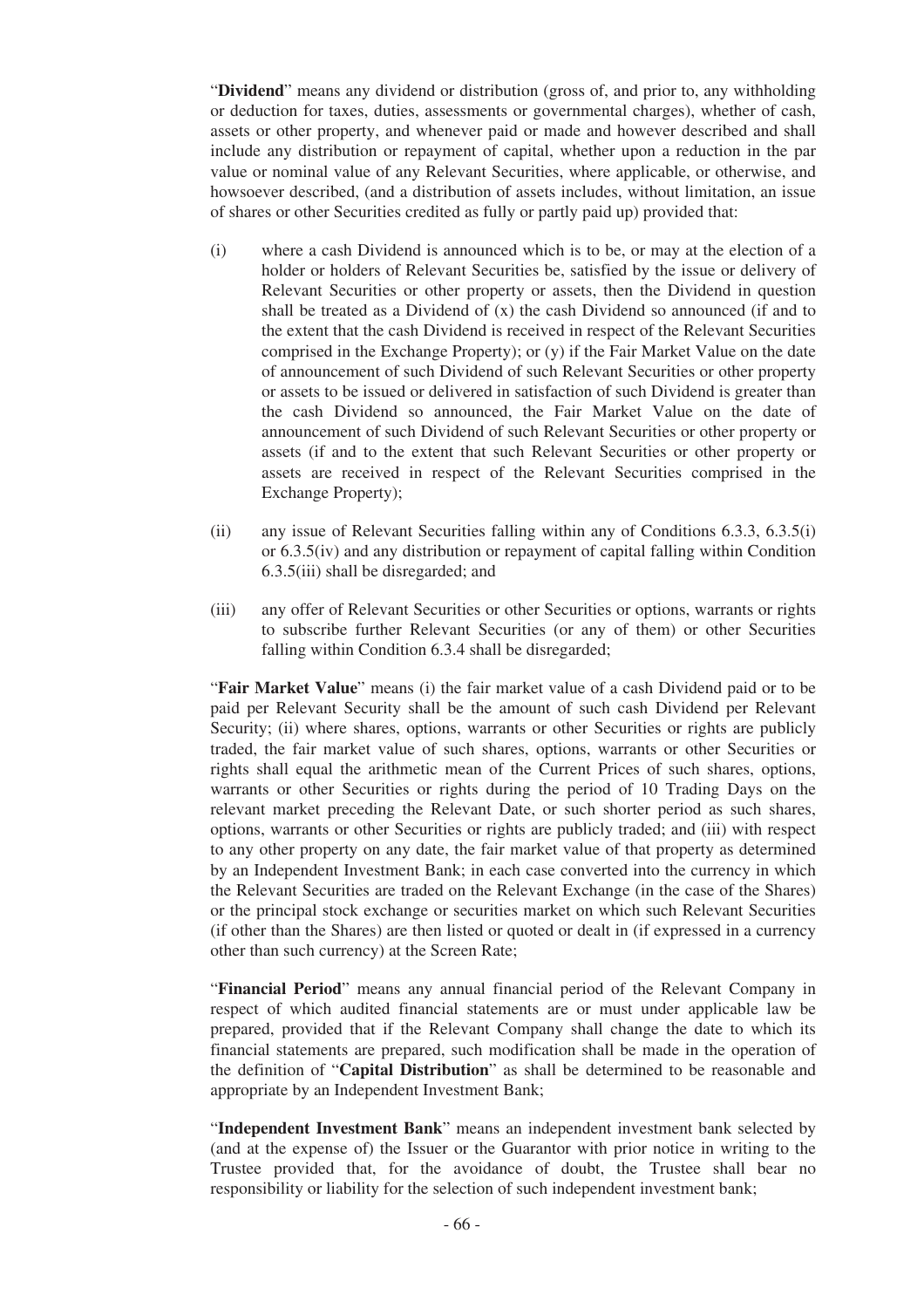"**Relevant Company**" means the CIMB Group, and any corporation or company derived from or resulting or surviving from the merger, consolidation, amalgamation, reconstruction or acquisition of the CIMB Group with, into or by such other corporation or company, and any other entity, all or part of the share capital of which is, or all or some of the Securities are, at the relevant time included in the Exchange Property;

"**Relevant Date**" means whichever is the later of (a) the date on which a payment under or in respect of the Bonds or the Trust Deed first becomes due and (b) if the full amount payable has not been received by the Trustee or the Principal Agent on or prior to such due date, the date on which, the full amount having been so received, notice to that effect shall have been given to the Bondholders;

"**Relevant Exchange**" means Bursa Securities or, if the Shares are no longer admitted to trading on Bursa Securities, the principal stock exchange or securities market on which the Shares are traded or dealt in;

"**Screen Rate**" means, on any day, and, in respect of the conversion of one currency into another currency, the spot mid-price rate of exchange between such currencies appearing on Bloomberg "BFIX" or as such page may be replaced from time to time, at 11.00 a.m. Kuala Lumpur time on that day, or, if that page is not available or that rate of exchange does not appear on that page at 11.00 a.m. Kuala Lumpur time on that day, the rate of exchange between such currencies appearing on such other screen or information service, or determined in such other manner, as the Issuer shall determine; and

"**Trading Day**" means (i) in respect of the Shares, a day (other than a Saturday or Sunday) on which the Relevant Exchange is open for business; and (ii) in respect of any other Relevant Securities or any other Securities, a day (other than a Saturday or Sunday) on which the stock exchange or other securities market on which such Relevant Securities or any other Securities are principally traded is open for business.

### **6.5** *Notice of Change in Exchange Property*

The Issuer shall give notice to the Trustee and the Principal Agent in writing and to the Bondholders in accordance with Condition 16 of any change in the nature or composition of the Exchange Property as soon as reasonably practicable and in any event no later than 10 Business Days following such change, and shall certify such details as the Trustee may in its absolute discretion require of the Exchange Property to which the holder of a Bond would be entitled upon exercise of the Exchange Right in respect of such principal amount following such change.

# **6.6** *Release from the Exchange Property*

Upon actual delivery of Exchange Property to the relevant Bondholder or upon redemption of the Bonds or upon any purchase and cancellation of the Bonds, the *pro rata* share of the Exchange Property or the relevant part thereof attributable to each relevant Bond shall cease to be part of the Exchange Property and the Exchange Property shall be reduced accordingly.

For the purposes of these Conditions, the term "*pro rata* **share**" means, for each Bond at any time, a fraction of the Exchange Property the numerator of which shall be the principal amount of such Bond and the denominator of which shall be the aggregate principal amount of all the Bonds (including the Bond to which the *pro rata* share relates) which are outstanding at such time (excluding for this purpose the principal amount of any Bonds in respect of which Exchange Rights have been exercised by a Bondholder but the Exchange Property has not yet been delivered and excluding from the Exchange Property such undelivered Exchange Property).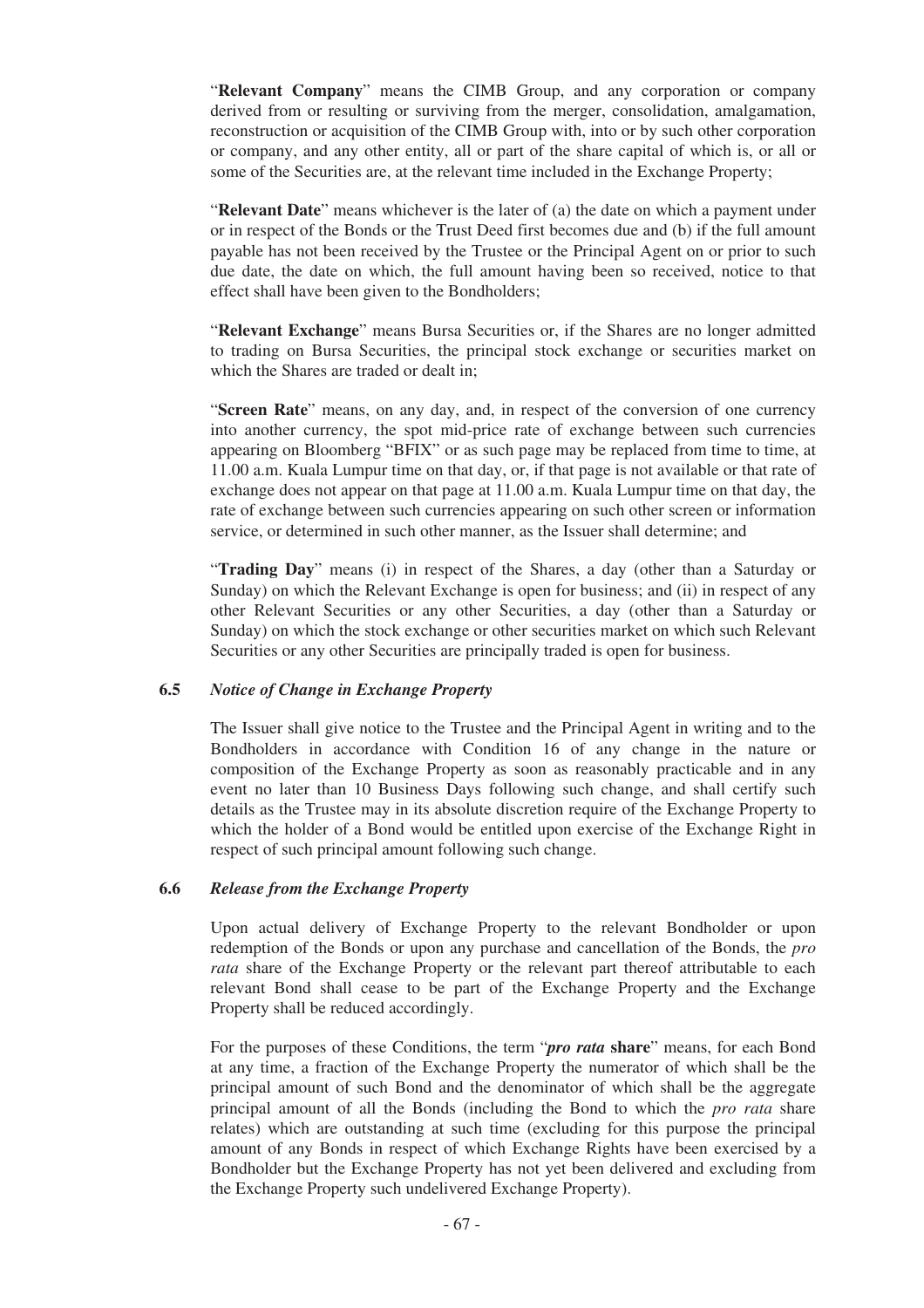### **6.7** *Purchase or substitution of Relevant Securities etc.*

If any cash amount or Securities or other property is received under or pursuant to these Conditions (including if applicable, pursuant to Capital Distributions or otherwise as set out in Condition 6.3.5) in respect of Exchange Property which is to be added to and is to form part of the Exchange Property (other than (i) any Shares or Relevant Securities of a class already comprised in the Exchange Property; and (ii) as included in the Offer Consideration received under Condition 6.9 or added to and forming part of the Exchange Property pursuant to Condition 6.9.2) before the Exchange Rights lapse, such cash amount may be applied at the Issuer's discretion, and such Securities or other property may be sold by the Issuer and the proceeds of such sale (net of any costs and expenses incurred in connection with such sale) shall be applied by the Issuer as soon as reasonably practicable and to the extent possible in purchasing additional Shares (not then comprised in the Exchange Property) or, where the Exchange Property comprises Securities other than Shares, additional units of such Securities, provided that for the avoidance of doubt, any cash amount or Securities or other property received but not so applied and/or sold as set out in this Condition 6.7 may be added to and form part of the Exchange Property.

The substitution of any cash amount which is otherwise to be added to and form part of the Exchange Property with additional Shares or Relevant Securities of a class already comprised in the Exchange Property (owned by it and not comprised in the Exchange Property) shall be undertaken at their Fair Market Value (as at the third Trading Day following the day on which such cash amount was received by the Issuer). Any such additional Shares or other Securities purchased or substituted shall thereafter form part of the Exchange Property.

## **6.8** *Voting Rights etc.*

Bondholders and the Trustee shall have no voting rights in respect of the Shares or any other part of the Exchange Property prior to their delivery or transfer to the relevant Bondholder (or as it may direct) upon exercise of Exchange Rights.

In exercising any voting rights attaching to the Shares and other Relevant Securities that it may have or making any such election to which it may be entitled, the Issuer is not obliged to take account of the interests of the Bondholders and accordingly the Issuer may act in a manner in connection therewith that is contrary to or may not be in the best interests of the Bondholders.

# **6.9** *Offers*

6.9.1 In the event of an Offer for Relevant Securities in a Relevant Company, the Issuer shall have absolute discretion to accept such Offer (and as to any alternative consideration) or reject such Offer, provided that it may not accept any such Offer prior to the Specified Date in respect thereof. If the Offer is accepted (or if the Relevant Securities are subject to compulsory acquisition), then, with effect from the Final Date, the Exchange Property will be deemed to consist, in whole or in part, of the consideration (the "**Offer Consideration**") received for the Relevant Securities then comprised in the Exchange Property acquired under the Offer or pursuant to such compulsory acquisition and in place of the Exchange Property which it or they, as the case may be, substitute. The Issuer shall not accept any Offer in respect of such part of the Exchange Property which would be deliverable to Bondholders who have exercised Exchange Rights for which the Exchange Date falls prior to the commencement of the Suspension Period (as defined in Condition 6.9.4). The Issuer shall give notice to the Bondholders in accordance with Condition 16 and to the Trustee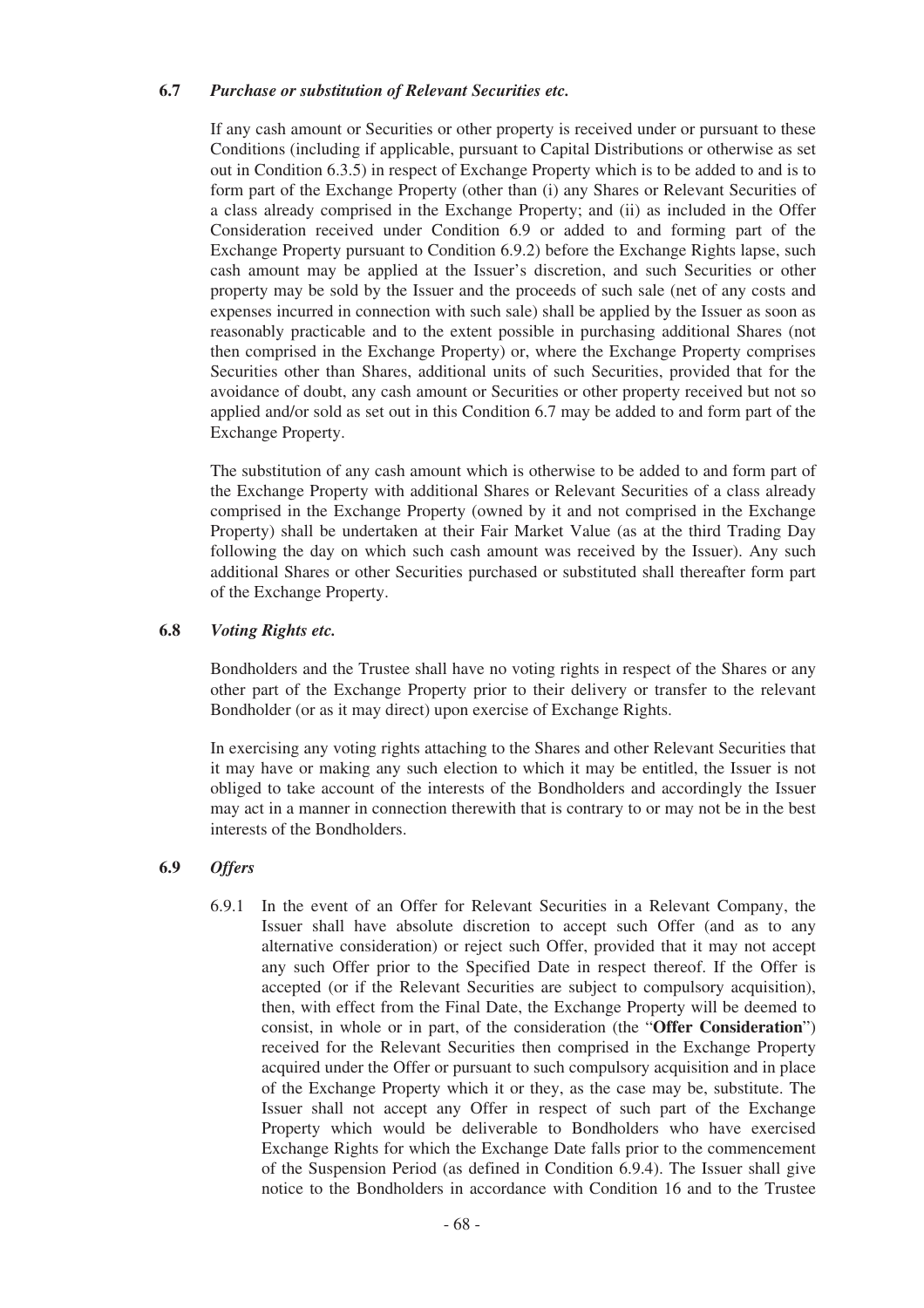and the Principal Agent in writing forthwith upon receipt of any Offer for the Relevant Securities.

For the purposes of these Conditions:

"**Final Date**" means, in relation to any Offer, the date such Offer becomes or is declared unconditional in all respects;

"**Offer**" means an offer to the holders of any Relevant Securities comprising Exchange Property, whether expressed as a legal offer, an invitation to treat or in any other way, in circumstances where such offer is available to all holders of the applicable Relevant Securities or all or substantially all such holders other than any holder who is, or is connected with, or is deemed to be acting in concert with, the person making such offer or to whom, by reason of the laws of any territory or requirements of any recognised regulatory body or any stock exchange in any territory, it is determined not to make such an offer; and

"**Specified Date**" means, in respect of any Offer, the final date for acceptance of such Offer, which, if such Offer is extended prior to such final date, shall be the final date for acceptance of such extended Offer.

- 6.9.2 Any cash amount included in the Offer Consideration in respect of the Exchange Property shall, at the discretion of the Issuer, be deemed to be (a) substituted by the Issuer for additional Relevant Securities of the same class as the Relevant Securities (if any) included in the Offer Consideration (owned by the Issuer and not then comprised in the Exchange Property) at their Fair Market Value (as at the third Trading Day following the day on which such cash amount was received by the Issuer) for such cash amount and/or (b) applied (net of any costs and expenses incurred) by the Issuer in purchasing Relevant Securities of the same class as the Relevant Securities (if any) included in the Offer Consideration and/or (c) at the determination of the Issuer, added to the Exchange Property. Such Securities shall in each case be added to and form part of the Exchange Property and any expenses associated with such acquisition shall be borne from the Exchange Property.
- 6.9.3 In relation to any scheme of arrangement, reorganisation, amalgamation or reconstruction of any company or companies (whether or not involving liquidation or dissolution), the Issuer shall at all times be entitled, in relation to any Relevant Securities, to vote on, exercise its rights in respect of, or otherwise participate in, any such scheme of arrangement, reorganisation, amalgamation or reconstruction as it thinks fit up to the Settlement Date relating to such Relevant Securities.
- 6.9.4 The Exchange Rights shall be suspended during the period (the "**Suspension Period**") from and including (i) the Specified Date until the acceptance of the relevant Offer is withdrawn or the relevant Offer lapses or becomes or is declared unconditional in all respects; or (ii) the date any vote is cast in relation to any applicable scheme of arrangement, reorganisation, amalgamation or reconstruction which is approved by the required majority until the same is approved or rejected by any relevant judicial or other authorities (both dates inclusive), and if Exchange Rights are exercised such that the Exchange Date would otherwise fall in the Suspension Period, such exercise shall be null and void.
- 6.9.5 If a tender or other offer is made by or on behalf of a Relevant Company (or any person associated with such Relevant Company) to purchase or otherwise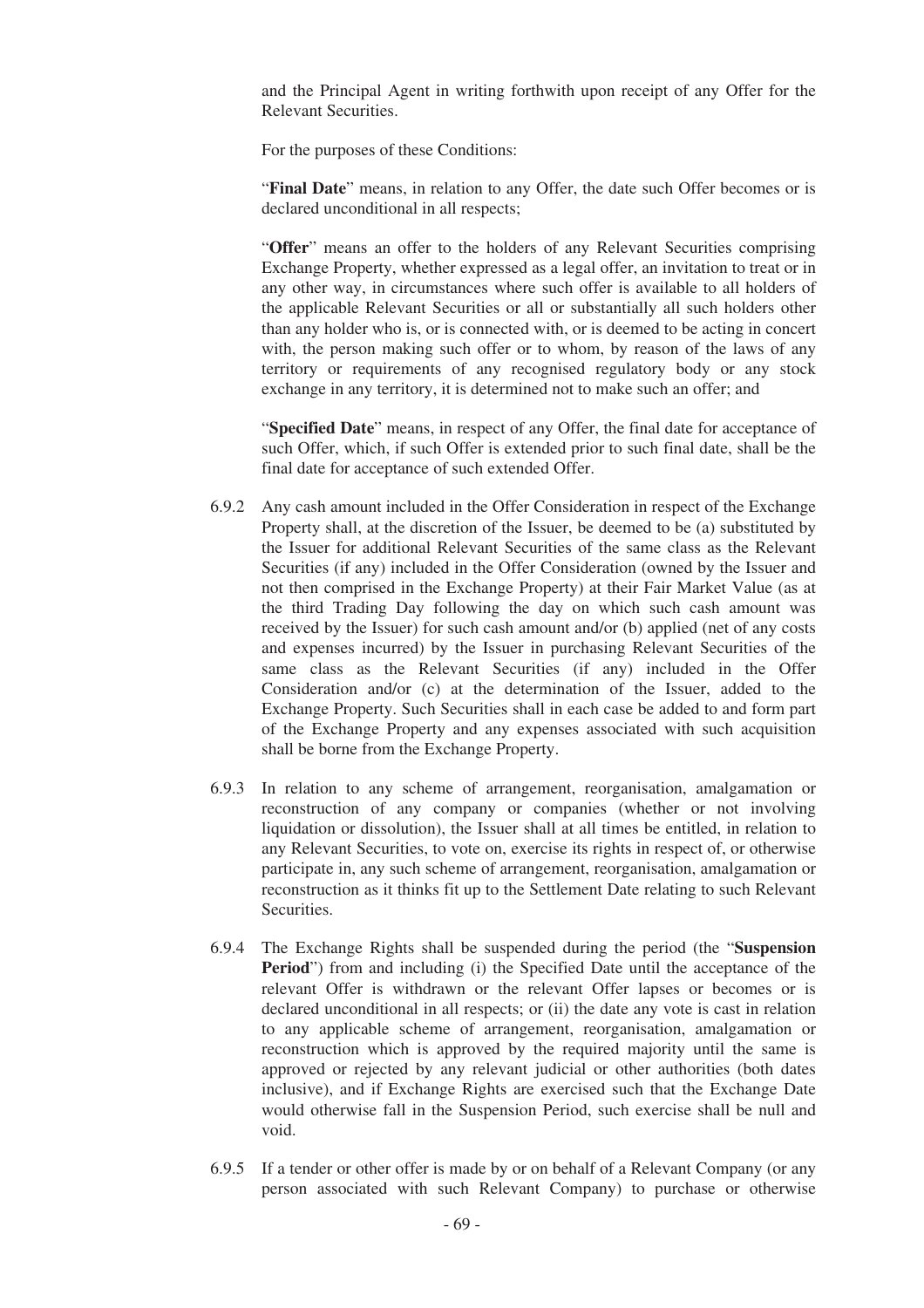acquire, redeem or exchange such Relevant Securities, the Issuer shall not tender or be entitled to be treated as having tendered any such Relevant Securities which are comprised in the Exchange Property or be treated as having accepted any such offer in respect thereof or vote in respect of any such Relevant Securities in relation to any such tender or other offer, nor shall the Issuer exercise or be treated as having exercised any option to require the dissolution or repayment of such Relevant Securities prior to the final due date for dissolution or repayment thereof.

### **6.10** *Covenants and Undertakings*

- 6.10.1 The Issuer has undertaken in the Trust Deed, *inter alia*, that so long as any Bond remains outstanding:
	- (i) it will obtain and/or maintain all applicable consents and approvals which are required for the performance of its obligations under the Bonds and the Trust Deed; and
	- (ii) it will forthwith notify the Trustee of the listing or delisting of the Shares (or any Shares as a class) by Bursa Securities or any Alternative Stock Exchange).
- 6.10.2 In the Trust Deed, the Guarantor has covenanted with the Trustee, *inter alia*, that so long as any Bond remains outstanding:
	- (i) it will obtain and/or maintain all applicable consents and approvals which are required for the performance of its obligations under the Bonds and the Trust Deed;
	- (ii) the Issuer shall remain a direct or indirect wholly-owned Subsidiary (as defined in Condition 8.9) of the Guarantor;
	- (iii) it will procure that the Issuer will not carry on any business activity whatsoever other than in connection with the issue of debt securities or borrowing of monies (or other arrangements having a similar commercial effect) for the purpose of lending the proceeds of such issues, borrowings or arrangements to the Guarantor or any of the Guarantor's Subsidiaries;
	- (iv) in the event that dividends and other income and other benefits and rights derived from the Exchange Property are received by the Guarantor, it will comply with the requirements of this Condition 6 (where applicable);
	- (v) it will not create or purport or attempt to create, assume or permit to subsist any mortgage, charge, pledge, hypothecation, lien, interest under a trust or other encumbrance over the Exchange Property or any part thereof other than that which arise by operation of law;
	- (vi) it will keep available for the purpose of effecting the exercise of the Exchange Rights such amount of Exchange Property as would be required to be delivered upon exercise of all of the Exchange Rights outstanding from time to time; and
	- (vii) it will deliver in accordance with the Trust Deed and these Conditions, the Exchange Property free and clear of all liens, claims, charges, security, encumbrances or like interests upon exchange of the Bonds.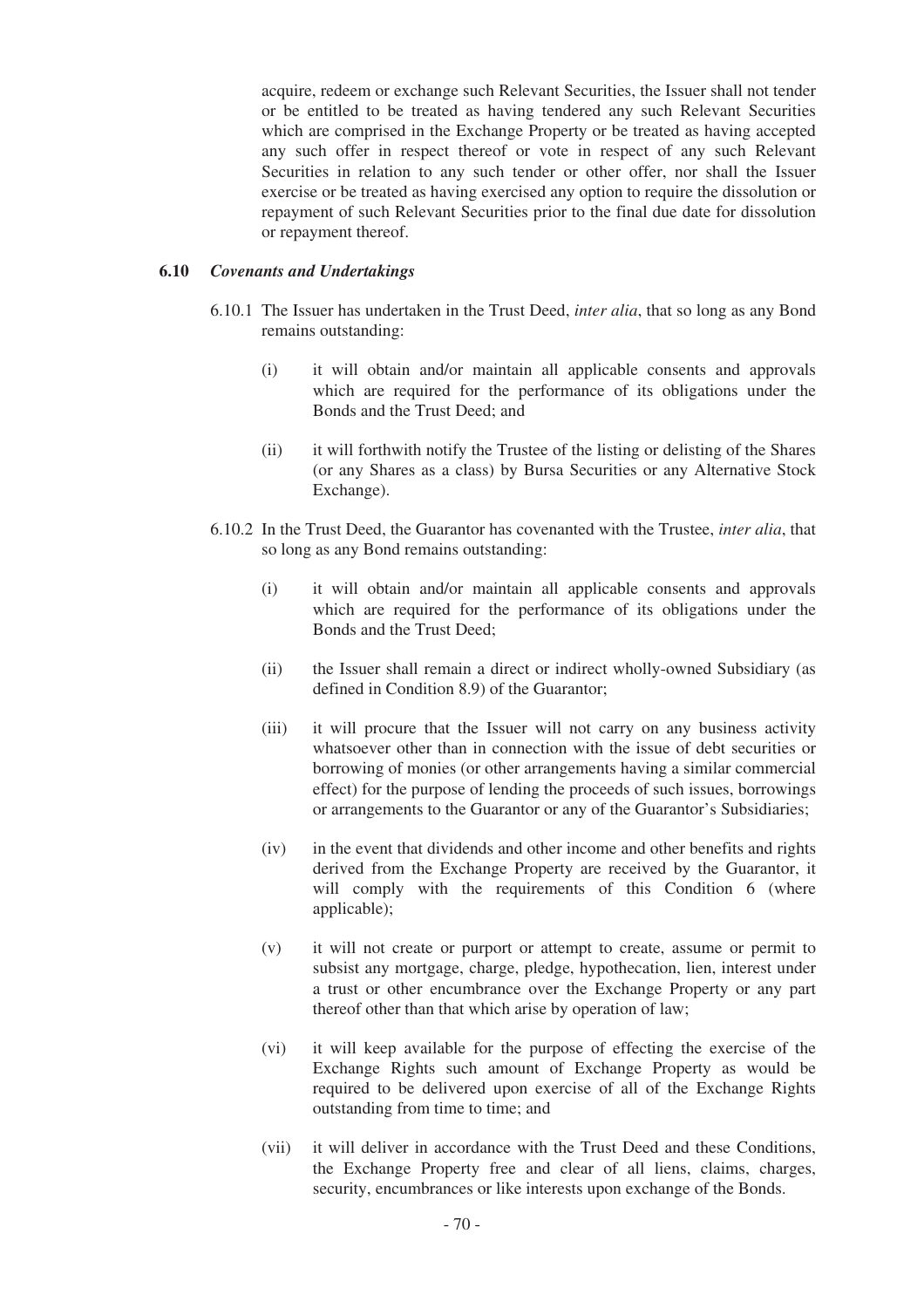## **7 Payments**

# **7.1** *Principal*

Payment of principal and premium (if any) will be made by transfer to the registered account of the Bondholder. Payment of principal will only be made after surrender of the relevant Certificate at the specified office of any of the Agents.

*So long as the Bonds are represented by a Global Certificate and such Global Certificate is held on behalf of a clearing system, such payments will be made to the holder appearing in the register of holders of the Bonds maintained by the Registrar at the close of the business day (being for this purpose a day on which Euroclear and Clearstream, Luxembourg are open for business) before the relevant due date.*

# **7.2** *Registered Accounts*

For the purposes of this Condition 7, a Bondholder's registered account means the U.S. dollar account maintained by or on behalf of it with a bank in New York, details of which appear on the Register at the close of business on the fifth Payment Business Day before the due date for payment, and a Bondholder's registered address means its address appearing on the Register at that time.

## **7.3** *Fiscal Laws*

All payments in respect of the Bonds are subject in all cases to (i) any applicable fiscal or other laws and regulations applicable thereto, but without prejudice to Condition 9 and (ii) any withholding or deduction required pursuant to an agreement described in Section 1471(b) of the U.S. Internal Revenue Code of 1986, as amended (the "**Code**"), or otherwise imposed pursuant to Sections 1471 through 1474 of the Code and any regulations or agreements thereunder or official interpretations thereof ("**FATCA**") or any law implementing an intergovernmental approach to FATCA.

### **7.4** *Payment Initiation*

Payment instructions (for value on the due date or, if that is not a Payment Business Day, for value on the first following day which is a Payment Business Day) will be initiated on the due date for payment (or, if it is not a Payment Business Day, the immediately following Payment Business Day) or, in the case of a payment of principal and premium (if any), if later, on the Payment Business Day on which the relevant Certificate is surrendered at the specified office of an Agent.

### **7.5** *Fractions*

When making payments to Bondholders, if the relevant payment is not of an amount which is a whole multiple of the smallest unit of the relevant currency in which such payment is to be made, such payment will be rounded down to the nearest unit.

### **7.6** *Delay in Payment*

- 7.6.1 Bondholders will not be entitled to any interest or other payment for any delay after the due date in receiving the amount due if the due date is not a Payment Business Day or if the Bondholder is late in surrendering its Certificate (if required to do so).
- 7.6.2 If an amount which is due on the Bonds is not paid in full, the Registrar will annotate the Register with a record of the amount (if any) in fact paid.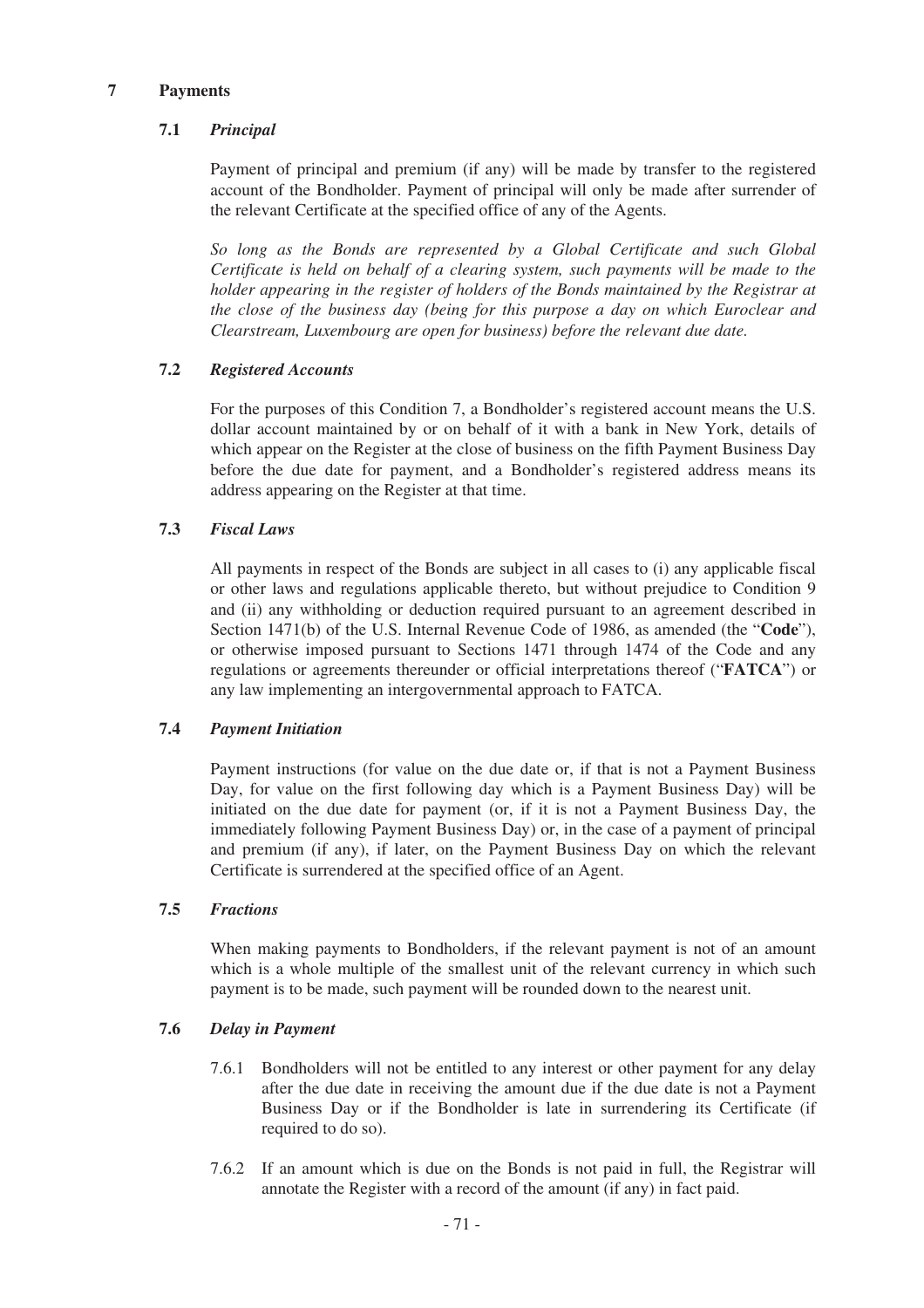## **7.7** *Payment Business Day*

In these Conditions, "**Payment Business Day**" means a day other than a Saturday or Sunday or a public holiday on which commercial banks are open for business in Labuan, Kuala Lumpur, New York and, in the case of the surrender of a Certificate, in the place where the Certificate is surrendered.

## **8 Redemption, Purchase and Cancellation**

## **8.1** *Redemption at Maturity*

Unless previously redeemed, exchanged or purchased and cancelled as provided herein, the Issuer will redeem each Bond at 100 per cent. of its principal amount on 8 August 2024 (the "**Maturity Date**").

The Issuer may not redeem the Bonds at its option prior to that date except as provided in Condition 8.2 or Condition 8.3 (but without prejudice to Condition 10).

### **8.2** *Redemption at the Option of the Issuer*

8.2.1 On or at any time after 8 August 2022 but not less than ten Business Days prior to the Maturity Date (the "**Issuer Optional Redemption Date**"), the Issuer may, having given not less than 30 nor more than 60 days' notice (the "**Issuer Optional Redemption Notice**") to the Bondholders, the Trustee and the Principal Agent (which notice will be irrevocable), redeem the Bonds, in whole or in part, provided that no such redemption may be made unless the Exchange Property Value (as defined below) of the *pro rata* share of the Exchange Property attributable to each U.S.\$1,000 principal amount of Bonds on each of 20 consecutive Trading Days, the last day of which occurs not more than five Trading Days prior to the date upon which notice of such redemption is given, is at least U.S.\$1,300.

For the purposes of these Conditions:

"**Current Price**" means, in respect of any Trading Day, (i) in the case of the Shares, the VWAP of such Shares on that Trading Day, and (ii) in the case of any other Relevant Security, the closing price as obtained or derived from such stock exchange or other securities market on which such Relevant Security is principally traded on that Trading Day or if no transaction in respect of the Relevant Security takes place on that Trading Day, the average of the closing bid and offer prices on that day in respect of the Relevant Security as derived from such stock exchange or other securities market; and

the "**Exchange Property Value**" of any Trading Day shall be the aggregate of:

- (i) the value of publicly traded Securities included in the Exchange Property, which shall be deemed to be the Current Price of such Securities on such day, provided that if such day is not a Trading Day then the value of such publicly traded Securities shall be the Current Price on the immediately preceding Trading Day, converted (if necessary) into U.S. dollars at the Screen Rate on such day; and
- (ii) the value of all other assets and of publicly traded Securities for which a value cannot be determined pursuant to (i) above of this definition included in the Exchange Property, which shall be deemed to be the value on such day (converted (if necessary) into U.S. dollars as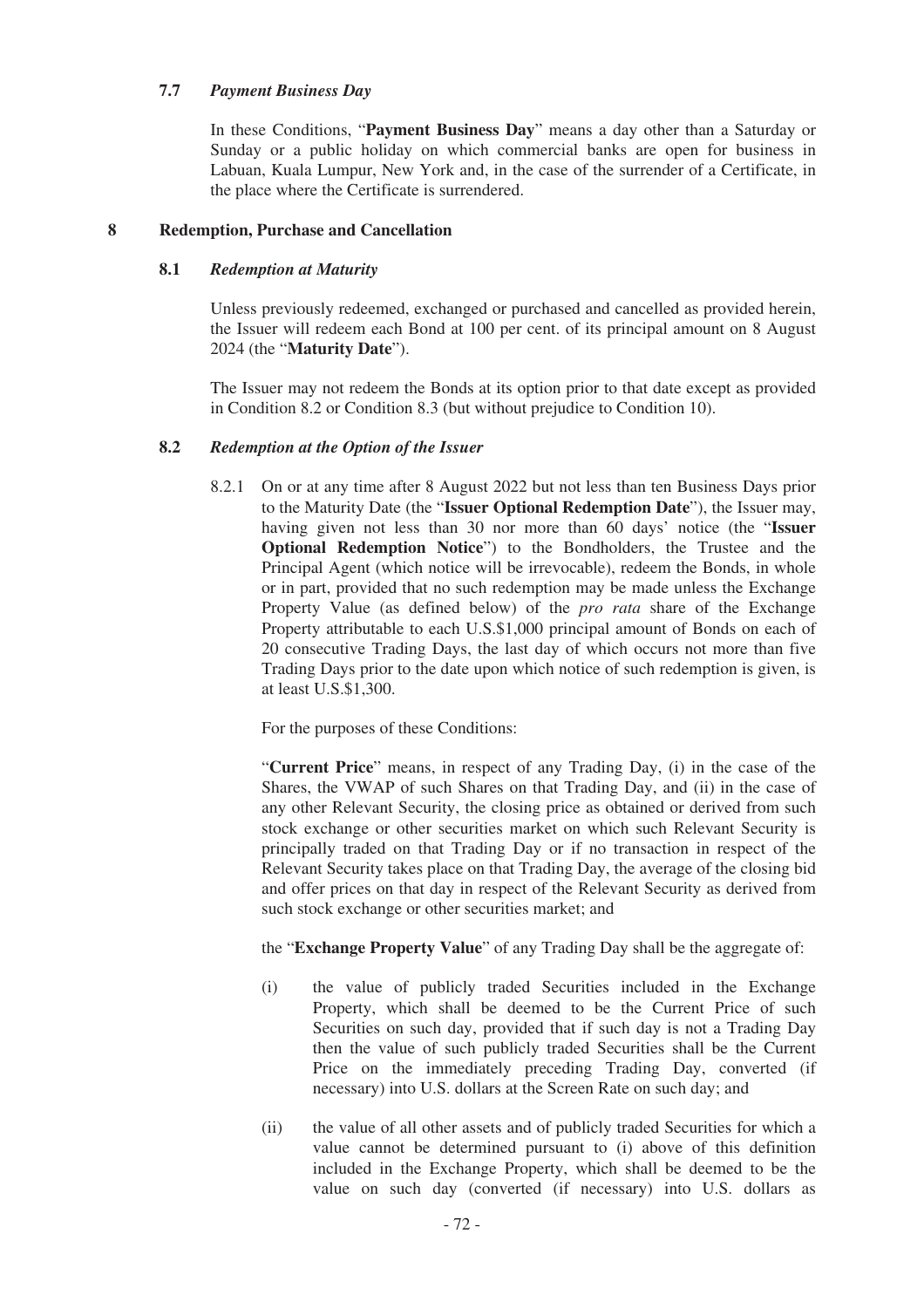aforesaid) as certified by an Independent Investment Bank (in the case of Securities) or independent appraiser (in the case of other assets (other than cash)) of international repute selected by the Issuer and notified in writing to the Trustee; and

(iii) the value of cash shall be deemed to be the amount thereof (converted (if necessary) into U.S. dollars as aforesaid),

provided that if on any day any such publicly traded Securities are quoted on the Relevant Exchange or, as the case may be, such stock exchange or other securities market as aforesaid cum any dividend or other entitlement, or any assets or publicly traded Securities the value of which is to be determined pursuant to (ii) above have the benefit of, or are entitled to, or carry the right to, any dividend or other entitlement, in any such case which a Bondholder would not be entitled to pursuant to these Conditions on exercising Exchange Rights on the last day permitted pursuant to these Conditions, then the value of any such assets or publicly traded Securities on such day shall be reduced by an amount equal to the gross amount of any such dividend or other cash entitlement or, as the case may be, the value (as determined by an Independent Investment Bank as aforesaid) of any entitlement or dividend where that is other than cash.

Upon the expiry of any such notice, the Issuer will be bound to redeem the Bonds at 100 per cent. of their principal amount on the date fixed for such redemption.

8.2.2 If at any time the aggregate principal amount of the Bonds outstanding is less than 10 per cent. of the aggregate principal amount of the Bonds originally issued (including any Bonds issued pursuant to Condition 15), the Issuer shall have the option to redeem such outstanding Bonds, in whole but not in part, at 100 per cent. of their principal amount on the date fixed for such redemption. The Issuer will give at least 30 days' but not more than 60 days' prior notice to the Bondholders, the Trustee and the Principal Agent for such redemption.

### **8.3** *Redemption for Taxation Reasons*

- 8.3.1 The Bonds may be redeemed at 100 per cent. of their principal amount, at the option of the Issuer, on the relevant date fixed for redemption (the "**Tax Redemption Date**"), in whole, but not in part, at any time, on giving not fewer than 30 nor more than 60 days' notice (a "**Tax Redemption Notice**") to the Bondholders in accordance with Condition 16 and to the Trustee and the Principal Agent (which notice shall be irrevocable) if the Issuer or, if the Guarantee were called, the Guarantor satisfies the Trustee immediately prior to the giving of such notice that (i) it has or will become obliged to pay Additional Amounts (as defined in Condition 9) or further Additional Amounts as provided or referred to in Condition 9 as a result of any change in, or amendment to, the laws (or any regulations, rulings or other administrative pronouncements promulgated thereunder) of Malaysia or any political subdivision or any authority thereof or therein having power to tax, or any change in the application or official interpretation of such laws, regulations, rulings or other administrative pronouncements which change or amendment becomes effective on or after 11 July 2019; and (ii) such obligation cannot be avoided by the Issuer or the Guarantor, as the case may be, taking reasonable measures available to it.
- 8.3.2 No Tax Redemption Notice shall be given earlier than 90 days prior to the earliest date on which the Issuer or the Guarantor, as the case may be, would be obliged to pay such Additional Amounts were a payment in respect of the Bonds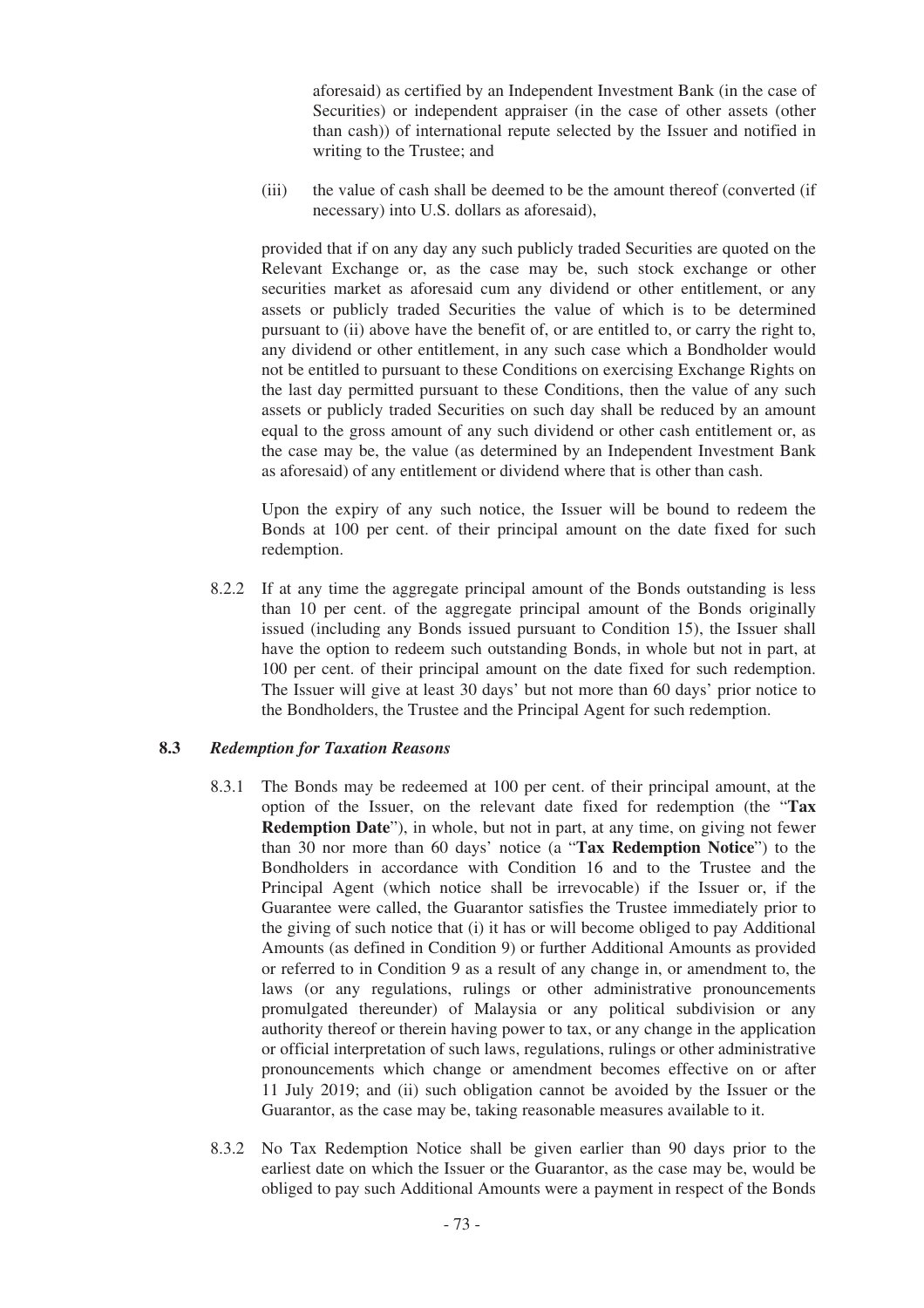then due. Prior to the publication of any Tax Redemption Notice, the Issuer or the Guarantor, as the case may be, shall deliver to the Trustee a certificate signed by an Authorised Signatory of the Issuer or the Guarantor, as the case may be, stating that the Issuer or the Guarantor, as the case may be, is entitled to effect such redemption and setting forth a statement of facts showing that the conditions precedent to the right of the Issuer so to redeem have occurred and an opinion in form and substance satisfactory to the Trustee of independent legal advisers or qualified tax experts of recognised standing to the effect that the Issuer or the Guarantor, as the case may be, has or will become obliged to pay such Additional Amounts as a result of such change or amendment. The Trustee shall be entitled to accept without further enquiry such certificate and opinion as sufficient evidence of the satisfaction of the conditions precedent set out above in this Condition 8.3 and shall not be required to make any further enquiry into such circumstances and shall not incur liability to any person (including any Bondholder) as a result of relying on such certificate. Any such certificate so accepted by the Trustee shall be conclusive and binding on the Bondholders.

8.3.3 If the Issuer gives a Tax Redemption Notice, each Bondholder will have the right to elect that his Bond(s) shall not be redeemed and that the provisions of Condition 9 shall not apply in respect of any payments to be made in respect of such Bond(s) which falls due after the relevant tax redemption date specified in the Tax Redemption Notice (the "**Tax Redemption Date**") whereupon no Additional Amounts shall be payable in respect thereof pursuant to Condition 9 and payment of all amounts shall be made subject to the deduction or withholding of the Malaysian taxation required to be withheld or deducted. To exercise a right pursuant to this Condition 8.3, the relevant Bondholder must present the Certificate representing his Bond(s) together with a duly completed and signed notice of exercise in the form (for the time being current) obtainable from the specified office of any Paying Agent (a "**Tax Exercise Notice**") on or before the day falling 10 Business Days prior to the Tax Redemption Date at the specified office of any Paying Agent.

# **8.4** *Redemption for Delisting*

- 8.4.1 In the event the Exchange Property (other than any securities, property or assets (including cash) which may be added to the Exchange Property following the Closing Date as a result of the provisions in Condition 6) ceases to comprise Securities listed or admitted to trading on Bursa Securities or an Alternative Stock Exchange (disregarding any cash amount forming part of the Offer Consideration received pursuant to Condition 6 if and to the extent that such cash amount is applied by the Issuer in accordance with Condition 6 to purchase Securities which are listed or admitted to trading on Bursa Securities or an Alternative Stock Exchange) (a "**Delisting**"), each Bondholder shall have the right (the "**Delisting Put Right**"), at such Bondholder's option, to require the Issuer to redeem all (but not less than all) of such Bondholder's Bonds on the 20th Business Day after notice has been given to Bondholders regarding the Delisting referred to under Condition 8.4.2 below or, if such notice is not given, the 20th Business Day after the Delisting (the "**Delisting Put Date**") at 100 per cent. of their principal amount.
- 8.4.2 Promptly after becoming aware of a Delisting, the Issuer shall procure that notice regarding the Delisting Put Right shall be given to Bondholders (in accordance with Condition 16) stating:
	- (i) the Delisting Put Date;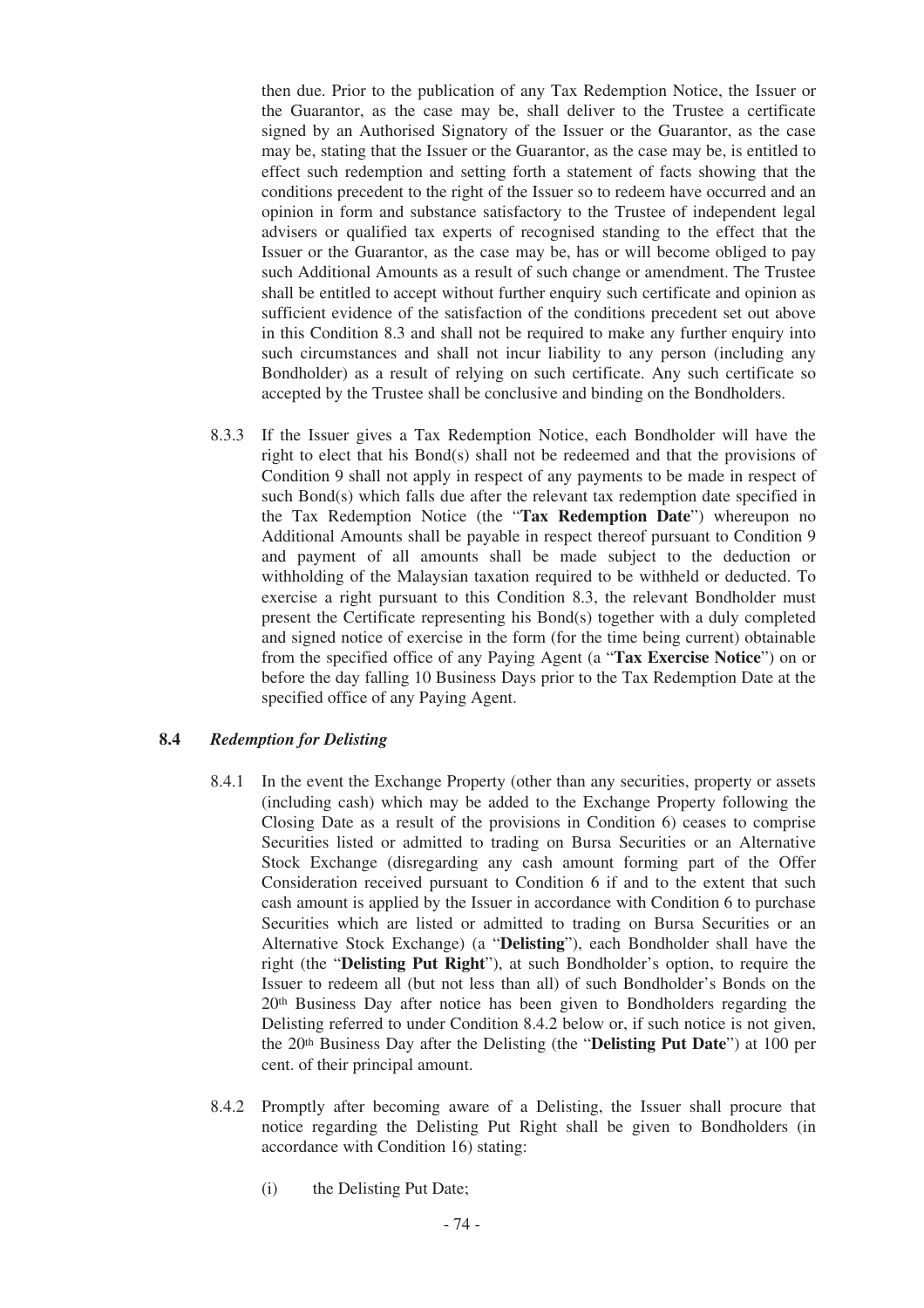- (ii) the date of such Delisting and, briefly, the events causing such Delisting;
- (iii) the date by which the Delisting Put Exercise Notice (as defined below) must be given;
- (iv) the method by which the principal amount of the Bonds will be paid;
- (v) the names and addresses of all Paying Agents;
- (vi) the procedures that Bondholders must follow and the requirements that Bondholders must satisfy in order to exercise the Delisting Put Right or Exchange Right; and
- (vii) that a Delisting Put Exercise Notice, once validly given, may not be withdrawn.
- 8.4.3 To exercise its rights to require the Issuer to purchase its Bonds, the Bondholder must deliver a written irrevocable notice of the exercise of such right (a "**Delisting Put Exercise Notice**"), in the then current form obtainable during normal business hours from the specified office of any Agent, to any Paying Agent on any Business Day prior to the close of business at the location of such Paying Agent on such day and which day is not less than 10 Business Days prior to the Delisting Put Date.
- 8.4.4 A Delisting Put Exercise Notice, once delivered, shall be irrevocable and the Issuer shall redeem the Bonds which form the subject of the Delisting Put Exercise Notices delivered as aforesaid on the Delisting Put Date.
- 8.4.5 Neither the Trustee nor any of the Agents shall be required to take any steps to ascertain whether a Delisting or any event which could lead to the occurrence of a Delisting has occurred and none of them shall be responsible or liable to the Bondholders or any other person for any loss arising from any failure by it to do so.

### **8.5** *Redemption at the option of the Bondholders*

The Bonds may be redeemed at the option of the Bondholders at 100 per cent. of their principal amount, on 8 August 2022 (the "**Bondholders' Optional Redemption Date**") in whole or in part, on the Bondholder giving not less than 30 nor more than 60 days' notice (a "**Bondholders' Optional Redemption Notice**") to the Issuer (which notice shall be irrevocable and shall oblige the Issuer to redeem the Bonds on the Bondholders' Optional Redemption Date).

#### **8.6** *Purchases*

The Issuer, the Guarantor or any of the Guarantor's Subsidiaries may at any time purchase Bonds in the open market or otherwise at any price provided that no such purchase may be made in the period commencing on the date 15 Business Days prior to the date fixed for redemption from time to time of the Bonds. The Bonds so purchased, while held by or on behalf of the Issuer, the Guarantor or any of the Guarantor's Subsidiaries shall not entitle the Bondholder thereof to vote at any meetings of the Bondholders and shall not be deemed to be outstanding for certain purposes, including without limitation for the purpose of calculating quorums at meetings of the Bondholders or for the purposes of Condition 10, Condition 12 and Condition 13.

#### **8.7** *Cancellation*

Bonds purchased by the Issuer, the Guarantor or any Subsidiary of the Guarantor may be held, sold or cancelled. All Bonds redeemed or exchanged will be cancelled and may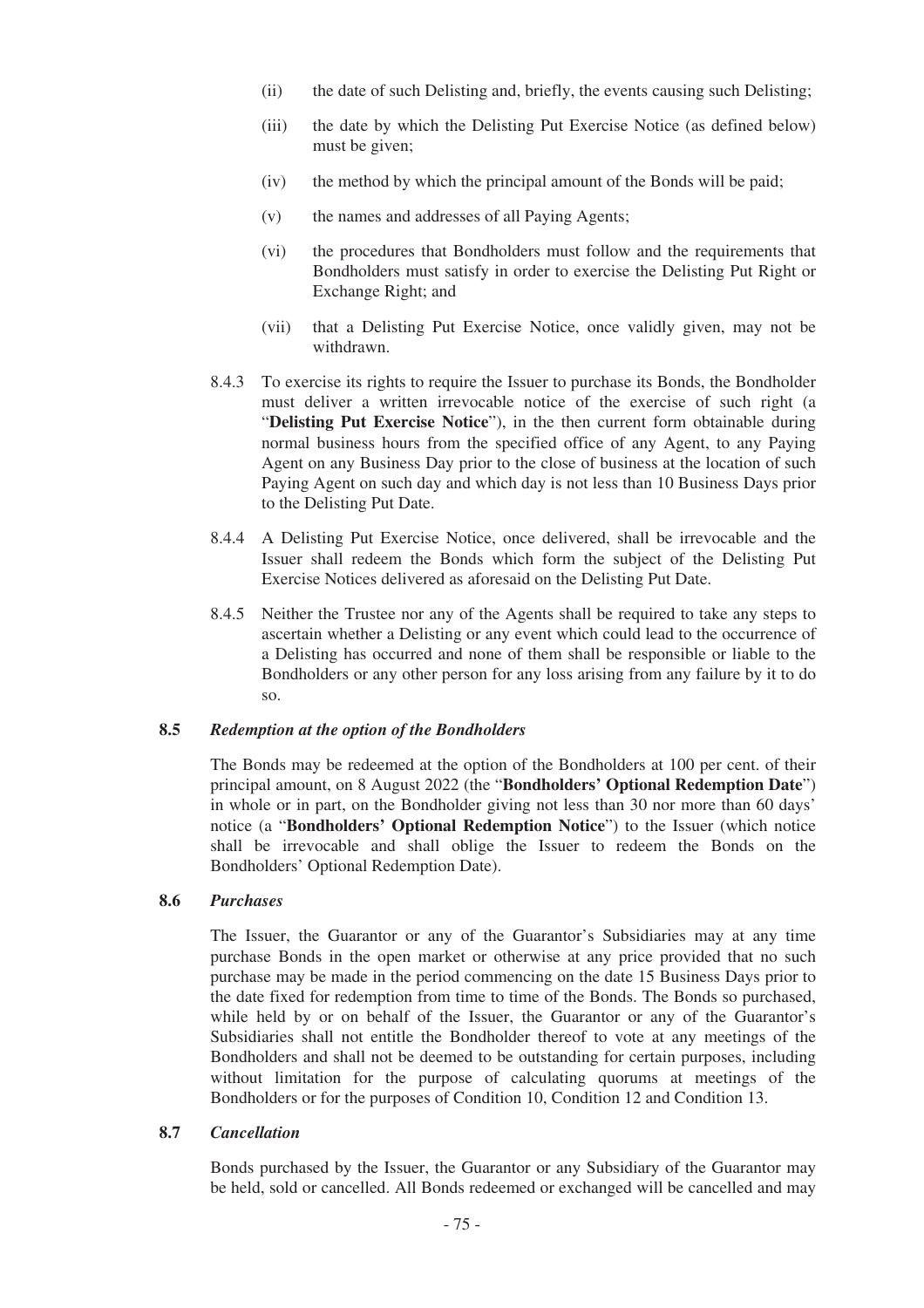not be reissued or resold. Certificates in respect of all Bonds cancelled will be forwarded to or to the order of the Registrar and such Bonds may not be reissued or resold.

### **8.8** *Redemption Notices*

Any redemption notice shall be irrevocable. Each such notice shall specify, *inter alia*, (i) the date when the relevant redemption will take place; (ii) the last day on which Exchange Rights may be exercised by a Bondholder pursuant to these Conditions; and (iii) the value of the *pro rata* share of the Exchange Property attributable to each Bond as at the most recent practicable date prior to the giving of the relevant notice (converted into U.S. dollars at the prevailing rate as at such date if necessary). All Bonds in respect of which a redemption notice is given shall be redeemed as provided in this Condition 8 on the relevant redemption date, other than any Bonds in respect of which Exchange Rights shall have been exercised pursuant to Condition 6.

Notwithstanding the giving of a redemption notice by the Issuer, Bondholders may continue to exercise Exchange Rights during the Exchange Period.

## **8.9** *Definitions*

For the purposes of these Conditions:

- (i) "**Business Day**" means a day (other than a Saturday or Sunday or public holiday) on which commercial banks are open for general business in Labuan, Kuala Lumpur and New York; and
- (ii) "**Subsidiary**" means a subsidiary as defined in the Companies Act 2016, of Malaysia.

### **9 Taxation**

- **9.1** All payments to Bondholders made by or on behalf of the Issuer or, as the case may be, the Guarantor shall be made free and clear of, and without withholding or deduction for or on account of, any taxes, duties, assessments or governmental charges of whatever nature imposed, levied, collected, withheld or assessed by or within Malaysia or, in each case, any authority therein or thereof having power to tax, unless such withholding or deduction is required by law. In that event (but without limiting Condition 8.3) the Issuer or, as the case may be, the Guarantor shall, subject to sufficient funds being available to it, pay such amounts as shall result in receipt by the Bondholders of such amounts as would have been received by them had no such withholding or deduction been required ("**Additional Amounts**"), except that no such Additional Amounts shall be payable with respect to any Bond:
	- 9.1.1 to, or to a third party on behalf of, a holder who is liable to such taxes, duties, assessments or governmental charges in respect of such Bond by reason of his having some connection with Malaysia other than the mere holding of the Bond or the receipt of any sums due in respect of such Bond (including, without limitation, the holder being a resident or a permanent establishment in Malaysia); or
	- 9.1.2 if the Certificate in respect of such Bond is presented for payment more than 30 days after the Relevant Date for payment in respect thereof except to the extent that the holder of it would have been entitled to such additional amounts on presenting it for payment on the 30<sup>th</sup> day.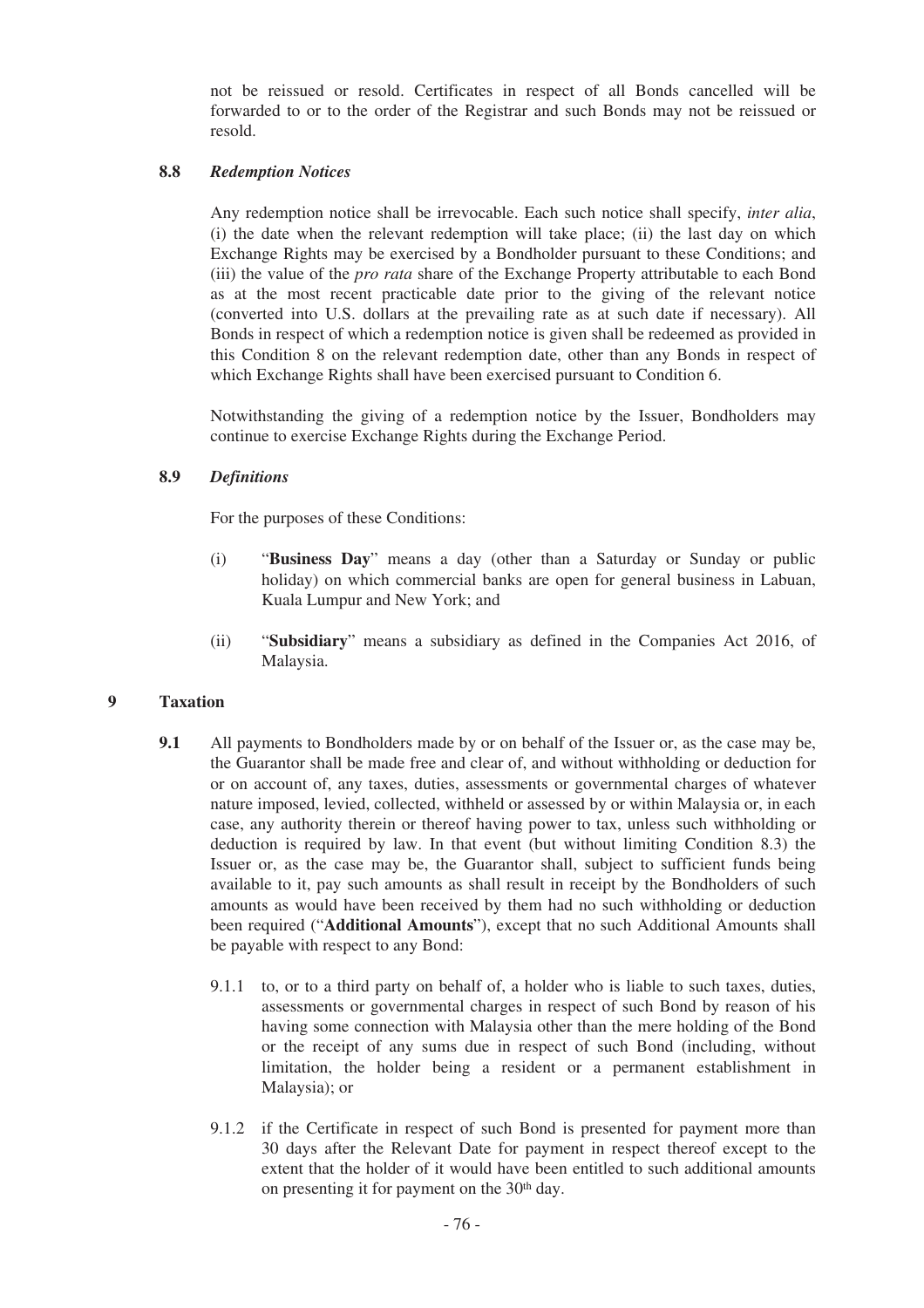- **9.2** Notwithstanding any other provision of these Conditions, in no event will the Issuer or the Guarantor, as the case may be, be required to pay any additional amounts in respect of the Bonds for, or on account of, any withholding or deduction required pursuant to FATCA (including pursuant to any agreement described in Section 1471(b) of the Code) or any law implementing an intergovernmental approach to FATCA.
- **9.3** References in these Conditions to principal, premium, Cash Settlement Amount, Equivalent Amount and/or any other amounts payable in respect of the Bonds shall be deemed to include any Additional Amounts that may be payable under this Condition 9 or under any obligations undertaken in addition thereto or in substitution therefore pursuant to the Trust Deed.

## **10 Events of Default**

- **10.1** If any of the following events (each an "**Event of Default**") occurs and is continuing, the Trustee at its sole discretion may, and if so requested in writing by the holders of not less than 25.0 per cent., in principal amount of the Bonds then outstanding or if so directed by an Extraordinary Resolution shall (subject to the Trustee having been indemnified, pre-funded and/or secured to its satisfaction), give notice to the Issuer that the Bonds are, and they shall accordingly thereby become, immediately due and payable at 100 per cent. of their principal amount (subject as provided below and without prejudice to the right of Bondholders to exercise the Exchange Right in respect of their Bonds in accordance with Condition 6):
	- 10.1.1 a default is made in the payment of any principal due in respect of the Bonds (other than any Cash Settlement Amount) when due and such failure continues for a period of more than 10 Business Days; or
	- 10.1.2 (i) failure by the Guarantor to deliver the Exchange Property as and when the Exchange Property is required to be delivered and such failure continues for a period of 10 Business Days, (ii) failure by the Issuer to pay any Cash Settlement Amount payable by it within 10 Business Days after it is due and payable or (iii) the Issuer fails to pay the Realisation Proceeds payable to it under Condition 6.2.4(ii) within 10 Business Days after such amount is due and payable, in each case, following the exercise of any Exchange Right in respect of any Bond; or
	- 10.1.3 the Issuer or the Guarantor defaults in performance or observance of or compliance with any one or more of its other obligations (other than the obligations under Conditions 10.1.1 and 10.1.2) set out in the Bonds or the Trust Deed which default is, in the opinion of the Trustee, incapable of remedy or, if such default is, in the opinion of the Trustee, capable of remedy, such default is not remedied within 30 days after written notice of such default shall have been given to the Issuer or the Guarantor, as the case may be, by the Trustee; or
	- 10.1.4 (i) any other indebtedness of the Issuer or the Guarantor in respect of monies borrowed or raised is or is declared to be or is capable of being rendered due and payable prior to its stated maturity by reason of any actual default, event of default or the like (however described) or is not paid when due or, as a result of any actual default, event of default or the like (however described) any facility relating to any such indebtedness is or is declared to be or is capable of being cancelled or terminated before its normal expiry date or any person otherwise entitled to use any such facility is not so entitled, or (ii) the Issuer or the Guarantor fails to pay when properly called upon to do so any guarantee of indebtedness for borrowed moneys, provided however, that no Event of Default will occur under this Condition 10.1.4:
		- (a) unless and until the aggregate amount of the indebtedness in respect of which one or more of the events mentioned in this Condition 10.1.4 has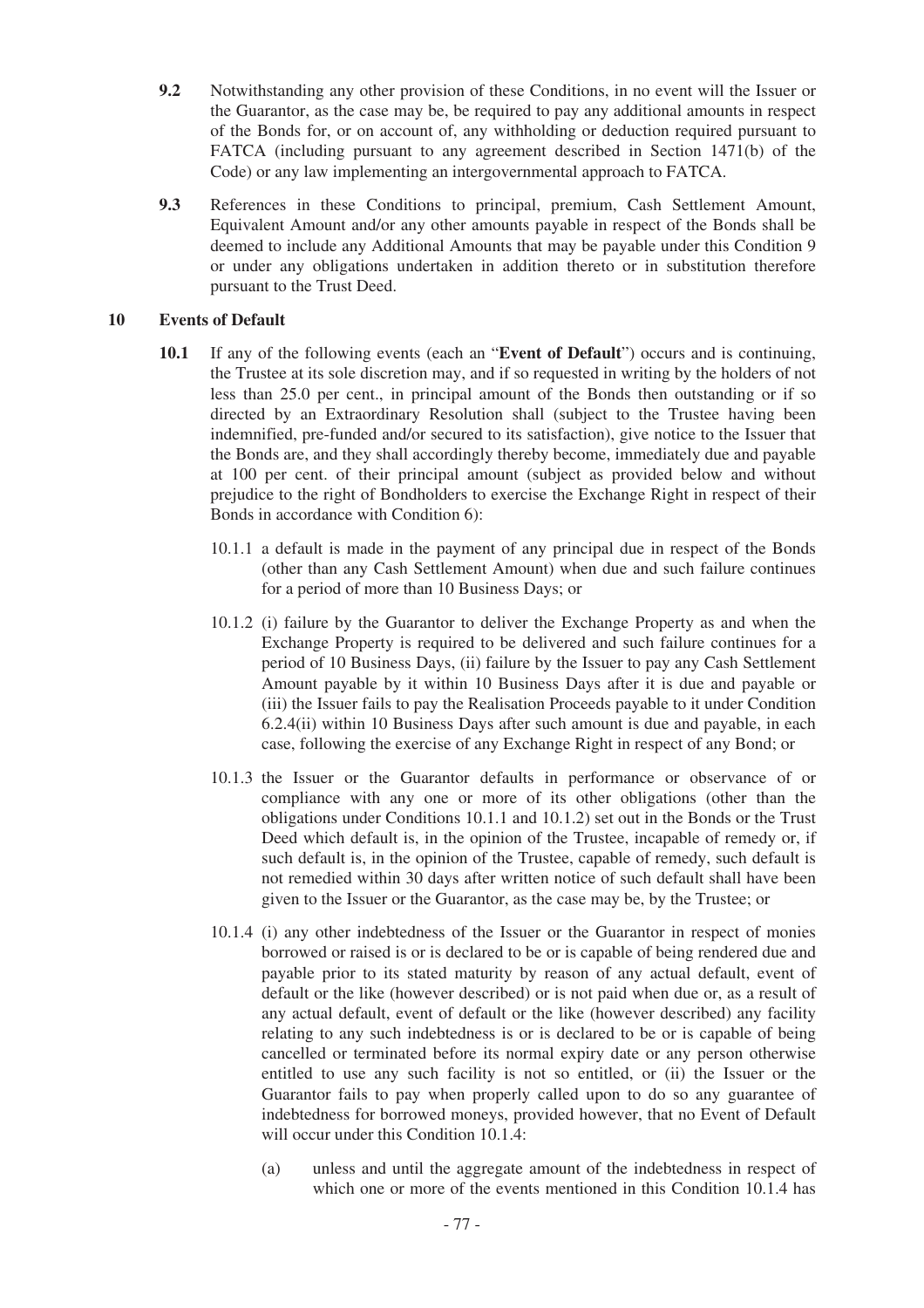occurred equals or exceeds U.S.\$50,000,000 or its equivalent in another currency; or

- (b) if the Issuer or the Guarantor is contesting the relevant claim or declaration in good faith prior to an order or award being made against it; or
- 10.1.5 the Guarantee is not (or is claimed by the Guarantor not to be) in full force or effect; or
- 10.1.6 a resolution is passed or an order of a court of competent jurisdiction is made that the Issuer or the Guarantor be wound up or dissolved otherwise than for the purposes of or pursuant to and followed by a consolidation, amalgamation, merger or reconstruction the terms of which shall have previously been approved by an Extraordinary Resolution of the Bondholders; or
- 10.1.7 the Government of Malaysia ceases for whatever reason, to own, directly or indirectly, the entire issued share capital of the Guarantor.
- **10.2** For the avoidance of doubt, the reference to an Event of Default being continuing in this Condition 10 shall mean that such Event of Default has occurred but the same has neither been waived in writing by the Trustee nor been remedied to the satisfaction of the Trustee. If the Bonds shall be declared due and payable as a result of or in connection with a failure by the Issuer or the Guarantor to comply with their respective obligations upon and in respect of an exercise of Exchange Rights by a Bondholder, each Bond shall be repayable (i) by delivery of the Exchange Property (including the Additional Exchange Property, where applicable) or (ii) at an amount equal to the relevant Cash Settlement Amount, in each case which would have been deliverable or payable on exchange had the date of such declaration been the Exchange Date.
- **10.3** In the event that the Bonds have become due and payable prior to the Maturity Date by reason of the occurrence of any of the events referred to in this Condition 10, the Exchange Right shall extend up to the close of business (at the place where the Certificate representing such Bond is deposited for exchange) on the date on which the full amount of such payment is made and notice of such payment has been duly given to Bondholders in accordance with Condition 16.

### **11 Prescription**

Claims in respect of amounts due in respect of the Bonds will become prescribed unless made within 10 years from the Relevant Date (as defined in Condition 6.4) in respect thereof.

### **12 Enforcement**

At any time after the Bonds have become due and repayable, the Trustee may, at its sole discretion and without further notice, take such actions and/or steps and/or institute such proceedings against the Issuer or the Guarantor as it may think fit to enforce repayment of the Bonds and to enforce the provisions of the Trust Deed, but it will not be bound to take any such actions and/or steps and/or institute such proceedings unless (i) it shall have been so requested in writing by the holders of not less than 25.0 per cent. in principal amount of the Bonds then outstanding or shall have been so directed by an Extraordinary Resolution of the Bondholders and (ii) it shall have been indemnified and/or secured and/or pre-funded to its satisfaction.

No Bondholder will be entitled to proceed directly against the Issuer or the Guarantor unless the Trustee, having become bound to do so, fails to do so within a reasonable period and such failure shall be continuing.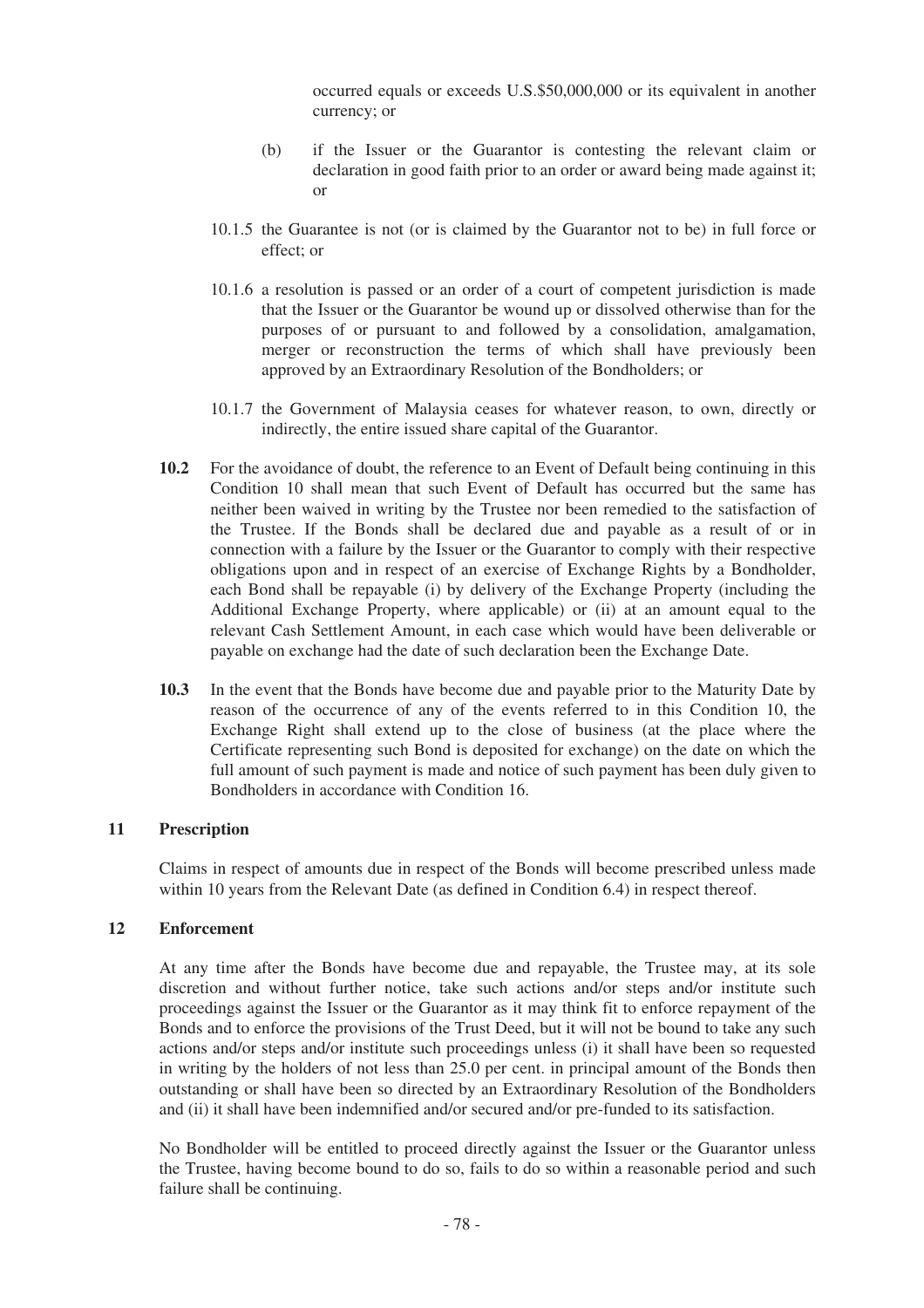#### **13 Meetings of Bondholders, Modification and Waiver**

The Trust Deed contains provisions for convening meetings of the Bondholders to consider any matter affecting their interests, including the sanctioning by Extraordinary Resolution of a modification of the Bonds, these provisions or any relevant provisions of the Trust Deed. Such a meeting may be convened by the Issuer, the Guarantor or the Trustee and shall be convened by the Trustee or at the request in writing of Bondholders holding not less than 25.0 per cent. in principal amount of the Bonds for the time being outstanding and subject to the Trustee being indemnified and/or secured and/or pre-funded to its satisfaction against all costs and expenses. The quorum at any such meeting for passing an Extraordinary Resolution is two or more persons holding or representing more than 50.0 per cent. in principal amount of the Bonds for the time being outstanding, or at any adjourned meeting two or more persons being or representing Bondholders whatever the principal amount of the Bonds so held or represented, except that at any meeting the business of which includes the modification of certain provisions of the Trust Deed, these provisions or the Bonds (including to modify any date (including the Maturity Date) on which any payment is to be made in respect of the Bonds, to reduce or cancel all or any part of the principal amount of, or any amounts stated to be due and owing on, the Bonds, or altering the currency of payment of the Bonds or modifying or cancelling the Exchange Rights), the quorum shall be two or more persons holding or representing not less than 75.0 per cent. in principal amount of the Bonds for the time being outstanding, or at any adjourned such meeting two or more persons holding or representing not less than 25.0 per cent. in principal amount of the Bonds for the time being outstanding. An Extraordinary Resolution passed at any meeting of the Bondholders shall be binding on all the Bondholders, whether or not they are present at the meeting. The Trust Deed provides that a written resolution signed by or on behalf of the holders of not less than 90.0 per cent. in principal amount of Bonds for the time being outstanding shall be as valid and effective as a duly passed Extraordinary Resolution.

The Trust Deed provides that the Trustee may (but shall not be obliged to) agree, without the consent of the Bondholders, (i) to any modification (subject to certain exceptions as provided in the Trust Deed) of, or to any waiver or authorisation of any breach or proposed breach of, any of these Conditions or any of the provisions of the Trust Deed or the Agency Agreement, or may determine that an Event of Default, shall not be treated as such if, in any such case, in the opinion of the Trustee, it is not materially prejudicial to the interests of the Bondholders or (ii) to any modification of any of these Conditions or the Bonds or any of the provisions of the Trust Deed or the Agency Agreement which is (in the opinion of the Trustee) of a formal, minor or technical nature or which is made to correct a manifest error or to comply with mandatory provisions of law. Any such modification, waiver, authorisation or determination shall be binding on the Bondholders and, unless the Trustee agrees otherwise, any such modification, waiver, authorisation or determination shall be notified by the Issuer to the Bondholders as soon as practicable thereafter in accordance with Condition 16.

The Trustee's agreement may be subject to any condition that the Trustee in its discretion requires, including, but not limited to, obtaining, at the expense of the Issuer, failing which the Guarantor, an opinion of any investment bank or legal or other expert.

In connection with the exercise by it of any of its trusts, powers, authorities or discretions (including, but without limitation, any modification, waiver, authorisation or substitution), the Trustee shall have regard to the interests of the Bondholders as a class and, in particular, but without limitation, need not have regard to the consequences of such exercise for individual Bondholders resulting from their being for any purpose domiciled or resident in, or otherwise connected with, or subject to the jurisdiction of, any particular territory and the Trustee shall not be entitled to require, nor shall any Bondholder be entitled to claim, from the Issuer, the Guarantor, the Trustee or any other person any indemnification or payment in respect of any tax consequence of any such exercise upon individual Bondholders.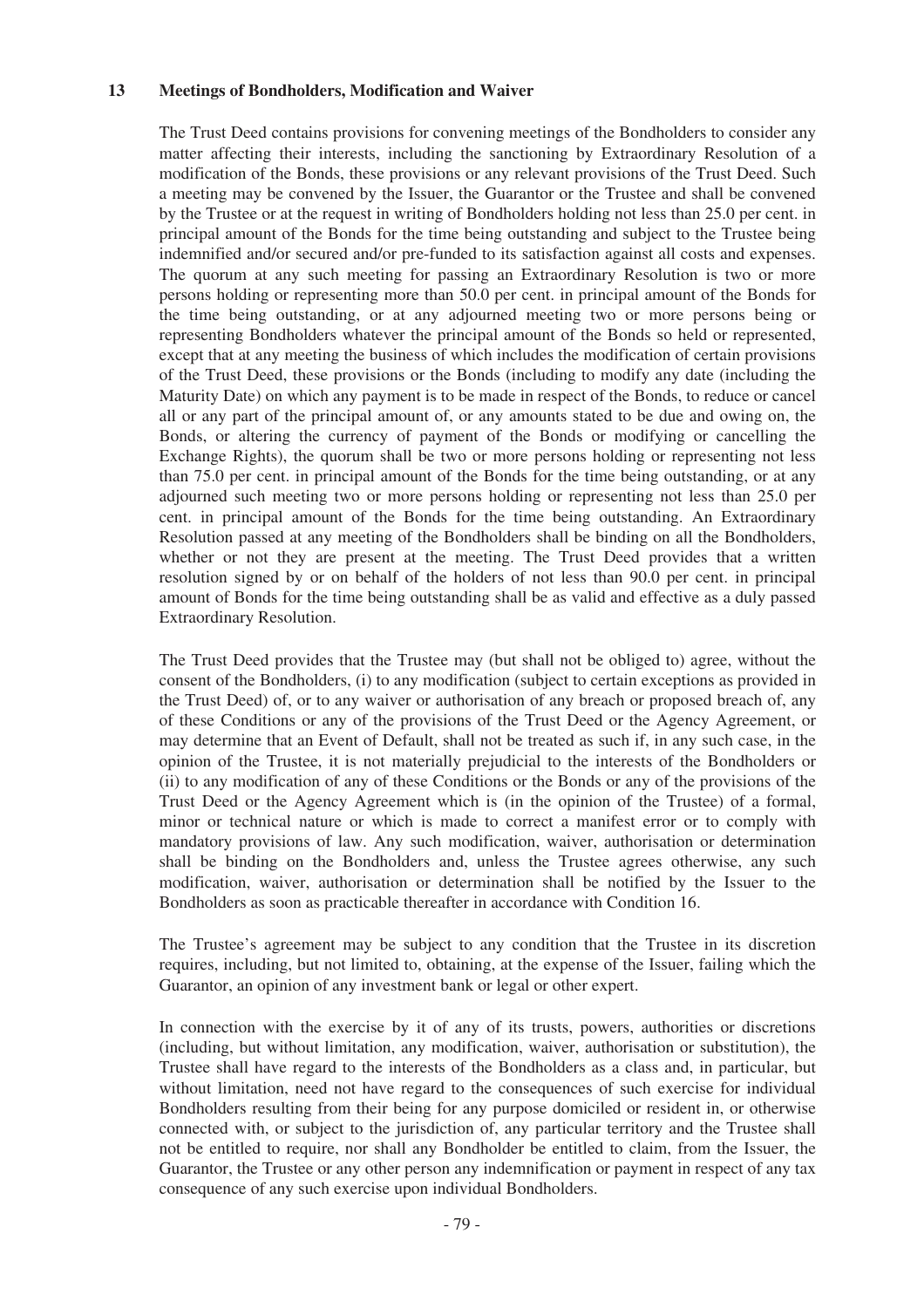### **14 Replacement of Certificates**

If any Certificate is mutilated, defaced, destroyed, stolen or lost, it may be replaced at the specified office of the Registrar or any Transfer Agent upon payment by the claimant of such costs as may be incurred in connection therewith and on such terms as to evidence and indemnity and/or security as the Issuer and such Agent may require. Mutilated or defaced Certificates must be surrendered before replacements will be issued.

### **15 Further Issues**

The Issuer may from time to time, without the consent of the Bondholders, create and issue further bonds having the same terms and conditions as the Bonds in all respects and so that such further issue shall be consolidated and form a single series with the Bonds. The creation of such further bonds shall be notified in writing to the Trustee and may be constituted by a deed supplemental to the Trust Deed.

## **16 Notices**

All notices regarding the Bonds shall be validly given if mailed to them at their respective addresses in the register of Bondholders maintained by the Registrar or published in a daily newspaper of general circulation in Asia, which is expected to be *The Wall Street Journal Asia*. Any such notice shall be deemed to have been given on the later of the date of such publication and the fifth day after being so mailed, as the case may be.

*So long as the Bonds are represented by the Global Certificate and the Global Certificate is held on behalf of Euroclear or Clearstream or the Alternative Clearing System, notices to Bondholders may be given by delivery of the relevant notice to Euroclear or Clearstream or the Alternative Clearing System, for communication by it to entitled account holders in substitution for notification as required by these Conditions.*

# **17 Agents**

The names of the initial Agents and their specified offices are set out below. The Issuer reserves the right, subject to the prior written approval of the Trustee, at any time to vary or terminate the appointment of any Agent and to appoint additional or other Agents. The Issuer will at all times maintain (i) a Principal Agent and (ii) a Registrar outside the United Kingdom. Notice of any such termination or appointment, of any changes in the specified offices of any Agent and of any change in the identity of the Registrar or the Principal Agent will be given as soon as practicable by the Issuer to the Bondholders in accordance with Condition 16.

*So long as the Bonds are listed on the SGX-ST and the rules of the SGX-ST so require, in the event that the Global Certificate is exchanged for definitive certificates, the Issuer shall appoint and maintain a paying agent in Singapore, where the Bonds may be presented or surrendered for payment or redemption. In addition, in the event that the Global Certificate is exchanged for definitive certificates, an announcement of such exchange shall be made through the SGX-ST and such announcement will include all material information with respect to the delivery of the definitive certificates, including details of the Singapore paying agent.*

### **18 Indemnification and other matters**

The Trust Deed contains provisions for the indemnification of the Trustee and for its relief from responsibility including without limitation provisions relieving it from taking proceedings to enforce repayment unless indemnified and/or secured and/or prefunded to its satisfaction. The Trust Deed provides that, when determining whether an indemnity or any security or pre-funding is satisfactory to it, the Trustee shall be entitled (i) to evaluate its risk in any given circumstance by considering the worst-case scenario and (ii) to require that any indemnity or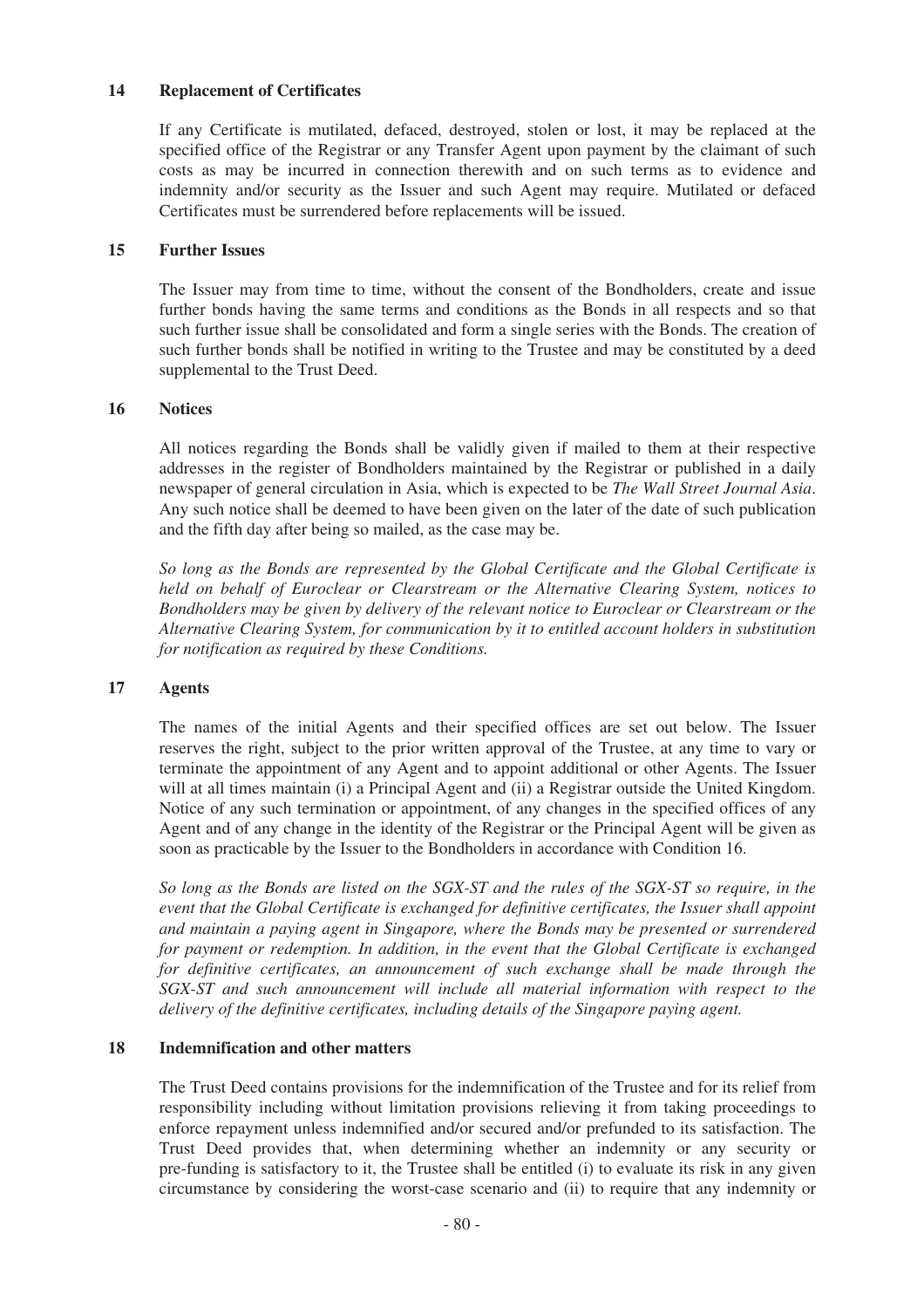security given to it by the Bondholders or any of them be given on a joint and several basis and be supported by evidence satisfactory to it as to the financial standing and creditworthiness of each counterparty and/or as to the value of the security and an opinion as to the capacity, power and authority of each counterparty and/or the validity and effectiveness of the security. The Trustee is entitled to enter into business transactions with the Issuer or the Guarantor and any entity related to the Issuer or the Guarantor without accounting for any profit.

The Trustee may rely without liability to Bondholders, the Issuer, the Guarantor or any other person on any report, information, confirmation or certificate from or any opinion or advice of any accountants, auditors, lawyers, valuers, auctioneers, surveyors, brokers, financial advisers, financial institution or any other expert, whether or not addressed to it and whether their liability in relation thereto is limited (by its terms or by any engagement letter relating thereto or in any other manner) by reference to a monetary cap, methodology or otherwise. The Trustee may accept and shall be entitled to rely on any such report, information, confirmation, certificate, opinion or advice and the Trustee shall not be liable to the Issuer, the Guarantor, any Bondholder or any other person for acting or refraining from acting in reliance on such report, information, confirmation, certificate, opinion or advice.

Whenever the Trustee is required or entitled by the terms of the Trust Deed, the Agency Agreement or these Conditions to exercise any discretion or power, take any action, make any decision or give any direction, the Trustee is entitled, prior to exercising any such discretion or power, taking any such action, making any such decision or giving any such direction, to seek directions from the Bondholders by way of Extraordinary Resolution, and the Trustee shall not be responsible for any loss or liability incurred by the Issuer, the Guarantor, the Bondholders or any other person as a result of any delay in it exercising such discretion or power, taking such action, making such decision or giving such direction as a result of seeking such direction from the Bondholders or in the event that no direction is given to the Trustee by the Bondholders.

None of the Trustee or any of the Agents shall be responsible for the performance by the Issuer, the Guarantor and any other person appointed by the Issuer or the Guarantor in relation to the Bonds of the duties and obligations on their part expressed in respect of the same and, unless it has written notice from the Issuer to the contrary, the Trustee and each Agent shall be entitled to assume that the same are being duly performed.

None of the Trustee or any Agent shall be liable to any Bondholder, the Issuer, the Guarantor or any other person for any action taken by the Trustee or such Agent in accordance with the instructions of the Bondholders. The Trustee shall be entitled to rely on any direction, request or resolution of Bondholders given by Bondholders holding the requisite principal amount of Bonds outstanding or passed at a meeting of Bondholders convened and held in accordance with the Trust Deed.

The Trustee and the Agents shall not be under any duty or obligation to monitor whether any event or circumstances has happened or exists pursuant to or as contemplated in Condition 6, Condition 7, Condition 8 and Condition 10 or whether a Potential Event of Default has occurred and each of them may assume until they receive notice in writing to the contrary addressed to each of them that no such event has occurred and neither the Trustee nor the Agents will be responsible or liable to the Bondholders or any other person for any loss arising from any such assumption or failure by it to so monitor.

Neither the Trustee nor the Agents shall be responsible or liable to the Bondholders or any other person for any failure of the Issuer or the Guarantor (i) to make any payments or (ii) to issue or cause to be issued, transfer or cause to be transferred or deliver or cause to be delivered any Exchange Property or other securities or property upon the surrender of any Bond for the purpose of exchange or any failure by the Issuer or the Guarantor to comply with any of its covenants set out in these Conditions. All calculations under these Conditions, the Trust Deed or the Agency Agreement shall be performed by the Issuer or the Guarantor or any other person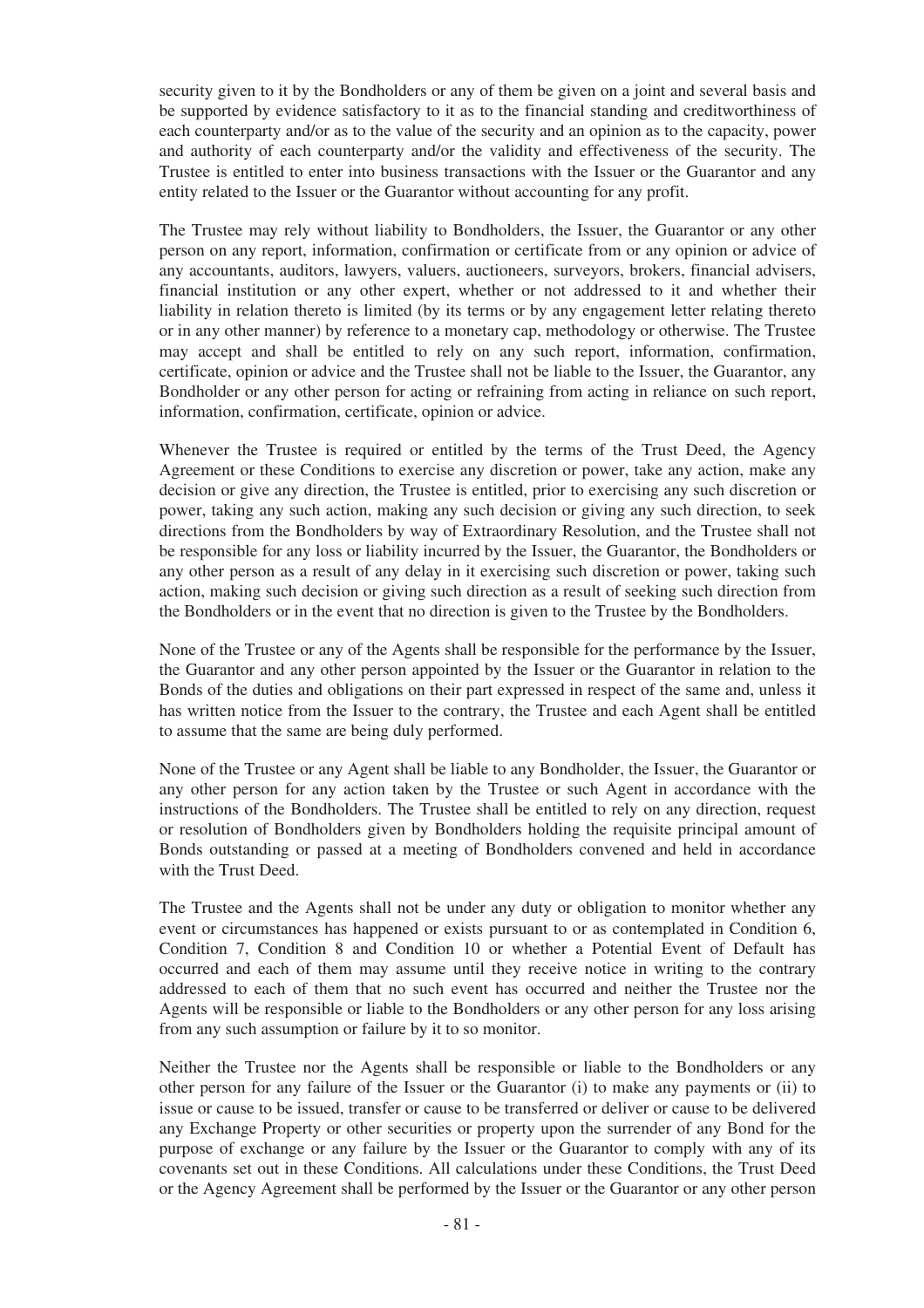nominated or appointed by the Issuer or the Guarantor. Neither the Trustee nor the Agents shall be liable in any respect for the accuracy or inaccuracy in any mathematical calculation or formula under these Conditions, the Trust Deed or the Agency Agreement, whether by the Issuer, the Guarantor or any other person so nominated or appointed by the Issuer or the Guarantor for the purposes of these Conditions, the Trust Deed or the Agency Agreement.

Each Bondholder shall be solely responsible for making and continuing to make its own independent appraisal and investigation into the financial condition, creditworthinesss, condition, affairs, status and nature of the Issuer or the Guarantor, and the Trustee shall not at any time have any responsibility for the same and each Bondholder shall not rely on the Trustee in respect thereof.

## **19 Contracts (Rights of Third Parties) Act 1999**

No person shall have any right to enforce any term or condition of this Bond under the Contracts (Rights of Third Parties) Act 1999 but this shall not affect any right or remedy which exists or is available apart from such Act and is without prejudice to the rights of the Bondholders as set out in Condition 12.

# **20 Governing Law**

The Bonds, the Trust Deed and the Agency Agreement, and any non-contractual obligations arising out of or in connection with them, are governed by, and shall be construed in accordance with, English law.

## **21 Jurisdiction**

The courts of England and Wales are to have jurisdiction to settle any disputes which may arise out of or in connection with the Trust Deed or the Bonds and accordingly any legal action or proceedings arising out of or in connection with the Trust Deed or the Bonds ("**Proceedings**") may be brought in such courts. The Issuer and the Guarantor have in the Trust Deed irrevocably submitted to the jurisdiction of such courts and have waived any objections to Proceedings in such courts whether on the ground of venue or on the ground that the Proceedings have been brought in an inconvenient forum. This submission is made for the benefit of the Trustee and each of the Bondholders and shall not limit the right of any of them to take Proceedings in any other court of competent jurisdiction nor shall the taking of Proceedings in one or more jurisdictions preclude the taking of Proceedings in any other jurisdiction (whether concurrently or not).

### **22 Agent for Service of Process**

Each of the Issuer and the Guarantor has irrevocably appointed TMF Global Services (UK) Limited at its registered office for the time being, currently at 6 St Andrew Street, 5<sup>th</sup> Floor, London EC4A 3AE, United Kingdom as its agent in England to receive service of process in any Proceedings in England. Nothing herein or in the Trust Deed shall affect the right to serve process in any other manner permitted by law.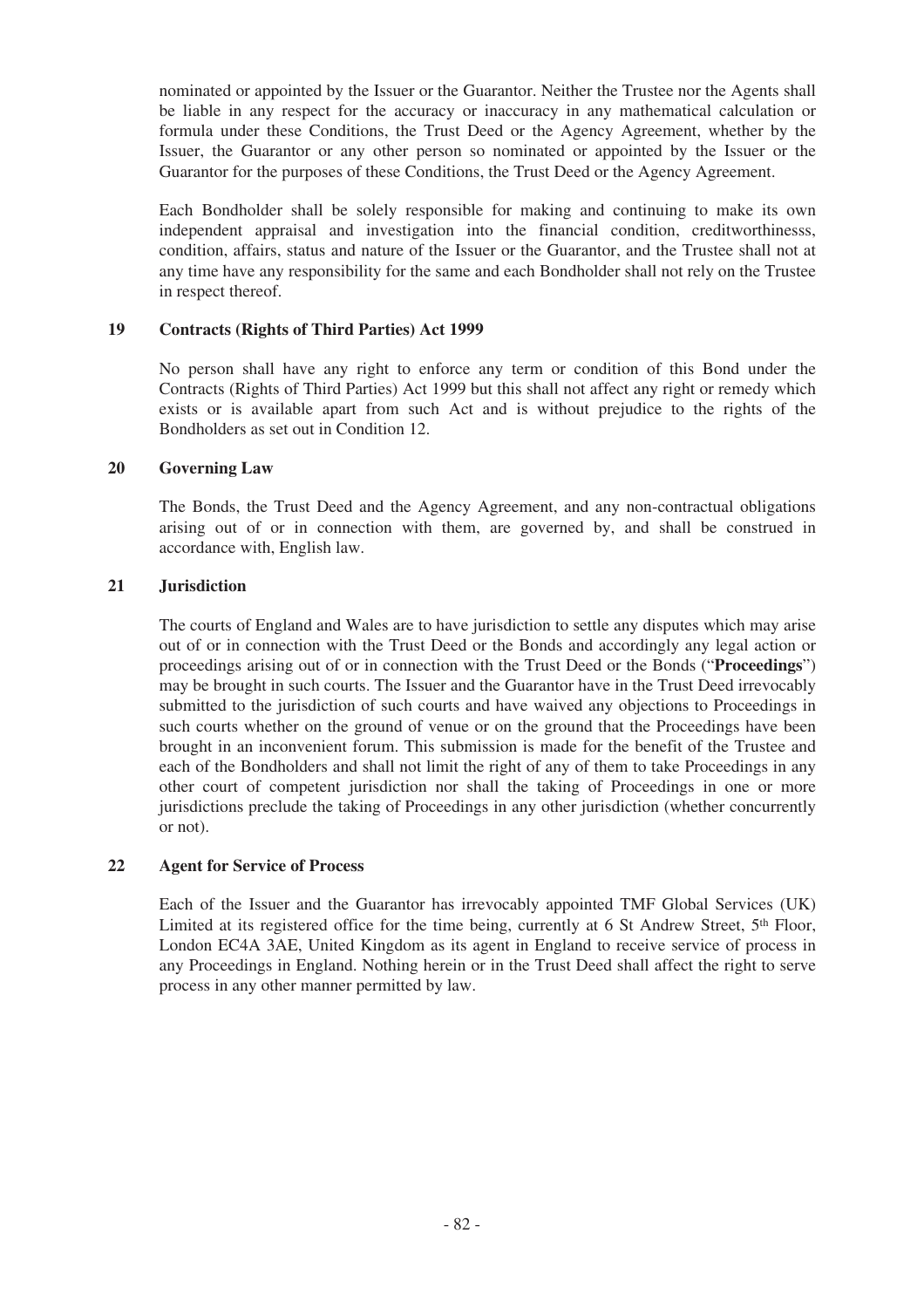### **SUMMARY OF PROVISIONS RELATING TO THE BONDS IN GLOBAL FORM**

The Bonds will be represented by a Global Certificate which will be registered in the name of a nominee of, and deposited with, a common depositary for Euroclear and Clearstream, Luxembourg. The Global Certificate contains provisions which modify the Terms and Conditions as they apply to the Bonds evidenced by the Global Certificate. The following is a summary of certain of those provisions:

## **Exchange**

The Global Certificate will become exchangeable in whole but not in part (free of charge to the holder) for definitive certificates if the Global Certificate is held on behalf of Euroclear or Clearstream, Luxembourg or an alternative clearing system as shall be selected by the Issuer or the Guarantor and approved by the Trustee, the Principal Agent and the Registrar (an "**Alternative Clearing System**") and any such clearing system is closed for business for a continuous period of 14 days (other than by reason of holidays statutory or otherwise) or announces an intention permanently to cease business or does in fact do so.

# **Payments**

Payments of the principal and premium, if any, in respect of the Global Certificate shall be made to its holder represented by the Global Certificate and (if no further payment falls to be made on it) surrender of it to or to the order of the Principal Agent in respect of the Bonds (or to or to the order of such other Paying Agent as shall have been notified to the Bondholders for this purpose) which shall endorse such payment or cause such payment to be endorsed in the appropriate Schedule to the Global Certificate (such endorsement being *prima facie* evidence that the payment in question has been made). No person shall however be entitled to receive any payment on the Global Certificate falling due after the Exchange Date, unless exchange of the Global Certificate for definitive certificates is improperly withheld or refused by or on behalf of the Issuer.

Each payment will be made to, or to the order of, the person whose name is entered on the Register at the close of business on the Clearing System Business Day immediately prior to the date for payment, where "**Clearing System Business Day**" means Monday to Friday inclusive except 25 December and 1 January.

# **Notices**

So long as the Global Certificate is held on behalf of Euroclear, Clearstream, Luxembourg or any Alternative Clearing System, notices required to be given to Bondholders may be given by their being delivered to Euroclear and Clearstream, Luxembourg or, as the case may be, the Alternative Clearing System, rather than by publication as required by the Terms and Conditions except that, so long as the Bonds are listed on any stock exchange, notices shall also be published in accordance with the rules of such exchange. Any such notice shall be deemed to have been given to the Bondholders at 1700 hours on the day the relevant clearing system receives such notice.

# **Meetings**

The holder of the Global Certificate shall be treated at any meeting of Bondholders as being two persons for the purposes of any quorum requirements of a meeting of Bondholders and as having one vote in respect of each U.S.\$1,000 principal amount of Bonds for which the Global Certificate may be exchanged. The Issuer may allow a person with an interest in Bonds in respect of which the Global Certificate has been issued to attend and speak at a meeting of Bondholders on appropriate proof of his identity and interest.

### **Purchase and cancellation**

Cancellation of any Bonds represented by the Global Certificate which is required by the Terms and Conditions to be cancelled will be effected by reduction in the aggregate principal amount of the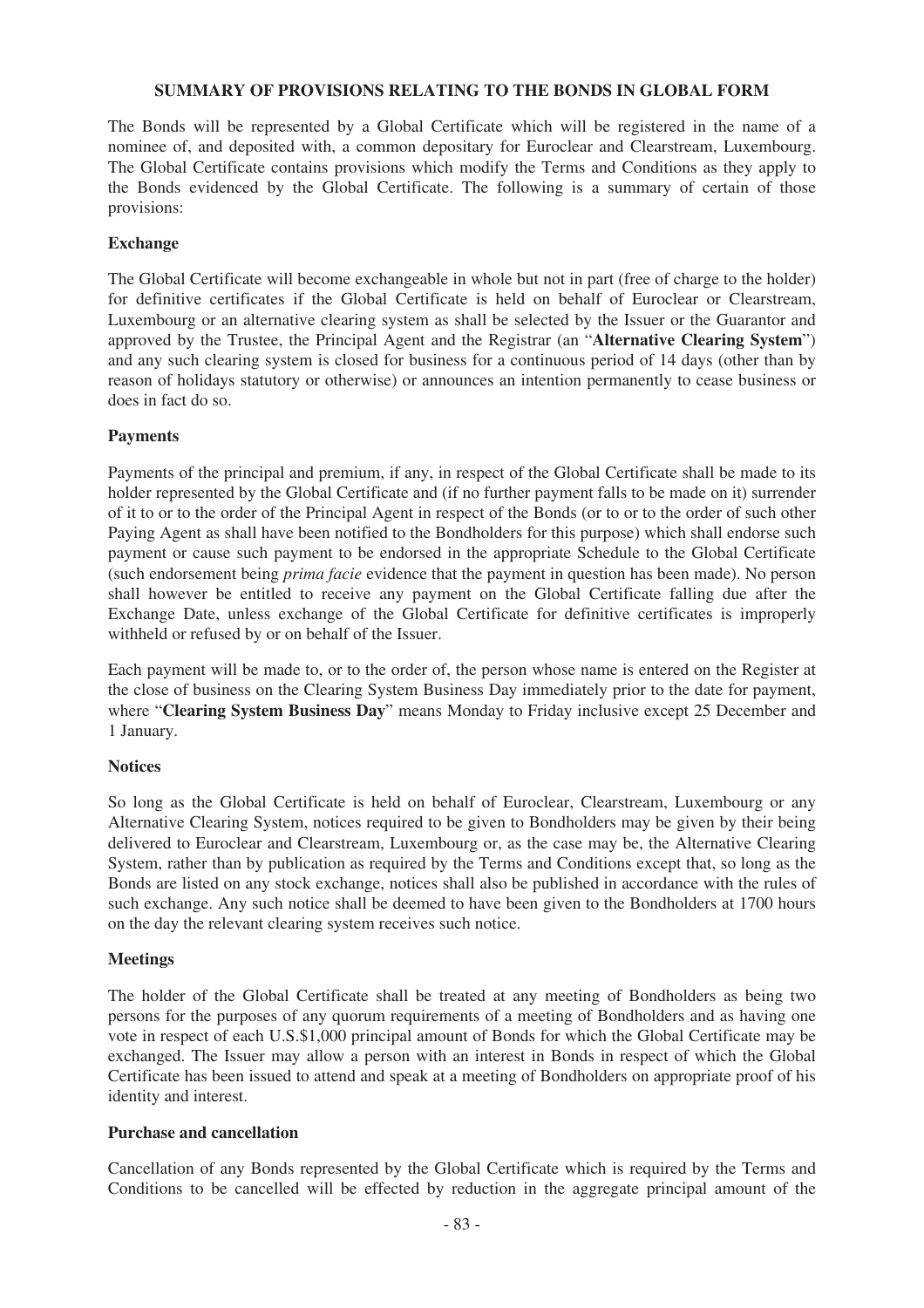Global Certificate on its presentation to or to the order of the Principal Agent for notation in Schedule A of the Global Certificate.

## **Issuer's early redemption option**

The option of the Issuer provided for in Conditions 8.2 and 8.3 shall be exercised by the Issuer giving notice to the Bondholders within the time limits set out in and containing the information required by the Terms and Conditions.

## **Bondholder's early redemption options**

The Bondholders' redemption options in Conditions 8.4 and 8.5 may be exercised by the holder of the Global Certificate giving notice to the Principal Agent of the principal amount of Bonds in respect of which the option is exercised within the time limits specified in the Terms and Conditions.

## **Transfer**

Transfers of interests in the Bonds will be effected through the records of Euroclear and Clearstream, Luxembourg and their respective participants in accordance with the rules and procedures of Euroclear and Clearstream, Luxembourg and their respective direct and indirect participants.

# **Exchange Right**

For so long as the Global Certificate is held on behalf of any one or more of Euroclear, Clearstream, Luxembourg or the Alternative Clearing System (and subject to their respective requirements), the Exchange Right may be exercised at any time during the Exchange Period by the presentation to or to the order of the Principal Agent of one or more Exchange Notices duly completed by or on behalf of a holder of a book-entry interest in the Bonds. Deposit of the Global Certificate with the Principal Agent together with the relevant Exchange Notice shall not be required. In such a case, the delivery of the Exchange Notice will constitute or be deemed to constitute confirmation by the beneficial owner of the Bonds to be exchanged that the information and representations in the Exchange Notice are true and accurate on the date of delivery. The exercise of the Exchange Right shall be notified by the Principal Agent to the Registrar and the holder of the Global Certificate.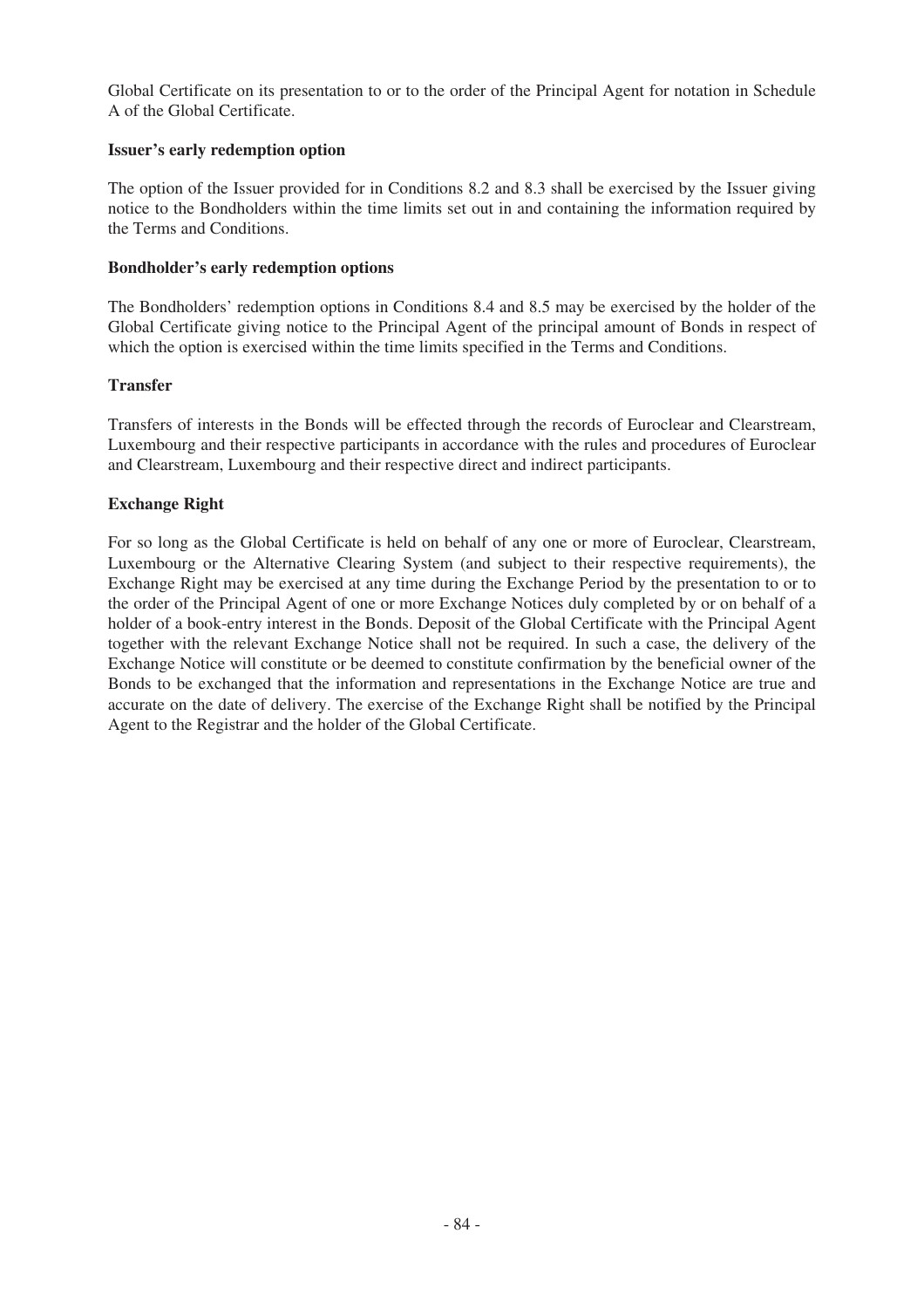#### **SUBSCRIPTION AND SALE**

The Joint Lead Managers have, pursuant to a subscription agreement dated 11 July 2019 (the "**Subscription Agreement**"), severally and not jointly agreed, subject to the satisfaction of certain conditions, to procure subscribers to subscribe and pay for, or failing which, to subscribe and pay for the principal amount of the Bonds indicated in the following table at a price equal to 100 per cent. of their principal amount.

| <b>Joint Lead Managers</b> | Principal<br>amount of<br><b>Bonds</b> |
|----------------------------|----------------------------------------|
|                            | (U.S.S)                                |
|                            |                                        |
|                            |                                        |
|                            |                                        |
|                            |                                        |

The Issuer and the Guarantor have jointly and severally agreed to indemnify the Joint Lead Managers in respect of certain matters pursuant to the Subscription Agreement and to reimburse the Joint Lead Managers for certain expenses the Joint Lead Managers incurred in connection with certain matters. The Subscription Agreement contains provisions entitling the Joint Lead Managers to terminate the Subscription Agreement in certain circumstances prior to payment to the Issuer in respect of the Bonds.

The distribution of this Offering Circular or any offering material and the offering, sale or delivery of the Bonds is restricted by law in certain jurisdictions. Therefore, persons who may come into possession of this Offering Circular or any offering material are advised to consult with their own legal advisers as to what restrictions may be applicable to them and to observe such restrictions. This Offering Circular may not be used for the purpose of an offer or invitation in any circumstances in which such offer or invitation is not authorised.

The Joint Lead Managers and certain of their subsidiaries or affiliates have performed certain investment banking and advisory services for the Issuer, the Guarantor and/or their respective subsidiaries and affiliates from time to time for which they may have received fees and expenses. The Joint Lead Managers may, from time to time, engage in transactions with and perform services for the Issuer, the Guarantor and/or their respective subsidiaries and affiliates in the ordinary course of their business.

The Joint Lead Managers and their affiliates are full service financial institutions engaged in various activities, which may include securities trading, commercial and investment banking, financial advisory, investment management, principal investment, hedging, financing and brokerage activities. In the ordinary course of their various business activities, the Joint Lead Managers and their affiliates may make or hold a broad array of investments and actively trade debt and equity securities (or related derivative securities) and financial instruments (including bank loans) for their own account and for the accounts of their customers and may at any time hold long and short positions in such securities and instruments. Such investments and securities activities may involve securities and instruments of the Khazanah Group.

The Joint Lead Managers or their respective affiliates may purchase the Bonds for their or their own account and enter into transactions, including:

- (i) credit derivatives, such as asset swaps, repackaging and credit default swaps relating to the Bonds and/or other securities; or
- (ii) equity derivatives and stock loan transactions relating to the Shares at the same time as the offer and sale of the Bonds or in secondary market transactions.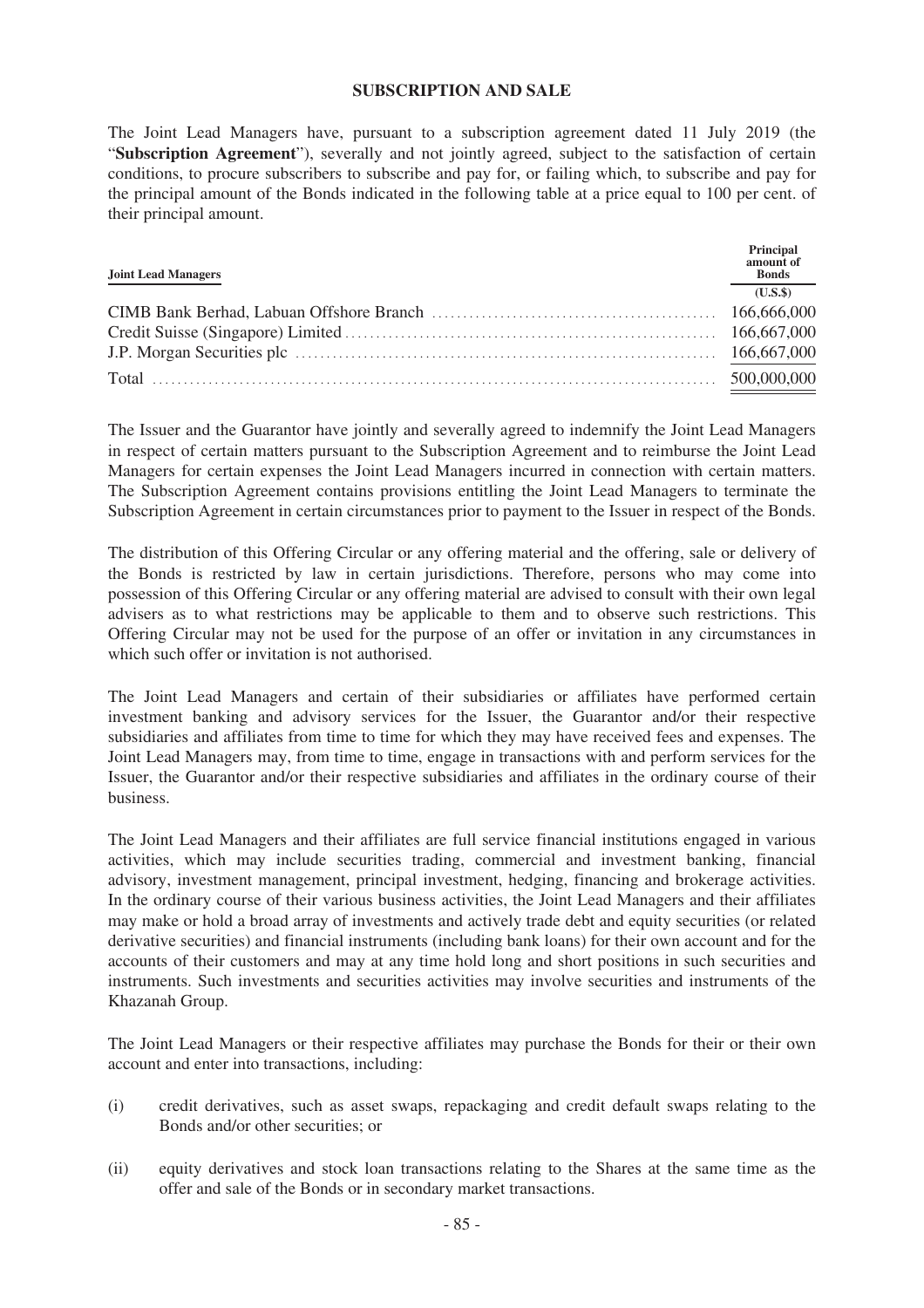Such transactions would be carried out as bilateral trades with selected counterparties and separately from any existing sale or resale of the Bonds to which this Offering Circular relates (notwithstanding that such selected counterparties may also be purchasers of the Bonds). A portion of the Bonds may be allocated to the Joint Lead Managers or their respective affiliates for the purpose of facilitating market making activities.

# **Lock Up**

Pursuant to the Subscription Agreement, each of the Issuer and the Guarantor agrees that it will not, and the Guarantor agrees that it shall procure that its subsidiaries will not, prior to the expiry of 90 days following the date of the Subscription Agreement, unless otherwise agreed by the Joint Lead Managers, offer, sell, transfer or otherwise dispose of or procure the sale, transfer or disposition of any Shares or any securities convertible into or exchangeable for or carrying rights to acquire Shares, or enter into or procure the entry into any derivative transaction that has the economic effect of such sale, transfer or disposition, whether settled in cash or otherwise, without the prior written consent of the Joint Lead Managers ("**Lock Up**").

The Lock Up does not apply to:

- (i) the issuance of Bonds;
- (ii) the transactions that have been publicly announced prior to the date of the Subscription Agreement;
- (iii) the exercise of publicly-announced existing options (including warrants) by the Issuer, the Guarantor or the Guarantor's subsidiaries, in relation to securities of the Company;
- (iv) any transfers of Shares within the Khazanah Group; or
- (v) any securities lending arrangements or any equity swap transactions to be entered into by the Guarantor and any one or more of the Joint Lead Managers (or their related entities).

CGS-CIMB Securities Sdn Bhd (formerly known as Jupiter Securities Sdn Bhd), Credit Suisse Securities Europe Limited and J.P. Morgan Securities plc (collectively. the "**Stock Borrowers**") have each entered into a stock borrow arrangement with the Guarantor (the "**Stock Borrow Arrangement**"), pursuant to which the Guarantor will lend up to 100% of the initial Exchange Property or 335,702,654 Shares to the Stock Borrowers, and the Stock Borrowers will be required to return the borrowed shares pursuant to the terms of the Stock Borrow Arrangement.

### **Selling Restrictions**

### **General**

Neither the Issuer, the Guarantor nor any of the Joint Lead Managers has made any representation that any action will be taken in any jurisdiction by such Joint Lead Manager or the Issuer or the Guarantor that would permit a public offering of the Bonds, or possession or distribution of this Offering Circular or any other offering or publicity material relating to the Bonds (including roadshow materials and investor presentations), in any country or jurisdiction where action for that purpose is required. No action has been or will be taken in any jurisdiction by any Joint Lead Manager or the Issuer or the Guarantor that would to the best of their knowledge permit a public offering of the Bonds, or possession or distribution of any offering or publicity material relating to the Bonds, in any country or jurisdiction where action for that purpose is required. The Issuer and the Guarantor will have no responsibility for, and each Joint Lead Manager will obtain any consent, approval or permission required by it for, the acquisition, offer, sale or delivery by it of the Bonds under the laws and regulations in force in any jurisdiction to which it is subject or in or from which it makes any acquisition, offer, sale or delivery.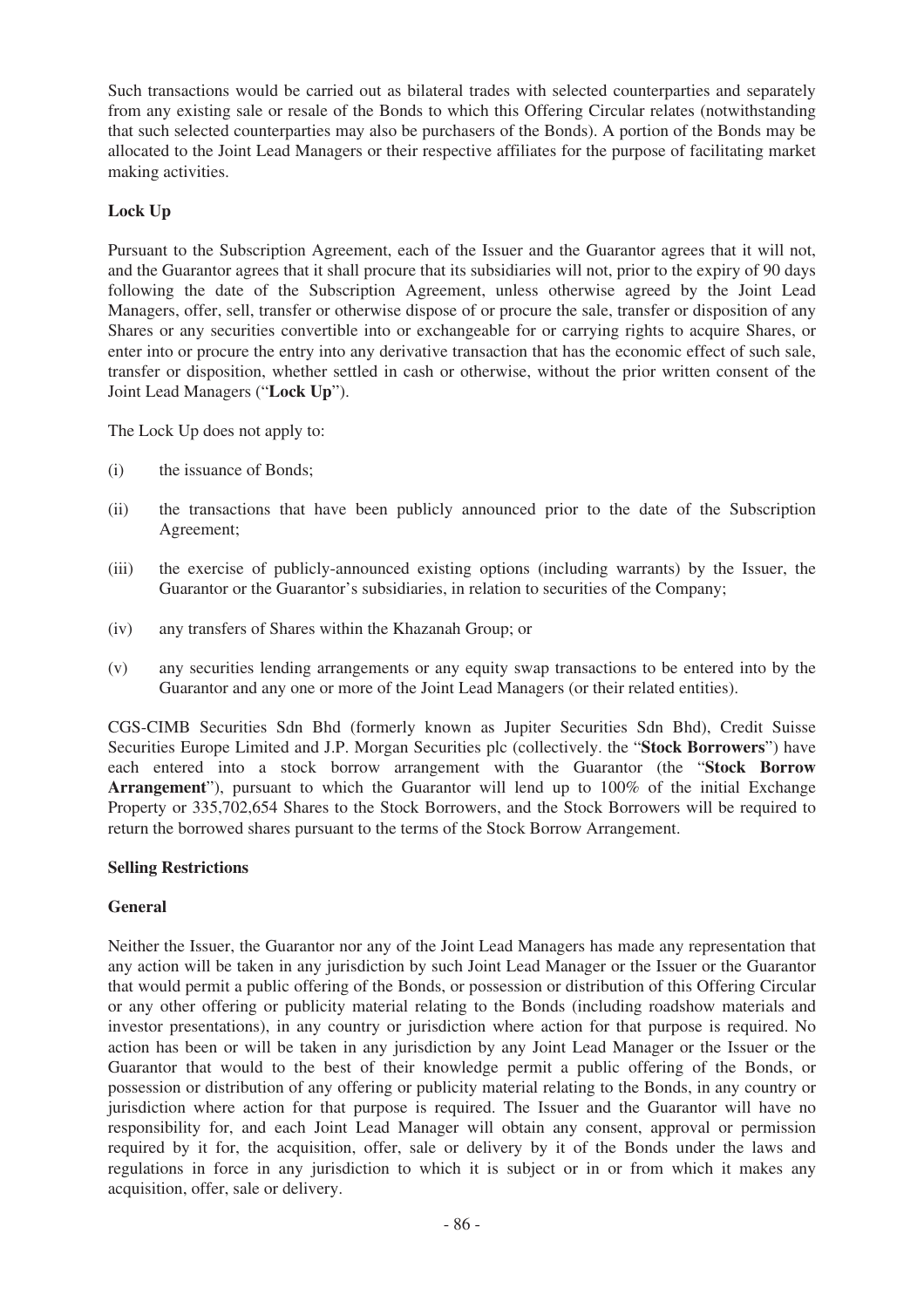## **United States**

The Bonds, the Guarantee and the Shares to be delivered upon exchange of the Bonds have not been and will not be registered under the U.S. Securities Act of 1933 (the "**Securities Act**") and may not be offered or sold within the United States or to, or for the account or benefit of, U.S. persons except in accordance with Regulation S under the Securities Act ("**Regulation S**") or pursuant to an exemption from the registration requirements of the Securities Act.

Each Joint Lead Manager has represented that it has offered and sold the Bonds, the Guarantee and the Shares to be delivered upon exchange of the Bonds, and agrees that it will offer and sell the Bonds, the Guarantee and the Shares to be delivered upon exchange of the Bonds:

- (i) as part of their distribution at any time; and
- (ii) otherwise until 40 days after the later of the commencement of the offering and the Closing Date,

only in accordance with Rule 903 of Regulation S.

Accordingly, neither it, its affiliates nor any persons acting on its or their behalf have engaged or will engage in any directed selling efforts with respect to the Bonds, the Guarantee or the Shares to be delivered upon exchange of the Bonds, and it and they have complied and will comply with the offering restrictions requirement of Regulation S. Each Joint Lead Manager agrees that, at or prior to confirmation of sale of Bonds or the Guarantee, it will have sent to each distributor, dealer or person receiving a selling concession, fee or other remuneration that purchases Bonds, Guarantee or Shares to be delivered upon exchange of the Bonds from it during the distribution compliance period a confirmation or notice to substantially the following effect:

*"The securities covered hereby have not been registered under the United States Securities Act of 1933 (the "Securities Act") and may not be offered or sold within the United States of America or to, or for the account or benefit of, U.S. persons, (a) as part of their distribution at any time or (b) otherwise until 40 days after the later of the commencement of the offering and the Closing Date, except in either case in accordance with Regulation S under the Securities Act. Terms used above have the meanings given to them by Regulation S under the Securities Act."*

Terms used in this paragraph have the meanings given to them in by Regulation S.

# **United Kingdom**

Each Joint Lead Manager has represented, warranted and agreed that:

- (i) it has only communicated or caused to be communicated and will only communicate or cause to be communicated any invitation or inducement to engage in investment activity (within the meaning of section 21 of the Financial Services and Markets Act 2000 (the "FSMA")) received by it in connection with the issue or sale of any Bonds in circumstances in which section 21(1) of the FSMA does not apply to the Issuer or the Guarantor; and
- (ii) it has complied and will comply with all applicable provisions of the FSMA with respect to anything done by it in relation to the Bonds in, from or otherwise involving the United Kingdom.

### **European Union and European Economic Area (excluding the United Kingdom)**

Each Joint Lead Manager has represented, warranted and agreed that it has not offered, sold or otherwise made available and will not offer, sell or otherwise make available any Bonds which are the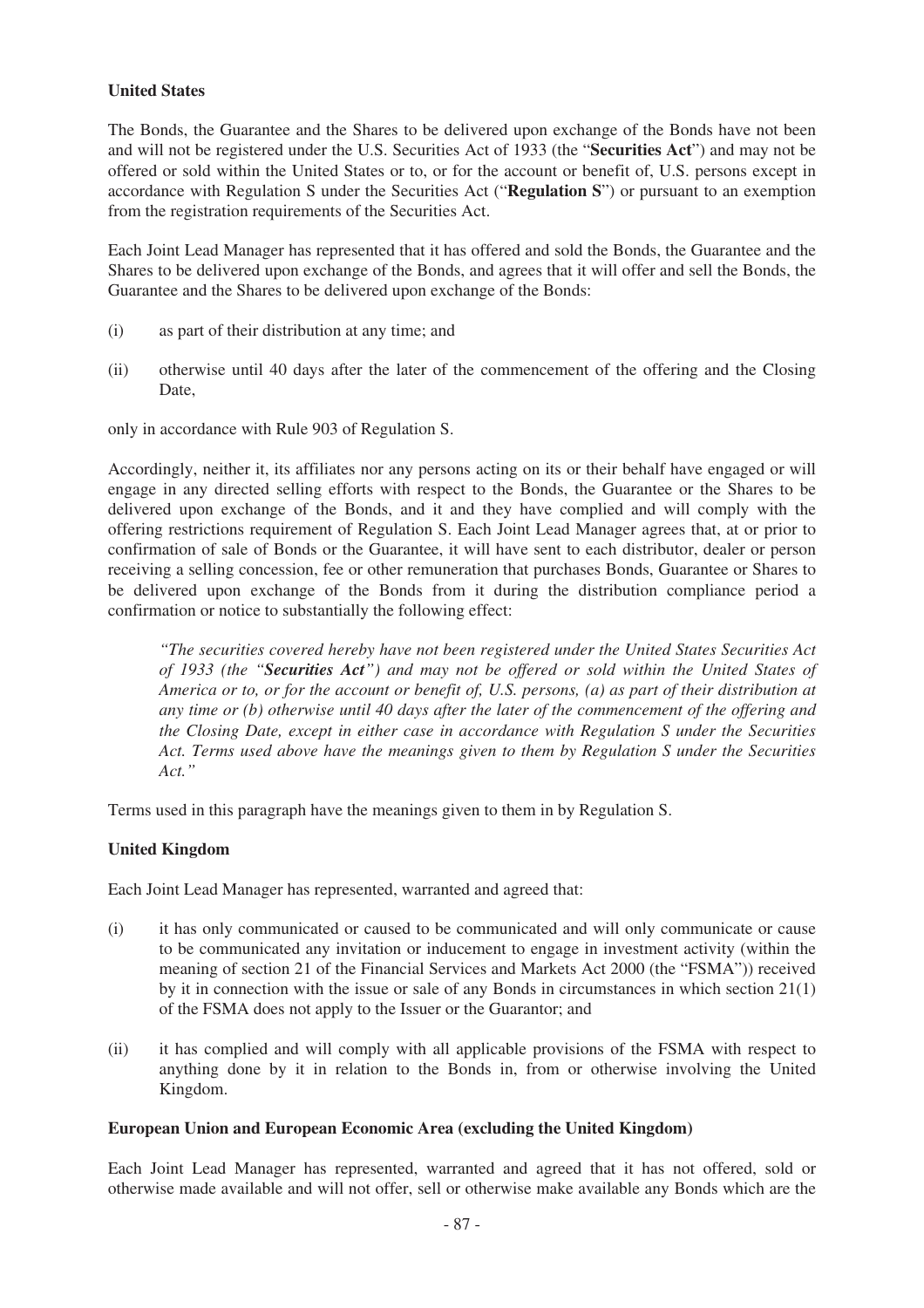subject of the offering contemplated by this Offering Circular in relation thereto to any retail investor in the European Economic Area. For the purposes of this paragraph, the expression "retail investor" means a person who is one (or more) of the following:

- (i) a retail client as defined in point (11) of Article 4(1) of Directive 2014/65/EU (as amended, "**MiFID II**"); or
- (ii) a customer within the meaning of Directive 2002/92/EC (as amended), where that customer would not qualify as a professional client as defined in point (10) of Article 4(1) of MiFID II.

## **Switzerland**

This Offering Circular is not intended to constitute an offer or solicitation to purchase or invest in the Bonds or the shares into which they are exchangeable. Neither the Bonds nor the shares into which they are exchangeable may be publicly offered, sold or advertised, directly or indirectly, in, into or from Switzerland nor will they be listed on the SIX Swiss Exchange or on any other exchange or regulated trading venue in Switzerland. Neither this Offering Circular nor any other offering or marketing material relating to the Bonds or the shares into which they are exchangeable constitutes a prospectus as such term is understood pursuant to article 652a or article 1156 of the Swiss Federal Code of Obligations or a listing prospectus within the meaning of the listing rules of the SIX Swiss Exchange Ltd or any other exchange or regulated trading venue in Switzerland, and neither this Offering Circular nor any other offering or marketing material relating to the Bonds or the shares into which they are exchangeable may be publicly distributed or otherwise made publicly available in Switzerland.

### **Malaysia**

Each Joint Lead Manager:

- (i) has acknowledged that the issue of, offer for subscription or purchase of, or invitation to subscribe for or purchase the Bonds may only be made exclusively:
	- (a) at the primary level to (1) persons in Labuan or outside Malaysia or entities established or registered under the laws of Labuan and (2) persons falling within the categories of excluded offers or invitation of securities and excluded offers or invitations of debenture set out in section  $8(5)(a)$  and section  $8(5)(b)$  of the Labuan Financial Services and Securities Act 2010 (the "LFSSA"); and
	- (b) at the secondary level to persons falling within the categories of excluded offers or invitation of securities set out in section  $8(5)(a)$  of the LFSSA; and
- (ii) has represented, warranted and agreed that it has not offered, sold or issued an invitation to purchase or subscribe and will not offer, sell or issue an invitation to purchase or subscribe, the Bonds, and that it has not circulated or distributed and will not circulate or distribute this Offering Circular or any other offering document or material relating to the Bonds, directly or indirectly, to persons or parties other than those described in paragraph (i) above.

### **Japan**

The Bonds have not been and will not be registered under the Financial Instruments and Exchange Act of Japan (Act No. 25 of 1948, as amended, the "**Financial Instruments and Exchange Act**"). Accordingly, each Joint Lead Manager has represented, warranted and agreed that it has not, directly or indirectly, offered or sold and will not, directly or indirectly, offer or sell any Bonds in Japan or to, or for the benefit of, any resident of Japan (which term as used herein means any person resident in Japan, including any corporation or other entity organised under the laws of Japan) or to others for re-offering or re-sale, directly or indirectly, in Japan or to or for the benefit of, any resident of Japan, except pursuant to an exemption from the registration requirements of, and otherwise in compliance with, the Financial Instruments and Exchange Act and other relevant laws and regulations of Japan.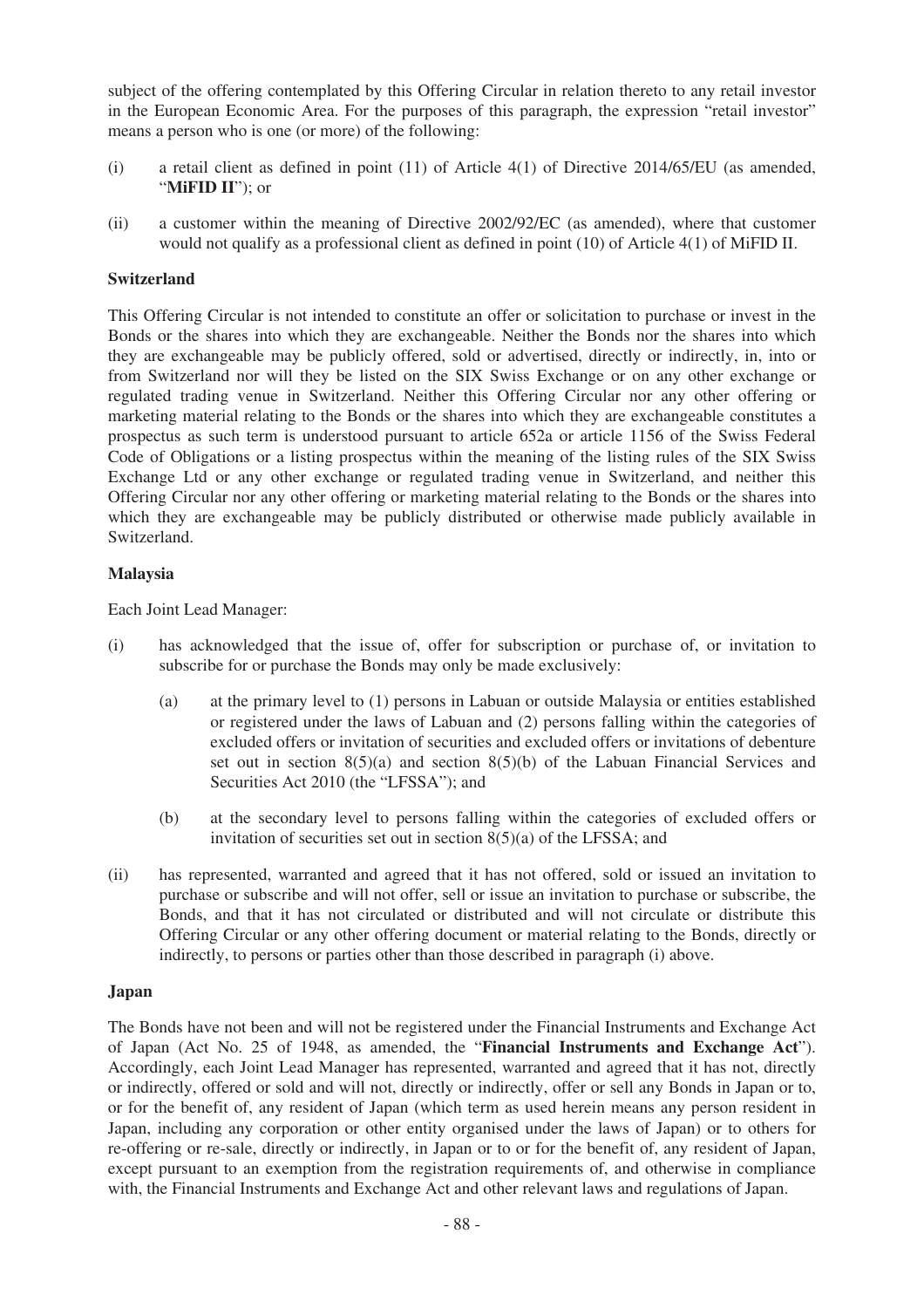# **Hong Kong**

Each Joint Lead Manager has represented, warranted and agreed that:

- (i) it has not offered or sold and will not offer or sell in Hong Kong, by means of any document, any Bonds other than (a) to "professional investors" as defined in the Securities and Futures Ordinance (Cap. 571) of Hong Kong (the "**SFO**") and any rules made under the SFO; or (b) in other circumstances which do not result in the document being a "prospectus" as defined in the Companies (Winding Up and Miscellaneous Provisions) Ordinance (Cap. 32) of Hong Kong (the "**C(WUMP)O**") or which do not constitute an offer to the public within the meaning of the C(WUMP)O; and
- (ii) it has not issued or had in its possession for the purposes of issue, and will not issue or have in its possession for the purposes of issue, whether in Hong Kong or elsewhere, any advertisement, invitation or document relating to the Bonds, which is directed at, or the contents of which are likely to be accessed or read by, the public of Hong Kong (except if permitted to do so under the securities laws of Hong Kong) other than with respect to the Bonds which are or are intended to be disposed of only to persons outside Hong Kong or only to "professional investors" as defined in the SFO and any rules made under the SFO.

## **Singapore**

Each Joint Lead Manager has acknowledged that this Offering Circular has not been registered as a prospectus with the Monetary Authority of Singapore. Accordingly, each Joint Lead Manager has represented, warranted and agreed that it has not offered or sold any Bonds or caused the Bonds to be made the subject of an invitation for subscription or purchase and will not offer or sell any Bonds or cause the Bonds to be made the subject of an invitation for subscription or purchase, and has not circulated or distributed, nor will it circulate or distribute, this Offering Circular or any other document or material in connection with the offer or sale, or invitation for subscription or purchase, of the Bonds, whether directly or indirectly, to any person in Singapore other than (i) to an institutional investor (as defined in Section 4A of the SFA pursuant to Section 274 of the SFA, (ii) to a relevant person (as defined in Section 275(2) of the SFA) pursuant to Section 275(1) of the SFA, or any person pursuant to Section 275(1A) of the SFA, and in accordance with the conditions specified in Section 275 of the SFA, or (iii) otherwise pursuant to, and in accordance with the conditions of, any other applicable provision of the SFA.

Where Bonds are subscribed or purchased under Section 275 of the SFA by a relevant person which is:

- (a) a corporation (which is not an accredited investor (as defined in Section 4A of the SFA)) the sole business of which is to hold investments and the entire share capital of which is owned by one or more individuals, each of whom is an accredited investor; or
- (b) a trust (where the trustee is not an accredited investor) whose sole purpose is to hold investments and each beneficiary of the trust is an individual who is an accredited investor,

securities or securities-based derivatives contracts (each term as defined in Section 2(1) of the SFA) of that corporation or the beneficiaries' rights and interest (howsoever described) in that trust shall not be transferred within six months after that corporation or that trust has acquired the Bonds pursuant to an offer made under Section 275 of the SFA except:

- (i) to an institutional investor or to a relevant person, or to any person arising from an offer referred to in Section 275(1A) or Section 276(4)(i)(B) of the SFA;
- (ii) where no consideration is or will be given for the transfer;
- (iii) where the transfer is by operation of law;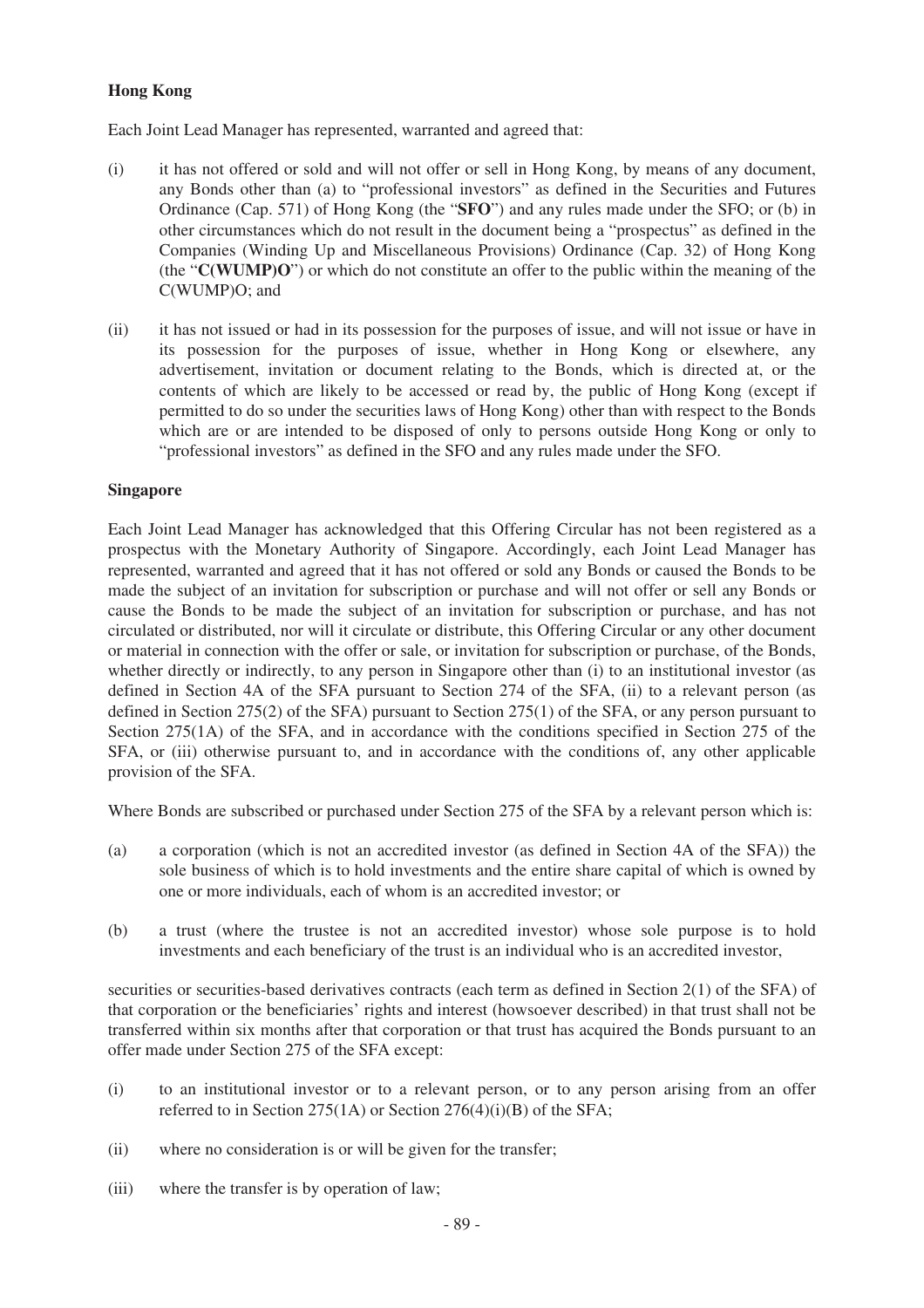- (iv) as specified in Section 276(7) of the SFA; or
- (v) as specified in Regulation 37A of the Securities and Futures (Offers of Investments) (Securities and Securities-based Derivatives Contracts) Regulations 2018.

**Singapore SFA Product Classification**: In connection with Section 309B of the SFA and the Securities and Futures (Capital Markets Products) Regulations 2018 of Singapore (the "**CMP Regulations 2018**"), the Issuer has determined, and hereby notifies all relevant persons (as defined in Section 309A(1) of the SFA), that the Bonds are 'prescribed capital markets products' (as defined in the CMP Regulations 2018) and Excluded Investment Products (as defined in MAS Notice SFA 04-N12: Notice on the Sale of Investment Products and MAS Notice FAA-N16: Notice on Recommendations on Investment Products).

# **United Arab Emirates (excluding the Dubai International Financial Centre)**

Each Joint Lead Manager has represented, warranted and agreed that the Bonds have not been and will not be offered, sold or publicly promoted or advertised by it in the United Arab Emirates other than in compliance with any laws applicable in the United Arab Emirates governing the issue, offering and sale of securities.

## **Dubai International Financial Centre**

Each Joint Lead Manager has represented, warranted and agreed that it has not offered and will not offer the Bonds to any person in the Dubai International Financial Centre unless such offer is:

- (i) an "**Exempt Offer**" in accordance with the Markets Rules (MKT) Module of the Dubai Financial Services Authority (the "**DFSA**") Rulebook; and
- (ii) made only to persons who meet the Professional Client criteria set out in Rule 2.3.3 of the Conduct of Business Module of the DFSA Rulebook.

# **Qatar**

Each Joint Lead Manager has represented, warranted and agreed that it has not offered, delivered or sold, and will not offer, deliver or sell at any time, directly or indirectly, any Bonds in Qatar (including the Qatar Financial Centre), except:

- (i) in compliance with all applicable laws and regulations of Qatar (including the Qatar Financial Centre); and
- (ii) through persons or corporate entities authorised and licensed to provide investment advice and/ or engage in brokerage activity and/or trade in respect of foreign securities in Qatar.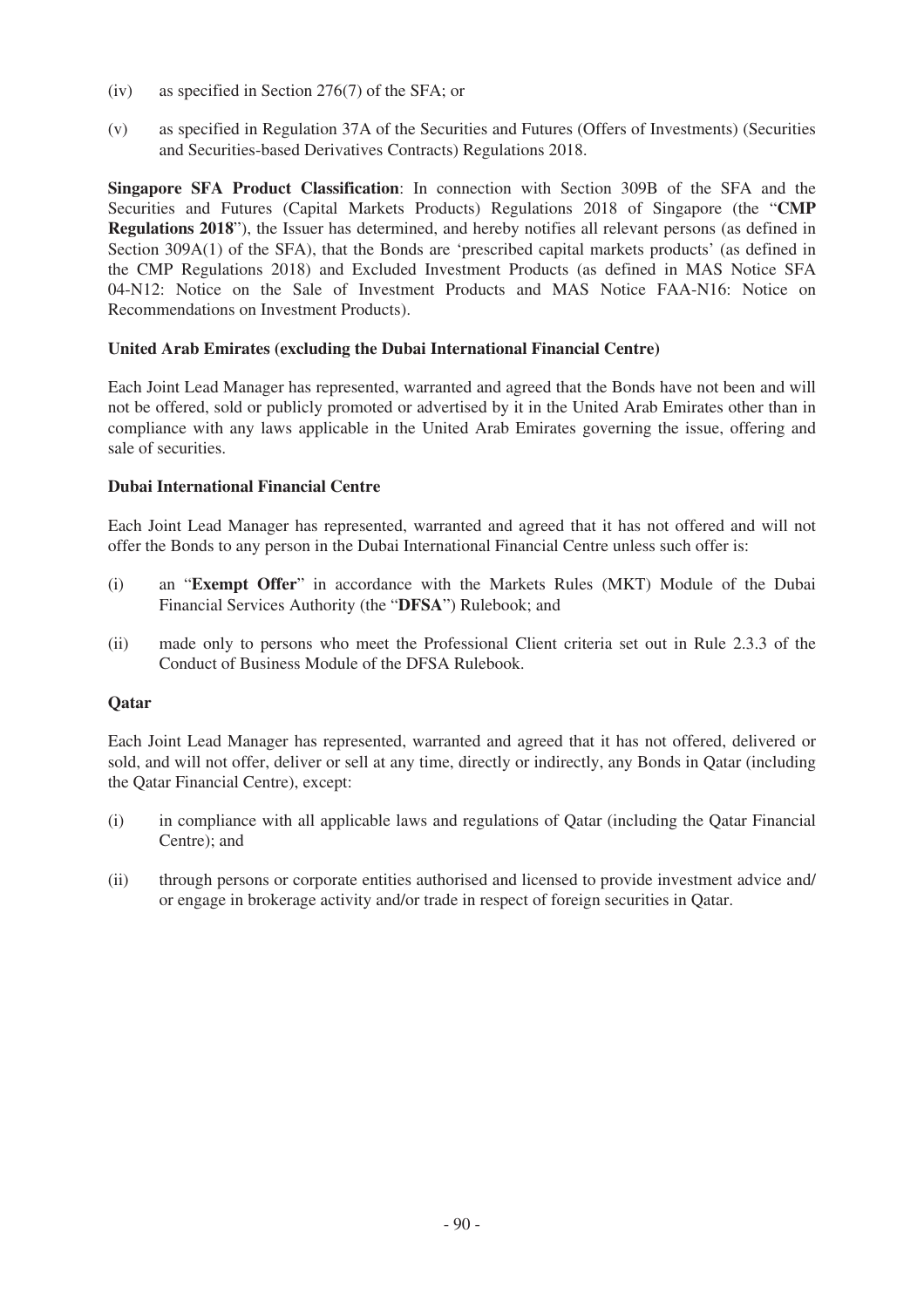# **TAXATION**

*The description below is of a general nature and is only a summary of the law and practise currently applicable in Labuan and Malaysia. Prospective investors should consult their own professional advisers on the relevant taxation considerations applicable to the acquisition, holding and disposal of the Bonds.*

## *Malaysia*

## *Income Taxes/Withholding Taxes*

As the Issuer is incorporated under the Labuan Companies Act 1990, any payment by the Issuer on the Bonds to non-resident holders will not be subject to income tax or withholding tax in Malaysia by virtue of a specific tax exemption provided that such non-resident holders are not licenced to carry on a business under the Financial Services Act 2013 or the Islamic Financial Services Act 2013. In addition, any proceeds and gains from the sale or transfer of the Bonds by non-resident holders would not be subject to Malaysian income tax or withholding tax. Under Malaysian revenue law, a company is regarded as a "non-resident" if the management and control of its affairs are not exercised in Malaysia at any time by its directors or other controlling authority. The rules regarding the residency status of individuals are complex but are generally based upon the length of time spent in Malaysia.

## *Capital Gains*

The issuance, disposition, redemption or transfer of the Bonds outside Malaysia will not give rise to any capital gains tax in Malaysia. Payments of or in respect of nominal value and profit on the Bonds, and any capital gains realised on the sale or exchange of the Bonds, are not subject to the payment of any repatriation levy under Malaysia's exchange control measures.

### *Gift or Inheritance Tax*

There is neither gift nor inheritance tax in Malaysia.

### *Stamp Duty*

All instruments relating to the issuance, redemption, sale or transfer of the Bonds outside Malaysia will not give rise to any stamp duty in Malaysia.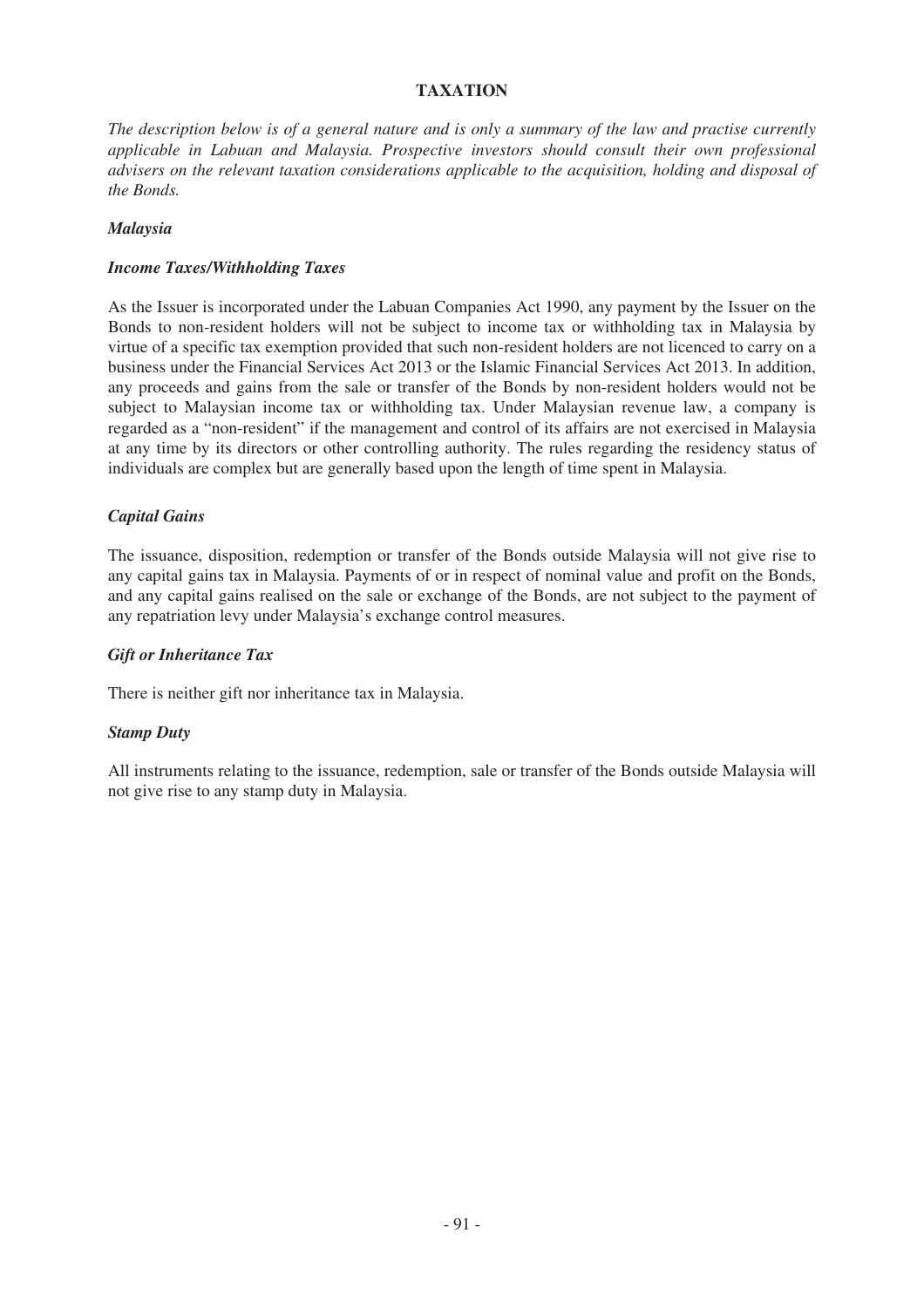### **GENERAL INFORMATION**

- (1) The Issuer is incorporated in the Federal Territory of Labuan, Malaysia with limited liability under the Labuan Companies Act 1990 and its company number is LL15793. The registered office of the Issuer is Brumby Centre, Lot 42, Jalan Muhibbah, 87000 Labuan F.T.
- (2) The Guarantor is incorporated in Malaysia with limited liability under the Companies Act, 1965 and its company number is 275505-X. The registered office of the Guarantor is Level 33, Tower 2, Petronas Twin Towers, Kuala Lumpur City Centre, 50088 Kuala Lumpur, Malaysia.
- (3) The terms of the offering and the issue of the Bonds were approved by resolutions of the Board of Directors of the Issuer passed on 12 June 2019, and by resolutions of the Issuer's shareholder passed on 26 June 2019.
- (4) The giving of the Guarantee and the exchange of the Bonds into Shares were authorised by resolutions of the Board of Directors of the Guarantor on 19 April 2019.
- (5) Application has been made for the listing of the Bonds on LFX, Bursa Securities (under the exempt regime) and an approval in-principle has been received from the SGX-ST for the listing of the Bonds. Such approvals in-principle, admission to the Official List of the SGX-ST and the listing and quotation of the Bonds on the SGX-ST are not to be taken as indications of the merits of the Bonds, the Issuer, the Guarantor and/or their subsidiaries. The Bonds will be traded on the SGX-ST in a minimum board lot size of S\$200,000 (or its equivalent foreign currency) for so long as the Bonds are listed on the SGX-ST and the rules of the SGX-ST so require. So long as the Bonds are listed on the SGX-ST and the rules of the SGX-ST so require, the Issuer shall appoint and maintain a paying agent in Singapore, where the Bonds may be presented or surrendered for payment or redemption, in the event that the Global Certificate is exchanged for definitive certificates. In addition, in the event that the Global Certificate is exchanged for definitive certificates, an announcement of such exchange shall be made through the SGX-ST and such announcement will include all material information with respect to the delivery of the definitive certificates, including details of the paying agent in Singapore.
- (6) Copies of the Memorandum and Articles of Association of the Issuer, the Constitution of the Guarantor, the published financial statements of the Guarantor and copies of the Trust Deed and the Agency Agreement in relation to the Bonds will be available for inspection during usual business hours on any weekday (except Saturdays, Sundays and public holidays) at the Issuer's registered office for so long as any of the Bonds are outstanding.
- (7) The Legal Entity Identifier of the Issuer is 213800QS96TD1F6Y6Z55.
- (8) The Bonds have been accepted for clearance through Euroclear and Clearstream, Luxembourg, with a Common Code of 202735240. The International Securities Identification Number for the Bonds is XS2027352405.
- (9) The Issuer and the Guarantor have obtained all consents, approvals and authorisations in Malaysia required in connection with the issue and performance of the Bonds.
- (10) Except as disclosed in this Offering Circular, there has been no material change in the business, assets or financial condition or other conditions, prospects, properties, assets, liabilities or results of operations of the Khazanah Group since 31 December 2018 and no material adverse change in the business, assets or financial condition or other conditions, prospects, properties, assets, liabilities or results of operations of the Khazanah Group since 31 December 2018.
- (11) Neither the Issuer, the Guarantor nor any other member of the Khazanah Group is involved in any litigation or arbitration proceedings or any regulatory investigations relating to claims or amounts which are material in the context of the issue of the Bonds nor, so far as the Issuer and the Guarantor are aware, is any such litigation or arbitration pending or threatened.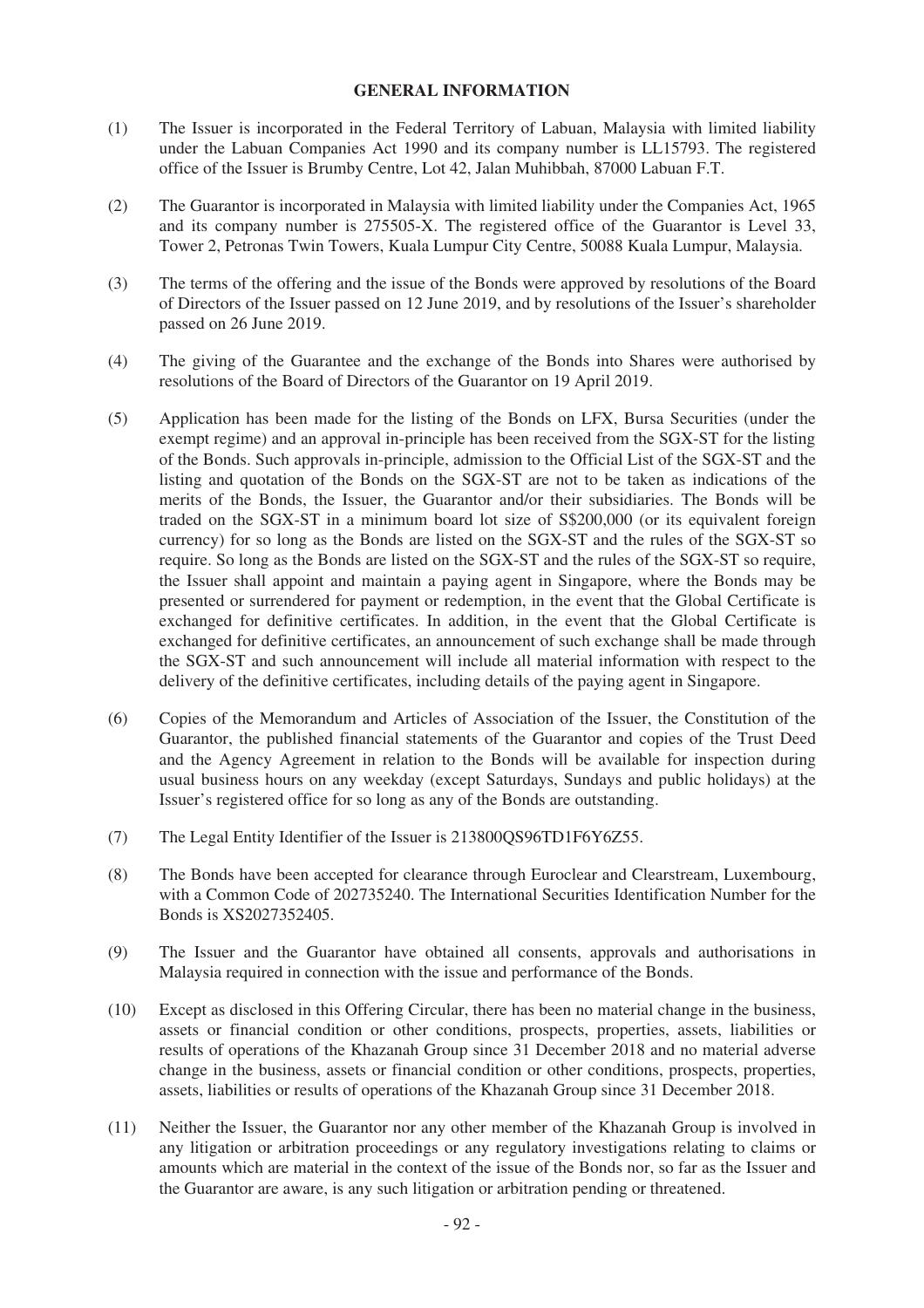(12) Ernst & Young has audited and rendered an unqualified audit report on the Khazanah Group's consolidated financial statements as at and for the year ended 31 December 2018 and have given and not withdrawn their consent to the issue of this Offering Circular, where relevant, of references to them and their report in the form and context in which they are included.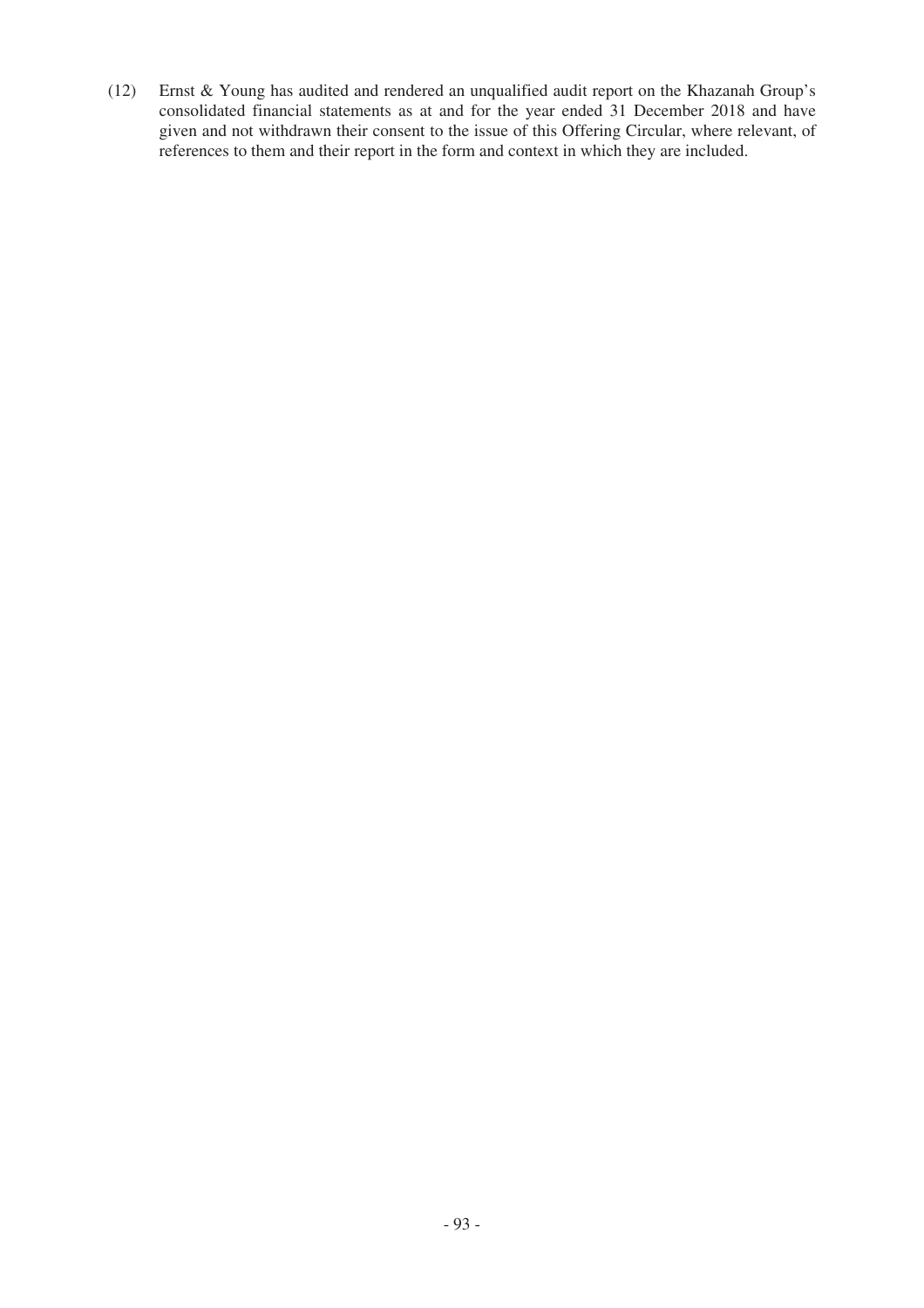#### **ISSUER**

**Cerah Capital Ltd.** Brumby Centre, Lot 42, Jalan Muhibbah, 87000 Labuan F.T. Malaysia

## **GUARANTOR**

**Khazanah Nasional Berhad** Level 33, Tower 2, Petronas Twin Towers Kuala Lumpur City Centre, 50088 Kuala Lumpur, Malaysia.

#### **JOINT GLOBAL COORDINATORS, JOINT LEAD MANAGERS AND JOINT BOOKRUNNERS**

#### **CIMB Bank Berhad, Labuan Offshore Branch Credit Suisse (Singapore) Limited**

Kuala Lumpur Sentral 50470 Kuala Lumpur Malaysia

c/o CIMB Investment Bank Berhad One Raffles Link<br>18th floor. Menara CIMB #03/#04-01 South Lo #03/#04-01 South Lobby Jalan Stesen Sentral 2 Singapore 039393

> **J.P. Morgan Securities plc** 25 Bank Street Canary Wharf London E14 5JP United Kingdom

**The Bank of New York Mellon, London Branch**

**TRUSTEE REGISTRAR and TRANSFER AGENT The Bank of New York Mellon SA/NV, Luxembourg Branch** Vertigo Building-Polaris London E14 5AL 2-4 rue Eugène Ruppert United Kingdom L-2453 Luxembourg

#### **PRINCIPAL AGENT and EXCHANGE AGENT**

**The Bank of New York Mellon, London Branch** One Canada Square London E14 5AL

United Kingdom

#### **LEGAL ADVISERS**

**Herbert Smith Freehills LLP Linklaters Singapore Pte. Ltd.** #24-01 Singapore Land Tower Singapore 049145 Singapore 048623

*To the Joint Lead Managers as to Malaysian law To the Trustee as to English law*

Pusat Bandar Damansara **Hong Kong** 50490 Kuala Lumpur Malaysia

*To the Issuer and Guarantor as to English law To the Joint Lead Managers as to English law* 50 Raffles Place One George Street #17-01

**Zaid Ibrahim & Co** Linklaters Level 19 Menara Milenium 10th Floor, Alexandra House Jalan Damanlela Chater Road

### **AUDITORS OF THE GUARANTOR**

**Ernst & Young** Level 23A Menara Milenium Jalan Damanlela Pusat Bandar Damansara 50490 Kuala Lumpur Malaysia